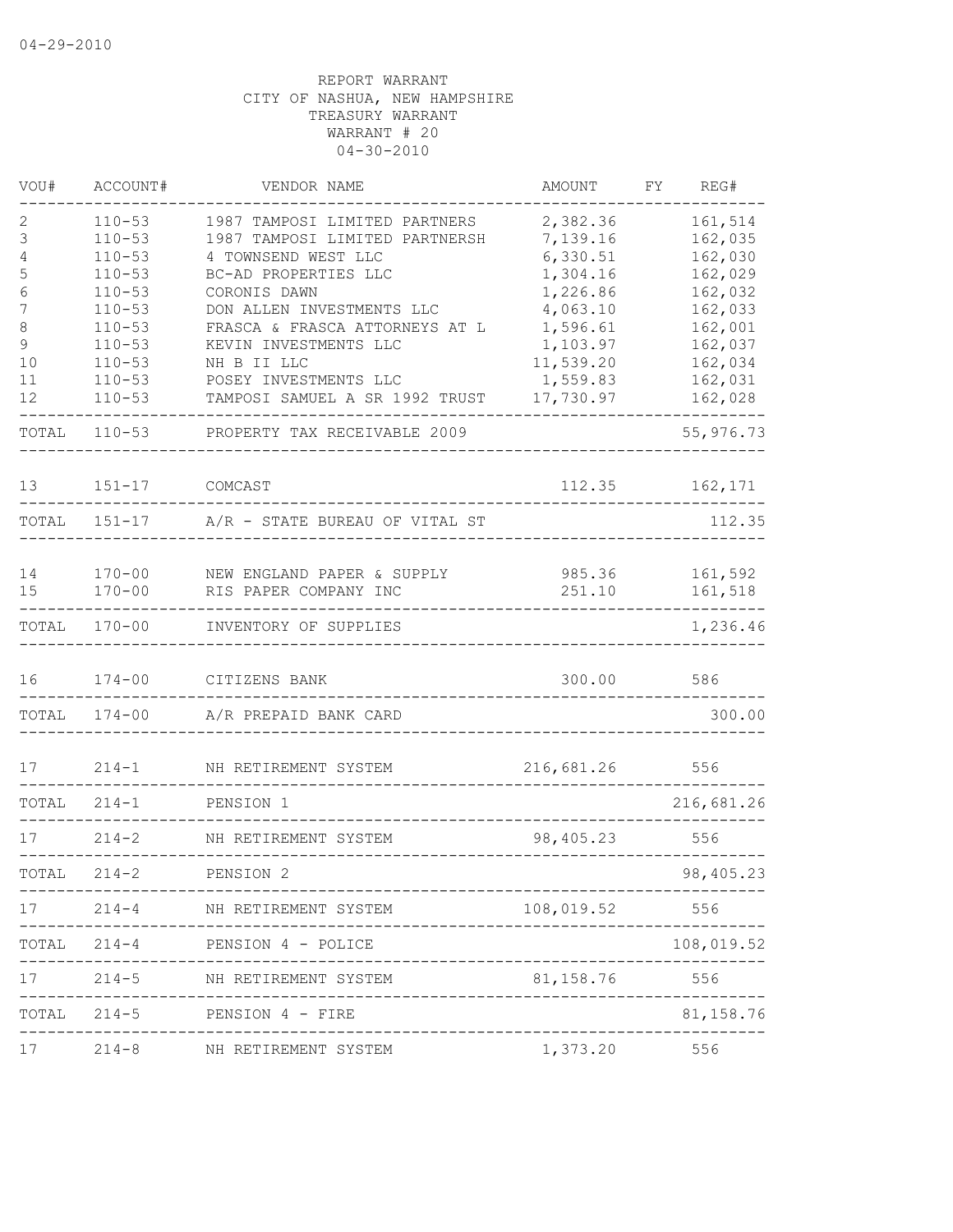|                                                                                                          | VOU# ACCOUNT#                                                                                                                                                                                                                        | VENDOR NAME                                                                                                                                                                                                                                                                                                                          | AMOUNT                                                                                                                                                                           | REG#<br>FY                                                                                                                                                                                         |
|----------------------------------------------------------------------------------------------------------|--------------------------------------------------------------------------------------------------------------------------------------------------------------------------------------------------------------------------------------|--------------------------------------------------------------------------------------------------------------------------------------------------------------------------------------------------------------------------------------------------------------------------------------------------------------------------------------|----------------------------------------------------------------------------------------------------------------------------------------------------------------------------------|----------------------------------------------------------------------------------------------------------------------------------------------------------------------------------------------------|
|                                                                                                          |                                                                                                                                                                                                                                      | TOTAL 214-8 PENSION 8                                                                                                                                                                                                                                                                                                                |                                                                                                                                                                                  | 1,373.20                                                                                                                                                                                           |
| 19                                                                                                       |                                                                                                                                                                                                                                      | 214-BD FEDERAL RESERVE BANK OF CLEVEL<br>214-BD FEDERAL RESERVE BANK OF CLEVEL                                                                                                                                                                                                                                                       | 200.00<br>300.00                                                                                                                                                                 | 161,423<br>161,424                                                                                                                                                                                 |
| TOTAL                                                                                                    | $214 - BD$                                                                                                                                                                                                                           | BONDS DEDUCTION                                                                                                                                                                                                                                                                                                                      |                                                                                                                                                                                  | 500.00                                                                                                                                                                                             |
| 20<br>21<br>22<br>23<br>24<br>25<br>26<br>27<br>28<br>29<br>30<br>31<br>32<br>33<br>34<br>35<br>36<br>37 | $214 - DC$<br>$214 - DC$<br>$214 - DC$<br>$214-DC$<br>$214-DC$<br>$214-DC$<br>$214-DC$<br>$214 - DC$<br>$214-DC$<br>$214-DC$<br>$214-DC$<br>$214-DC$<br>$214-DC$<br>$214-DC$<br>$214 - DC$<br>$214 - DC$<br>$214 - DC$<br>$214 - DC$ | ALLEN STACEY L<br>BATTISTELLI ERIC C<br>BUCACCI MICHELLE<br>COTE KEITH<br>DANEAU PAULA<br>DAVIDSON PATRICIA<br>DEHAYOS JERALYN M<br><b>GRACE ROBERT</b><br>HAMILTON DENNIS L<br>HAMILTON TINA<br>KARBAN ERICA<br>LAMONTAGNE LYNNE<br>MAILLOUX SHAWN<br>MENARD PAUL<br>OZOG STEPHANIE<br>PEIGH PILAR R<br>SAAD KATHLEEN<br>SCOTT DAWN | 192.31<br>157.60<br>192.31<br>1,538.48<br>35.00<br>190.00<br>400.00<br>192.31<br>110.00<br>100.00<br>192.31<br>400.00<br>57.75<br>192.31<br>192.31<br>141.83<br>400.00<br>987.00 | 161,729<br>161,990<br>161,950<br>161,600<br>161,434<br>161,627<br>161,732<br>161,994<br>161,734<br>161,735<br>161,948<br>161,628<br>161,629<br>161,601<br>161,991<br>161,992<br>161,993<br>161,995 |
|                                                                                                          | TOTAL 214-DC                                                                                                                                                                                                                         | DEPENDENT CARE DEDUCTION                                                                                                                                                                                                                                                                                                             |                                                                                                                                                                                  | 5,671.52                                                                                                                                                                                           |
| 219,18                                                                                                   |                                                                                                                                                                                                                                      | 214-DI RELIANCE STANDARD LIFE INSURAN 1,009.49 162,055                                                                                                                                                                                                                                                                               |                                                                                                                                                                                  |                                                                                                                                                                                                    |
| TOTAL                                                                                                    |                                                                                                                                                                                                                                      | 214-DI SCHOOL DISABILITY                                                                                                                                                                                                                                                                                                             |                                                                                                                                                                                  | 1,009.49                                                                                                                                                                                           |
| 38<br>39                                                                                                 | $214-FS$<br>$214-FS$                                                                                                                                                                                                                 | BENEFIT STRATEGIES INC<br>BENEFIT STRATEGIES INC                                                                                                                                                                                                                                                                                     | 32,859.59<br>21,044.28                                                                                                                                                           | 568<br>581                                                                                                                                                                                         |
|                                                                                                          |                                                                                                                                                                                                                                      | TOTAL 214-FS FLEXIBLE SPENDING ACCOUNT -<br>----------                                                                                                                                                                                                                                                                               |                                                                                                                                                                                  | 53,903.87                                                                                                                                                                                          |
| 40                                                                                                       | $214 - SL$                                                                                                                                                                                                                           | SUN LIFE ASSURANCE COMPANY OF                                                                                                                                                                                                                                                                                                        | 3,549.60                                                                                                                                                                         | 582                                                                                                                                                                                                |
| TOTAL                                                                                                    | $214-SL$                                                                                                                                                                                                                             | BPW GROUP INS-SUN LIFE                                                                                                                                                                                                                                                                                                               |                                                                                                                                                                                  | 3,549.60                                                                                                                                                                                           |
| 41<br>42<br>43<br>44<br>45                                                                               | $255 - 00$<br>$255 - 00$<br>$255 - 00$<br>$255 - 00$<br>$255 - 00$                                                                                                                                                                   | STATE OF NH-MV<br>STATE OF NH-MV<br>STATE OF NH-MV<br>STATE OF NH-MV<br>STATE OF NH-MV                                                                                                                                                                                                                                               | 26,068.85<br>25, 223.85<br>18,525.54<br>27, 275.42<br>23,887.75                                                                                                                  | 557<br>559<br>561<br>564<br>572                                                                                                                                                                    |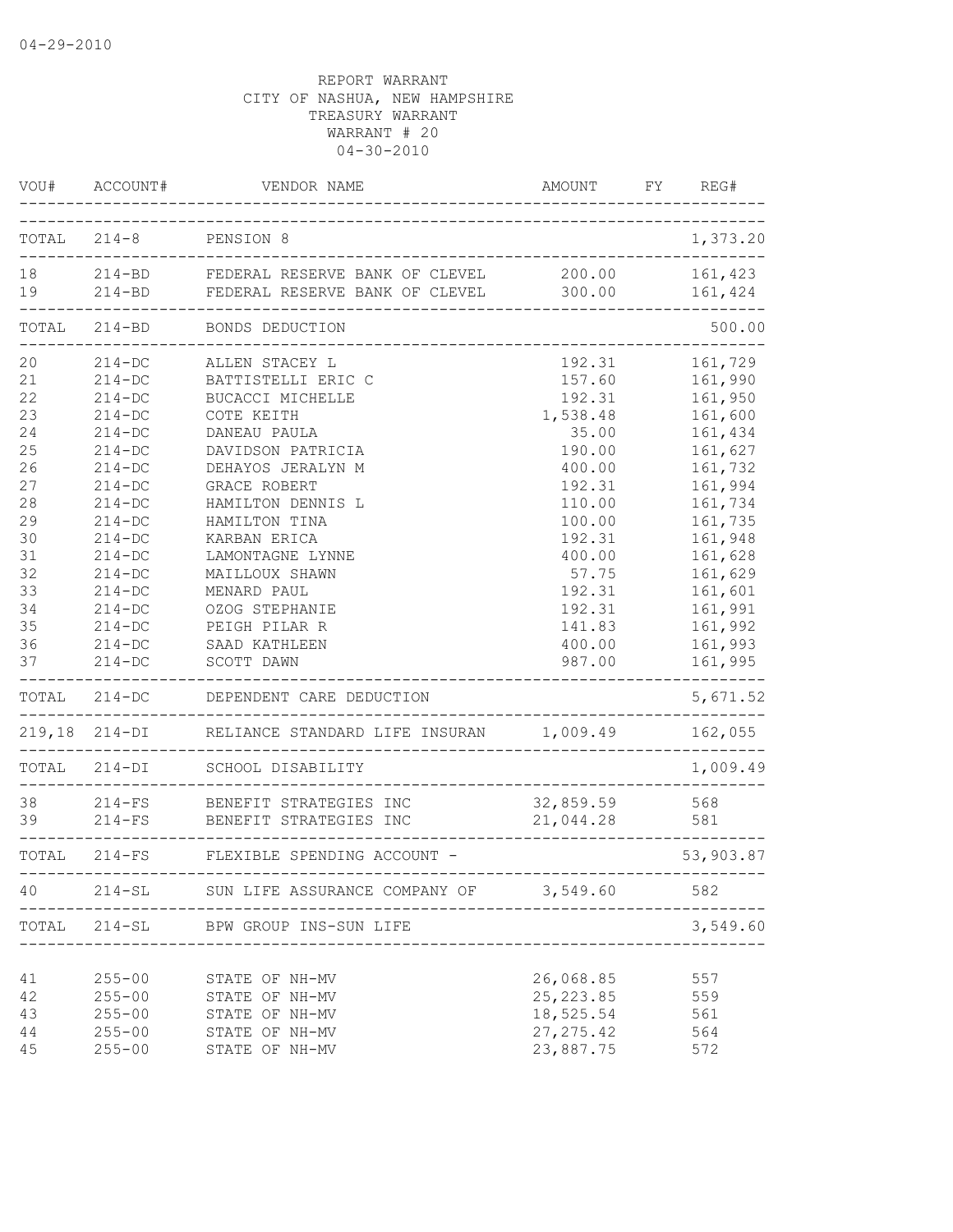| VOU#  | ACCOUNT#   | VENDOR NAME                    | AMOUNT     | FΥ | REG#       |
|-------|------------|--------------------------------|------------|----|------------|
| 46    | $255 - 00$ | STATE OF NH-MV                 | 37,990.05  |    | 574        |
| 47    | $255 - 00$ | STATE OF NH-MV                 | 35, 914.07 |    | 576        |
| 48    | $255 - 00$ | STATE OF NH-MV                 | 33, 356.36 |    | 579        |
| 49    | $255 - 00$ | STATE OF NH-MV                 | 23,639.28  |    | 585        |
| 50    | $255 - 00$ | STATE OF NH-MV                 | 27,976.37  |    | 587        |
| 51    | $255 - 00$ | STATE OF NH-MV                 | 32,938.64  |    | 590        |
| TOTAL | $255 - 00$ | STATE MVR                      |            |    | 312,796.18 |
| 52    | $257 - 00$ | BOLTON LAW OFFICE              | 150.00     |    | 162,046    |
| 53    | $257 - 00$ | GATE CITY ELECTRIC             | 373.56     |    | 162,044    |
| 54    | $257 - 00$ | MEEHAN DENNIS                  | 8.00       |    | 162,045    |
| TOTAL | $257 - 00$ | MV REFUND PENDING              |            |    | 531.56     |
| 55    | $292 - 04$ | MULTI-STATE ROOFING INC        | 14,200.00  |    | 573        |
| TOTAL | $292 - 04$ | RETAINAGE PAYABLE -            |            |    | 14,200.00  |
| 55    | $292 - 05$ | MULTI-STATE ROOFING INC        | 39.25      |    | 573        |
| TOTAL | $292 - 05$ | INTEREST PAYABLE -             |            |    | 39.25      |
| 56    | $292 - 06$ | CONTINENTAL PAVING INC         | 4,599.87   |    | 161,975    |
| TOTAL | $292 - 06$ | RETAINAGE PAYABLE-CONTINENTAL  |            |    | 4,599.87   |
| 56    | $292 - 07$ | CONTINENTAL PAVING INC         | 19.08      |    | 161,975    |
| TOTAL | $292 - 07$ | INTEREST PAYABLE-CONTINENTAL   |            |    | 19.08      |
| 57    | $292 - 13$ | BROX INDUSTRIES INC/RETAINAGE  | 48,020.15  |    | 562        |
| TOTAL | $292 - 13$ | RETAINAGE PAYABLE-BROX INDUS.  |            |    | 48,020.15  |
| 57    | $292 - 14$ | BROX INDUSTRIES INC/RETAINAGE  | 77.78      |    | 562        |
| TOTAL | $292 - 14$ | INTEREST RETAINAGE-BROX INDUS. |            |    | 77.78      |
|       |            |                                |            |    |            |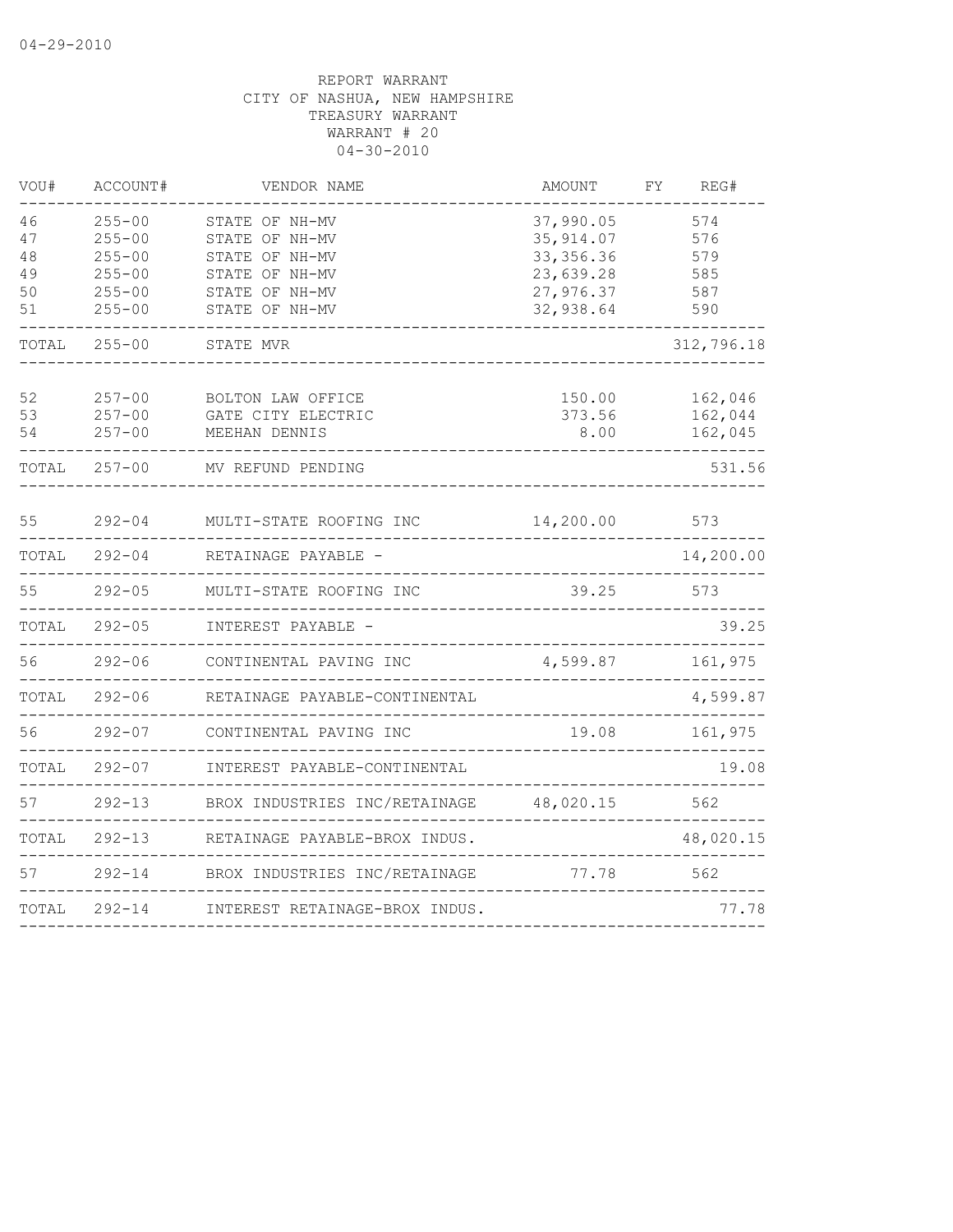| VOU#      | ACCOUNT#               | VENDOR NAME                                     | AMOUNT FY REG#   |     |          |
|-----------|------------------------|-------------------------------------------------|------------------|-----|----------|
|           |                        | 219,183 3047-49075 PETTY CASH                   | 400.00 162,087   |     |          |
| TOTAL 304 |                        | ALTERNATIVE SCHOOL                              |                  |     | 400.00   |
|           |                        |                                                 |                  |     |          |
| 58        | 305-33005              | PENNICHUCK WATER                                | 19.73            |     | 162,163  |
| 59        | 305-34015              | METROMEDIA ENERGY INC                           | 52.27            |     | 162,183  |
| 60        | 305-49075              | CITY OF NASHUA/PETTY CASH                       | 143.80           |     | 161,425  |
| 61        | 305-59100<br>305-59100 | COLLINS JOHN<br>GRAHAM DONNA                    | 50.00            |     | 161,633  |
| 62<br>63  | 305-59100              |                                                 | 78.75<br>50.00   |     | 161,983  |
| 64        |                        | JEYNES MIKE                                     |                  |     | 161,740  |
| 65        | 305-59100<br>305-59100 | MCLEAN JIM                                      | 400.00<br>300.00 |     | 161,607  |
| 66        |                        | O'NEIL TIM<br>WALLENT FRANK J                   | 387.50           |     | 161,609  |
| 67        | 305-59100              |                                                 |                  |     | 161,494  |
|           |                        | 305-96900 ACCESS A/V                            | 6,469.10         |     | 161,595  |
| TOTAL 305 |                        | SRF - CIVIC & COMM ACTIVITIES                   |                  |     | 7,951.15 |
|           |                        |                                                 |                  |     |          |
| 68        |                        | 308-40 HARVARD PILGRIM/FIRST SENIORIT 58,502.20 |                  |     | 571      |
| 69        | 308-59400              | ANTHEM BLUE CROSS BLUE SHIELD 74,877.30         |                  |     | 569      |
| 70        | 308-59400              | HARVARD PILGRIM HEALTH CARE                     | 490.70           |     | 570      |
| 71        | 308-59402              | ANTHEM BLUE CROSS BLUE SHIELD                   | 55, 149. 48      |     | 569      |
| 72        | 308-72010              | CONWAY OFFICE PRODUCTS LLC                      | 90.00            |     | 161,534  |
| 73        | 308-83010              | ANTHEM BLUE CROSS BLUE SHIELD                   | 51, 545.42       |     | 569      |
| 74        | 308-83010              | ANTHEM BLUE CROSS BLUE SHIELD                   | 42,391.42        |     | 577      |
| 75        | 308-83011              | ANTHEM BLUE CROSS BLUE SHIELD                   | 580.60           |     | 569      |
| 76        | 308-83011              | ANTHEM BLUE CROSS BLUE SHIELD                   | 19.03 577        |     |          |
| 77        | 308-83012              | ANTHEM BLUE CROSS BLUE SHIELD                   | 349,866.82 569   |     |          |
| 78        | 308-83012              | ANTHEM BLUE CROSS BLUE SHIELD                   | 186,857.28       |     | 577      |
| 79        | 308-83013              | ANTHEM BLUE CROSS BLUE SHIELD                   | 160,621.77       |     | 569      |
| 80        | 308-83013              | ANTHEM BLUE CROSS BLUE SHIELD                   | 145, 444.14      |     | 577      |
| 81        | 308-83014              | ANTHEM EAP                                      | 4,128.00         |     | 162,185  |
| 81        | 308-83015              | ANTHEM EAP                                      | 9,804.00         |     | 162,185  |
| 82        | 308-83016              | HARVARD PILGRIM HEALTH CARE                     | 53,850.20        |     | 570      |
| 83        | 308-83016              | HARVARD PILGRIM HEALTH CARE                     | 39,777.36        | 578 |          |
| 84        | 308-83017              | HARVARD PILGRIM HEALTH CARE                     | 54,419.54        |     | 570      |
| 85        | 308-83017              | HARVARD PILGRIM HEALTH CARE                     | 39,065.75        |     | 578      |
| 86        | 308-83018              | ANTHEM BLUE CROSS BLUE SHIELD                   | 44,330.28        |     | 569      |
| 87        | 308-83018              | ANTHEM BLUE CROSS BLUE SHIELD                   | 44,168.80        |     | 577      |
| 88        | 308-83019              | ANTHEM BLUE CROSS BLUE SHIELD                   | 41,369.00        |     | 569      |
| 89        | 308-83019              | ANTHEM BLUE CROSS BLUE SHIELD                   | 39,963.06        |     | 577      |
| 90        | 308-83020              | NORTHEAST DELTA                                 | 16, 217.33       |     | 567      |
| 91        | 308-83020              | NORTHEAST DELTA                                 | 16, 313.75       |     | 580      |
| 92        | 308-83021              | NORTHEAST DELTA                                 | 6,842.44         |     | 567      |
| 93        | 308-83021              | NORTHEAST DELTA                                 | 5,625.77         |     | 580      |
| 94        | 308-83023              | CITIZENS BANK                                   | 1,136.32         |     | 586      |
| 95        | 308-83023              | CONWAY OFFICE PRODUCTS LLC                      | 450.36           |     | 161,534  |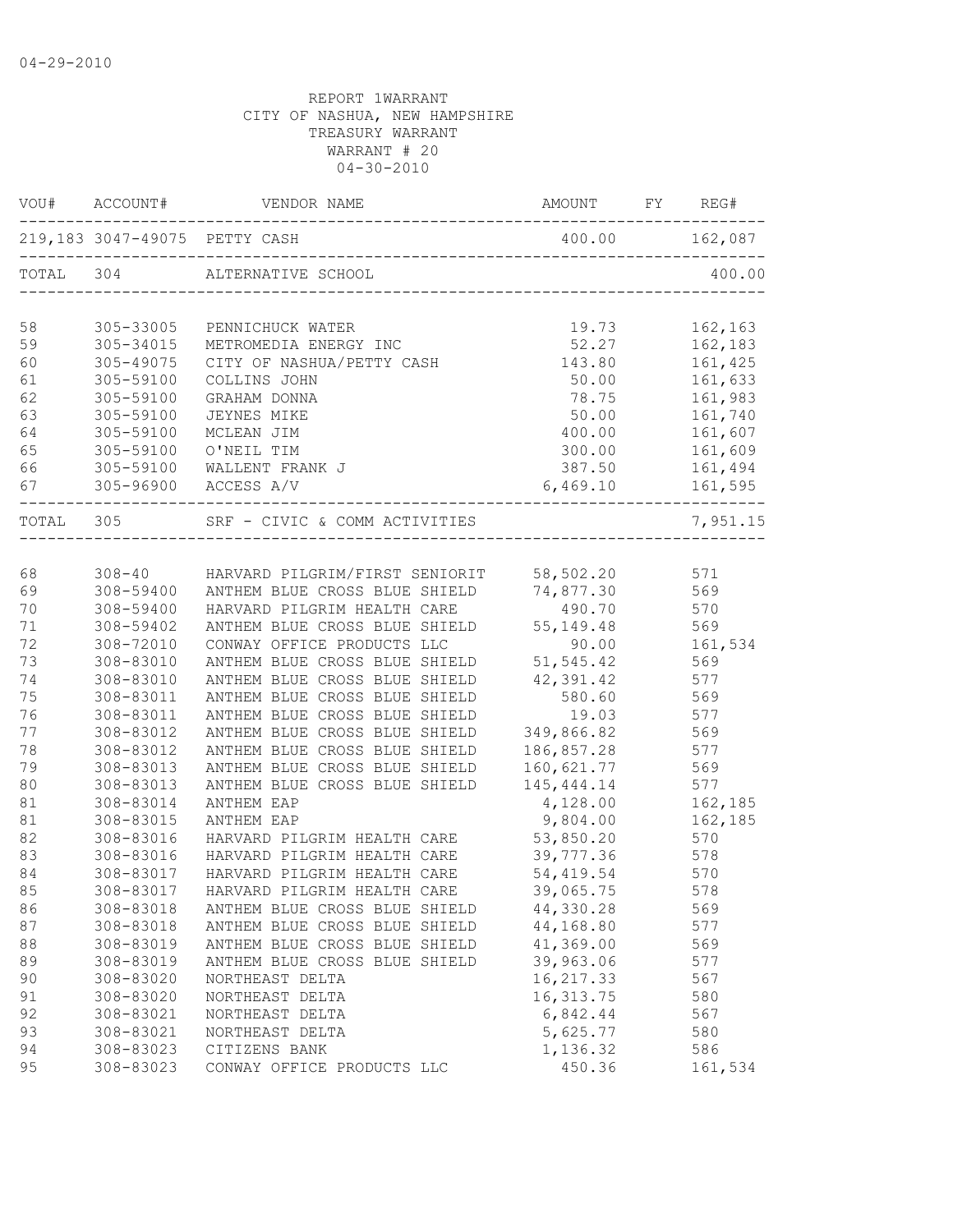| VOU# | ACCOUNT#  | VENDOR NAME                      | AMOUNT    | FY | REG#    |
|------|-----------|----------------------------------|-----------|----|---------|
| 96   | 308-83023 | HOLISTIC SELF CARE CENTER        | 250.00    |    | 161,728 |
| 97   | 308-83023 | WELLNESS REIMBURSEMENT           | 131.74    |    | 161,428 |
| 98   | 308-83025 | JOHN R SHARRY INC                | 3,000.00  |    | 161,583 |
| 99   | 308-83040 | CONNECTICUT UNDERWRITERS INC     | 615.00    |    | 162,175 |
| 100  | 308-83040 | FRED C CHURCH INSURANCE          | 5,957.00  |    | 588     |
| 101  | 308-83041 | COLLIMORE CULLEN PLLC            | 11,634.85 |    | 161,706 |
| 102  | 308-83053 | APPLE SERVICES NASHUA            | 2,561.00  |    | 161,484 |
| 103  | 308-83053 | ASSOCIATED RADIOLOGISTS PA<br>W/ | 23.00     |    | 161,636 |
| 104  | 308-83053 | BRENNAN PAUL                     | 30.00     |    | 161,685 |
| 105  | 308-83053 | CONCORD HOSPITAL<br>W/C          | 14,807.91 |    | 161,658 |
| 106  | 308-83053 | CONCORD ORTHOPAEDICS PA          | 100.00    |    | 161,552 |
| 107  | 308-83053 | DARTMOUTH-HITCHCOCK CLINIC       | 528.32    |    | 161,681 |
| 108  | 308-83053 | FOUR SEASONS ORTHOPAEDIC CTR     | 15,884.25 |    | 161,665 |
| 109  | 308-83053 | GRANITE STATE ANESTHESIOLOGIST   | 700.00    |    | 161,464 |
| 110  | 308-83053 | INJURED WORKERS PHARMACY LLC     | 271.36    |    | 161,951 |
| 111  | 308-83053 | NASHUA ANESTHESIA PARTNERS<br>W  | 990.00    |    | 161,667 |
| 112  | 308-83053 | NH NEUROSPINE INSTITUTE          | 122.00    |    | 162,216 |
| 113  | 308-83053 | PERFORMANCE REHAB INC            | 1,675.00  |    | 161,504 |
| 114  | 308-83053 | RS MEDICAL                       | 80.00     |    | 161,438 |
| 115  | 308-83053 | SNHMC PHARMACY                   | 23.48     |    | 161,657 |
| 116  | 308-83053 | SO NH REGIONAL MEDICAL CENTER    | 1,597.47  |    | 161,637 |
| 117  | 308-83053 | ST JOSEPH BUSINESS & HEALTH      | 286.00    |    | 161,541 |
| 118  | 308-83053 | ST JOSEPH'S HOSPITAL             | 4,827.79  |    | 161,481 |
| 119  | 308-83053 | STONERIVER PHARMACY SOLUTIONS    | 146.96    |    | 161,655 |
| 120  | 308-83053 | SURGICAL MONITORING SERVICES I   | 1,059.60  |    | 161,944 |
| 121  | 308-83053 | WALKER LINDA                     | 5.00      |    | 162,010 |
| 122  | 308-83054 | APPLE SERVICES NASHUA            | 745.00    |    | 161,484 |
| 123  | 308-83054 | APPLE THERAPY SERVICES BEDFORD   | 720.00    |    | 161,432 |
| 124  | 308-83054 | ASSOCIATED RADIOLOGISTS PA<br>W/ | 26.00     |    | 161,636 |
| 125  |           |                                  |           |    |         |
|      | 308-83054 | DARTMOUTH-HITCHCOCK CLINIC       | 473.00    |    | 161,681 |
| 126  | 308-83054 | FOUR SEASONS ORTHOPAEDIC CTR     | 2,278.00  |    | 161,665 |
| 127  | 308-83054 | GREATER NASHUA EMERGENCY PHYS    | 419.00    |    | 161,651 |
| 128  | 308-83054 | HONIG HOWARD S MD                | 350.00    |    | 162,008 |
| 129  | 308-83054 | NEW ENGLAND ORTHOPEDIC & SPINE   | 20,500.00 |    | 162,013 |
| 130  | 308-83054 | OCCUPATIONAL HEALTH CTRS SOUTH   | 1,150.56  |    | 161,551 |
| 131  | 308-83054 | PERFORMANCE REHAB INC            | 1,380.00  |    | 161,504 |
| 132  | 308-83054 | RS MEDICAL                       | 80.00     |    | 161,438 |
| 133  | 308-83054 | SO NH REGIONAL MEDICAL CENTER    | 816.19    |    | 161,637 |
| 134  | 308-83054 | ST JOSEPH BUSINESS & HEALTH      | 180.00    |    | 161,541 |
| 135  | 308-83054 | ST JOSEPH'S HOSPITAL             | 796.00    |    | 161,481 |
| 136  | 308-83054 | STONERIVER PHARMACY SOLUTIONS    | 610.71    |    | 161,655 |
| 137  | 308-83055 | BRENNAN PAUL                     | 139.88    |    | 161,685 |
| 138  | 308-83055 | DEVINE MILLIMET & BRANCH PA      | 1,909.33  |    | 161,640 |
| 139  | 308-83055 | STEPNEY THOMAS                   | 280.30    |    | 161,644 |
| 140  | 308-83060 | FRED C CHURCH INSURANCE          | 3,361.50  |    | 591     |
| 141  | 308-83064 | BAILEY'S TOWING & AUTOBODY       | 556.89    |    | 161,645 |
| 142  | 308-83064 | ENTERPRISE RENT A CAR-NASHUA-M   | 105.00    |    | 161,448 |
| 143  | 308-83064 | ILLG AUTOMOTIVE CORP             | 1,680.98  |    | 162,016 |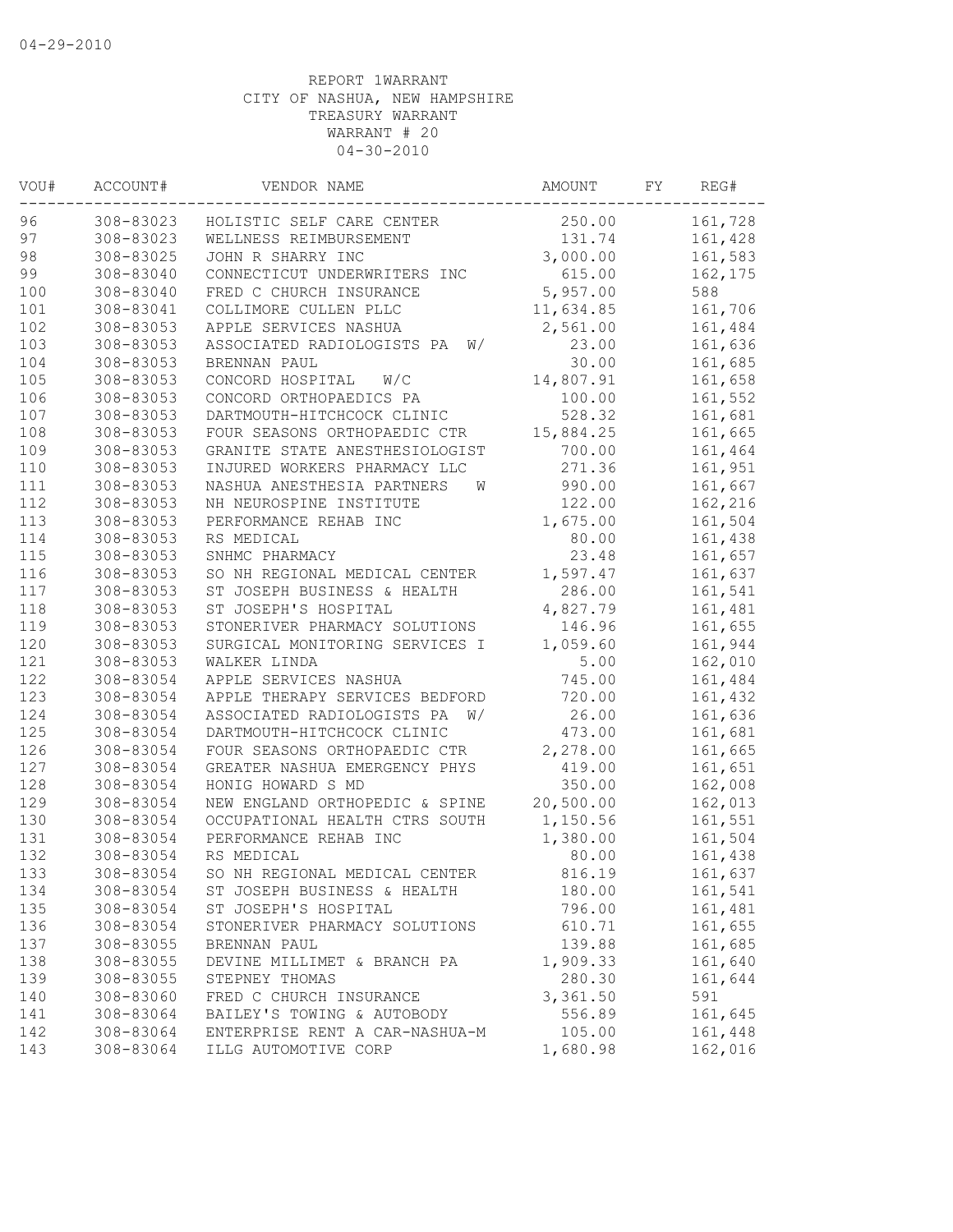| VOU#  | ACCOUNT#            | VENDOR NAME                     | AMOUNT    | FY | REG#         |
|-------|---------------------|---------------------------------|-----------|----|--------------|
| 144   | 308-83064           | LANDRY JAMES                    | 100.00    |    | 162,006      |
| 145   | 308-83075           | K LEE INC                       | 1,600.00  |    | 161,593      |
| 146   | 308-83075           | LAW FIRM OF BERNSTEIN, BARTIS & | 13,697.64 |    | 162,040      |
| 147   | 308-83075           | PSNH                            | 7,592.55  |    | 162,210      |
| 148   | 308-83160           | OCCUPATIONAL HEALTH CENTERS     | 906.00    |    | 162,195      |
| 149   | 308-83160           | OCCUPATIONAL HEALTH CENTERS     | 3,020.00  |    | 161,591      |
| 150   | 308-91005           | CHANDLER LINDA                  | 63.98     |    | 162,089      |
| 151   | 308-91005           | LIBERTY WENDY                   | 37.80     |    | 162,088      |
| 152   | 308-94005           | NEW HAMPSHIRE ADJUSTERS ASSOCI  | 350.00    |    | 161,426      |
| TOTAL | 308                 | SRF - INSURANCE                 |           |    | 1,677,132.16 |
|       |                     |                                 |           |    |              |
|       | 219, 184 3097-41015 | STAPLES BUSINESS ADVANTAGE      | 486.59    |    | 161,688      |
|       | 219,185 3097-44005  | ACE PRINTING COMPANY            | 455.00    |    | 161,660      |
|       | 219,186 3097-49075  | CLEAN SOURCE                    | 989.05    |    | 161,901      |
|       | 219,187 3097-49075  | MANSFIELD PAPER CO INC          | 8, 113.39 |    | 161,961      |
|       | 219,188 3097-49085  | BIMBO FOODS BAKERIES INC        | 4,382.03  |    | 161,960      |
|       | 219,189 3097-49085  | BOSTON PIE INC                  | 1,437.40  |    | 161,968      |
|       | 219,190 3097-49085  | COCA-COLA BOTTLING COMPANY      | 3,610.25  |    | 161,768      |
|       | 219,191 3097-49085  | COSTA FRUIT & PRODUCE CO INC    | 22,399.44 |    | 162,049      |
|       | 219,191 3097-49085  | COSTA FRUIT & PRODUCE CO INC    | 33,027.75 |    | 162,050      |
|       | 219,191 3097-49085  | COSTA FRUIT & PRODUCE CO INC    | 14,813.40 |    | 162,051      |
|       | 219,192 3097-49085  | GARELICK FARMS-LYNN             | 24,701.99 |    | 161,625      |
|       | 219,193 3097-49085  | GILL'S PIZZA CO.                | 4,380.00  |    | 161,827      |
|       | 219,194 3097-49085  | GREAT STATE BEVERAGES INC       | 1,025.30  |    | 161,802      |
|       | 219,195 3097-49085  | M SAUNDERS INC                  | 5,625.01  |    | 161,815      |
|       | 219,195 3097-49085  | M SAUNDERS INC                  | 807.98    |    | 161,816      |
|       | 219,196 3097-49085  | MCKEE FOODS CORP                | 529.76    |    | 161,555      |
|       | 219,197 3097-49085  | NEW ENGLAND ICE CREAM           | 2,544.00  |    | 161,842      |
|       | 219,198 3097-49085  | NEW YORK BAGELS & CAFE INC      | 252.60    |    | 162,062      |
|       | 219,199 3097-49085  | NUTRITION PLUS VENDING          | 36.12     |    | 162,061      |
|       | 219,200 3097-49085  | OTIS SPUNKMEYER INC             | 1,286.64  |    | 161,762      |
|       | 219,201 3097-49085  | SURPLUS DISTRIBUTION SECTION    | 445.50    |    | 161,612      |
|       | 219,202 3097-74092  | AFFILIATED HVAC SERVICES LLC    | 327.18    |    | 161,789      |
|       | 219,203 3097-74092  | NORTHEAST FOOD SVC EQUIPMENT &  | 179.31    |    | 161, 471     |
|       | 3097-82025          | NH RETIREMENT SYSTEM            | 5,378.96  |    | 556          |
|       | 219,204 3097-83004  | VISION SERVICE PLAN-NH          | 136.16    |    | 162,228      |
|       | 219,205 3097-91005  | <b>GUSTIN KAREN</b>             | 75.25     |    | 161,807      |
|       | 219,206 3097-91005  | KIMBELL JEANETTE                | 20.38     |    | 161,770      |
|       | 219,207 3097-91005  | LOGAN ANN                       | 46.25     |    | 161,907      |
|       | 219,208 3097-91005  | SLOSEK ODETTE                   | 164.24    |    | 161,760      |
|       | 219,209 3097-94005  | BOULEY DIANE                    | 75.00     |    | 161,884      |
|       | 219,210 3097-94005  | DONOVAN BEVERLY                 | 75.00     |    | 161,748      |
|       | 219, 211 3097-94005 | FABIAN MARIANNE                 | 75.00     |    | 161,782      |
|       | 219, 212 3097-94005 | HAIGHT ANNE                     | 75.00     |    | 161,952      |
|       | 219,213 3097-94005  | HARDIMAN MARIE                  | 75.00     |    | 161,585      |
|       | 219,214 3097-94005  | LANCTOT SANDRA M                | 75.00     |    | 161,831      |
|       |                     |                                 |           |    |              |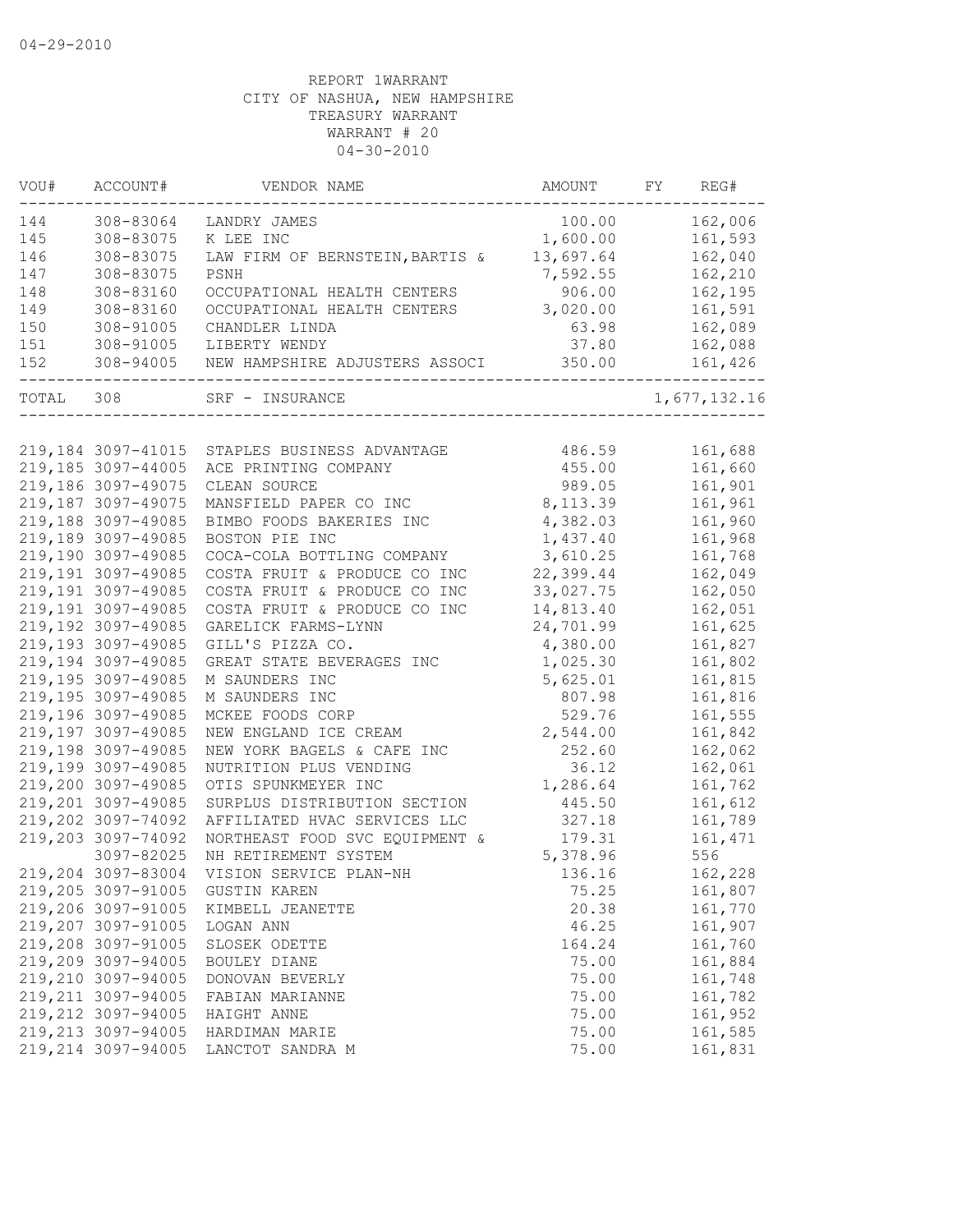| VOU#                                   | ACCOUNT#                                                                   | VENDOR NAME                                                                                                                                                    | AMOUNT                                                       | FY REG#                                                    |
|----------------------------------------|----------------------------------------------------------------------------|----------------------------------------------------------------------------------------------------------------------------------------------------------------|--------------------------------------------------------------|------------------------------------------------------------|
|                                        |                                                                            | 219,215 3097-94005 SWANSON ELAINE<br>219,216 3097-94005 SWINDELL JOAN                                                                                          | 75.00                                                        | 75.00    161,818<br>161,867                                |
| TOTAL                                  | 309                                                                        | SRF - FOOD SERVICES                                                                                                                                            |                                                              | --------<br>138,276.93                                     |
|                                        |                                                                            | 219,217 3100-49035 HYATT TIFFANY<br>219, 218 3100-49035 SOLUTION TREE INC                                                                                      | 209.60<br>363.35                                             | 162,054<br>161,953                                         |
| TOTAL                                  | 310                                                                        | TITLE I MT PLEASNT FOLLOWCHILD                                                                                                                                 |                                                              | 572.95                                                     |
|                                        |                                                                            | 219, 219 3110-49075 UTTERO DEBBRA                                                                                                                              | 56.28                                                        | 161,919                                                    |
| TOTAL                                  | 311                                                                        | TITLE I LEDGE ST FOLLOW CHILD                                                                                                                                  |                                                              | 56.28                                                      |
| 154<br>155<br>157<br>156<br>158<br>159 | 312-41010<br>312-41015<br>312-43005<br>312-43005<br>312-59182<br>312-63010 | COMPUTER HUT OF N E INC<br>PARTEK SOLUTIONS, INC<br>PRINTGRAPHICS OF MAINE<br>PRINTGRAPHICS OF MAINE<br>PRINTGRAPHICS OF MAINE<br>SURPLUS OFFICE EQUIPMENT INC | 429.60<br>1,211.84<br>1,600.00<br>111.03<br>149.41<br>458.00 | 161,982<br>161,924<br>560<br>161,500<br>161,500<br>161,420 |
| TOTAL                                  | 312                                                                        | SRF - FINANCIAL SERVICES                                                                                                                                       |                                                              | 3,959.88                                                   |
|                                        |                                                                            | 3245-82025 NH RETIREMENT SYSTEM                                                                                                                                | 251.55                                                       | 556                                                        |
| TOTAL                                  | 324                                                                        | YOUTH SAFE HAVEN-PAL                                                                                                                                           |                                                              | 251.55                                                     |
|                                        |                                                                            | 219,220 3247-49075 BENNINGTON SPORTS & GRAPHICS 1,426.00                                                                                                       |                                                              | 162,067                                                    |
| TOTAL                                  | 324                                                                        | ATHLETICS-ENTERPRISE FUND                                                                                                                                      |                                                              | 1,426.00                                                   |
|                                        |                                                                            | 3260-82025 NH RETIREMENT SYSTEM<br>219, 221 3260-91040 COTE MARIE                                                                                              | 286.88 556<br>159.50<br>____________________                 | 161,794                                                    |
| TOTAL                                  | 326                                                                        | NH ALTERNATE ASSESS COACH                                                                                                                                      |                                                              | 446.38                                                     |
| 161<br>162<br>163<br>164<br>165        | 331-31050<br>331-59100<br>331-59100<br>331-59100<br>331-64030              | VERIZON WIRELESS<br>CITY OF MANCHESTER-POLICE DEPT<br>COMCAST<br>TOWN OF MILFORD<br>CITY OF MANCHESTER-POLICE DEPT                                             | 412.46<br>2,502.42<br>107.00<br>1,740.00<br>39,844.94        | 162,182<br>162,167<br>162,172<br>162,170<br>162,167        |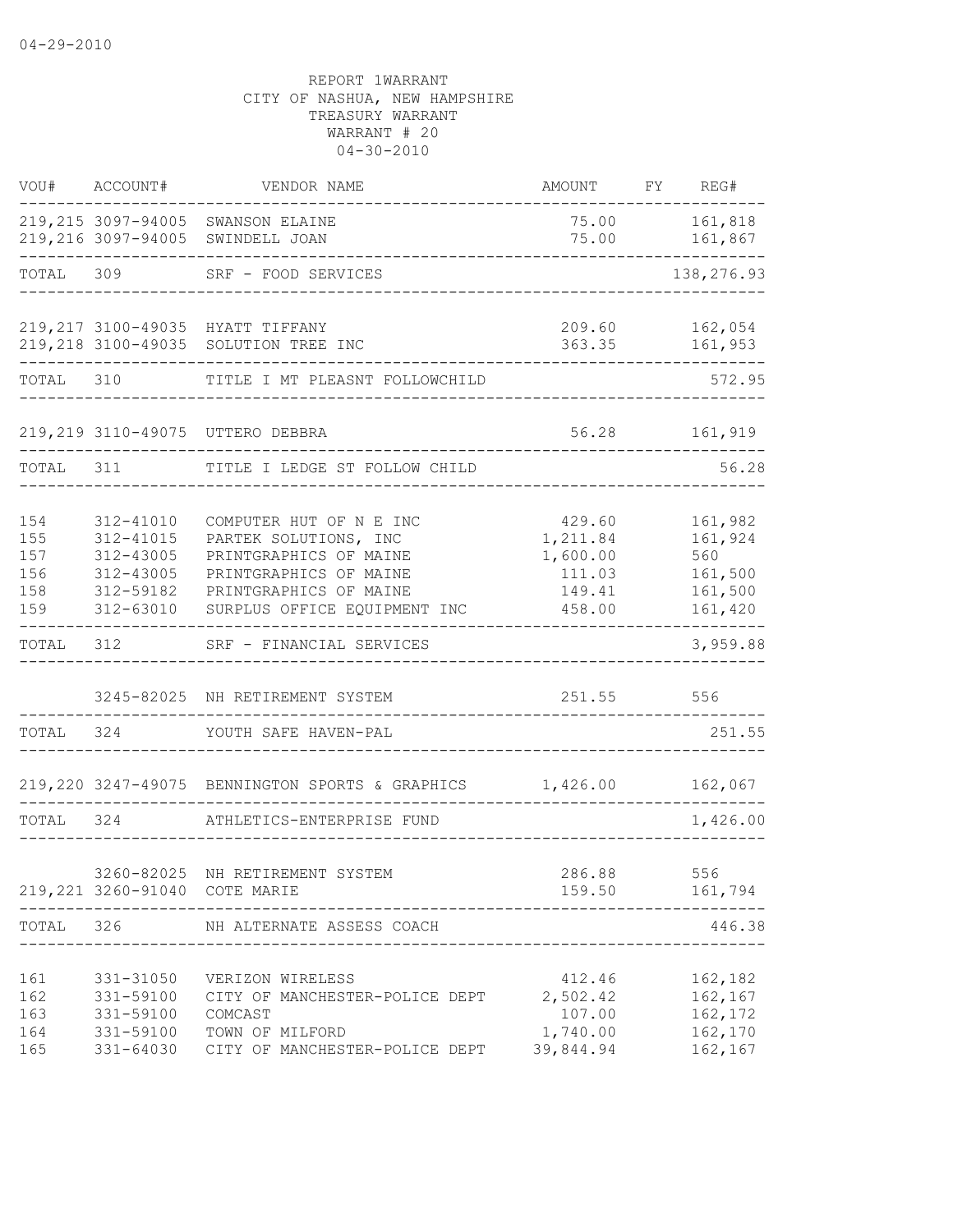| VOU#                            | ACCOUNT#                                                                                                     | VENDOR NAME                                                                                                                                                        | AMOUNT                                             | FY | REG#                                                |
|---------------------------------|--------------------------------------------------------------------------------------------------------------|--------------------------------------------------------------------------------------------------------------------------------------------------------------------|----------------------------------------------------|----|-----------------------------------------------------|
| 166<br>167<br>168<br>169<br>170 | 331-78007<br>331-78007<br>331-82030<br>331-94005<br>331-94005                                                | CARPARTS OF NASHUA<br>GOODYEAR AUTO SERVICE CENTER<br>NH RETIREMENT SYSTEM<br>CITIZENS BANK<br>TOWN OF MILFORD                                                     | 71.31<br>45.00<br>3, 119.24<br>1,291.61<br>445.92  |    | 161,450<br>161,431<br>556<br>586<br>162,170         |
| TOTAL                           | 331                                                                                                          | SRF - POLICE DEPARTMENT                                                                                                                                            |                                                    |    | 49,579.90                                           |
|                                 |                                                                                                              |                                                                                                                                                                    |                                                    |    |                                                     |
|                                 | 219, 223 3310-53102<br>219, 224 3310-91040                                                                   | 219, 222 3310-49075 PARADIS KELLEY I<br>ADULT LEARNING CENTER<br>HEALEY CHARLES                                                                                    | 381.44<br>2,400.00<br>84.00                        |    | 161,506<br>161,687<br>161,783                       |
| TOTAL                           | 331                                                                                                          | ARRA TITLE I SINI-FAIRGROUNDS                                                                                                                                      |                                                    |    | 2,865.44                                            |
| 171                             | 332-94005                                                                                                    | BRANDON FIRE CONFERENCE                                                                                                                                            | 1,032.00                                           |    | 162,177                                             |
| TOTAL                           | 332                                                                                                          | SRF - FIRE DEPARTMENT                                                                                                                                              |                                                    |    | 1,032.00                                            |
|                                 | 219,226 3320-49075                                                                                           | 219,225 3320-49035 SCHOLASTIC INC<br>UNIVERSITY OF OREGON                                                                                                          | 848.75<br>176.00                                   |    | 161,443<br>161,932                                  |
| TOTAL                           | 332                                                                                                          | ARRA TITLE I SINI LEDGE ST                                                                                                                                         |                                                    |    | 1,024.75                                            |
|                                 | 219, 227 3360-49075<br>219,228 3360-49075<br>219,229 3360-49075<br>219,230 3360-49075<br>219, 231 3360-49075 | AMSTERDAM PRINTING AND LITHO<br>NORTHEAST FOUNDATION FOR CHILD<br>ROCHESTER 100 INC<br>SCHOOL SPECIALTY INC<br>STAPLES BUSINESS ADVANTAGE                          | 479.56<br>401.63<br>525.00<br>1,436.36<br>68.30    |    | 161,430<br>161,772<br>161,836<br>161,766<br>161,653 |
| TOTAL                           | 336                                                                                                          | TITLE I SINI DR.CRISP                                                                                                                                              |                                                    |    | 2,910.85                                            |
| 172<br>172<br>173<br>174<br>175 | 341-01963<br>341-01969                                                                                       | SOUTHERN NH HIV/AIDS TASK FORC<br>SOUTHERN NH HIV/AIDS TASK FORC<br>341-41015 GOVCONNECTION INC<br>341-41015 STAPLES BUSINESS ADVANTAGE<br>341-41015 WIRELESS ZONE | 9,079.00<br>636.00<br>269.60<br>9, 263.81 161, 718 |    | 161,615<br>161,615<br>161,436<br>50.00    162,168   |
|                                 |                                                                                                              | TOTAL 341 SRF - COMMUNITY SERVICES                                                                                                                                 |                                                    |    | -----------<br>19,298.41                            |
| 176<br>177<br>178               |                                                                                                              | 342-43005 BISSELL NANCY<br>342-91025 CALOPE THERESA<br>342-94014 WENDT BETTY                                                                                       | 18.91<br>36.46<br>20.99                            |    | 161,691<br>162,002<br>161,697                       |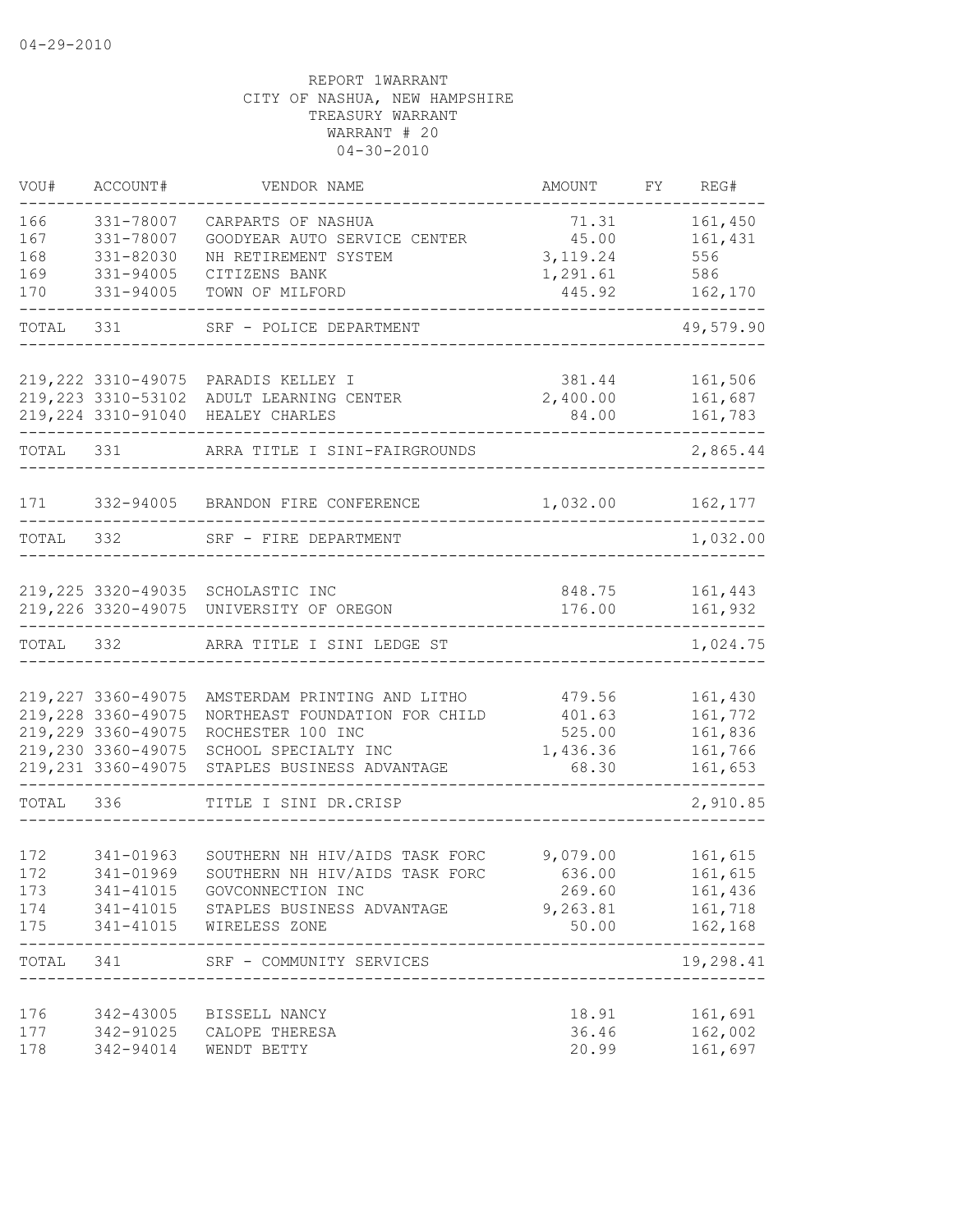| VOU# ACCOUNT#       |                                                                    |                                      |               |
|---------------------|--------------------------------------------------------------------|--------------------------------------|---------------|
|                     | 179 342-94025 CALOPE THERESA                                       | $55.00$ $162,002$                    |               |
|                     | TOTAL 342 SRF - COMMUNITY HEALTH                                   | ------------------------------------ | 131.36        |
|                     | 219,232 3440-49075 AC MOORE INC                                    | 29.94                                | 161,801       |
| 219, 233 3440-49075 | BOSTEELS DIANE                                                     | 21.10                                | 161,846       |
| 219, 234 3440-49075 | GARELICK FARMS-LYNN                                                | 381.36                               | 161,625       |
| 219, 234 3440-49075 | GARELICK FARMS-LYNN                                                | 475.82                               | 161,626       |
| 219,235 3440-49075  | M SAUNDERS INC                                                     | 21.95                                | 161,816       |
| 219,236 3440-49075  | MARKET BASKET                                                      | 251.62                               | 161,584       |
| 219, 237 3440-49075 | NEW ENGLAND ICE CREAM                                              | 577.75                               | 161,842       |
| 219,238 3440-49075  | SAM'S CLUB                                                         | 107.32                               | 162,221       |
| 219,239 3440-49075  | WALMART COMMUNITY                                                  | 57.08                                | 161,721       |
|                     | 219,240 3440-53103 STATE OF NH - CRIMINAL RECORDS                  | 55.25                                | 162,090       |
|                     | 219, 241 3440-705 RICHARDS SHARON                                  |                                      | .             |
|                     | TOTAL 344 AFTER SCHOOL PROGRAM                                     |                                      | 1,999.19      |
|                     |                                                                    |                                      |               |
|                     | 3450-82025 NH RETIREMENT SYSTEM 1,555.10 556                       |                                      |               |
|                     | 219,242 3450-83004 VISION SERVICE PLAN-NH 17.02 162,228            |                                      |               |
|                     | TOTAL 345 21 ST CENTURY ELEM.AFTER SCHL                            |                                      | 1,572.12      |
|                     |                                                                    |                                      |               |
|                     | 219,243 3460-49075 AC MOORE INC                                    | 7.50 161,801                         |               |
| 219, 244 3460-49075 | KARVELAS KATHLEEN                                                  | 36.05 162,052                        |               |
| 219, 245 3460-49075 | M SAUNDERS INC                                                     |                                      | 78.85 161,816 |
| 219,246 3460-49075  | MARKET BASKET                                                      |                                      | 95.91 161,584 |
| 219, 247 3460-49075 | NEW ENGLAND ICE CREAM                                              | 508.60                               | 161,842       |
|                     | 219, 248 3460-49075 WALMART COMMUNITY                              |                                      | 57.59 161,721 |
|                     | 219,249 3460-53103 BOYS & GIRLS CLUB OF GREATER N 1,630.00 161,474 |                                      |               |
|                     | TOTAL 346 21 ST CENTURY AFTER SCH MIDDLE                           |                                      | 2,414.50      |
|                     |                                                                    |                                      |               |
|                     | 219,250 3468-49075 AULENBACH ANNE                                  | 24.88                                | 161,817       |
| 219, 251 3468-49075 | STAPLES BUSINESS ADVANTAGE                                         | 24.99                                | 161,653       |
| 219,252 3468-53102  | MEASURED PROGRESS INC                                              | 4,187.00                             | 161,845       |
| 3468-82025          | NH RETIREMENT SYSTEM                                               | 655.51                               | 556           |
| 219,253 3468-83004  | VISION SERVICE PLAN-NH                                             | 17.02                                | 162,228       |
| 3468-91040          | CITIZENS BANK                                                      | 870.67                               | 586           |
| 219,254 3468-91040  | COMMUNITY AUTISM RESOURCES INC                                     | 1,250.00                             | 162,078       |
| 219,255 3468-91040  | GILMAN TRACI A OTR/L                                               | 36.50                                | 161,921       |
| 219,256 3468-91040  | NHAEOP                                                             | 426.00                               | 162,091       |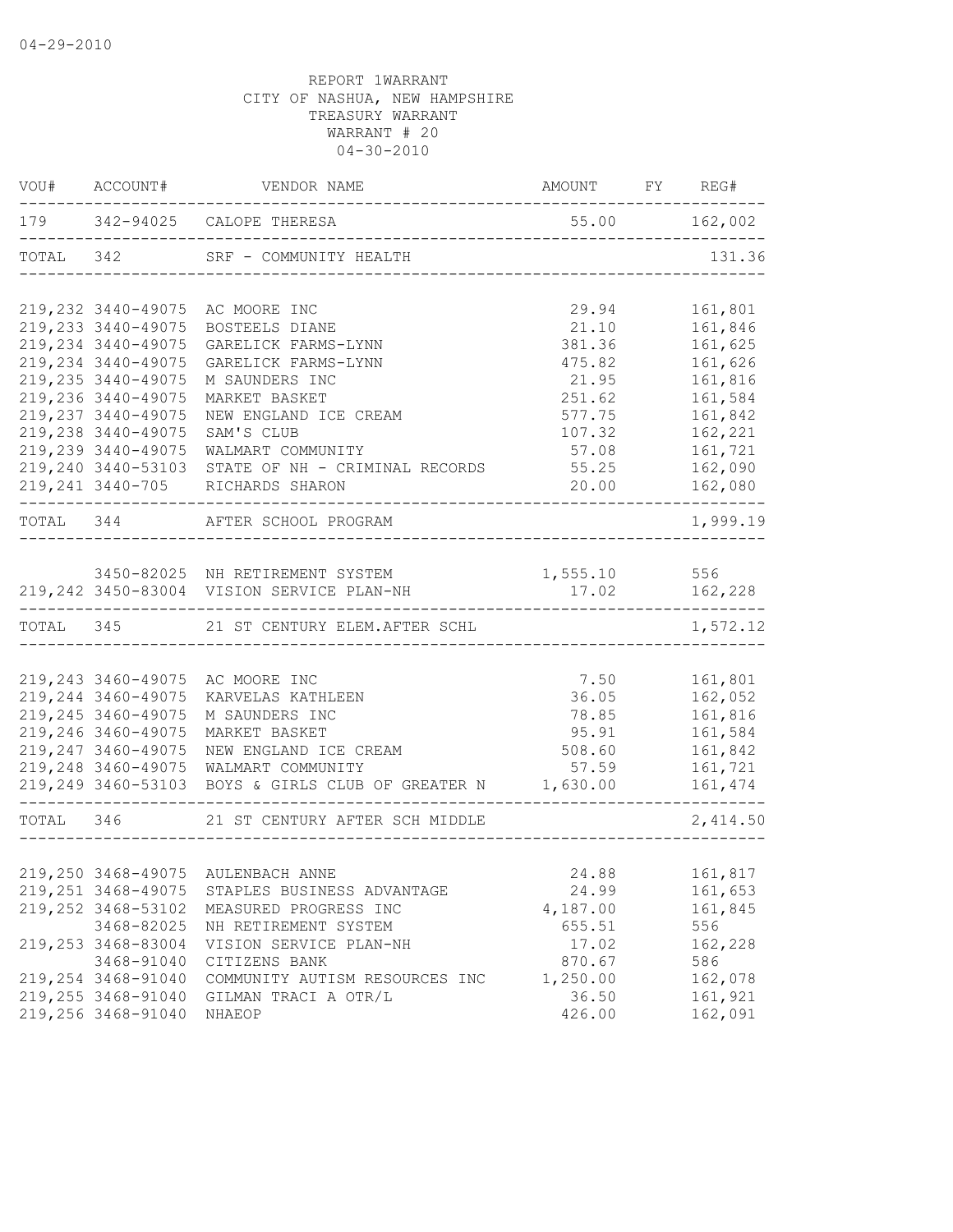|       |                     | VOU# ACCOUNT# VENDOR NAME AND AMOUNT FY RE        | AMOUNT FY REG# |                   |
|-------|---------------------|---------------------------------------------------|----------------|-------------------|
|       |                     |                                                   |                |                   |
|       |                     | 3500-82025 NH RETIREMENT SYSTEM 3,696.77 556      |                |                   |
|       |                     | TOTAL 350 TITLE IIA HQT                           |                | 3,696.77          |
|       |                     | 219,257 3509-91040 ARANEO EILEEN                  | 145.00         | 162,073           |
|       | 219,258 3509-91040  | BAKER ALEXIS                                      | 145.00         | 161,862           |
|       | 219,259 3509-91040  | BIRON LINDA                                       |                | 125.00 161,893    |
|       | 219,260 3509-91040  | BONAFILIA MELISSA                                 | 145.00         | 162,072           |
|       | 3509-91040          | CITIZENS BANK                                     | 788.80         | 586               |
|       | 219,261 3509-91040  | COLLINS MARY J                                    | 145.00         | 161,819           |
|       | 219,262 3509-91040  | EARLY VIRGINIA                                    | 135.00         | 161,879           |
|       | 219,263 3509-91040  | FOUDRIAT ROBERT E                                 | 145.00         | 161,638           |
|       | 219,264 3509-91040  | KEABLE DONNA                                      | 145.00         | 162,071           |
|       | 219,265 3509-91040  | LAVOIE MEGHAN                                     | 135.00         | 162,079           |
|       | 219,266 3509-91040  | LUTERAN JULIA                                     | 210.17         | 161,797           |
|       | 219,267 3509-91040  | MAFFATTONE ELIZABETH                              | 145.00         | 161,837           |
|       | 219,268 3509-91040  | MANDELL SETH                                      | 145.00         | 161,822           |
|       | 219,269 3509-91040  | MURPHY CATHERINE                                  | 145.00         | 161,773           |
|       | 219,270 3509-91040  | NELMS                                             | 5,149.00       | 161,433           |
|       | 219, 271 3509-91040 | NEW ENGLAND CENTER                                | 1,250.00       | 162,223           |
|       | 219,272 3509-91040  | OREUS COLLEEN                                     | 145.00         | 162,070           |
|       | 219, 273 3509-91040 | OTA JULIE                                         | 145.00         | 162,069           |
|       | 219,274 3509-91040  | RIVARD ALBERT                                     | 145.00         | 161,774           |
|       | 219,275 3509-91040  | RONDEAU MICHELLE                                  | 145.00         | 161,909           |
|       | 219,276 3509-91040  | RUSSELL DANIELLE                                  | 145.00         | 161,829           |
|       | 219,277 3509-91040  | STROILI MARGARET                                  | 145.00         | 161,891           |
|       | 219,278 3509-91040  | SWANN CHERRIE                                     |                | 145.00    161,889 |
|       | 219,279 3509-91040  | THE COACH COMPANY                                 | 800.00         | 161,526           |
|       | 219,280 3509-91040  | TORIBIO WENDY<br>219,281 3509-91040 VANCE MICHELE | 145.00         | 162,068           |
|       |                     | ---------------------------------                 | 145.00         | 161,838           |
|       |                     | TOTAL 350 TITLE 11A TEACHER QUALITY               |                | 11,202.97         |
| 184   |                     | 352-44005   TELEGRAPH PUBLISHING COMPANY          | 590.00         | 161,973           |
| 185   | 352-687 PACK RUTH   |                                                   | 85.00          | 162,005           |
| TOTAL | 352                 | SRF - PARKS AND RECREATION                        |                | 675.00            |
|       |                     | 219,282 3520-53102 PRO AV SYSTEMS INC             | 2,072.91       | 161,861           |
|       |                     | 219,282 3520-64192 PRO AV SYSTEMS INC             | 3,824.00       | 161,861           |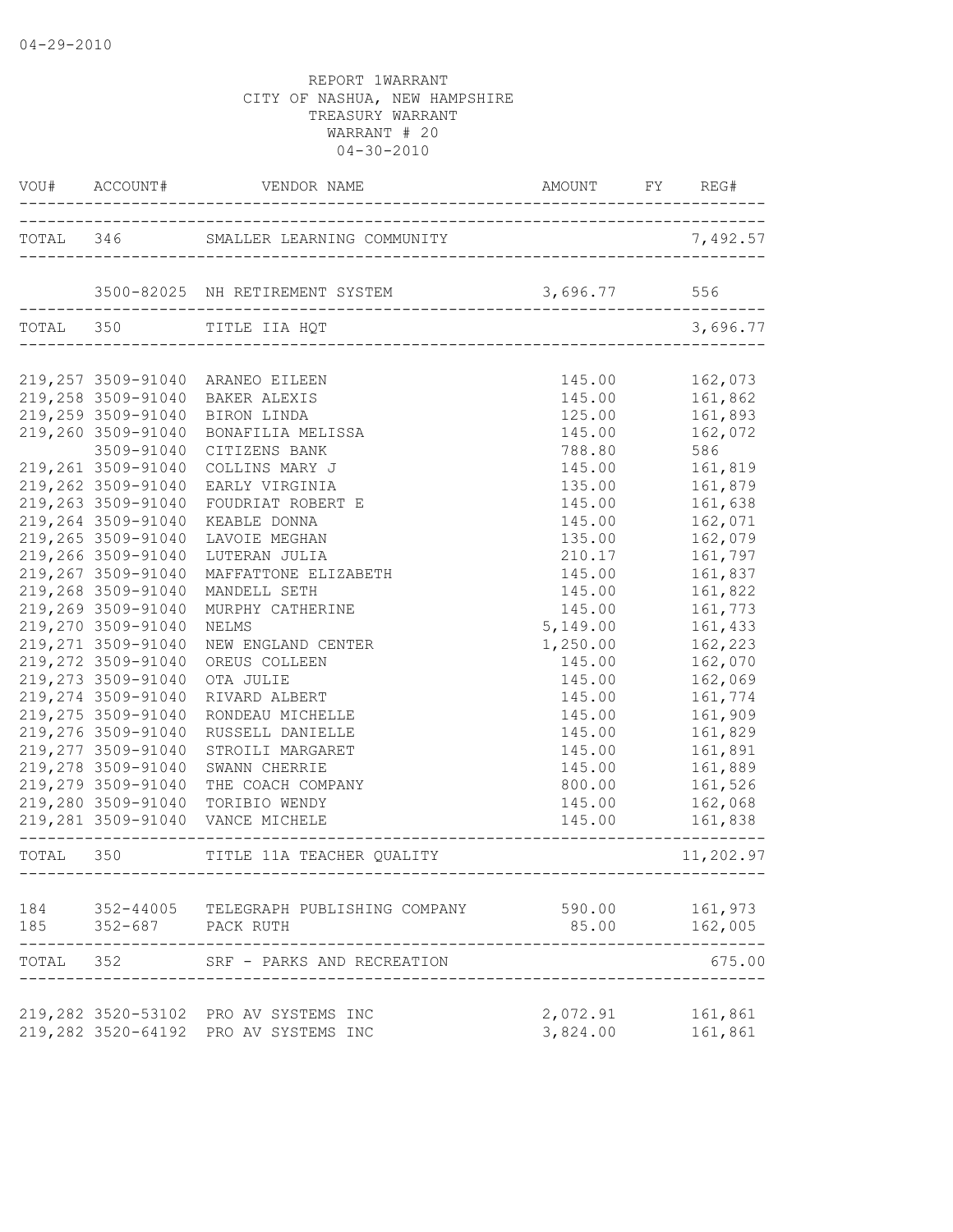|                          |                                                  | VOU# ACCOUNT# VENDOR NAME                                                                                                        | AMOUNT FY REG#                            |                                          |
|--------------------------|--------------------------------------------------|----------------------------------------------------------------------------------------------------------------------------------|-------------------------------------------|------------------------------------------|
|                          |                                                  | TOTAL 352 ARRA TITLE IID 21C CLASSROOMS                                                                                          |                                           | 5,896.91                                 |
|                          |                                                  | 219, 283 3530-49075 ADULT LEARNING CENTER                                                                                        | 25.00 161,687                             |                                          |
|                          |                                                  | 219,284 3530-49075 DESCHENES SARAH                                                                                               |                                           | 124.65 161,896                           |
|                          |                                                  | TOTAL 353 ADULT BASIC ED DIPLOMA PROGRAM                                                                                         |                                           | 149.65                                   |
|                          |                                                  | 219,285 3600-49050 STAPLES BUSINESS ADVANTAGE<br>3600-82025 NH RETIREMENT SYSTEM                                                 | 165.74<br>505.20                          | 161,653<br>556                           |
|                          |                                                  | TOTAL 360 DROP OUT PREVENTION/ADULT ED                                                                                           |                                           | 670.94                                   |
|                          |                                                  | 187 371-53100 GZA GEOENVIRONMENTAL INC                                                                                           | 3,366.81 161,779                          |                                          |
| TOTAL 371                |                                                  | SRF - COMMUNITY DEVELOPMENT                                                                                                      |                                           | 3,366.81                                 |
| 188<br>189<br>190<br>191 | 373-53025<br>373-53075<br>373-53112<br>373-53112 | LOAN PACKAGING LLC<br>NASHUA REGIONAL PLANNING COMMI 1,665.00<br>BARKER ARCHITECTS PLLC<br>THE JORDAN INSTITUTE                  | 1,120.00<br>4,500.00<br>19,750.00         | 161,618<br>161,987<br>161,422<br>161,731 |
| TOTAL                    | 373                                              | SRF - ECONOMIC DEVELOPMENT                                                                                                       |                                           | 27,035.00                                |
| 192<br>193<br>194        | 374-01319<br>374-07285<br>374-07286              | TELEGRAPH PUBLISHING COMPANY<br>LOAN PACKAGING LLC<br>JOHN L CARTER SPRINKLER CO &                                               | 183.50<br>160.00<br>19,920.50             | 161,973<br>161,618<br>162,094            |
| 195<br>196<br>197<br>198 | 374-07340<br>374-07600<br>374-07600<br>374-07600 | STAPLES BUSINESS ADVANTAGE<br>INSTITUTE FOR ENVIRONMENTAL ED<br>KEHAISIS THEOGINIS AND ABAP LL<br>MARSHALL SETH / CNC CONTRACTIN | 25.16<br>175.00<br>12,000.00<br>10,345.00 | 161,718<br>161,704<br>162,092<br>162,093 |
| 199<br>200<br>201        | 374-07620<br>374-07620<br>374-07620              | JALBERT JOSH<br>JAQUEZ HELENE<br>THOMPSON KENNETH D                                                                              | 400.00<br>400.00<br>400.00                | 162,095<br>162,096<br>162,097            |
| 202<br>203<br>204        | $374 - 09043$<br>374-09061<br>374-09081          | CONWAY OFFICE PRODUCTS LLC<br>ARAMARK UNIFORM SERVICES<br>MAYNARD & LESIEUR INCORPORATED                                         | 375.42<br>96.20<br>154.00                 | 161,534<br>161,524<br>161,966            |
| 205<br>206<br>207        | 374-09091<br>374-09091<br>374-09091              | CENTRAL PAPER PRODUCTS CO<br>GILLIG LLC<br>GRAINGER                                                                              | 194.42<br>731.57<br>57.38                 | 161,712<br>161,642<br>161,491            |
| 208<br>209<br>210        | 374-09091<br>374-09091<br>374-09091              | NAPA AUTO PARTS<br>NASHUA OUTDOOR POWER EQUIPMENT<br>RYDER FLEET PRODUCTS.COM INC                                                | 228.18<br>22.93<br>58.12                  | 161,668<br>161,577<br>161,672            |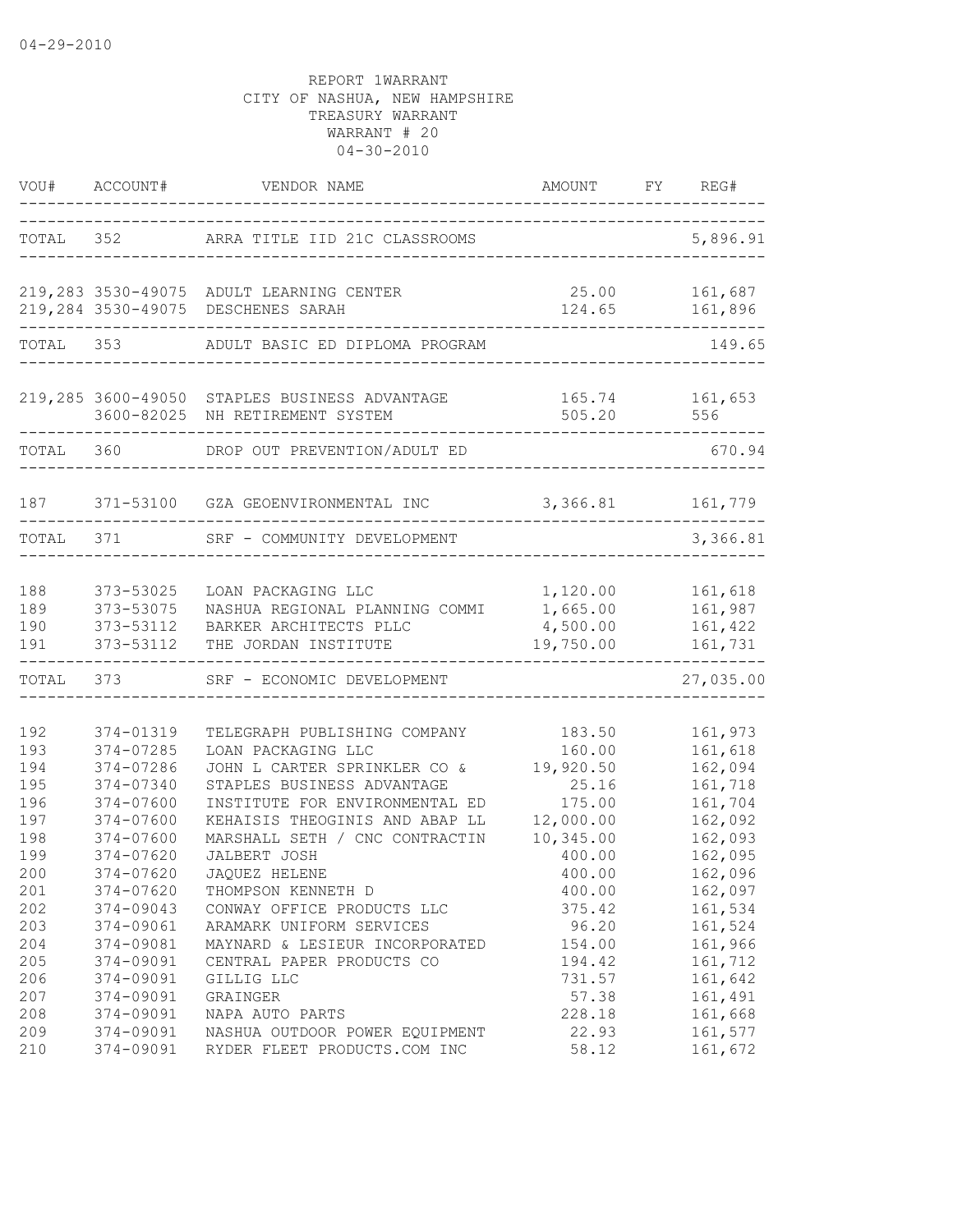| VOU#      | ACCOUNT#           | VENDOR NAME                    | AMOUNT    | FY | REG#       |
|-----------|--------------------|--------------------------------|-----------|----|------------|
| 211       | 374-09091          | STAPLES BUSINESS ADVANTAGE     | 625.39    |    | 161,718    |
| 212       | 374-09112          | METROMEDIA ENERGY INC          | 193.40    |    | 162,183    |
| 212       | 374-09114          | METROMEDIA ENERGY INC          | 157.63    |    | 162,183    |
| 212       | 374-09115          | METROMEDIA ENERGY INC          | 519.99    |    | 162,183    |
| 213       | 374-09120          | PENNICHUCK WATER               | 72.36     |    | 162,163    |
| 213       | 374-09124          | PENNICHUCK WATER               | 43.56     |    | 162,163    |
| 214       | 374-53075          | GULLIVER MICHAEL               | 200.00    |    | 162,011    |
| 215       | 374-59188          | INSTITUTE FOR ENVIRONMENTAL ED | 1,335.00  |    | 161,704    |
| 216       | 374-68012          | LIBERTY CHEVROLET              | 54,246.00 |    | 161,602    |
| TOTAL 374 |                    | SRF - URBAN PROGRAMS           |           |    | 103,320.71 |
|           |                    |                                |           |    |            |
|           | 217 375-45050      | WALTHAM PUBLIC LIBRARY         | 24.99     |    | 162,194    |
| 218       | 375-73015          | SCHOOL OUTFITTERS              | 1,523.23  |    | 161,785    |
| TOTAL 375 |                    | SRF - PUBLIC LIBRARIES         |           |    | 1,548.22   |
|           |                    |                                |           |    |            |
|           | 219,286 3750-49050 | DELTA EDUCATION                | 531.41    |    | 161,784    |
|           | 219,287 3750-49050 | KELLY ANNE                     | 374.52    |    | 162,077    |
|           | 219,288 3750-49050 | SALOIS KELLY                   | 421.59    |    | 162,076    |
|           | 219,289 3750-53101 | EDWARDS EDUCATIONAL SERVICES,  | 3,012.44  |    | 161,908    |
|           | 219,290 3750-53101 | RENO JENNIFER                  | 500.00    |    | 161,935    |
|           | 219,291 3750-53101 | SHEA DENISE C                  | 925.00    |    | 161,888    |
|           | 219,292 3750-53101 | TORTORELLO NARISA M            | 500.00    |    | 161,969    |
|           | 219,293 3750-64045 | NOVAK CLAUDIA                  | 40.00     |    | 161,750    |
|           | 3750-82025         | NH RETIREMENT SYSTEM           | 806.13    |    | 556        |
|           | 219,294 3750-94030 | SOLUTION TREE INC              | 4,053.00  |    | 162,230    |
| TOTAL     | 375                | TITLE I ARRA GRANT             |           |    | 11,164.09  |
|           |                    |                                |           |    |            |
|           | 219,295 3760-31005 | ONE COMMUNICATIONS             | 19.66     |    | 162,205    |
|           | 219,296 3760-49035 | BARNES & NOBLE INC             | 494.70    |    | 161,429    |
|           | 219,297 3760-49035 | MARTIN JANICE                  | 34.50     |    | 161,752    |
|           | 219,298 3760-49035 | PIONEER VALLEY EDUCATIONAL PRE | 808.50    |    | 161,761    |
|           | 219,299 3760-49035 | SAGE PUBLICATIONS INC          | 472.35    |    | 161,444    |
|           | 219,300 3760-49035 | SCHOOL IMPROVEMENT NETWORK     | 2,884.15  |    | 161,920    |
|           | 219,301 3760-49035 | SHORT BOOKS INC (THE)          | 213.64    |    | 161,913    |
|           | 219,302 3760-49050 | CHISHOLM JUNE                  | 49.25     |    | 161,749    |
|           | 219,303 3760-49050 | DOODY JEANNE                   | 29.88     |    | 161,545    |
|           | 219,304 3760-49050 | HANDWRITING WITHOUT TEARS      | 233.15    |    | 162,056    |
|           | 219,305 3760-49050 | LAKESHORE LEARNING MATERIALS   | 236.83    |    | 161,528    |
|           | 219,306 3760-49050 | MCINTIRE BUSINESS PRODUCTS INC | 110.20    |    | 161,999    |
|           | 219,307 3760-49050 | MICHAUD CYNTHIA                | 219.42    |    | 161,751    |
|           | 219,308 3760-49050 | PARADIS KELLEY I               | 23.03     |    | 161,765    |
|           | 219,309 3760-49050 | PEARSON EDUCATION              | 694.94    |    | 161,821    |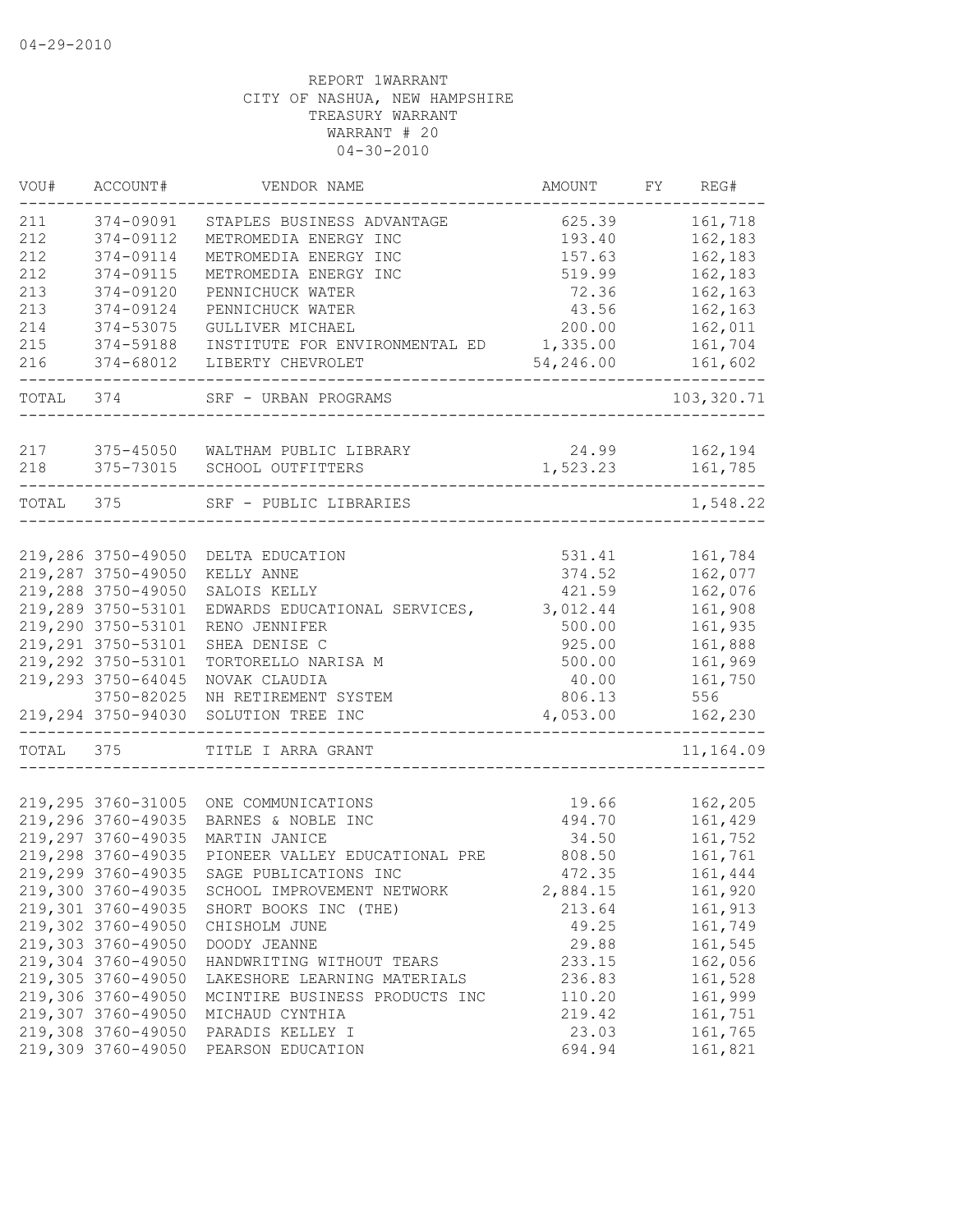|           | VOU# ACCOUNT#       | VENDOR NAME                               | AMOUNT     | FY | REG#              |
|-----------|---------------------|-------------------------------------------|------------|----|-------------------|
|           |                     | 219,310 3760-49050 REALLY GOOD STUFF INC  | 268.70     |    | 161,754           |
|           | 219, 311 3760-49050 | SCHOOL SPECIALTY INC                      | 490.09     |    | 161,766           |
|           | 219,312 3760-49050  | WILSON LANGUAGE TRAINING CORP             | 693.00     |    | 161,824           |
|           | 219, 313 3760-49075 | HEINEMANN                                 | 2,625.78   |    | 161,767           |
|           | 219, 314 3760-49075 | STAPLES BUSINESS ADVANTAGE                | 641.12     |    | 161,653           |
|           | 219, 315 3760-53101 | ACES                                      | 11, 174.58 |    | 161,936           |
|           | 219,316 3760-53101  | ATS PROJECT SUCCESS                       | 387.50     |    | 161,939           |
|           | 219,317 3760-53101  | BLUNT STEVE                               | 200.00     |    | 161,800           |
|           | 219,318 3760-53101  | BUSTEAD BRYN                              | 1,500.00   |    | 162,060           |
|           | 219,319 3760-53101  | CLUB Z! TUTORING SERVICES                 | 5,830.11   |    | 161,934           |
|           | 219,320 3760-53101  | CROWDER LUCIE L                           | 401.60     |    | 161,736           |
|           | 219, 321 3760-53101 | EDWARDS EDUCATIONAL SERVICES,             | 6, 175.00  |    | 161,908           |
|           | 219,322 3760-53101  | GOETHEL ELLEN D                           | 339.00     |    | 161,435           |
|           | 219, 323 3760-53101 | OLSON KATHLEEN                            | 875.00     |    | 162,053           |
|           | 219,324 3760-56020  | FIRST CHURCH                              | 3,455.00   |    | 161,509           |
|           | 3760-82025          | NH RETIREMENT SYSTEM                      | 1,606.94   |    | 556               |
|           | 219,325 3760-83004  |                                           | 17.02      |    | 162,228           |
|           |                     | VISION SERVICE PLAN-NH                    |            |    |                   |
|           | 219,326 3760-94030  | ASAIF                                     | 300.00     |    | 161,860           |
|           | 3760-94030          | CITIZENS BANK                             | 1,583.20   |    | 586               |
|           | 219,327 3760-94030  | CROWDER LUCIE                             | 54.00      |    | 161,799           |
|           | 219,328 3760-94030  | NHSTA                                     | 450.00     |    | 161,843           |
|           | 219,329 3760-94030  | SDE INC                                   | 995.00     |    | 161,792           |
|           |                     | 219,330 3760-94030 SOLUTION TREE INC      | 2,995.00   |    | 162,230           |
| TOTAL 376 |                     | TITLE I                                   |            |    | 49,581.84         |
|           |                     | 3770-91040 CITIZENS BANK                  | 631.40 586 |    |                   |
| TOTAL 377 |                     | TITLE III ENHANCE ENG. LANGUAGE           |            |    | 631.40            |
|           |                     |                                           |            |    |                   |
|           |                     | 219,331 3900-53102 DARWISH HARRY          | 300.00     |    | 161,943           |
|           | 219,332 3900-53102  | HASBROUCK TARA L                          | 537.50     |    | 161,931           |
|           | 219,333 3900-53102  | LINDQUIST ERIC                            | 187.50     |    | 162,075           |
|           | 219,334 3900-53102  | MANHEIM ZIMMERMAN AMY B                   | 375.00     |    | 161,895           |
|           | 219,335 3900-55035  | FIRST STUDENT INC                         | 741.06     |    | 161,793           |
|           | 3900-82025          | NH RETIREMENT SYSTEM                      | 698.58     |    | 556               |
|           |                     | 219,336 3900-83004 VISION SERVICE PLAN-NH | 17.02      |    | 162,228           |
|           |                     | 219,337 3900-91040 GRAHAM JAMES           | 90.00      |    | 161,962           |
| TOTAL     | 390                 | VOC ED SECONDARY PERKINS                  |            |    | -----<br>2,946.66 |
|           |                     |                                           |            |    |                   |
|           |                     | 219,338 3927-49050 GARELICK FARMS-LYNN    | 205.57     |    | 161,626           |
|           | 219,339 3927-49050  | MARKET BASKET                             | 59.39      |    | 161,584           |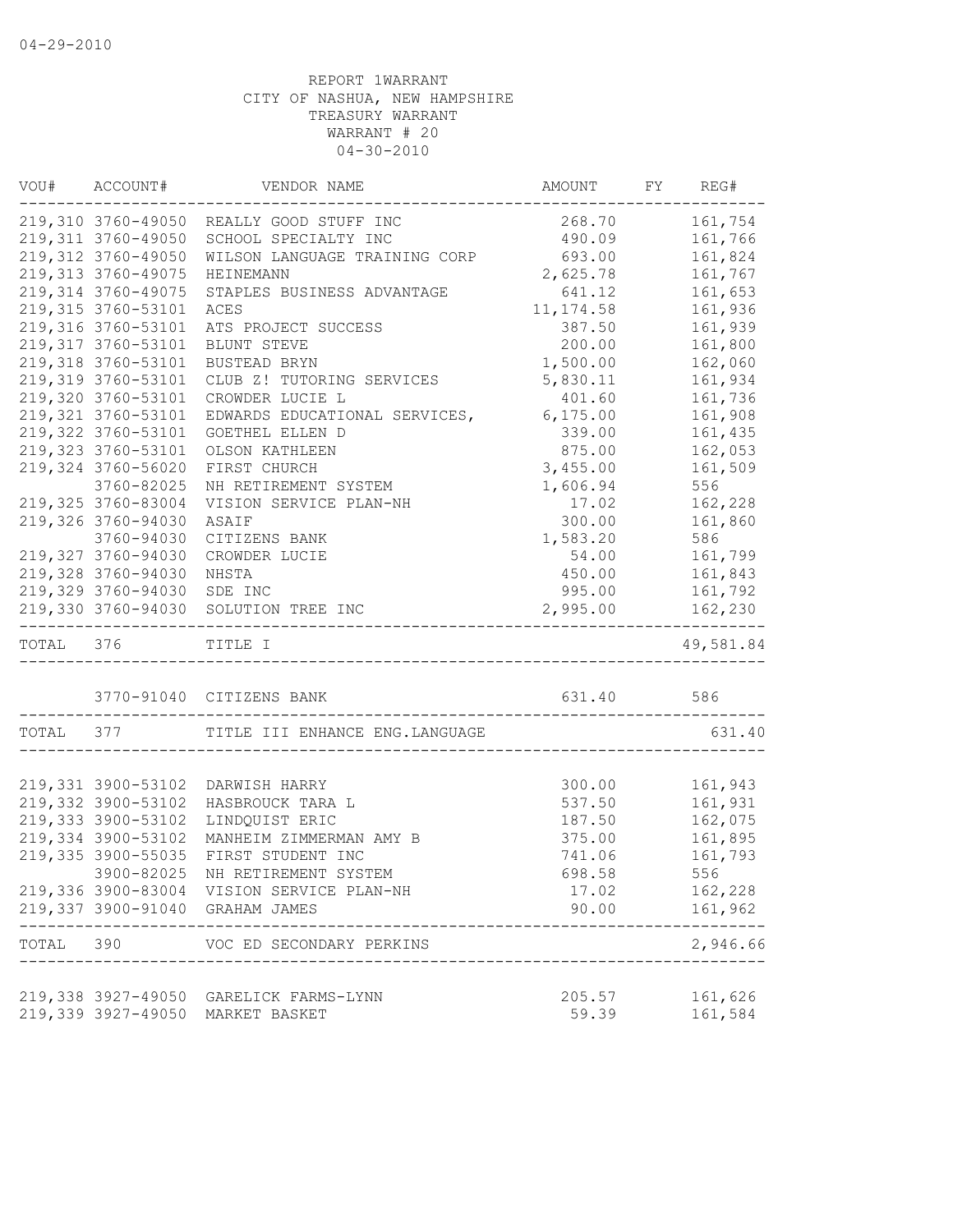| VOU# ACCOUNT#      | VENDOR NAME                                                                                                                                                  | AMOUNT FY REG#               |           |
|--------------------|--------------------------------------------------------------------------------------------------------------------------------------------------------------|------------------------------|-----------|
|                    | TOTAL 392 CULINARY ARTS                                                                                                                                      |                              | 264.96    |
|                    | 3937-82025 NH RETIREMENT SYSTEM<br>219,340 3937-83004 VISION SERVICE PLAN-NH                                                                                 | 151.18 556<br>17.02 162,228  |           |
| TOTAL 393 DAY CARE |                                                                                                                                                              |                              | 168.20    |
|                    | 219,341 3940-49035 NCS PEARSON INC 30,524.70 161,788<br>219,342 3940-53102 CLARK ASSOCIATES/DEBBIE CLARK 1,482.00 161,482<br>3940-82025 NH RETIREMENT SYSTEM | 828.85 556                   |           |
|                    | TOTAL 394 ARRA IDEA SPEC ED                                                                                                                                  |                              | 11,835.55 |
|                    | 219,343 3950-53109 BOLICK TERESA DBA BOLICK TERES 4,150.00 161,744<br>219,344 3950-53109 CARROLL CENTER FOR THE BLIND (<br>3950-82025 NH RETIREMENT SYSTEM   | 2,060.12 161,841<br>7,623.92 | 556       |
|                    | TOTAL 395 IDEA B SPECIAL EDUCATION                                                                                                                           |                              | 13,834.04 |
|                    | 3960-82025 NH RETIREMENT SYSTEM                                                                                                                              | 341.40 556                   |           |
|                    | TOTAL 396 SPECIAL EDUCATION PRE-SCHOOL                                                                                                                       |                              | 341.40    |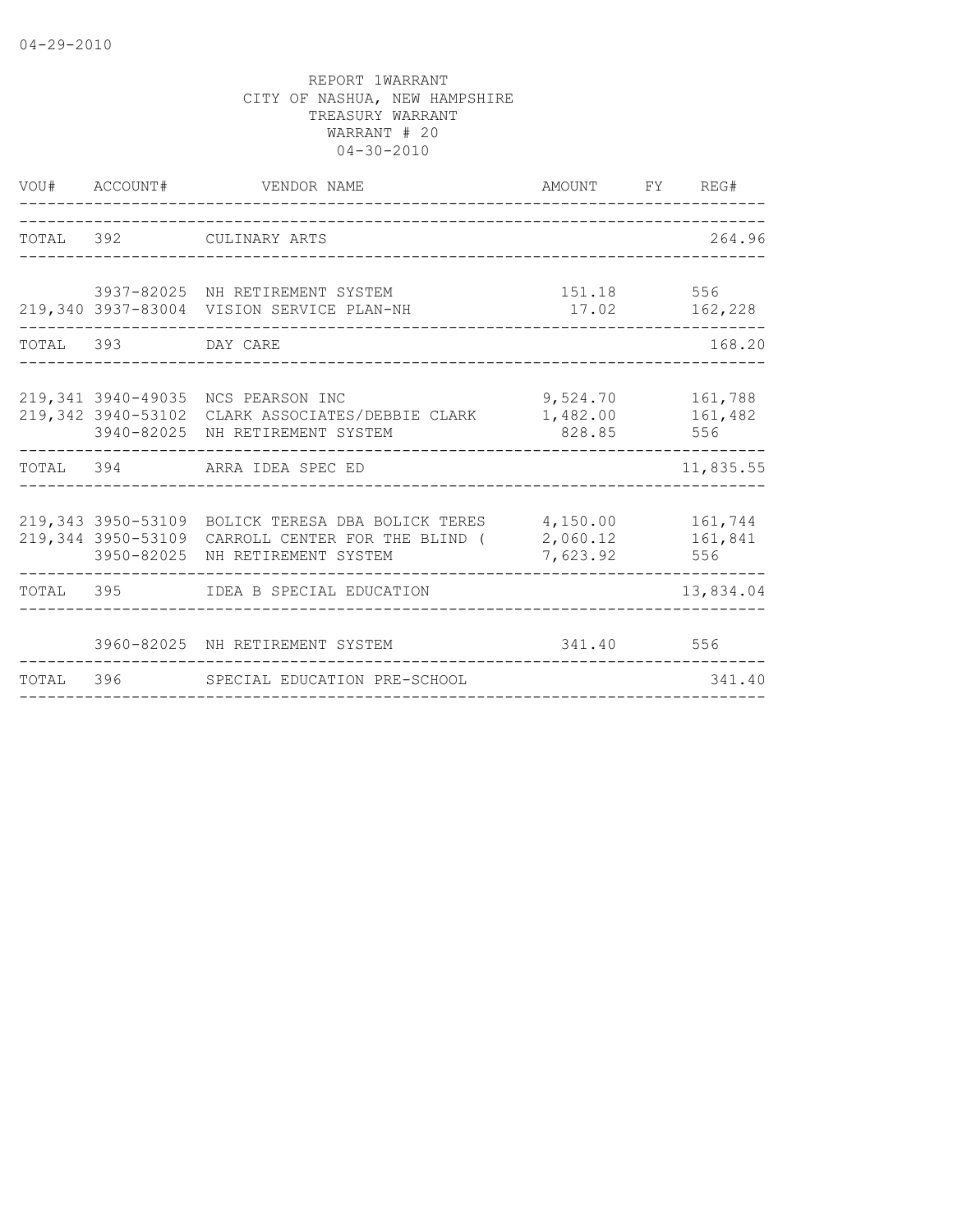| VOU# |                          | ACCOUNT# VENDOR NAME                                            | AMOUNT FY REG#          |                    |
|------|--------------------------|-----------------------------------------------------------------|-------------------------|--------------------|
|      |                          | 222   412-180   BLANTON DALE<br>223 412-180 DINARDO WILLIAM     | 137.00 162,047<br>63.00 | 162,048            |
|      |                          | TOTAL 412-18 FINANCIAL SERVICES<br>AUTO PERMITS                 |                         | 200.00             |
|      |                          | 224 420-715 DANCERS LOFT                                        | 250.00 162,042          |                    |
|      |                          | TOTAL 420-71 HUNT BUILDING<br>RENTAL INCOME                     |                         | 250.00             |
| 225  | 226  452-331  PORTER JIM | 452-331 LANDRY DONNA                                            | 20.00<br>20.00          | 162,004<br>162,003 |
|      |                          | TOTAL 452-33 PARKS AND RECREATION<br>BASEBALL REGISTRATION FEES |                         | 40.00              |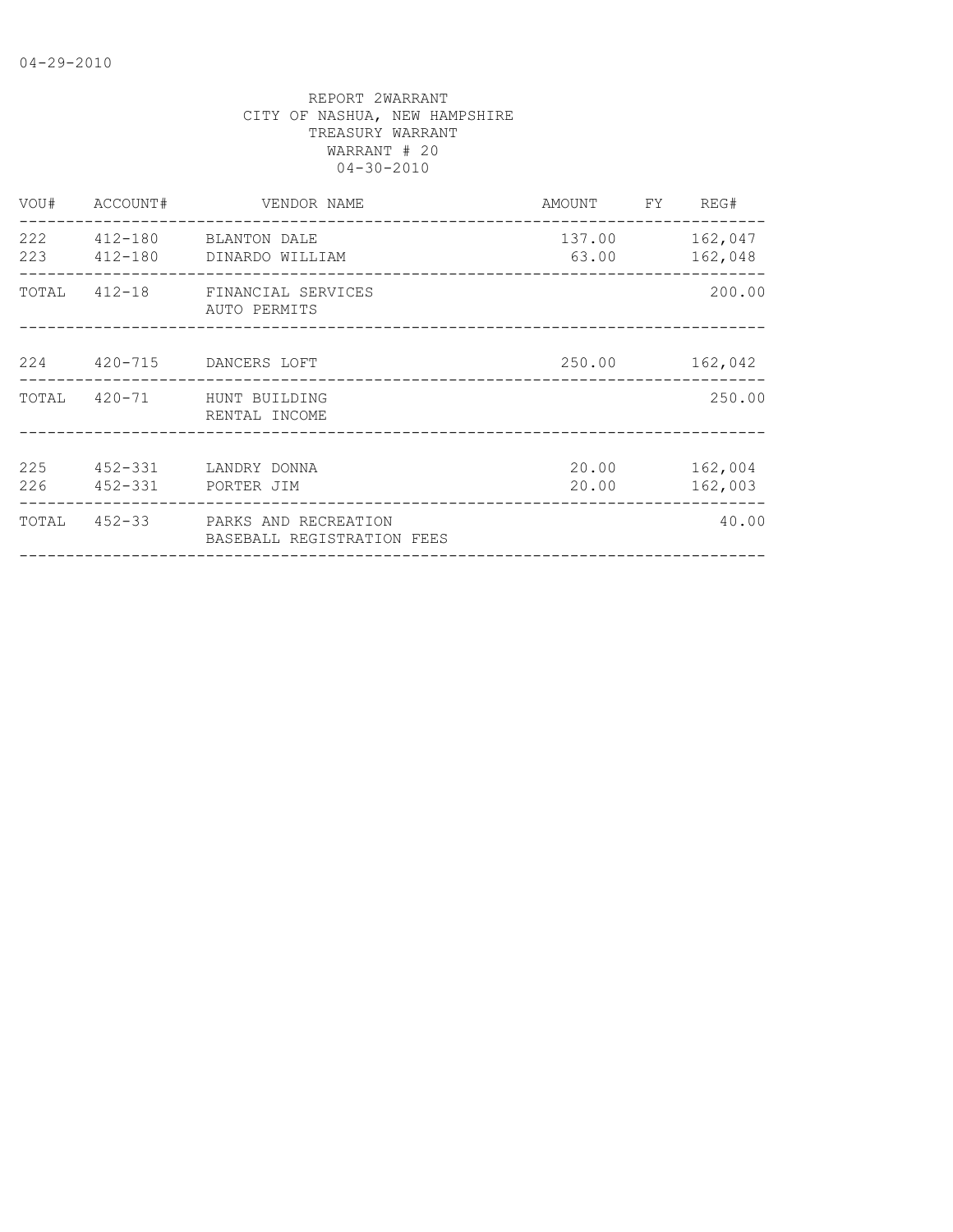| VOU#                                                               | ACCOUNT#                                                                                                                       | VENDOR NAME                                                                                                                                                                                                                                                                               | AMOUNT                                                                                                                   | FY | REG#                                                                                                        |
|--------------------------------------------------------------------|--------------------------------------------------------------------------------------------------------------------------------|-------------------------------------------------------------------------------------------------------------------------------------------------------------------------------------------------------------------------------------------------------------------------------------------|--------------------------------------------------------------------------------------------------------------------------|----|-------------------------------------------------------------------------------------------------------------|
| 227<br>228<br>229                                                  | 501-53166<br>501-98029<br>$501 - 72010$                                                                                        | ALUKONIS DAVID J<br>CITY OF NASHUA/PETTY CASH<br>CONWAY OFFICE PRODUCTS LLC                                                                                                                                                                                                               | 3,500.00<br>37.04<br>302.38                                                                                              |    | 161,738<br>161,425<br>161,534                                                                               |
| 230                                                                | 501-53166                                                                                                                      | WASHINGTON STREET CAFE                                                                                                                                                                                                                                                                    | 262.50                                                                                                                   |    | 162,012                                                                                                     |
| TOTAL                                                              | 501                                                                                                                            | MAYOR'S OFFICE                                                                                                                                                                                                                                                                            |                                                                                                                          |    | 4,101.92                                                                                                    |
| 231                                                                | 502-72010                                                                                                                      | CONWAY OFFICE PRODUCTS LLC                                                                                                                                                                                                                                                                | 94.50                                                                                                                    |    | 161,534                                                                                                     |
| TOTAL                                                              | 502                                                                                                                            | LEGAL DEPARTMENT                                                                                                                                                                                                                                                                          |                                                                                                                          |    | 94.50                                                                                                       |
| 232<br>233                                                         | 503-58005<br>503-72010                                                                                                         | CAMPBELL BRONWYN<br>CONWAY OFFICE PRODUCTS LLC                                                                                                                                                                                                                                            | 90.00<br>244.02                                                                                                          |    | 161,683<br>161,534                                                                                          |
| TOTAL                                                              | 503                                                                                                                            | BOARD OF ALDERMEN                                                                                                                                                                                                                                                                         |                                                                                                                          |    | 334.02                                                                                                      |
| 234<br>235<br>236<br>237<br>238<br>239<br>240<br>240<br>241<br>242 | 505-81120<br>505-81058<br>505-81135<br>505-81032<br>505-81019<br>505-81115<br>505-81073<br>505-81074<br>505-81007<br>505-81078 | BOYS & GIRLS CLUB OF GREATER N<br>BRIDGES DOMESTIC & SEXUAL VIOL<br>CITY YEAR NEW HAMPSHIRE<br>HARBOR HOMES INC<br>KEYSTONE HALL<br>MARGUERITE'S PLACE INC<br>NASHUA PASTORAL CARE CENTER<br>NASHUA PASTORAL CARE CENTER<br>SPARTANS DRUM & BUGLE CORPS<br>ST JOSEPH COMMUNITY SERVICES I | 2,446.25<br>6, 250.00<br>1,196.25<br>15,000.00<br>16,500.00<br>5,000.00<br>5, 571.25<br>5,000.00<br>2,000.00<br>2,859.60 |    | 161, 474<br>161,479<br>162,153<br>161,589<br>161,986<br>161,643<br>161,717<br>161,717<br>162,098<br>161,971 |
| TOTAL                                                              | 505                                                                                                                            | CIVIC & COMM. ACTIVITIES                                                                                                                                                                                                                                                                  |                                                                                                                          |    | 61,823.35                                                                                                   |
| 243<br>244<br>245<br>246<br>247<br>248<br>249                      | 506-31005<br>506-31005<br>506-31005<br>506-31005<br>506-31005                                                                  | AMERICAN TELECOM SERVICES LLC<br>CITY OF NASHUA/PETTY CASH<br>COMPUTER HUT OF N E INC<br>DELL MARKETING LP<br>FAIRPOINT COMMUNICATIONS<br>506-31005 HELLO DIRECT INC<br>506-31005 PAETEC COMMUNICATIONS INC                                                                               | 6,192.98<br>19.76<br>29.95<br>6,000.00<br>474.92<br>619.08<br>5, 372.23 162, 152                                         |    | 161,608<br>161,425<br>161,982<br>161,515<br>162,187<br>161,512<br>-----                                     |
| TOTAL                                                              | 506                                                                                                                            | TELECOMMUNICATIONS                                                                                                                                                                                                                                                                        |                                                                                                                          |    | 18,708.92                                                                                                   |
| 250<br>250<br>250<br>250                                           | 507-82020<br>507-82025<br>507-82030<br>507-82035                                                                               | NH RETIREMENT SYSTEM<br>NH RETIREMENT SYSTEM<br>NH RETIREMENT SYSTEM<br>NH RETIREMENT SYSTEM                                                                                                                                                                                              | 150,798.58<br>96,542.11<br>155,542.06<br>310, 463.85                                                                     |    | 556<br>556<br>556<br>556                                                                                    |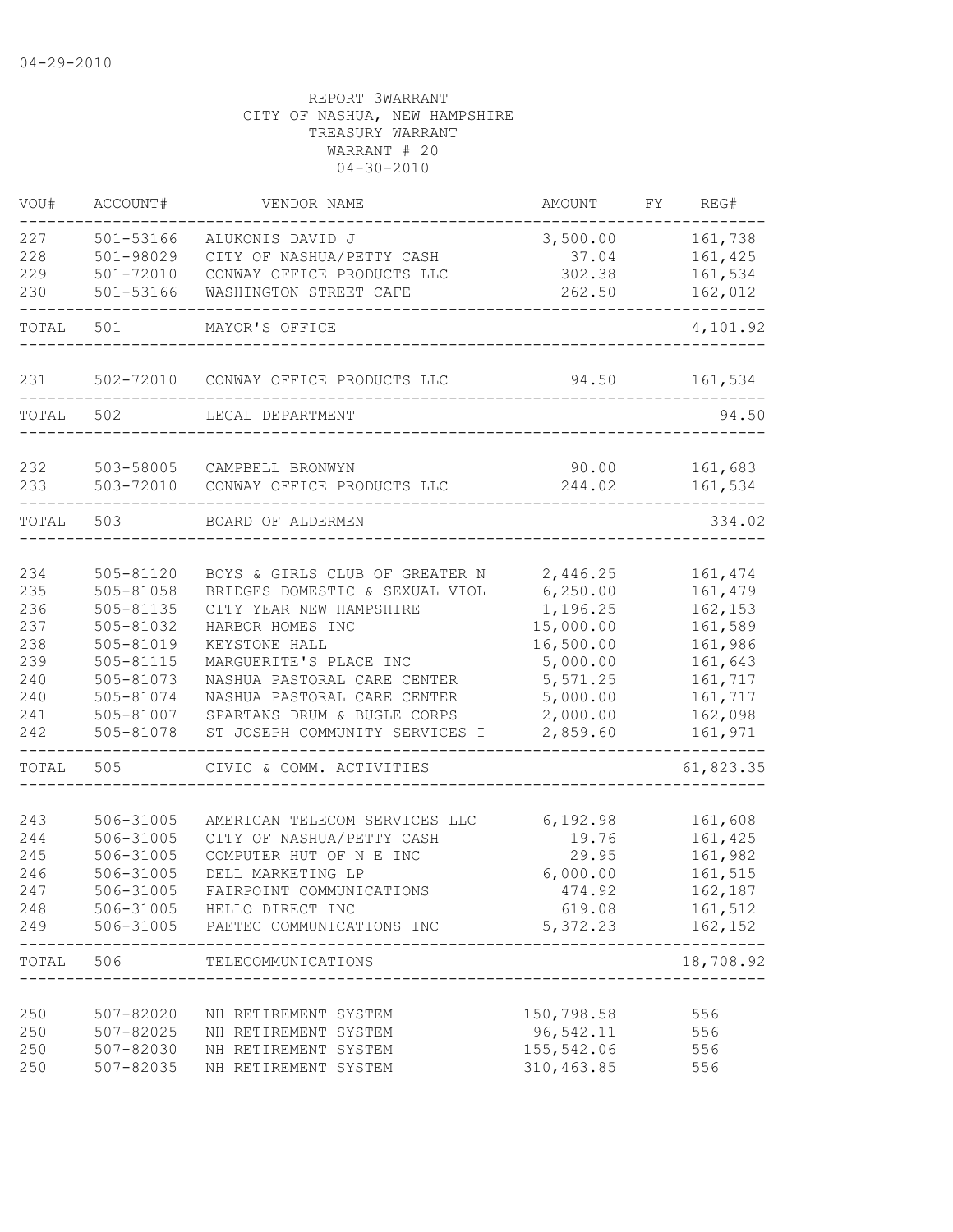| VOU#  | ACCOUNT#  | VENDOR NAME                          | AMOUNT FY REG# |            |
|-------|-----------|--------------------------------------|----------------|------------|
| 250   |           | 507-82040 NH RETIREMENT SYSTEM       | 76,478.65 556  |            |
| TOTAL | 507       | PENSIONS                             |                | 789,825.25 |
| 251   |           | 511-41015 STAPLES BUSINESS ADVANTAGE | 107.00         | 161,718    |
| TOTAL | 511       | CITI-STAT (FORMERLY ADMIN SVS)       |                | 107.00     |
| 252   | 512-49025 | CITIZENS BANK                        | 73.40          | 586        |
| 253   | 512-91015 | CITY OF NASHUA/PETTY CASH            | 36.50          | 161,425    |
| 254   | 512-41005 | CONWAY OFFICE PRODUCTS LLC           | 364.41         | 161,534    |
| 254   | 512-72010 | CONWAY OFFICE PRODUCTS LLC           | 184.50         | 161,534    |
| 255   | 512-49120 | COSTUMES OF NASHUA LLC               | 85.00          | 162,154    |
| 256   | 512-52010 | MELANSON HEATH & COMPANY PC          | 2,000.00       | 161,548    |
| 257   | 512-94005 | NHGFOA                               | 185.00         | 161,427    |
| 259   | 512-43005 | PRINTGRAPHICS OF MAINE               | 1,600.00       | 560        |
| 258   | 512-43005 | PRINTGRAPHICS OF MAINE               | 111.03         | 161,500    |
| 260   | 512-59182 | PRINTGRAPHICS OF MAINE               | 846.64         | 161,500    |
| 261   | 512-41005 | STAPLES BUSINESS ADVANTAGE           | 32.40          | 161,718    |
| 261   | 512-41015 | STAPLES BUSINESS ADVANTAGE           | 163.65         | 161,718    |
| 262   | 512-49120 | TAYLOR RENTAL INC                    | 69.00          | 161,536    |
| TOTAL | 512       | FINANCIAL SERVICES                   |                | 5,751.53   |
|       |           |                                      |                |            |
| 263   | 513-98035 | CITY OF NASHUA/PETTY CASH            | 40.00          | 161,425    |
| 264   | 513-72010 | CONWAY OFFICE PRODUCTS LLC           | 258.43         | 161,534    |
| 265   | 513-94005 | NHCTCA                               | 40.00          | 162,186    |
| 266   | 513-41015 | STAPLES BUSINESS ADVANTAGE           | 69.94          | 161,718    |
| TOTAL | 513       | CITY CLERK'S OFFICE                  |                | 408.37     |
| 267   |           | 515-72010 CONWAY OFFICE PRODUCTS LLC | 94.50          | 161,534    |
| TOTAL | 515       | HUMAN RESOURCES                      |                | 94.50      |
|       |           |                                      |                |            |
| 268   | 516-78100 | CARPARTS OF NASHUA                   | 125.02         | 161,450    |
| 269   | 516-41015 | CITY OF NASHUA/PETTY CASH            | 33.22          | 161,425    |
| 270   | 516-54016 | CONCORD MONITOR                      | 369.50         | 162,158    |
| 271   | 516-72010 | CONWAY OFFICE PRODUCTS LLC           | 3,478.45       | 161,534    |
| 272   | 516-78100 | MAYNARD & LESIEUR INCORPORATED       | 243.40         | 161,966    |
| 273   | 516-45240 | MCINTIRE BUSINESS PRODUCTS INC       | 259.36         | 161,999    |
| 274   | 516-54006 | TELEGRAPH PUBLISHING COMPANY         | 245.52         | 161,973    |
| 274   | 516-54011 | TELEGRAPH PUBLISHING COMPANY         | 734.00         | 161,973    |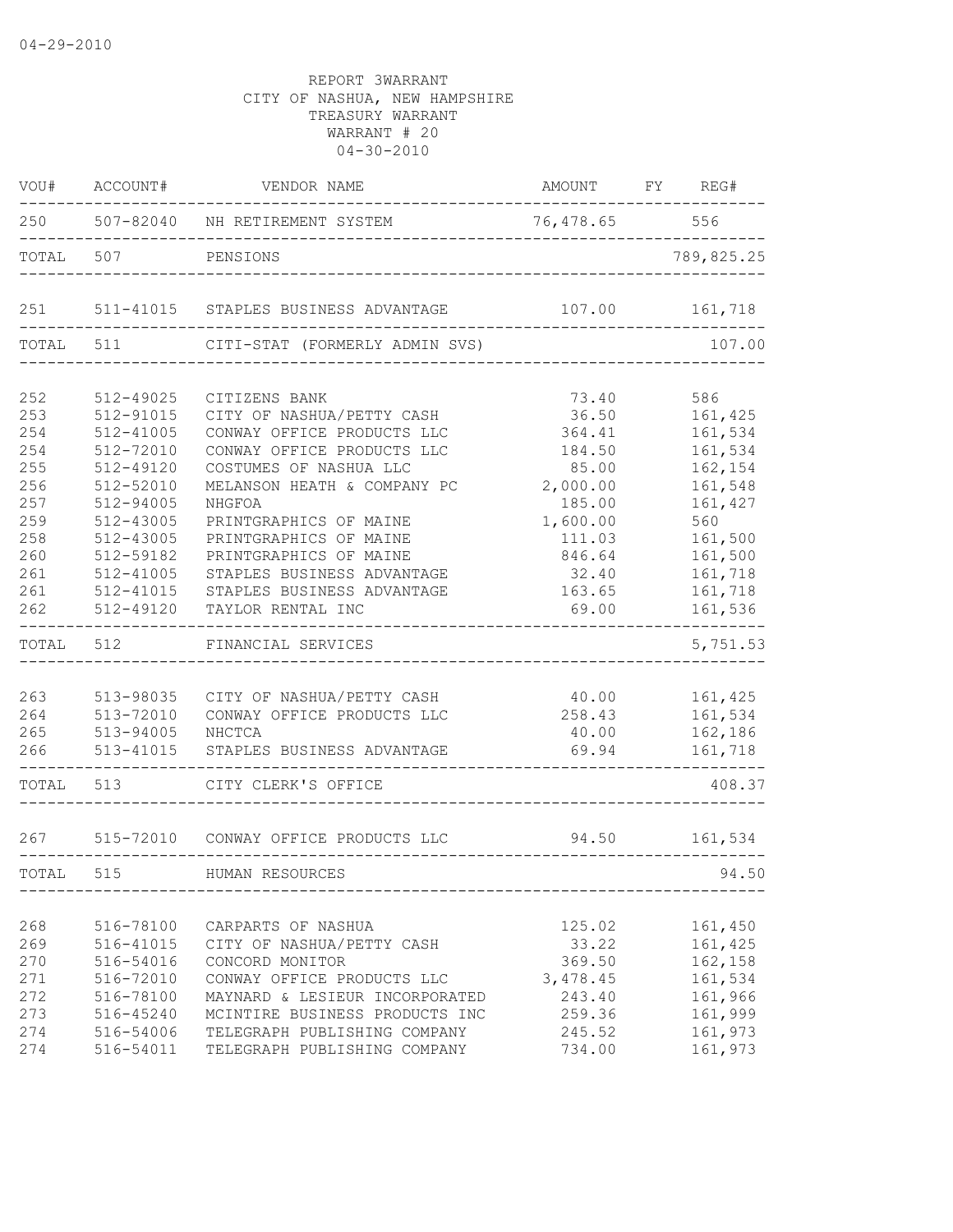| VOU#       | ACCOUNT#               | VENDOR NAME                                              | AMOUNT                          | FY | REG#               |
|------------|------------------------|----------------------------------------------------------|---------------------------------|----|--------------------|
|            |                        | 274 516-54016 TELEGRAPH PUBLISHING COMPANY 2,554.06      |                                 |    | 161,973            |
| TOTAL      | 516                    | PURCHASING DEPARTMENT                                    |                                 |    | 8,042.53           |
| 275        | 517-75023              | HOME DEPOT CREDIT SERVICES                               | 150.68                          |    | 162,159            |
| 276        | 517-75023              | KERRY FIRE PROTECTION INC                                | 400.00                          |    | 161,574            |
| 277        | 517-34015              | METROMEDIA ENERGY INC                                    | 3,988.30                        |    | 162,183            |
| 278        | 517-33005              | PENNICHUCK WATER                                         | 356.20                          |    | 162,163            |
| 279        | 517-32005              | PUBLIC SERVICE OF NH                                     | 6, 200.82                       |    | 162,203            |
| 280<br>281 | 517-75023              | STANLEY ELEVATOR COMPANY INC                             | 1,200.00                        |    | 161,984<br>161,974 |
| 282        | 517-75160<br>517-75023 | UNITED SUPPLY COMPANY INC<br>W E AUBUCHON COMPANY INC    | 23.00<br>45.19                  |    | 161,458            |
| TOTAL      | 517                    | BUILDING MAINT - CITY ADMIN                              |                                 |    | 12,364.19          |
|            |                        |                                                          |                                 |    |                    |
| 283        | 519-72010              | CONWAY OFFICE PRODUCTS LLC                               | 90.00                           |    | 161,534            |
| 284        | 519-94005              | INTERNATIONAL ASSOC OF ASSESSI                           | 500.00                          |    | 162,161            |
| 285        | 519-94005              | MARINO ANGELO                                            | 349.40                          |    | 161,634            |
| 286<br>286 | 519-41005<br>519-41010 | STAPLES BUSINESS ADVANTAGE<br>STAPLES BUSINESS ADVANTAGE | 314.28<br>178.31                |    | 161,718<br>161,718 |
|            |                        |                                                          |                                 |    |                    |
| TOTAL      | 519                    | ASSESSORS                                                |                                 |    | 1,431.99           |
| 287        | 520-59100              | ERICKSON CLEANING SERVICES LLC                           | 285.00                          |    | 161,540            |
| 288        | 520-34015              | METROMEDIA ENERGY INC                                    | 722.89                          |    | 162,183            |
| 289        | $520 - 41015$          | MORTELLARO CAROLYN                                       | 108.81                          |    | 162,043            |
| 290        | 520-32005              | PENNICHUCK WATER                                         | 45.03                           |    | 162,163            |
| TOTAL      | 520                    | HUNT BUILDING                                            |                                 |    | 1,161.73           |
| 291        | $522 - 49025$          | CITIZENS BANK                                            | 16.09                           |    | 586                |
| 291        | $522 - 64040$          | CITIZENS BANK                                            | 48.00                           |    | 586                |
| 291        | 522-94005              | CITIZENS BANK                                            | 792.74                          |    | 586                |
| 291        | 522-94040              | CITIZENS BANK                                            | 99.95                           |    | 586                |
| 292        | 522-91015              | CITY OF NASHUA/PETTY CASH                                | 21.00                           |    | 161,425            |
| 293        | $522 - 64045$          | COMPUTER HUT OF N E INC                                  | 69.00                           |    | 161,982            |
| 294        | 522-74035              | PC MALL GOV INC                                          | 2,444.00                        |    | 161,771            |
| 295        | $522 - 64051$          | SYN-TECH SYSTEMS INC                                     | 545.50                          |    | 162,026            |
| TOTAL      | 522                    | INFORMATION TECHNOLOGY                                   | _______________________________ |    | 4,036.28           |
| 296        | 523-41015              | CITY OF NASHUA/PETTY CASH                                | 4.99                            |    | 161,425            |
| 297        | 523-94005              | NEARC                                                    | 70.00                           |    | 162,099            |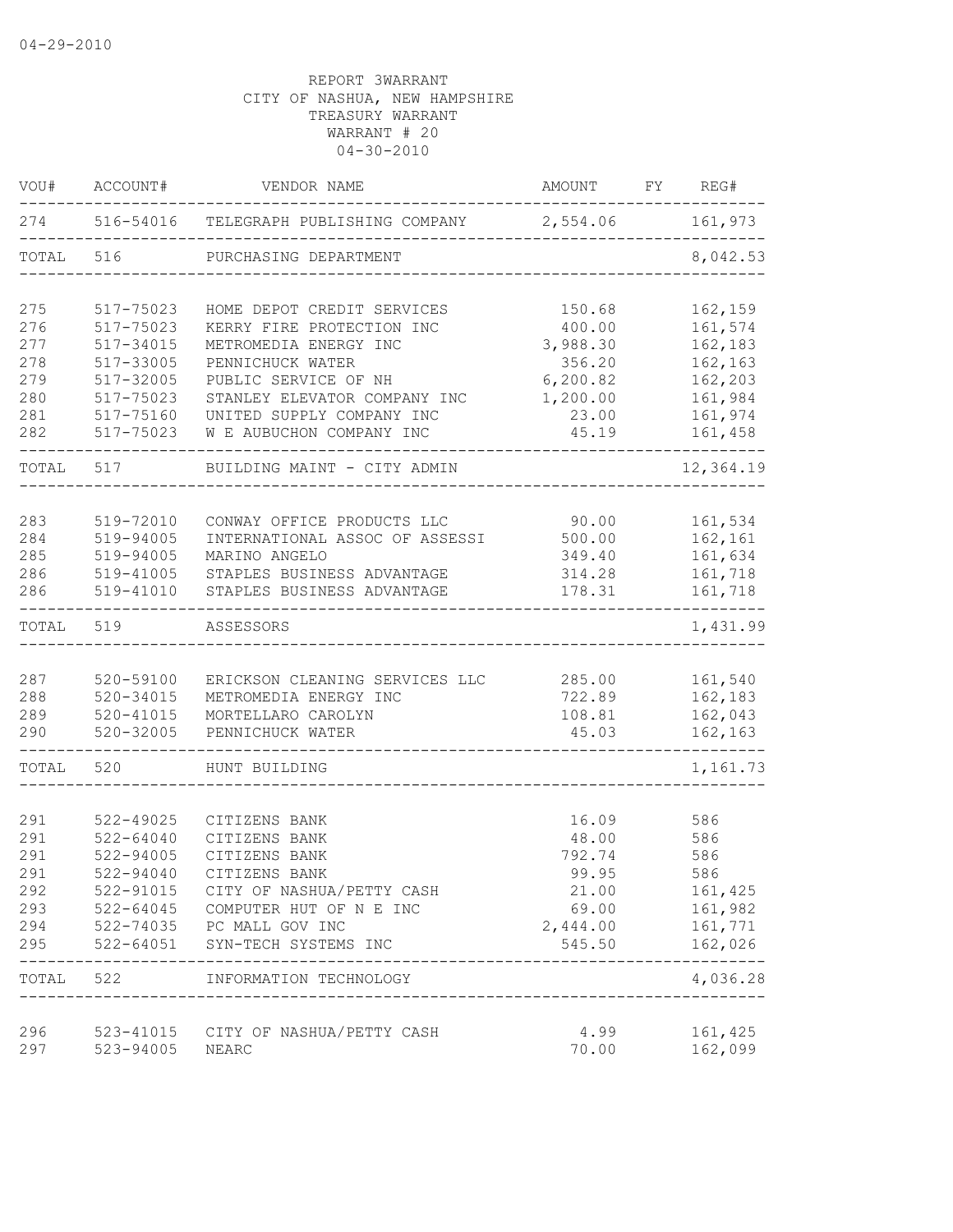|            | VOU# ACCOUNT#              | VENDOR NAME                                                                                                              | AMOUNT FY REG# |                                                |
|------------|----------------------------|--------------------------------------------------------------------------------------------------------------------------|----------------|------------------------------------------------|
|            |                            | 298 523-41015 STAPLES BUSINESS ADVANTAGE 189.08 161,718                                                                  |                |                                                |
|            | TOTAL 523                  | GIS                                                                                                                      |                | 264.07                                         |
|            |                            |                                                                                                                          |                |                                                |
|            |                            |                                                                                                                          |                |                                                |
|            | ----------------------     | 299 524-64040 CITIZENS BANK<br>300 524-64045 COMPUTER HUT OF N E INC<br>301 524-64045 DELL MARKETING LP<br>------------- |                | 198.00 586<br>355.96 161,982<br>103.18 161,515 |
|            |                            | TOTAL 524 COMPUTERS - CITYWIDE                                                                                           |                | 657.14                                         |
|            |                            |                                                                                                                          |                |                                                |
| 302        | 531-78007                  | ADAMSON INDUSTRIES CORP                                                                                                  |                | 148.75 161,603                                 |
| 303        | 531-47010                  | AIRGAS EAST                                                                                                              | 292.00         | 161,487                                        |
| 304        | 531-49075                  | BATTERIES PLUS                                                                                                           | 171.75         | 161,698<br>161,563                             |
| 305<br>306 | 531-78007<br>$531 - 46030$ | BELLETETES INC<br>BEN'S UNIFORMS                                                                                         | 7.60<br>459.93 | 161,985                                        |
| 306        | $531 - 46040$              | BEN'S UNIFORMS                                                                                                           | 2,076.97       | 161,985                                        |
| 307        | 531-53125                  | BERGERON THOMAS                                                                                                          | 200.00         | 162,101                                        |
| 308        | 531-78007                  | BEST FORD/BEST CYCLE                                                                                                     | 85.85          | 161,451                                        |
| 309        | 531-59100                  | CANAL ART & FRAMING/SAMANTHA T 94.00                                                                                     |                | 161,835                                        |
| 310        | 531-78007                  | CARPARTS OF NASHUA                                                                                                       | 352.87         | 161,450                                        |
| 311        | 531-42000                  | CENTRAL PAPER PRODUCTS CO                                                                                                | 290.10         | 161,712                                        |
| 312        | 531-75023                  | CHICK BEAULIEU, INC                                                                                                      | 185.00         | 161,714                                        |
| 313        | 531-53065                  | CITIZENS BANK                                                                                                            | 3,810.20       | 586                                            |
| 313        | 531-54015                  | CITIZENS BANK                                                                                                            | 200.00         | 586                                            |
| 313        | 531-74035                  | CITIZENS BANK                                                                                                            | 198.00 586     |                                                |
| 313        | 531-91025                  | CITIZENS BANK                                                                                                            | 450.00 586     |                                                |
| 313        | 531-94005                  | CITIZENS BANK                                                                                                            | 884.80 586     |                                                |
| 313        | 531-98035                  | CITIZENS BANK                                                                                                            | 52.56 586      |                                                |
| 314        | 531-53065                  | COMMISSION ON ACCREDITATION FO 4,850.00                                                                                  |                | 161,456                                        |
| 315        | $531 - 41015$              | CONWAY OFFICE PRODUCTS LLC                                                                                               | 734.47         | 161,534                                        |
| 315        | 531-72010                  | CONWAY OFFICE PRODUCTS LLC                                                                                               | 3,571.51       | 161,534                                        |
| 316        | 531-91025                  | DUMAIS RANDY                                                                                                             | 40.00          | 162,114                                        |
| 317        | 531-94005                  | DUNN ROBERT                                                                                                              | 140.00         | 162,103                                        |
| 318        | 531-31025                  | FAIRPOINT COMMUNICATIONS                                                                                                 |                | 85.10    162,187                               |
| 319        | 531-53125                  | FISHER JOHN                                                                                                              |                | 250.00 162,113                                 |
| 320        | 531-66025                  | GE CAPITAL INC                                                                                                           | 1, 113.28      | 161,696                                        |
| 321        | 531-91025                  | GOODRIDGE JOHN                                                                                                           | 40.00          | 162,108                                        |
| 322        | 531-78065                  | GOODYEAR WHOLESALE TIRE CENTER                                                                                           | 1,093.80       | 161,675                                        |
| 323        | 531-74050                  | GYM SERVICES INC                                                                                                         | 895.00         | 161,437                                        |
| 324        | $531 - 46040$              | HILL SHAWN                                                                                                               | 130.43         | 162,102                                        |
| 325        | 531-42000                  | HOME DEPOT CREDIT SERVICES                                                                                               | 149.70         | 162,173                                        |
| 326        | 531-46030                  | HUDSON TROPHY COMPANY                                                                                                    | 14.00          | 161,576                                        |
| 327        | 531-49025                  | INFOGROUP CITY DIRECTORIES                                                                                               | 252.00         | 162,198                                        |
| 328        | 531-75023                  | INNER CITY MATERIALS LLC                                                                                                 | 360.00         | 161,511                                        |
| 329        | $531 - 64105$              | INTERSTATE ARMS CORP                                                                                                     | 739.80         | 161,480                                        |
| 330        | 531-75130                  | J LAWRENCE HALL INC                                                                                                      | 2,072.19       | 161,998                                        |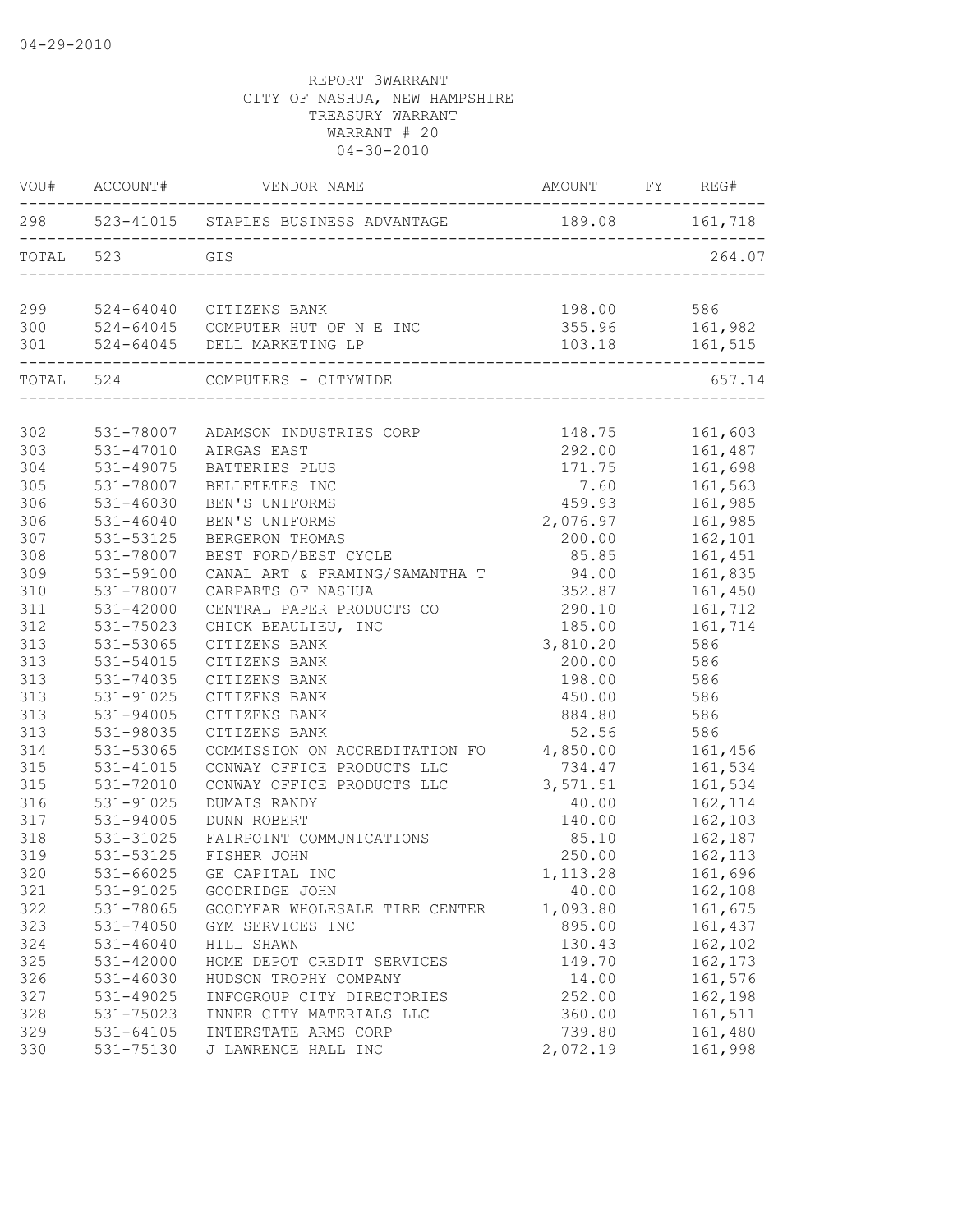| VOU# | ACCOUNT#             | VENDOR NAME                           | AMOUNT         | FY | REG#           |
|------|----------------------|---------------------------------------|----------------|----|----------------|
| 331  |                      | 531-75023 JOHN DEERE LANDSCAPES/LESCO | 113.68 161,781 |    |                |
| 332  | 531-46040 KEW ROBERT |                                       |                |    | 115.99 162,105 |
| 333  | 531-94005            | LAPREL ROBERT C                       | 200.00         |    | 162,197        |
| 334  | 531-75023            | LIGHTEC INC                           | 165.60         |    | 161,488        |
| 335  | $531 - 45920$        | LYNN PEAVEY CO                        | 220.10         |    | 161,446        |
| 336  | 531-78007            | MAC MULKIN CHEVROLET INC              | 187.45         |    | 161,959        |
| 337  | $531 - 46040$        | MACLEOD THOMAS M                      | 274.86         |    | 162,111        |
| 338  | 531-49025            | MATTHEW BENDER & CO INC               | 209.52         |    | 161,692        |
| 339  | $531 - 46040$        | MCCARTHY GEORGE                       | 345.61         |    | 162,115        |
| 340  | 531-34015            | METROMEDIA ENERGY INC                 | 4,953.24       |    | 162,183        |
| 341  | 531-78007            | MHQ MUNICIPAL VEHICLES                | 108.00         |    | 161,610        |
| 342  | 531-46040            | MOORE WILLIAM                         | 321.95         |    | 162,112        |
| 343  | 531-59100            | NASHUA MILLYARD ASSOCIATES, IN        | 90.00          |    | 162,027        |
| 344  | $531 - 75023$        | NASHUA WALLPAPER & PAINT CO           | 191.92         |    | 161,582        |
| 345  | 531-34015            | NATIONAL GRID                         | 36.20          |    | 162,179        |
| 346  | 531-78007            | NEW G.H. BERLIN OIL COMPANY           | 136.98         |    | 161,596        |
| 347  | $531 - 46040$        | NEWELL JOHN T                         | 140.98         |    | 162,116        |
| 348  | 531-78007            | NYTECH SUPPLY CO                      | 55.62          |    | 161,466        |
| 349  | 531-31025            | PAETEC COMMUNICATIONS INC             | 642.06         |    | 162,152        |
| 349  |                      | 531-31040 PAETEC COMMUNICATIONS INC   | 302.72         |    | 162,152        |
| 350  | 531-46040            | PAGE ROBERT                           | 98.97          |    | 162,100        |
| 351  | 531-94010            | PEACH CHRISTOPHER                     | 532.50         |    | 162,110        |
| 352  | 531-98035            | PETTY CASH                            | 43.75          |    | 162,106        |
| 353  | 531-41015            | PETTY CASH                            | 32.94          |    | 162,107        |
| 353  | 531-45125            | PETTY CASH                            | 1.69           |    | 162,107        |
| 353  | 531-49025            | PETTY CASH                            | 28.09          |    | 162,107        |
| 353  | 531-78007            | PETTY CASH                            | 31.27          |    | 162,107        |
| 353  | 531-94005            | PETTY CASH                            | 4.79           |    |                |
|      |                      |                                       |                |    | 162,107        |
| 354  | 531-64080            | PRECISION METALWORKING                | 374.00         |    | 161,834        |
| 355  | 531-32035            | PSNH                                  | 320.17         |    | 162,200        |
| 356  | 531-94005            | PUBLIC SAFETY GROUP                   | 270.00         |    | 161,929        |
| 357  | 531-78007            | ROBBINS AUTO PARTS                    | 43.43          |    | 161,925        |
| 358  | 531-42000            | SAM'S CLUB DIRECT                     | 73.51          |    | 162,165        |
| 359  | 531-34015            | SHATTUCK MALONE OIL CO                | 173.80         |    | 162,149        |
| 360  | $531 - 64105$        | SMITH & WESSON                        | 410.00         |    | 161,928        |
| 361  | 531-41005            | STAPLES BUSINESS ADVANTAGE            | 220.00         |    | 161,718        |
| 361  | 531-41015            | STAPLES BUSINESS ADVANTAGE            | 493.48         |    | 161,718        |
| 361  | 531-45220            | STAPLES BUSINESS ADVANTAGE            | 316.62         |    | 161,718        |
| 362  | $531 - 46040$        | STONE JAMES                           | 255.51         |    | 162,104        |
| 363  | 531-41015            | TAB PRODUCTS CO LLC                   | 112.16         |    | 161,502        |
| 364  | $531 - 42000$        | THE DURKIN CO INC                     | 401.29         |    | 161,594        |
| 365  | 531-75130            | THE METRO GROUP INC                   | 138.00         |    | 161,621        |
| 366  | 531-78007            | TOWERS MOTOR PARTS CORP               | 177.62         |    | 161,676        |
| 367  | 531-95000            | TREASURER STATE OF NH                 | 75.00          |    | 162,151        |
| 368  | 531-74145            | TREASURER STATE OF NH                 | 120.00         |    | 161,523        |
| 369  | 531-94005            | TREASURER STATE OF NH                 | 425.00         |    | 162,206        |
| 370  | 531-43005            | UNITED PARCEL SERVICE                 | 11.26          |    | 162,211        |
| 371  | 531-31025            | VERIZON WIRELESS                      | 129.03         |    | 162,182        |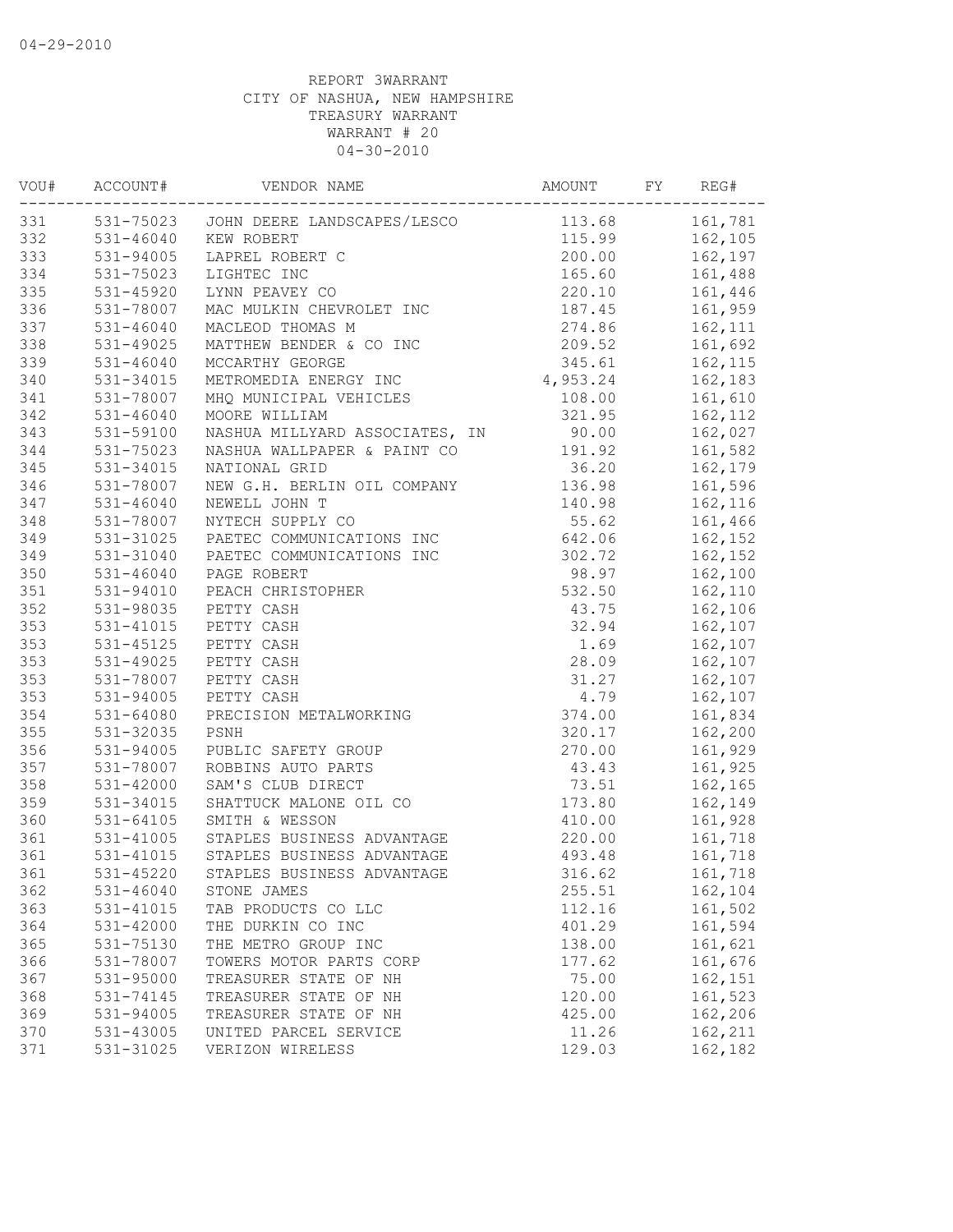| VOU#      | ACCOUNT#  | VENDOR NAME                                     | AMOUNT FY REG# |                    |
|-----------|-----------|-------------------------------------------------|----------------|--------------------|
| 371       | 531-31050 | VERIZON WIRELESS                                |                | 908.23 162,182     |
| 372       | 531-91025 | WALKER ERIC                                     |                | 40.00 162,109      |
| 373       | 531-74035 | WEST PAYMENT CENTER                             |                | 238.20 161,508     |
| 374       | 531-46030 | WORCESTER COUNTY POLICE EQUIPM 1,663.80 161,980 |                |                    |
| 375       | 531-46040 | YURCAK JOHN                                     | 238.96         | 162,117<br>------- |
| TOTAL 531 |           | POLICE DEPARTMENT                               |                | 43,707.21          |
|           |           |                                                 |                |                    |
| 376       | 532-75130 | AE MECHANICAL INC                               | 1,532.11       | 161,927            |
| 377       | 532-75023 | AIR CLEANING SPECIALISTS OF NE                  | 105.00         | 161,680            |
| 378       | 532-69010 | ALL STATE FIRE EQUIPMENT                        | 104.00         | 161,847            |
| 379       | 532-78100 | ARCSOURCE INC                                   | 44.54          | 161,572            |
| 380       | 532-75023 | BELLETETES INC                                  | 16.18          | 161,563            |
| 380       | 532-78100 | BELLETETES INC                                  | 13.48          | 161,563            |
| 381       | 532-75903 | BURRIS CUSTOM PAINTING                          | 400.00         | 161,586            |
| 382       | 532-31050 | CELLULAR SOLUTIONS INC                          | 25.00          | 161,620            |
| 383       | 532-94005 | CITIZENS BANK                                   | 1,456.80       | 586                |
| 384       | 532-53045 | CONCENTRA HEALTH SERVICES                       | 225.00         | 162,019            |
| 385       | 532-72010 | CONWAY OFFICE PRODUCTS LLC                      | 471.05         | 161,534            |
| 386       | 532-94005 | GALIPEAU STEVEN                                 | 798.75         | 161,659            |
| 387       | 532-75902 | HOME DEPOT CREDIT SERVICES                      | 204.70         | 162,159            |
| 388       | 532-59135 | J P PEST SERVICES                               | 85.00          | 161,606            |
| 389       | 532-78007 | JACK YOUNG COMPANY, INC                         | 223.13         | 161,707            |
| 390       | 532-75105 | M & M ELECTRICAL SUPPLY CO INC                  | 157.81         | 161,954            |
| 391       | 532-95005 | MA IAAI                                         | 50.00          | 162,162            |
| 392       | 532-32005 | METROMEDIA ENERGY INC                           | 764.84         | 162,183            |
| 392       | 532-34015 | METROMEDIA ENERGY INC                           | 4,952.48       | 162,183            |
| 393       | 532-34015 | NATIONAL GRID                                   | 913.40         | 162,179            |
| 394       | 532-95005 | NE ASSOC OF FIRE CHIEFS INC                     | 50.00          | 162,176            |
| 395       | 532-94010 | NEAL SCOTT PHOTOGRAPHY                          | 250.00         | 162,148            |
| 396       | 532-42005 | NEW ENGLAND PAPER & SUPPLY                      | 134.17         | 161,592            |
| 396       | 532-42010 | NEW ENGLAND PAPER & SUPPLY                      | 87.66          | 161,592            |
| 396       | 532-42020 | NEW ENGLAND PAPER & SUPPLY                      | 241.05         | 161,592            |
| 397       | 532-95005 | NEW HAMPSHIRE ASSOCIATION OF F                  | 225.00         | 162,208            |
| 398       | 532-94010 | NEW HAMPSHIRE CPR                               | 50.00          | 162,017            |
| 399       | 532-31040 | PAETEC COMMUNICATIONS INC                       | 31.72          | 162,152            |
| 400       | 532-33005 | PENNICHUCK WATER                                | 1,002.85       | 162,163            |
| 401       | 532-44005 | PETTY CASH                                      | 32.42          | 162,118            |
| 401       | 532-68065 | PETTY CASH                                      | 28.69          | 162,118            |
| 401       | 532-75023 | PETTY CASH                                      | 51.97          | 162,118            |
| 401       | 532-78020 | PETTY CASH                                      | 10.46          | 162,118            |
| 401       | 532-98020 | PETTY CASH                                      | 25.29          | 162,118            |
| 402       | 532-75023 | PROGRESSIVE ALARM SERVICES, IN                  | 370.00         | 161,832            |
| 403       | 532-32005 | PSNH                                            | 3,089.09       | 162,200            |
| 404       | 532-64192 | RADIOSHACK                                      | 12.97          | 162,207            |
| 405       | 532-74092 | RB ALLEN CO INC                                 | 273.75         | 161,710            |
| 406       | 532-78007 | SANEL AUTO PARTS CO                             | 315.54         | 161,570            |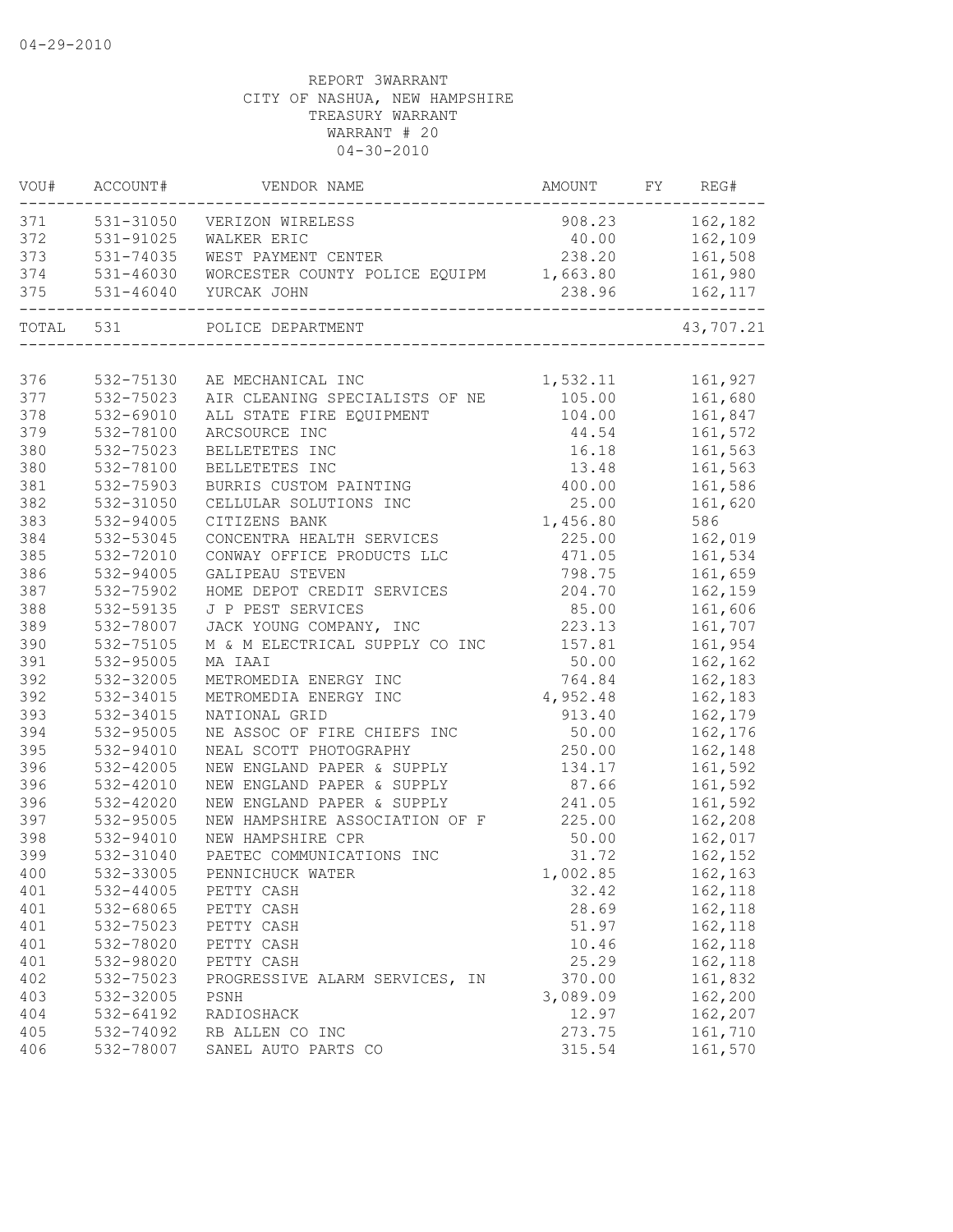| VOU#  | ACCOUNT#               | VENDOR NAME                    | AMOUNT   | FΥ | REG#      |
|-------|------------------------|--------------------------------|----------|----|-----------|
| 406   | 532-78075              | SANEL AUTO PARTS CO            | 392.67   |    | 161,570   |
| 406   | 532-78100              | SANEL AUTO PARTS CO            | 112.55   |    | 161,570   |
| 407   | 532-75023              | THE FRAMERY                    | 148.00   |    | 161,635   |
| 408   | 532-59100              | TRUE BLUE CLEANERS             | 155.50   |    | 161,604   |
| 409   | 532-78095              | WD PERKINS FIRE PUMP SPECIALIS | 357.06   |    | 161,646   |
| 410   | 532-46030              | WITMER PUBLIC SAFETY GROUP     | 63.49    |    | 162,007   |
| 411   | 532-78080              | YANKEE TRUCKS                  | 10.35    |    | 161,462   |
| TOTAL | 532                    | FIRE DEPARTMENT                |          |    | 20,065.52 |
| 412   | 534-32020              | PSNH                           | 240.55   |    | 162,192   |
| 412   | 534-64297              | PSNH                           | 240.54   |    | 162,192   |
| 413   | 534-32020              | PSNH                           | 64.58    |    | 162,200   |
| TOTAL | 534                    | STREET LIGHTING                |          |    | 545.67    |
|       |                        |                                |          |    |           |
| 414   | 536-74150              | 2-WAY COMMUNICATIONS SERVICES, | 720.00   |    | 161,926   |
| 415   | 536-94005              | MANSFIELD WILLIAM              | 1,061.88 |    | 162,119   |
| 416   | 536-74150              | MOTOROLA                       | 1,982.00 |    | 161,516   |
| 417   | 536-74092              | PRODUCT SOURCE INTERNATIONAL D | 257.18   |    | 162,015   |
| 418   | 536-32035              | PSNH                           | 846.25   |    | 162,200   |
| 419   | 536-78007              | ROBBINS AUTO PARTS             | 171.43   |    | 161,925   |
| 420   | 536-43005              | UNITED PARCEL SERVICE          | 16.04    |    | 162,211   |
| 421   | 536-31050              | VERIZON WIRELESS               | 127.39   |    | 162,182   |
| TOTAL | 536                    | CITYWIDE COMMUNICATIONS        |          |    | 5, 182.17 |
| 422   | 541-91015              | COMMUNITY SERVICES PETTY CASH  | 57.00    |    | 162,120   |
| 423   | 541-72010              | CONWAY OFFICE PRODUCTS LLC     | 173.64   |    | 161,534   |
| 424   | 541-33005              | PENNICHUCK WATER               | 222.02   |    | 162,163   |
| 425   | 541-32005              | PUBLIC SERVICE OF NH           | 1,023.47 |    | 162,203   |
| 426   | 541-34005              | SHATTUCK MALONE OIL CO         | 347.84   |    | 162,149   |
| 427   | 541-41015              | STAPLES BUSINESS ADVANTAGE     | 79.31    |    | 161,718   |
| TOTAL | 541                    | COMMUNITY SERVICES DIVISION    |          |    | 1,903.28  |
|       |                        |                                |          |    |           |
| 428   | 542-91005              | BAGLEY BOBBIE                  | 80.20    |    | 161,580   |
| 429   | 542-94005<br>542-72010 | CARON CHRISTINE                | 55.00    |    | 161,544   |
| 430   |                        | CONWAY OFFICE PRODUCTS LLC     | 551.63   |    | 161,534   |
| 431   | 542-94005              | COTE JOAN                      | 55.00    |    | 161,581   |
|       |                        |                                |          |    |           |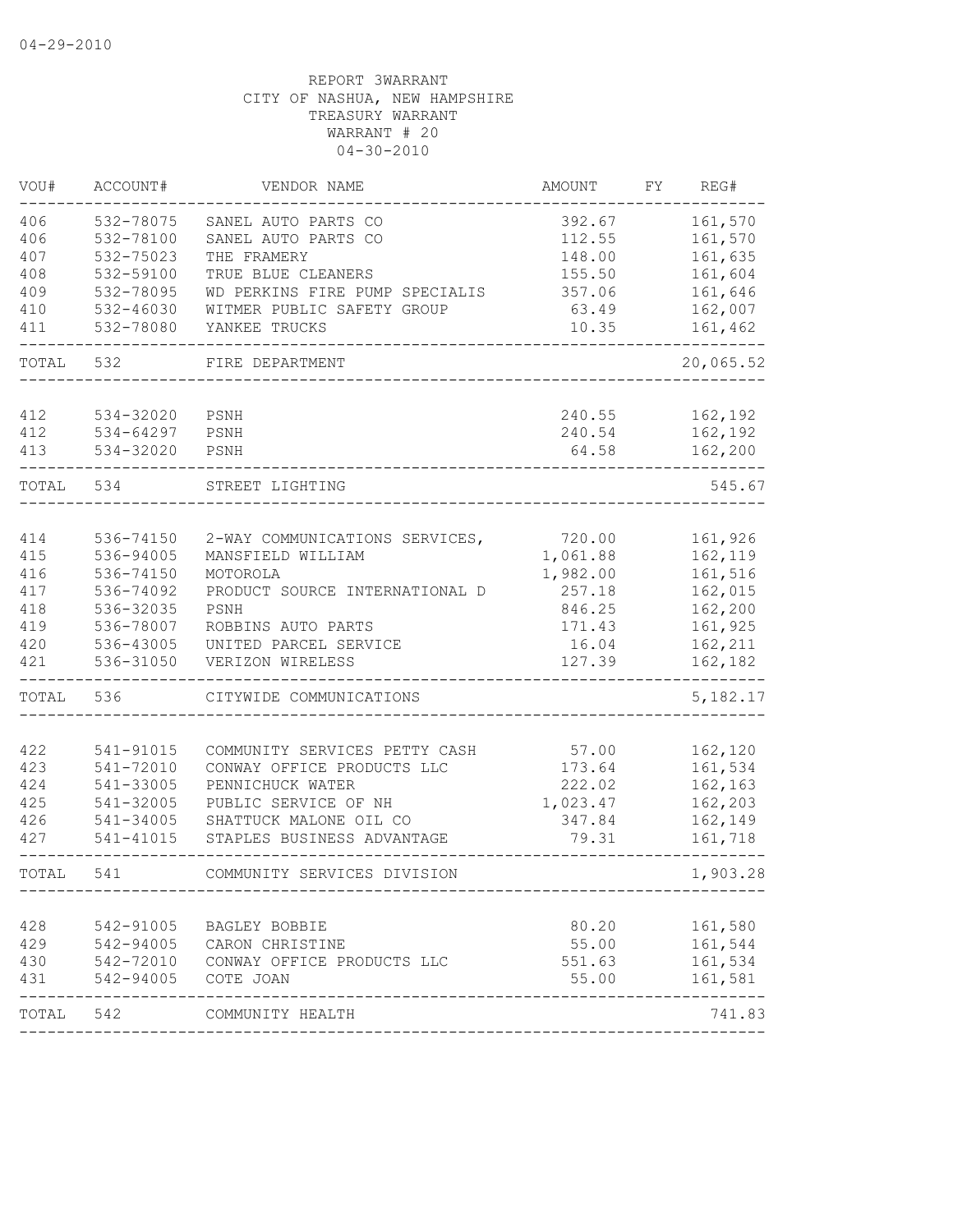|     | VOU# ACCOUNT# | VENDOR NAME                                                           | AMOUNT                           | FY | REG#              |
|-----|---------------|-----------------------------------------------------------------------|----------------------------------|----|-------------------|
|     |               | 432 544-72010 CONWAY OFFICE PRODUCTS LLC<br>433 544-91005 MACK ROBERT | 120.26 161,534<br>190.13 161,501 |    |                   |
|     | TOTAL 544     | WELFARE ADMINISTRATION                                                |                                  |    | 310.39            |
|     |               | --------------------------------                                      |                                  |    |                   |
| 434 |               | 545-97020 23-25 TEMPLE ST REALTY LLC                                  | 570.00                           |    | 161,641           |
| 435 |               | 545-97020 28-34 RR SQUARE LLC                                         | 845.00                           |    | 161,465           |
| 436 | 545-97020     | BC-AD PROPERTIES                                                      |                                  |    | 675.00 161,566    |
| 437 | 545-97020     | BIRON ROBERT                                                          |                                  |    | 550.00    161,725 |
| 438 | 545-97015     | BOSTON EXPRESS BUS INC                                                |                                  |    | 175.00 161,632    |
| 439 | 545-97020     | BOUCHER ANDRE                                                         | 555.05                           |    | 161,703           |
| 440 | 545-97020     | BRUSOVANKIN ZINA                                                      | 438.43                           |    | 161,723           |
| 441 | 545-97020     | BUCHANAN HUBERT                                                       | 598.18                           |    | 161,726           |
| 442 | 545-97020     | BUENO INOCENCIO                                                       | 539.43                           |    | 161,724           |
| 443 | 545-97020     | CENTRAL REALTY                                                        | 2,309.70                         |    | 161,590           |
| 444 | 545-97020     | CONRAD HOME INC                                                       | 669.76                           |    | 161,483           |
| 445 | 545-97020     | CONSTANT FAMILY LLC II                                                | 800.35                           |    | 161,587           |
| 446 | 545-97020     | CRETE ADRIAN                                                          | 390.96                           |    | 161,442           |
| 447 | 545-97020     | DAKIN TERRY                                                           | 495.00                           |    | 161,654           |
| 448 | 545-97020     | DAVIS FUNERAL HOME                                                    | 750.00                           |    | 161,463           |
| 449 | 545-97020     | DIAS EDWARD                                                           | 201.00                           |    | 161,579           |
| 450 | 545-97020     | FAHEY DAVID                                                           | 396.44                           |    | 161,510           |
| 451 | 545-97020     | GAUTHIER REALTY/CONNIE GAUTHIE                                        | 619.29                           |    | 161,709           |
| 452 | 545-97020     | ICA PROPERTIES LLC/DAVID LAVOI                                        | 435.85                           |    | 161,531           |
| 453 | 545-97020     | JMR CONSTRUCTION INC                                                  | 850.00                           |    | 161,542           |
| 454 | 545-97020     | LAMBERT MARIA                                                         | 103.51                           |    | 161,727           |
| 455 | 545-97020     | LAMERAND ENTERPRISES/KYLE LAME 445.00                                 |                                  |    | 161,670           |
| 456 | 545-97020     | LAPOINTE OLIVER MARIE GABE & D 425.76                                 |                                  |    | 161,550           |
| 457 | 545-97020     | LIGHT PARTNERS                                                        | 1, 111.00                        |    | 161,630           |
| 458 | 545-97020     | LTA INVESTMENTS LLC                                                   | 450.00                           |    | 161,617           |
| 459 | 545-97020     | M325 REAL ESTATE LLC                                                  | 606.00                           |    | 161,719           |
| 460 | 545-97020     | MARANDOS CROTEAU                                                      | 1,476.58                         |    | 161,662           |
| 461 | 545-97020     | MOTEL 6                                                               | 259.00                           |    | 161,673           |
| 462 | 545-97020     | NASHUA HOUSING AUTHORITY                                              | 734.00                           |    | 161,679           |
| 463 | 545-97020     | PINE HILL GARDENS ASSOCIATION                                         |                                  |    | 789.60 161,525    |
| 464 | 545-97020     | POULIN JACQUES                                                        |                                  |    | 550.00 161,554    |
| 465 | 545-97015     | PSNH                                                                  | 1,040.11                         |    | 162,202           |
| 466 | 545-97020     | SILVA ANA                                                             | 237.00                           |    | 161,440           |
| 467 | 545-97020     | SOMERSET ASSOCIATES DBA SOMERS                                        | 893.00                           |    | 161,663           |
| 468 |               |                                                                       | 489.20                           |    | 161,469           |
| 469 | 545-97015     | 545-97015 ST JOSEPH PHARMACY<br>WINGATE'S PHARMACY INC                | 5,045.69                         |    | 162,150           |
|     |               | TOTAL 545 WELFARE COSTS                                               |                                  |    | 27,519.89         |
|     |               |                                                                       |                                  |    |                   |
| 470 |               | 551-59100 ASAP FIRE & SAFETY CORPORATION                              | 291.50                           |    | 161,529           |
| 471 |               | 551-59100 ASAP SPRINKLER, LLC                                         | 302.50                           |    | 161,737           |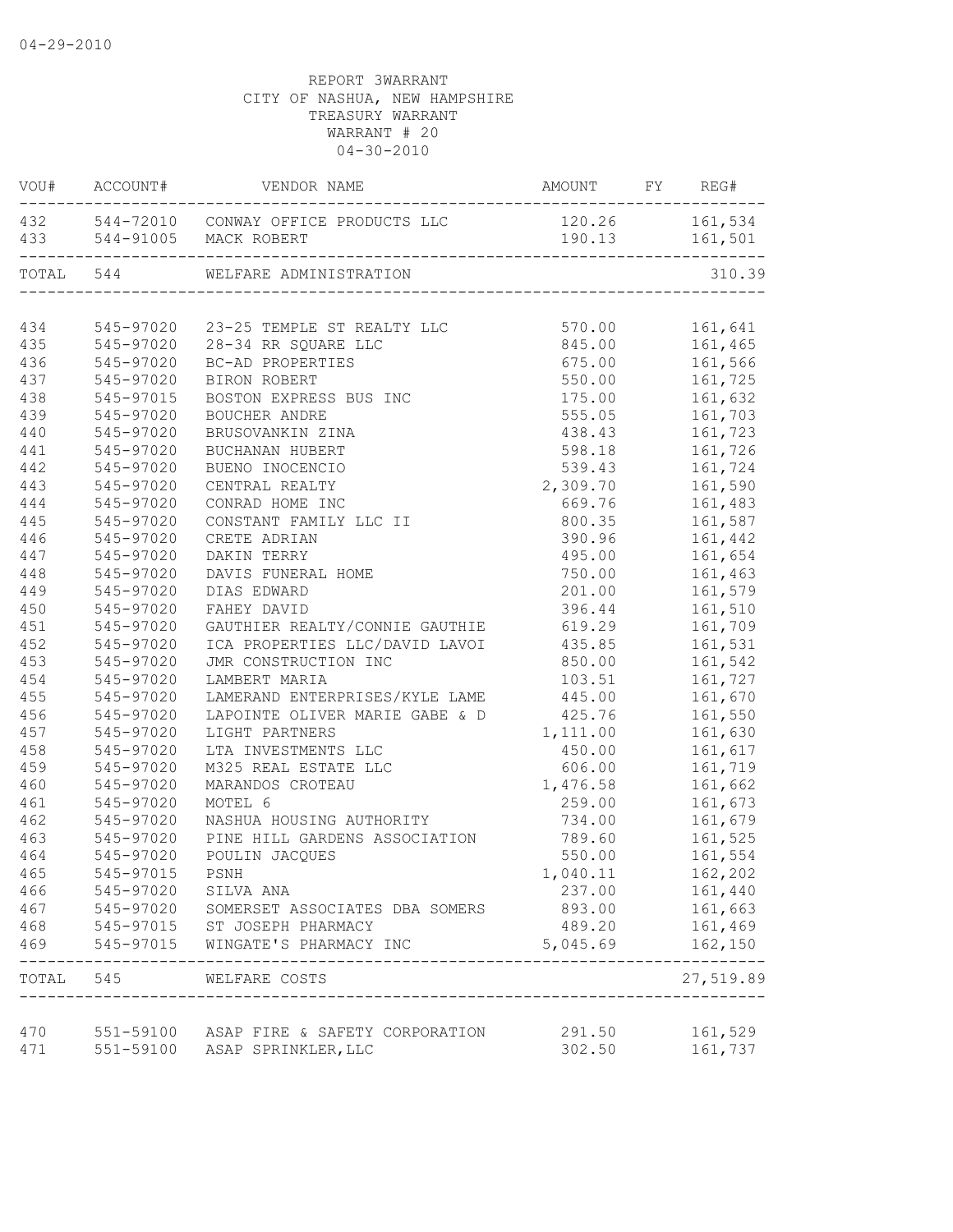| VOU#      | ACCOUNT#      | VENDOR NAME                          | AMOUNT         | FY | REG#                   |
|-----------|---------------|--------------------------------------|----------------|----|------------------------|
| 472       |               | 551-72010 CONWAY OFFICE PRODUCTS LLC | 480.30 161,534 |    |                        |
| 473       | 551-34015     | METROMEDIA ENERGY INC                | 188.17         |    | 162,183                |
| 474       | 551-78140     | NAPA AUTO PARTS                      | 459.00         |    | 161,668                |
| 475       | 551-31040     | PAETEC COMMUNICATIONS INC            |                |    | 5.36 162,152           |
| 476       |               | 551-33005 PENNICHUCK WATER           | 72.35          |    | 162,163                |
| 477       |               | 551-41015 STAPLES BUSINESS ADVANTAGE | 662.15         |    | 161,718<br>$- - - - -$ |
| TOTAL 551 |               | PUBLIC WORKS DIV & ENGINEERING       |                |    | 2,461.33               |
|           |               |                                      |                |    |                        |
| 478       | 552-59050     | BATHALON DAN                         |                |    |                        |
| 479       | 552-75021     | BELLETETES INC                       | 162.38         |    | 161,563                |
| 479       | 552-75022     | BELLETETES INC                       | 204.37         |    | 161,563                |
| 480       | 552-78007     | BEST FORD/BEST CYCLE                 | 1,120.92       |    | 161,451                |
| 481       | 552-78007     | CARPARTS OF NASHUA                   | 415.91         |    | 161,450                |
| 482       | 552-75021     | CONSORT DISPLAY GROUP                | 469.81         |    | 161,671                |
| 483       | 552-72010     | CONWAY OFFICE PRODUCTS LLC           | 126.00         |    | 161,534                |
| 484       | 552-75021     | CORRIVEAU ROUTHIER INC               | 23.96          |    | 161,956                |
| 485       | 552-46005     | COSTUMES OF NASHUA LLC               | 70.00          |    | 162,154                |
| 486       | 552-59050     | DYER JONATHAN                        | 772.00         |    | 161,559                |
| 487       | 552-75022     | F W WEBB COMPANY                     | 596.64         |    | 161,503                |
| 488       | 552-75170     | FASTENAL COMPANY                     | 160.14         |    | 161,622                |
| 489       | 552-75022     | FIMBEL PAUNET CORP                   | 495.00         |    | 161,682                |
| 490       | 552-75021     | GATE CITY FENCE CO INC               | 990.00         |    | 161,539                |
| 491       | 552-75021     | HOME DEPOT CREDIT SERVICES           | 503.73         |    | 162,159                |
| 491       | 552-75022     | HOME DEPOT CREDIT SERVICES           | 36.44          |    | 162,159                |
| 491       | 552-75135     | HOME DEPOT CREDIT SERVICES           | 93.60          |    | 162,159                |
| 491       | 552-75170     | HOME DEPOT CREDIT SERVICES           | 18.06          |    | 162,159                |
| 492       | 552-75021     | HUDSON SMALL ENGINE                  | 180.00         |    | 161,553                |
| 493       | 552-75021     | JOHN DEERE LANDSCAPES/LESCO          | 227.68         |    | 161,781                |
| 494       | 552-75021     | JOHNSON'S ELECTRIC INC               | 264.34         |    | 161,507                |
| 494       | 552-75135     | JOHNSON'S ELECTRIC INC               | 179.54         |    | 161,507                |
| 495       | 552-75021     | K CARLSON TREE SERVICE               | 800.00         |    | 161,619                |
| 496       | 552-59050     | LANK PATRICK                         | 105.00         |    | 161,988                |
| 497       | 552-78100     | LIBERTY INTN'L TRUCKS OF NH LL       | 15.44          |    | 161,964                |
| 498       | 552-75021     | M & M ELECTRICAL SUPPLY CO INC       | 87.04          |    | 161,954                |
| 499       | 552-45290     | M & N SPORTS LLC                     | 329.50         |    | 161,569                |
| 499       | $552 - 46005$ | M & N SPORTS LLC                     | 3,223.80       |    | 161,569                |
| 499       | 552-46045     | M & N SPORTS LLC                     | 1,331.60       |    | 161,569                |
| 500       | 552-78007     | MAC MULKIN CHEVROLET INC             | 426.25         |    | 161,959                |
| 501       | 552-34015     | METROMEDIA ENERGY INC                | 779.54         |    | 162,183                |
| 501       | 552-34045     | METROMEDIA ENERGY INC                | 347.89         |    | 162,183                |
| 502       | 552-75135     | N E WATER SYSTEMS CO                 | 202.00         |    | 162,041                |
| 503       | 552-78007     | NAPA AUTO PARTS                      | 100.25         |    | 161,668                |
| 504       | 552-75021     | NARDONE SAND & GRAVEL CO INC         | 639.03         |    | 161,556                |
| 505       | 552-75021     | NASHUA OUTDOOR POWER EQUIPMENT       | 23.50          |    | 161,577                |
| 506       | 552-75021     | NASHUA WALLPAPER & PAINT CO          | 81.98          |    | 161,582                |
| 506       | 552-75135     | NASHUA WALLPAPER & PAINT CO          | 143.96         |    | 161,582                |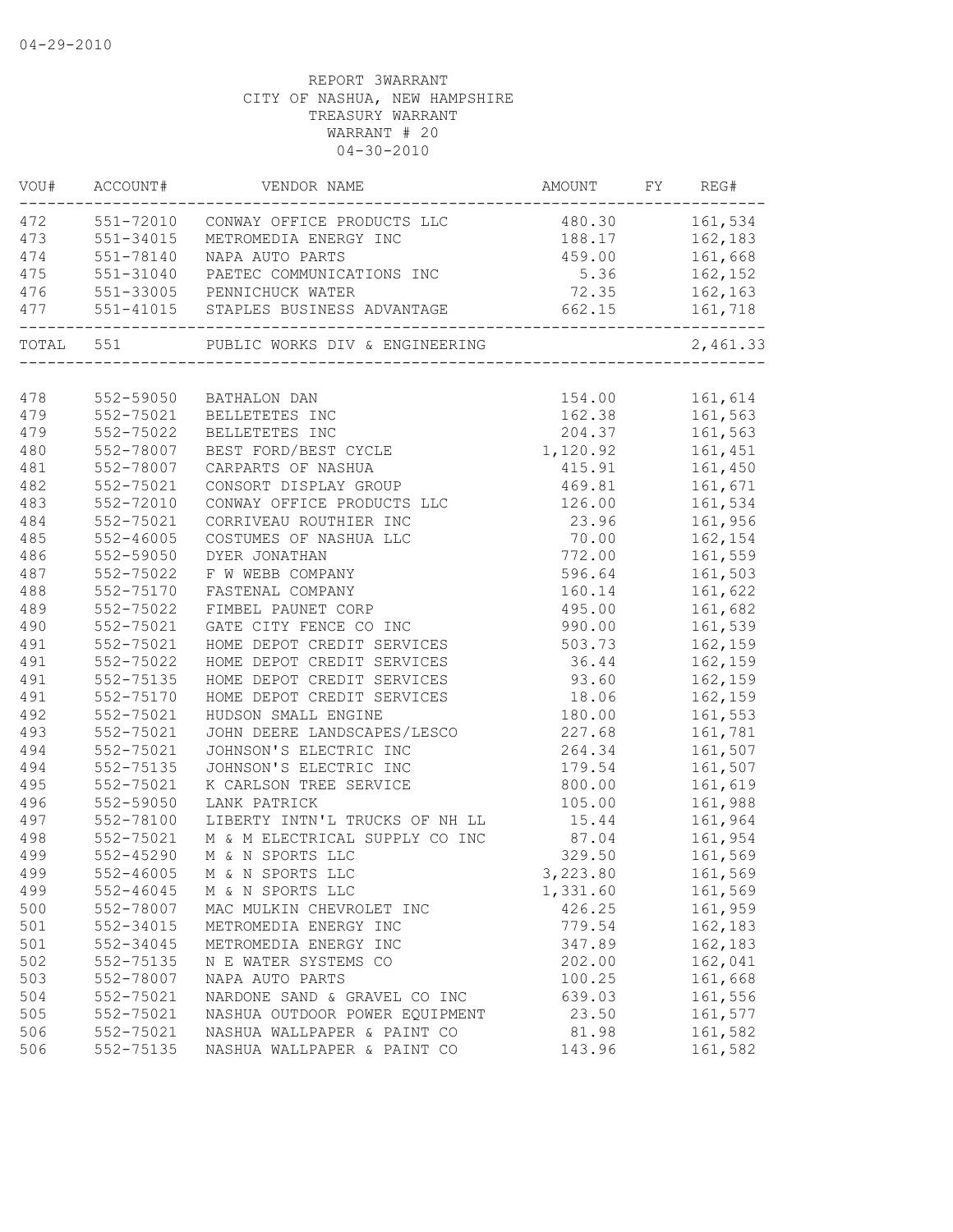| VOU#      | ACCOUNT#      | VENDOR NAME                    | AMOUNT     | FY | REG#      |
|-----------|---------------|--------------------------------|------------|----|-----------|
| 507       | 552-75021     | NORTHERN NURSERIES INC         | 460.00     |    | 161,777   |
| 508       | 552-31040     | PAETEC COMMUNICATIONS INC      | 21.70      |    | 162,152   |
| 509       | 552-33005     | PENNICHUCK WATER               | 246.93     |    | 162,163   |
| 510       | 552-59180     | PIONEER TREE SERVICE LLC       | 616.00     |    | 161,778   |
| 511       | 552-75021     | PRO LANDSCAPE SUPPLY LLC       | 2,600.00   |    | 162,014   |
| 512       | 552-32005     | PSNH                           | 657.67     |    | 162,200   |
| 513       | 552-78007     | SANEL AUTO PARTS CO            | 287.96     |    | 161,570   |
| 514       | 552-59050     | SEVIGNY RONALD                 | 30.00      |    | 161,568   |
| 515       | 552-45290     | SPORT SUPPLY GROUP INC         | 1,722.77   |    | 161,803   |
| 515       | 552-75021     | SPORT SUPPLY GROUP INC         | 1,080.58   |    | 161,803   |
| 516       | 552-41015     | STAPLES BUSINESS ADVANTAGE     | 70.03      |    | 161,718   |
| 517       | $552 - 45110$ | STREAMLINE AQUATICS LLC        | 7,575.00   |    | 161,923   |
| 518       | $552 - 46045$ | TAYLOR DEREK                   | 82.00      |    | 162,121   |
| 519       | 552-59050     | THOMAS ANTWAN                  | 75.00      |    | 161,560   |
| 520       | $552 - 46045$ | UNIFIRST CORPORATION           | 74.85      |    | 161,686   |
| 521       | 552-66000     | UNITED SITE SERVICES NORTHEAST | 1,101.50   |    | 162,189   |
| 522       | 552-75021     | UNITED SUPPLY COMPANY INC      | 38.32      |    | 161,974   |
| TOTAL 552 |               | PARKS AND RECREATION           |            |    | 32,641.61 |
|           |               |                                |            |    |           |
| 523       | 553-41015     | ANCO SIGNS & STAMPS INC        | 89.75      |    | 161,649   |
| 524       | 553-45175     | ARCSOURCE INC                  | 143.30     |    | 161,572   |
| 525       | 553-59150     | BCM CONTROLS CORPORATION       | 1,213.58   |    | 161,605   |
| 526       | 553-78100     | BEARINGS SPECIALTY CO INC      | 756.89     |    | 162,039   |
| 527       | 553-45060     | BELLETETES INC                 | 4.28       |    | 161,563   |
| 527       | 553-49075     | BELLETETES INC                 | 28.45      |    | 161,563   |
| 527       | 553-69025     | BELLETETES INC                 | 87.31      |    | 161,563   |
| 528       | 553-45010     | BROX INDUSTRIES INC            | 225.92     |    | 161,476   |
| 528       | 553-45015     | BROX INDUSTRIES INC            | 3,122.10   |    | 161,476   |
| 528       | 553-45025     | BROX INDUSTRIES INC            | 47.00      |    | 161,476   |
| 528       | 553-45190     | BROX INDUSTRIES INC            | 244.03     |    | 161,476   |
| 529       | 553-49075     | CCP INDUSTRIES INC             | 820.56     |    | 161,575   |
| 530       | 553-78100     | CHADWICK-BAROSS INC            | 1,121.08   |    | 161, 477  |
| 531       | 553-45060     | CONCRETE SYSTEMS INC           | 3,420.00   |    | 161,997   |
| 532       | 553-45015     | CONTINENTAL PAVING INC         | 1,449.19   |    | 161,975   |
| 533       | 553-72035     | CONWAY OFFICE PRODUCTS LLC     | 90.00      |    | 161,534   |
| 534       | 553-45060     | CORRIVEAU ROUTHIER INC         | 119.00     |    | 161,956   |
| 535       | 553-48015     | DENNIS K BURKE INC             | 21, 233.41 |    | 162,212   |
| 536       | 553-78100     | DONOVAN EQUIPMENT CO INC       | 230.07     |    | 161, 472  |
| 537       | 553-78100     | DONOVAN SPRING COMPANY INC     | 182.76     |    | 161, 475  |
| 538       | 553-77020     | EASTERN NEW ENGLAND HYDRAULICS | 610.00     |    | 161,730   |
| 538       | 553-78100     | EASTERN NEW ENGLAND HYDRAULICS | 10.00      |    | 161,730   |
| 539       | 553-45265     | FL MERRILL CONSTRUCTION INC    | 1,358.47   |    | 161,639   |
| 540       | 553-78100     | FREIGHTLINER OF NH INC         | 189.70     |    | 161,684   |
| 541       | 553-59100     | GMS HYDRAULICS INC             | 117.20     |    | 161,989   |
| 542       | 553-78100     | HOWARD P FAIRFIELD, LLC        | 1,886.57   |    | 161,865   |
| 543       | 553-49075     | LAB SAFETY SUPPLY INC          | 772.76     |    | 161,449   |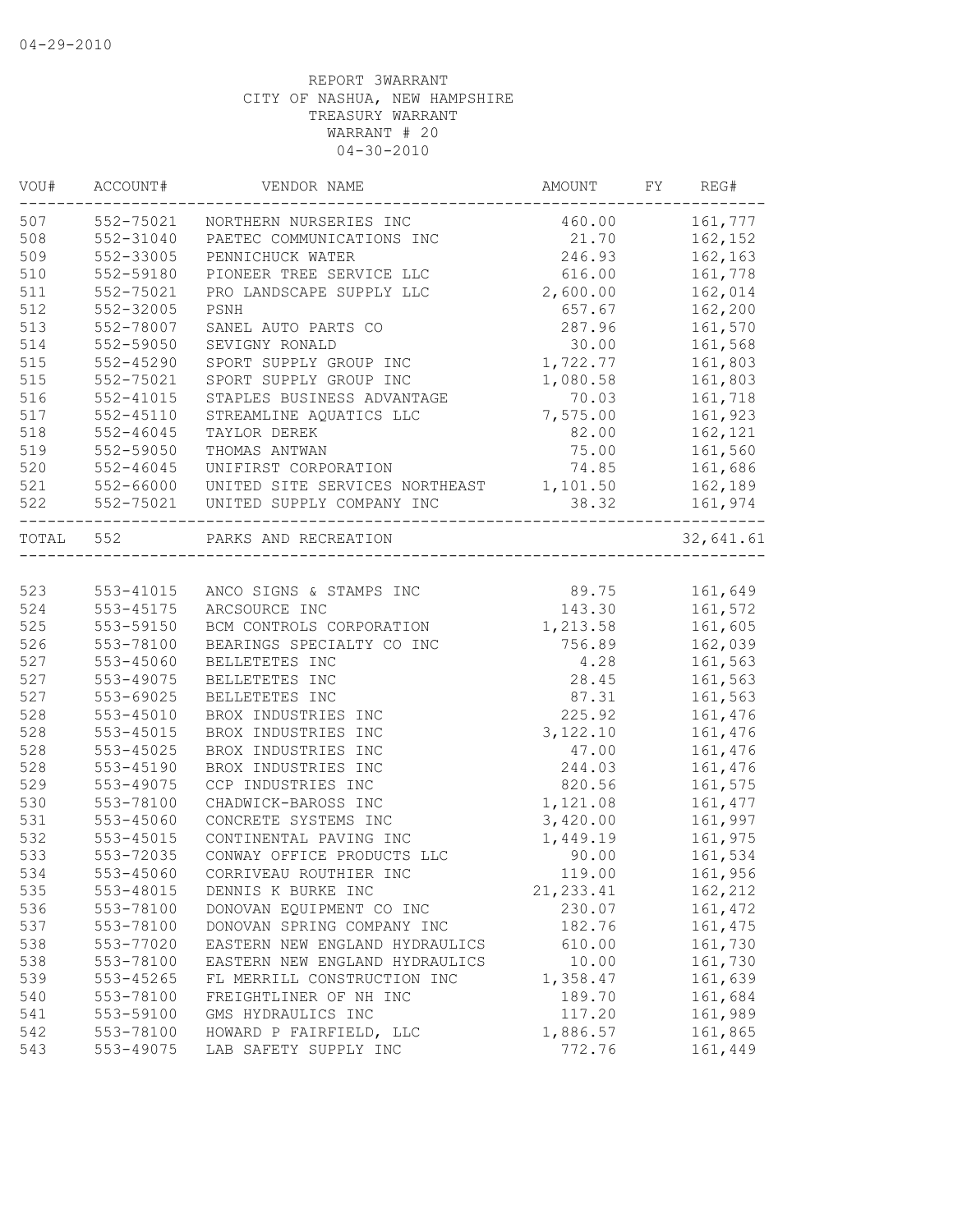| VOU#  | ACCOUNT#      | VENDOR NAME                             | AMOUNT    | FY | REG#      |
|-------|---------------|-----------------------------------------|-----------|----|-----------|
| 544   | 553-49075     | LIBERTY INTN'L TRUCKS OF NH LL 12.32    |           |    | 161,964   |
| 544   | 553-78100     | LIBERTY INTN'L TRUCKS OF NH LL 785.54   |           |    | 161,964   |
| 545   | 553-78100     | MAC MULKIN CHEVROLET INC                | 263.70    |    | 161,959   |
| 546   | 553-78065     | MAYNARD & LESIEUR INCORPORATED 1,116.93 |           |    | 161,966   |
| 547   | 553-78100     | MCDEVITT TRUCKS INC                     | 1,629.14  |    | 161,701   |
| 548   | 553-34015     | METROMEDIA ENERGY INC                   | 5,284.49  |    | 162,183   |
| 549   | 553-78100     | MILL METALS CORP                        | 975.00    |    | 161,650   |
| 550   | 553-49075     | NAPA AUTO PARTS                         | $-63.21$  |    | 161,668   |
| 550   | 553-49075     | NAPA AUTO PARTS                         | 124.03    |    | 161,669   |
| 550   | 553-69025     | NAPA AUTO PARTS                         | 293.46    |    | 161,668   |
| 550   | 553-69025     | NAPA AUTO PARTS                         | 22.49     |    | 161,669   |
| 550   | 553-78100     | NAPA AUTO PARTS                         | 1,850.12  |    | 161,668   |
| 550   | 553-78100     | NAPA AUTO PARTS                         | 212.01    |    | 161,669   |
| 551   | 553-49075     | NASHUA FARMERS EXCHANGE INC             | 109.50    |    | 161,978   |
| 552   | 553-49075     | NEW ENGLAND FOREST PRODUCTS, I          | 168.00    |    | 161,715   |
| 553   | 553-78035     | NEW G.H. BERLIN OIL COMPANY             | 3,825.02  |    | 161,596   |
| 554   | 553-49075     | NH BRAGG & SONS INC                     | 536.71    |    | 161,445   |
| 555   | 553-49075     | OMEGA INDUSTRIAL SUPPLY INC             | 551.06    |    | 161,623   |
| 556   | 553-31040     | PAETEC COMMUNICATIONS INC               | 19.89     |    | 162,152   |
| 557   | 553-49075     | ROBBINS AUTO PARTS                      | $-10.20$  |    | 161,925   |
| 557   | 553-78100     | ROBBINS AUTO PARTS                      | 639.34    |    | 161,925   |
| 558   | 553-59100     | SAFETY-KLEEN SYSTEMS INC                | 330.58    |    | 161,473   |
| 559   | 553-49075     | SANEL AUTO PARTS CO                     | 179.65    |    | 161,570   |
| 559   | 553-49075     | SANEL AUTO PARTS CO                     | 86.07     |    | 161,571   |
| 559   | 553-69025     | SANEL AUTO PARTS CO                     | 63.00     |    | 161,571   |
| 559   | 553-78035     | SANEL AUTO PARTS CO                     | 66.00     |    | 161,570   |
| 559   | 553-78100     | SANEL AUTO PARTS CO                     | 832.14    |    | 161,570   |
| 559   | 553-78100     | SANEL AUTO PARTS CO                     | 406.32    |    | 161,571   |
| 560   | 553-48005     | SHATTUCK MALONE OIL CO                  | 16,916.95 |    | 162,149   |
| 561   | 553-59100     | SIMPLEXGRINNELL                         | 265.00    |    | 161,441   |
| 562   | 553-69030     | SUNBELT RENTALS                         | 735.00    |    | 161,597   |
| 563   | 553-78100     | TST EQUIPMENT INC                       | 14.00     |    | 161,538   |
| 564   | $553 - 46045$ | UNIFIRST CORPORATION                    | 533.43    |    | 161,686   |
| 565   | 553-78100     | USP OF NEW ENGLAND                      | 416.76    |    | 161,661   |
| TOTAL | 553           | ____________<br>STREET DEPARTMENT       |           |    | 78,763.62 |
|       |               |                                         |           |    |           |
| 566   | 555-72035     | CONWAY OFFICE PRODUCTS LLC              | 99.00     |    | 161,534   |
| 567   | 555-45285     | FASTENAL COMPANY                        | 181.94    |    | 161,622   |
| 568   | 555-49075     | GRAINGER                                | 210.21    |    | 161,549   |
| 569   | 555-49075     | HOME DEPOT CREDIT SERVICES              | 11.70     |    | 162,159   |
| 570   | 555-69025     | LOWE'S                                  | 4.98      |    | 162,174   |
| 570   | 555-69030     | LOWE'S                                  | 864.98    |    | 162,174   |
| 571   | 555-78140     | NAPA AUTO PARTS                         | 522.67    |    | 161,669   |
| 572   | 555-45288     | OCEAN STATE SIGNAL CO                   | 2,660.00  |    | 161,694   |
| 573   | 555-31040     | PAETEC COMMUNICATIONS INC               | 19.89     |    | 162,152   |
| 574   | 555-45107     | PERMA-LINE CORP OF NEW ENGLAND          | 1,391.88  |    | 161,460   |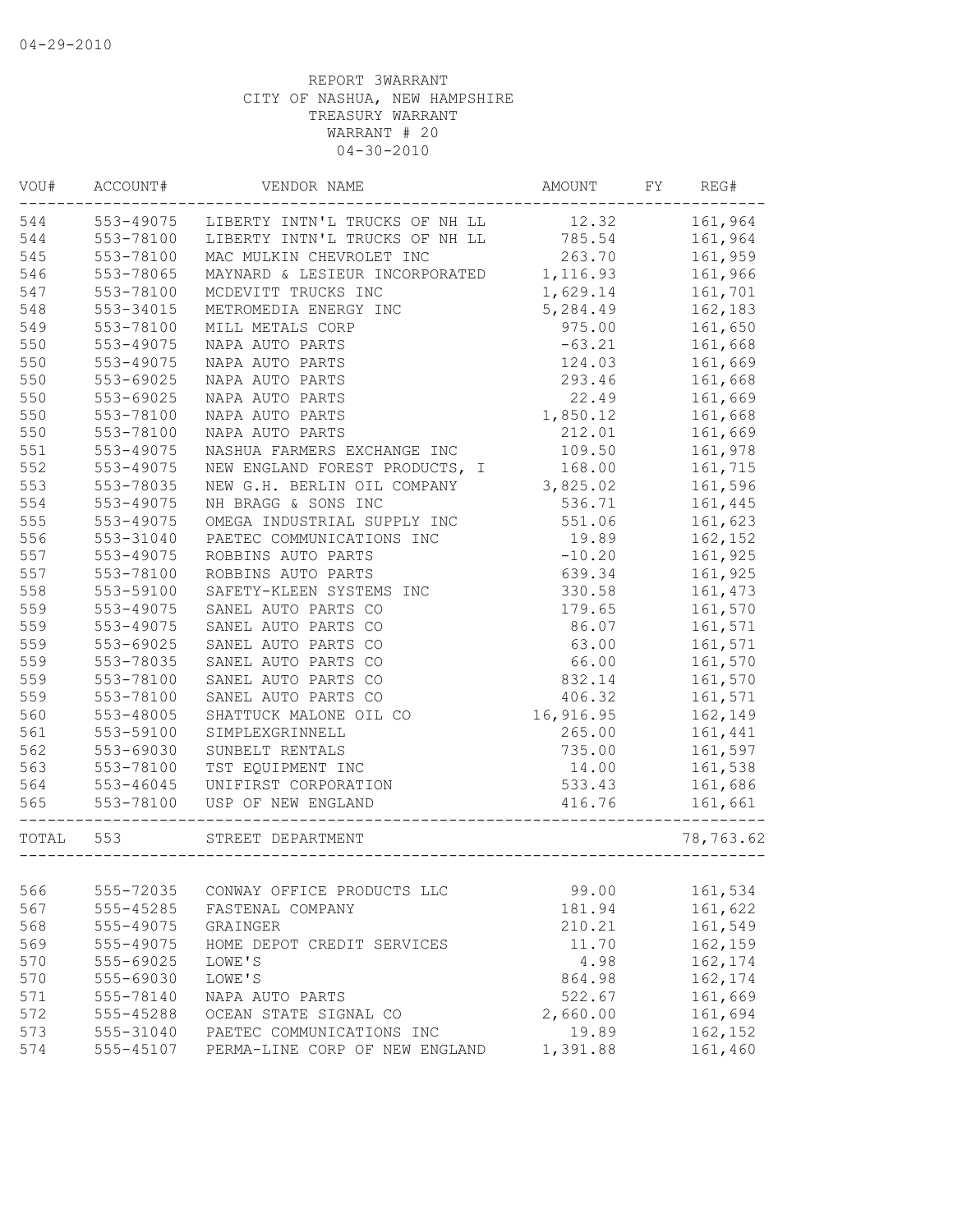| VOU#       | ACCOUNT#               | VENDOR NAME                    | AMOUNT           | FY REG#            |
|------------|------------------------|--------------------------------|------------------|--------------------|
| 574        | 555-45285              | PERMA-LINE CORP OF NEW ENGLAND | 1,388.40         | 161,460            |
| 575        | 555-32025              | PSNH                           | 612.92           | 162,200            |
| 576        | 555-78140              | SANEL AUTO PARTS CO            | 400.32           | 161,571            |
| 577        | 555-41015              | STAPLES BUSINESS ADVANTAGE     | 59.39            | 161,718            |
| 578        | 555-75023              | UNIFIRST CORPORATION           | 24.90            | 161,686            |
| TOTAL      | 555                    | TRAFFIC DEPARTMENT             |                  | 8,453.18           |
|            |                        |                                |                  |                    |
| 579        | 557-75023              | HOME DEPOT CREDIT SERVICES     | 32.75            | 162,159            |
| 580        | 557-64035              | MUNICIPAL SUPPLY SALES CO      | 86.39            | 161,624            |
| 580        | 557-94005              | MUNICIPAL SUPPLY SALES CO      | 600.00           | 161,624            |
| 581<br>582 | 557-31040<br>557-33005 | PAETEC COMMUNICATIONS INC      | 2.72             | 162,152            |
|            |                        | PENNICHUCK WATER               | 71.91            | 162,163            |
| 583<br>584 | 557-32005<br>557-32005 | PSNH<br>PUBLIC SERVICE OF NH   | 117.91           | 162,200            |
| 585        | 557-75023              | W E AUBUCHON COMPANY INC       | 3,484.43<br>2.00 | 162,203<br>161,458 |
|            |                        |                                |                  |                    |
| TOTAL      | 557                    | PARKING LOTS                   |                  | 4,398.11           |
| 586        | 561-78007              | CARPARTS OF NASHUA             | 71.98            | 161,450            |
| 587        | $561 - 45195$          | CITY OF NASHUA/PETTY CASH      | 15.00            | 161,425            |
| 588        | 561-75023              | HOME DEPOT CREDIT SERVICES     | 9.97             | 162,159            |
| 589        | 561-75023              | LOWE'S                         | 135.24           | 162,174            |
| 590        | 561-74085              | NASHUA OUTDOOR POWER EQUIPMENT | 21.50            | 161,577            |
| 591        | $561 - 42010$          | NEW ENGLAND PAPER & SUPPLY     | 64.82            | 161,592            |
| TOTAL      | 561                    | EDGEWOOD CEMETERY              |                  | 318.51             |
|            |                        |                                |                  |                    |
| 592        | 563-45060              | CITY OF NASHUA/PETTY CASH      | 34.00            | 161,425            |
| 592        | 563-48015              | CITY OF NASHUA/PETTY CASH      | 40.00            | 161,425            |
| 593        | 563-48015              | DENNIS K BURKE INC             | 398.00           | 162,212            |
| 594        | 563-75023              | HOME DEPOT CREDIT SERVICES     | 246.76           | 162,159            |
| 595        | 563-34015              | METROMEDIA ENERGY INC          | 382.13           | 162,183            |
| 596        | 563-34015              | NATIONAL GRID                  | 72.28            | 162,179            |
| 597        | 563-31040              | PAETEC COMMUNICATIONS INC      | 10.00            | 162,152            |
| 598        | 563-32005              | PSNH<br>____________________   | 250.81           | 162,200            |
| TOTAL      | 563                    | WOODLAWN CEMETERY              |                  | 1,433.98           |
|            |                        |                                |                  |                    |
| 599        | 571-72010              | CONWAY OFFICE PRODUCTS LLC     | 614.88           | 161,534            |
| 600        | 571-41005              | STAPLES BUSINESS ADVANTAGE     | 251.42           | 161,718            |
| 600        | 571-41015              | STAPLES BUSINESS ADVANTAGE     | 106.60           | 161,718            |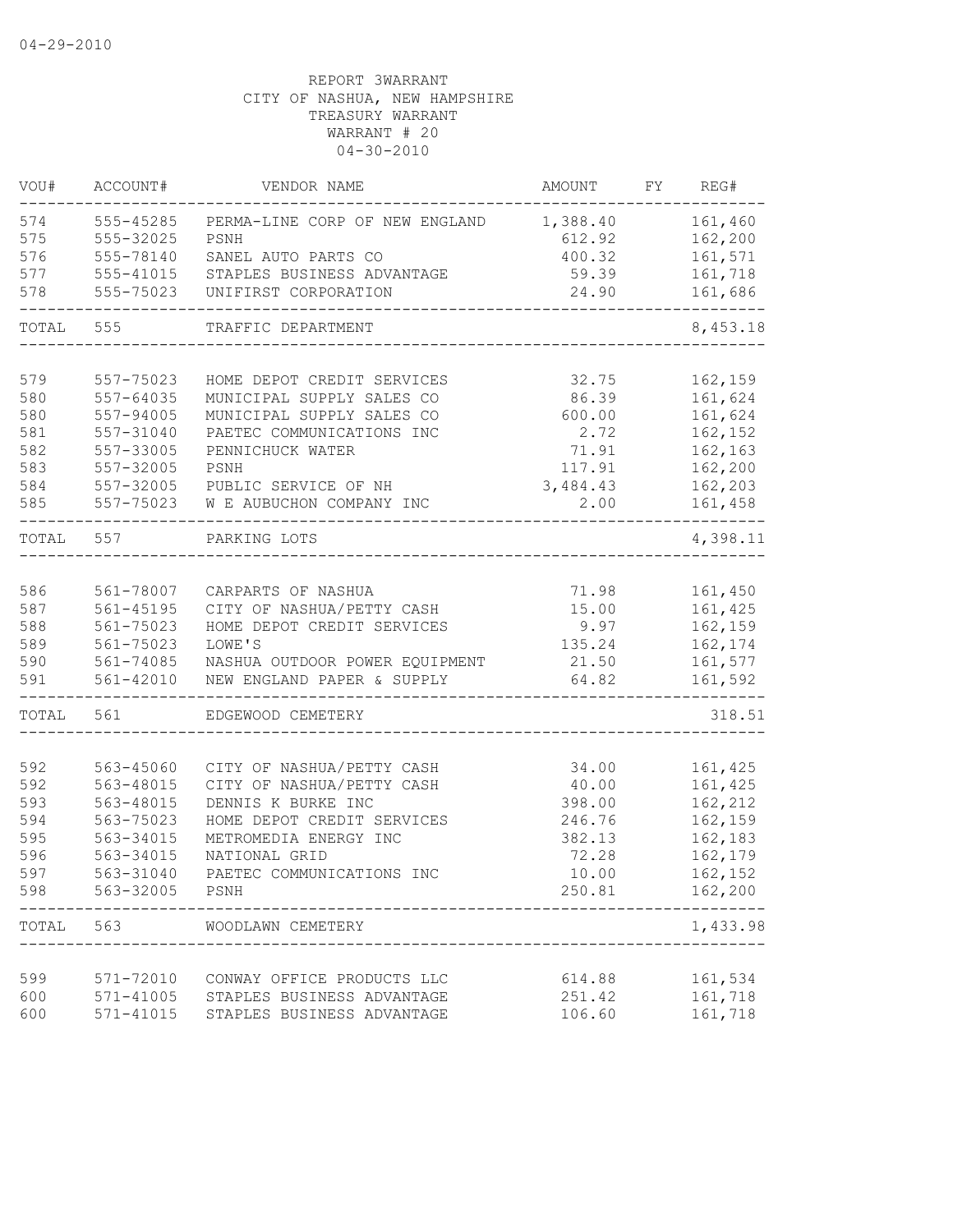|     |                                 | VOU# ACCOUNT# VENDOR NAME AMOUNT FY REC           |                    | FY REG#        |
|-----|---------------------------------|---------------------------------------------------|--------------------|----------------|
|     |                                 | TOTAL 571 COMMUNITY DEVELOPMENT                   |                    | 972.90         |
|     |                                 |                                                   |                    |                |
| 601 | 572-95005                       | AMERICAN PLANNING ASSOC                           | 269.00             | 162,213        |
| 602 | 572-95010                       | CHAMPLAIN PLANNING PRESS                          | 79.00              | 162,156        |
| 603 | 572-91005                       | CITY OF NASHUA/PETTY CASH                         | 120.50<br>38.77    | 161,425        |
| 603 | 572-98029                       | CITY OF NASHUA/PETTY CASH                         |                    | 161,425        |
| 604 | 572-94005                       | FALK CARTER                                       | 1, 191.75 162, 122 |                |
| 605 | 572-94005                       | HOUSTON ROGER                                     | 1,105.35 162,123   |                |
| 606 | 572-95005                       | ICMA                                              | 447.20 162,199     |                |
| 607 | 572-95005                       | INTERNATIONAL COUNCIL OF                          |                    | 100.00 162,180 |
| 608 | ------------------------------- | 572-94005 ST JOHN LUCY                            | 1,130.75 162,124   | -------        |
|     | TOTAL 572                       | PLANNING DEPARTMENT<br>-------------------------- |                    | 4,482.32       |
|     |                                 | 609 573-91005 GALLIGANI THOMAS                    | 151.70 162,125     |                |
|     |                                 | TOTAL 573 ECONOMIC DEVELOPMENT                    |                    |                |
|     |                                 |                                                   |                    | 151.70         |
| 610 | 575-41015                       | ALPHAGRAPHICS                                     | 28.80              | 161,573        |
| 611 |                                 | AMAZON                                            | 33.42              | 162,209        |
| 612 | $575 - 45050$<br>575-45050      | ANCO SIGNS & STAMPS INC                           | 22.40              | 161,649        |
| 613 | $575 - 45050$                   | BAKER & TAYLOR                                    | 1,514.56           | 161,496        |
| 613 | 575-45050                       | BAKER & TAYLOR                                    | 1,486.42           | 161,497        |
| 613 | $575 - 45050$                   | BAKER & TAYLOR                                    | 2,618.51           | 161,498        |
| 614 | 575-45085                       | BAKER & TAYLOR ENTERTAINMENT                      | 321.64             | 161,492        |
| 614 | 575-45315                       | BAKER & TAYLOR ENTERTAINMENT                      | 787.34             | 161,492        |
| 615 | 575-75023                       | BIRD SUPPLY OF NH                                 | 488.99             | 162,190        |
| 616 | 575-57010                       | CITIZENS BANK                                     | 190.80             | 586            |
| 617 | 575-59100                       | CITY ARTS NASHUA                                  | 50.00              | 162,184        |
| 618 | 575-72010                       | CONWAY OFFICE PRODUCTS LLC                        | 482.50             | 161,535        |
| 619 | 575-45050                       | CRABTREE PUBLISHING CO                            | 2,959.45           | 161,485        |
| 620 | 575-94005                       | EYMAN CAROL                                       | 255.00             | 161,467        |
| 621 | 575-45050                       | <b>GALE</b>                                       | 780.38             | 161,677        |
| 622 | 575-45220                       | GRESSCO LTD                                       | 4,612.31           | 161,532        |
| 623 | 575-59100                       | HASTINGS HONEY                                    | 100.00             | 162,021        |
| 624 | 575-91005                       | HOSKING JENNIFER                                  | 62.00              | 161,972        |
| 625 | 575-75105                       | HUFF & GAUTHIER INC                               | 1,598.00           | 161,708        |
| 626 | 575-45050                       | INFOBASE PUBLISHING                               | 109.14             | 162,169        |
| 627 | 575-45050                       | INGRAM LIBRARY SERVICES                           | 2,062.89           | 161,711        |
| 628 | 575-34015                       | METROMEDIA ENERGY INC                             | 1,389.52           | 162,183        |
| 629 | 575-45085                       | MICROMARKETING LLC                                | 543.80             | 161,561        |
| 630 | 575-45315                       | MULTICULTURAL BOOKS & VIDEOS                      | 107.75             | 161,588        |
| 631 | 575-43005                       | NASHUA PUBLIC LIBRARY                             | 5.60               | 162,126        |
| 631 | 575-45050                       | NASHUA PUBLIC LIBRARY                             | 12.99              | 162,126        |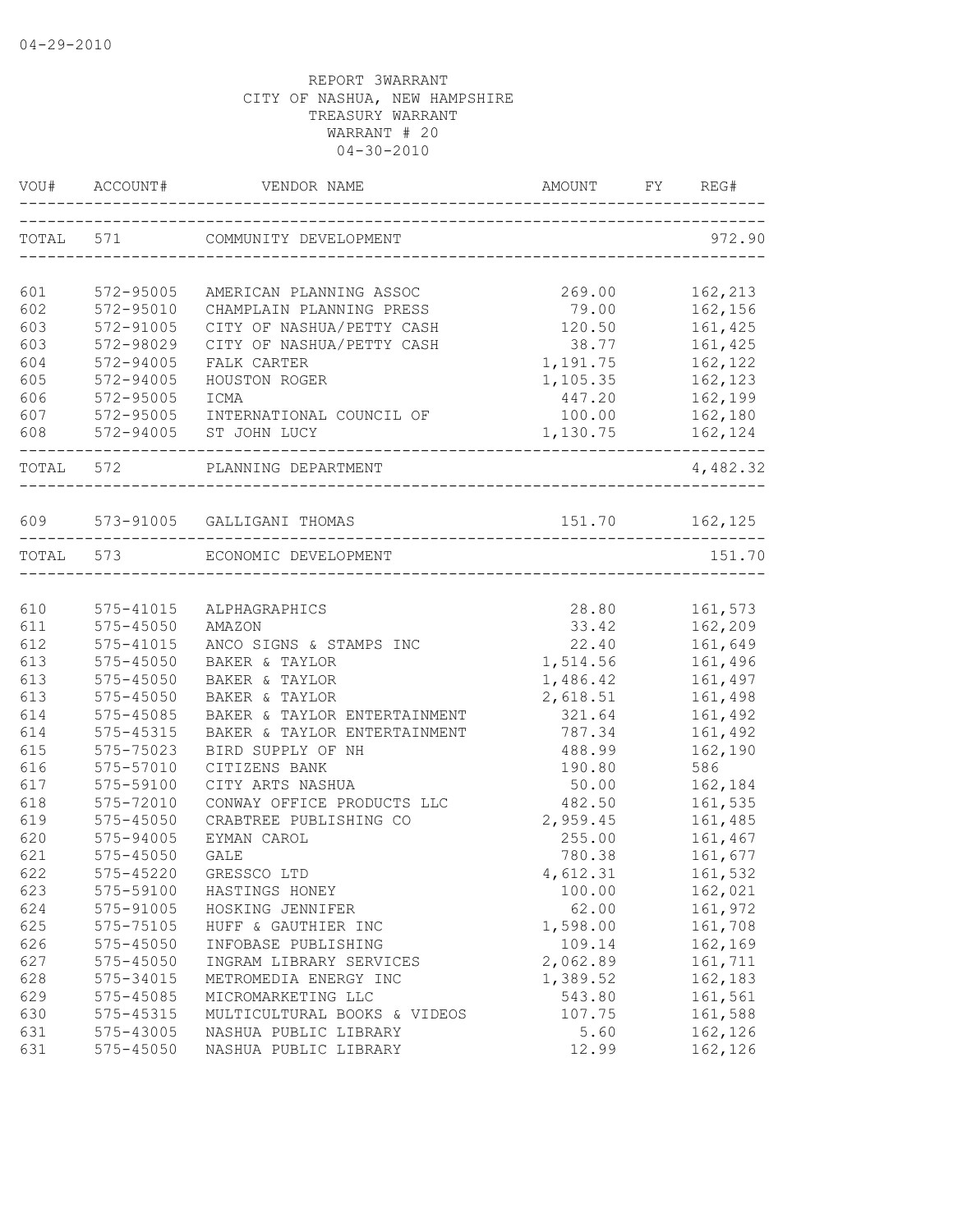| VOU#  | ACCOUNT#           | VENDOR NAME                    | AMOUNT   | FY. | REG#       |
|-------|--------------------|--------------------------------|----------|-----|------------|
| 631   | 575-45150          | NASHUA PUBLIC LIBRARY          | 126.36   |     | 162,126    |
| 631   | $575 - 45220$      | NASHUA PUBLIC LIBRARY          | 19.96    |     | 162,126    |
| 631   | 575-45315          | NASHUA PUBLIC LIBRARY          | 41.28    |     | 162,126    |
| 632   | 575-94005          | NEW ENGLAND LIBRARY ASSN       | 220.00   |     | 162,193    |
| 633   | 575-42020          | NEW ENGLAND PAPER & SUPPLY     | 355.22   |     | 161,592    |
| 634   | 575-94005          | <b>NHLA</b>                    | 65.00    |     | 162,215    |
| 635   | 575-31040          | PAETEC COMMUNICATIONS INC      | 10.85    |     | 162,152    |
| 636   | 575-33005          | PENNICHUCK WATER               | 308.41   |     | 162,163    |
| 637   | 575-45085          | RANDOM HOUSE INC               | 81.00    |     | 161,722    |
| 638   | 575-45085          | RECORDED BOOKS LLC             | 661.84   |     | 161,689    |
| 639   | $575 - 45220$      | SAM'S CLUB DIRECT              | 64.80    |     | 162,165    |
| 639   | 575-45315          | SAM'S CLUB DIRECT              | 475.35   |     | 162,165    |
| 640   | 575-45050          | SIMON & SCHUSTER               | 30.14    |     | 161,493    |
| 641   | 575-75023          | STANLEY ELEVATOR COMPANY INC   | 1,989.00 |     | 161,984    |
| 642   | 575-41005          | STAPLES BUSINESS ADVANTAGE     | 314.28   |     | 161,718    |
| 642   | $575 - 41015$      | STAPLES BUSINESS ADVANTAGE     | 472.34   |     | 161,718    |
| 643   | 575-45090          | UPSTART                        | 49.00    |     | 161,558    |
| 643   | 575-45150          | UPSTART                        | 161.40   |     | 161,558    |
| 644   | 575-91005          | ZAYA ALISON                    | 62.50    |     | 161,616    |
| TOTAL | 575                | PUBLIC LIBRARIES               |          |     | 28, 132.94 |
|       |                    |                                |          |     |            |
| 645   | 576-91005          | CITY OF NASHUA/PETTY CASH      | 36.50    |     | 161,425    |
| 646   | 576-49025          | FINDLEY MICHAEL                | 75.00    |     | 162,127    |
| 646   | 576-91005          | FINDLEY MICHAEL                | 104.40   |     | 162,127    |
| 647   | 576-91005          | MICHAUD DAWN                   | 91.00    |     | 162,128    |
| 647   | 576-95005          | MICHAUD DAWN                   | 40.00    |     | 162,128    |
| TOTAL | 576                | BUILDING DEPARTMENT            |          |     | 346.90     |
|       |                    |                                |          |     |            |
|       | 219,345 581-49050  | AC MOORE INC                   | 44.38    |     | 161,527    |
|       | 219,346 581-53103  | ACUCARE NURSING PROFESSIONALS  | 1,503.26 |     | 161,755    |
|       | 219,347 581-72065  | ALTERNATIVE COMMUNICATIONS SER | 100.00   |     | 161,664    |
|       | 219,348 581-42010  | AMERICAN ALARM                 | 1,075.00 |     | 161,844    |
|       | 219,349 581-75023  | AMERICAN SPECIALTIES SALES &   | 1,733.36 |     | 162,064    |
|       | 219,350 581-59130  | ANDRUSKEVICH GREG              | 60.00    |     | 161,648    |
|       | 219,351 581-59130  | ANDRUSKEVICH GREGORY           | 60.00    |     | 161,856    |
|       | 219,352 581-59130  | ANGELO LEN                     | 60.00    |     | 161,942    |
|       | 219, 353 581-31005 | AT&T                           | 32.73    |     | 162,224    |
|       | 219,354 581-59130  | AYERS BRADFORD                 | 140.00   |     | 161,898    |
|       | 219, 355 581-49075 | B & S LOCKSMITH INC            | 443.33   |     | 161,613    |
|       | 219,356 581-59130  | BARBERIAN MICHAEL              | 60.00    |     | 161,910    |
|       | 219,357 581-49035  | BARNES & NOBLE INC             | 2,349.61 |     | 161,429    |
|       | 219,358 581-91005  | BATES DIANE                    | 67.50    |     | 161,804    |
|       | 219,359 581-42110  | BATTERY SPECIALISTS OF NH LLC  | 189.05   |     | 161,911    |
|       | 219,360 581-42120  | BEARINGS SPECIALTY CO INC      | 129.30   |     | 161,693    |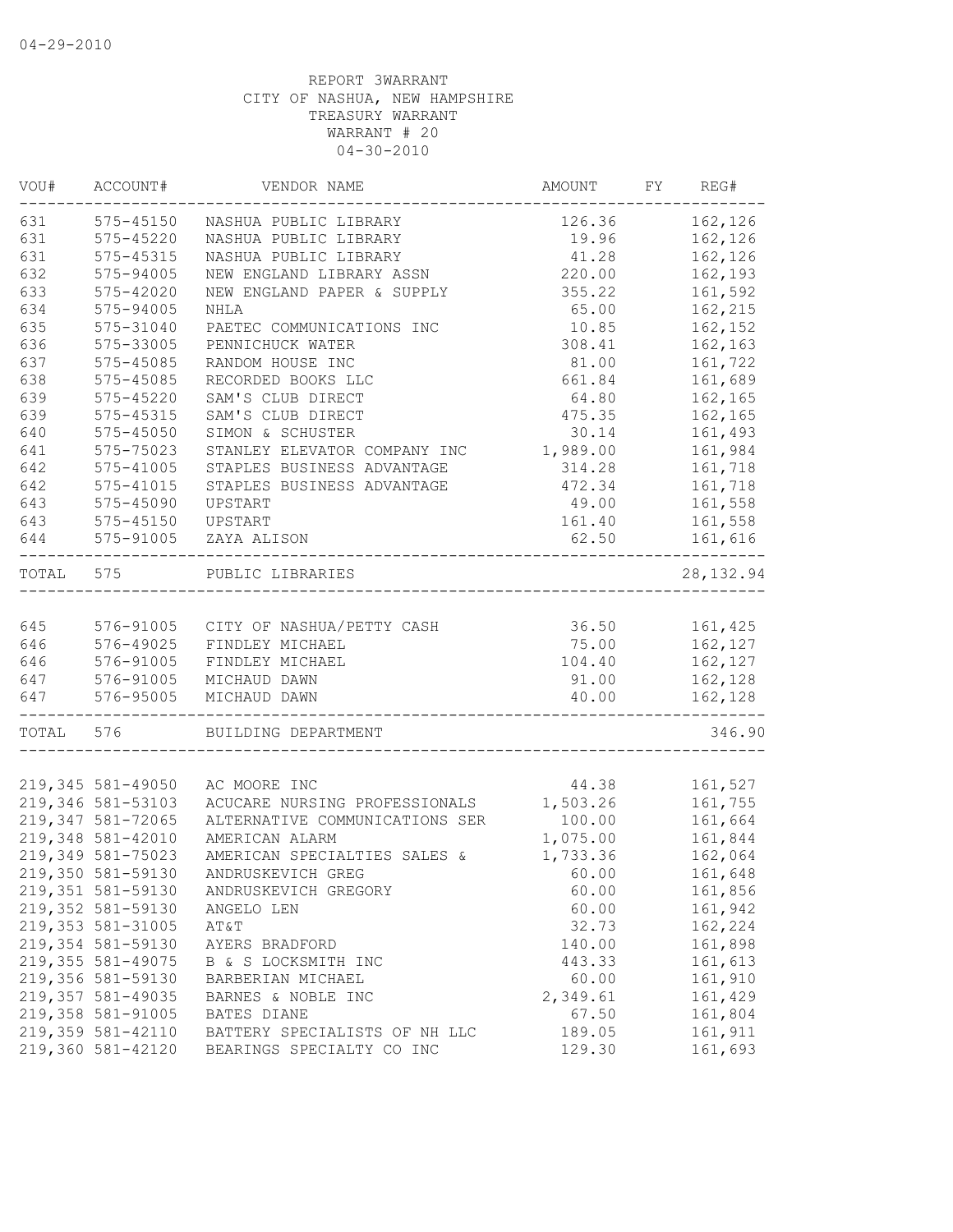| VOU# | ACCOUNT#                       | VENDOR NAME                      | AMOUNT    | FY | REG#    |
|------|--------------------------------|----------------------------------|-----------|----|---------|
|      |                                | 219,361 581-49050 BELLETETES INC | 217.44    |    | 161,564 |
|      | 219,361 581-49075              | BELLETETES INC                   | 591.63    |    | 161,563 |
|      | 219,361 581-49075              | BELLETETES INC                   | 23.83     |    | 161,564 |
|      | 219,362 581-59130              | BELVILLE SCOTT                   | 60.00     |    | 162,083 |
|      | 219,363 581-59130              | BENSON WILLIAM                   | 140.00    |    | 161,871 |
|      | 219,364 581-59130              | BIENVENUE RAY                    | 60.00     |    | 161,886 |
|      | 219,365 581-59130              | BOUCHARD WARREN                  | 60.00     |    | 161,852 |
|      | 219,366 581-49050              | BOULDEN PUBLISHING               | 45.90     |    | 161,747 |
|      | 219,367 581-91005              | BRIGGS DEBORAH                   | 109.88    |    | 161,914 |
|      | 219,368 581-59130              | BUDA MARK                        | 60.00     |    | 161,930 |
|      | 219,369 581-55010              | BUDGET CAR & TRUCK RENTAL        | 179.76    |    | 161,798 |
|      | 219,370 581-91005              | BURKE CHRISTINE                  | 24.75     |    | 161,899 |
|      | 219,371 581-59130              | BURKHART PETER                   | 140.00    |    | 161,912 |
|      | 219,372 581-64192              | BURMAX CO INC                    | 280.74    |    | 161,811 |
|      | 219,373 581-59130              | CAMIRAND, ROBERT J.              | 60.00     |    | 162,081 |
|      | 219,374 581-42130              | CAPP INC                         | 86.00     |    | 161,733 |
|      | 219,375 581-49050              | CARPARTS OF NASHUA               | 72.37     |    | 161,955 |
|      | 219,376 581-41015              | CARTRIDGE WORLD                  | 102.99    |    | 161,857 |
|      | 219,376 581-49050              | CARTRIDGE WORLD                  | 776.85    |    | 161,857 |
|      | 219,377 581-42010              | CENTRAL PAPER PRODUCTS CO        | 519.74    |    | 161,976 |
|      | 219,378 581-49050              | CEV                              | 230.00    |    | 161,790 |
|      | 219,379 581-59130              | CHERBONNEAU MARK                 | 80.00     |    | 161,562 |
|      | 219,380 581-78007              | CHUCK'S AUTO REPAIR INC          | 49.53     |    | 161,808 |
| 648  | 581-49050                      | CITIZENS BANK                    | 246.21    |    | 586     |
| 648  | 581-53102                      | CITIZENS BANK                    | 8,791.05  |    | 586     |
| 648  |                                | CITIZENS BANK                    | 500.00    |    | 586     |
|      | 581-94030<br>219,381 581-53103 |                                  | 32,080.00 |    |         |
|      |                                | CLARK ASSOCIATES/DEBBIE CLARK    |           |    | 161,482 |
|      | 219,382 581-49075              | COFFEE PAUSE                     | 15.00     |    | 161,945 |
|      | 219,383 581-49050              | COLLINS EDUCATION ASSOCIATES L   | 71.50     |    | 161,820 |
|      | 219,384 581-49110              | COMPUTER HUT OF N E INC          | 3,479.60  |    | 161,982 |
|      | 219,385 581-49050              | CONNECTICUT VALLEY BIOLOGICAL    | 94.77     |    | 161,963 |
|      | 219,386 581-32005              | CONSTELLATION NEW ENERGY         | 60,634.84 |    | 162,227 |
|      | 219,387 581-41040              | CONWAY OFFICE PRODUCTS LLC       | 218.91    |    | 161,535 |
|      | 219,387 581-53102              | CONWAY OFFICE PRODUCTS LLC       | 108.94    |    | 161,535 |
|      | 219,388 581-49910              | CORRIVEAU ROUTHIER INC           | 377.52    |    | 161,956 |
|      | 219,389 581-59130              | COYLE KEVIN                      | 60.00     |    | 161,499 |
|      | 219,390 581-49050              | CRYSTAL ROCK BOTTLED WATER       | 137.71    |    | 161,892 |
|      | 219,391 581-59130              | CUSTER GARY                      | 80.00     |    | 161,917 |
|      | 219,392 581-53101              | DAILEANES MARK                   | 432.16    |    | 161,753 |
|      | 219,393 581-59130              | DEL GENIO LEONARD                | 120.00    |    | 161,858 |
|      | 219,394 581-75180              | DELTA ROOFING LLC                | 639.00    |    | 161,764 |
|      | 219,395 581-91040              | DONALDSON-GUIDI LINDA            | 324.66    |    | 161,756 |
|      | 219,396 581-91005              | DONOHUE BRUCE                    | 43.00     |    | 161,904 |
|      | 219,397 581-91040              | DONOVAN DANIEL                   | 15.61     |    | 162,058 |
|      | 219,398 581-59130              | DRISCOLL CHARLIE                 | 140.00    |    | 161,877 |
|      | 219,399 581-91005              | DUSTIN MARIANNE                  | 23.25     |    | 161,759 |
|      | 219,400 581-45910              | EBSCO INFORMATION SERVICES       | 821.02    |    | 162,160 |
|      | 219,400 581-49030              | EBSCO INFORMATION SERVICES       | $-41.22$  |    | 162,160 |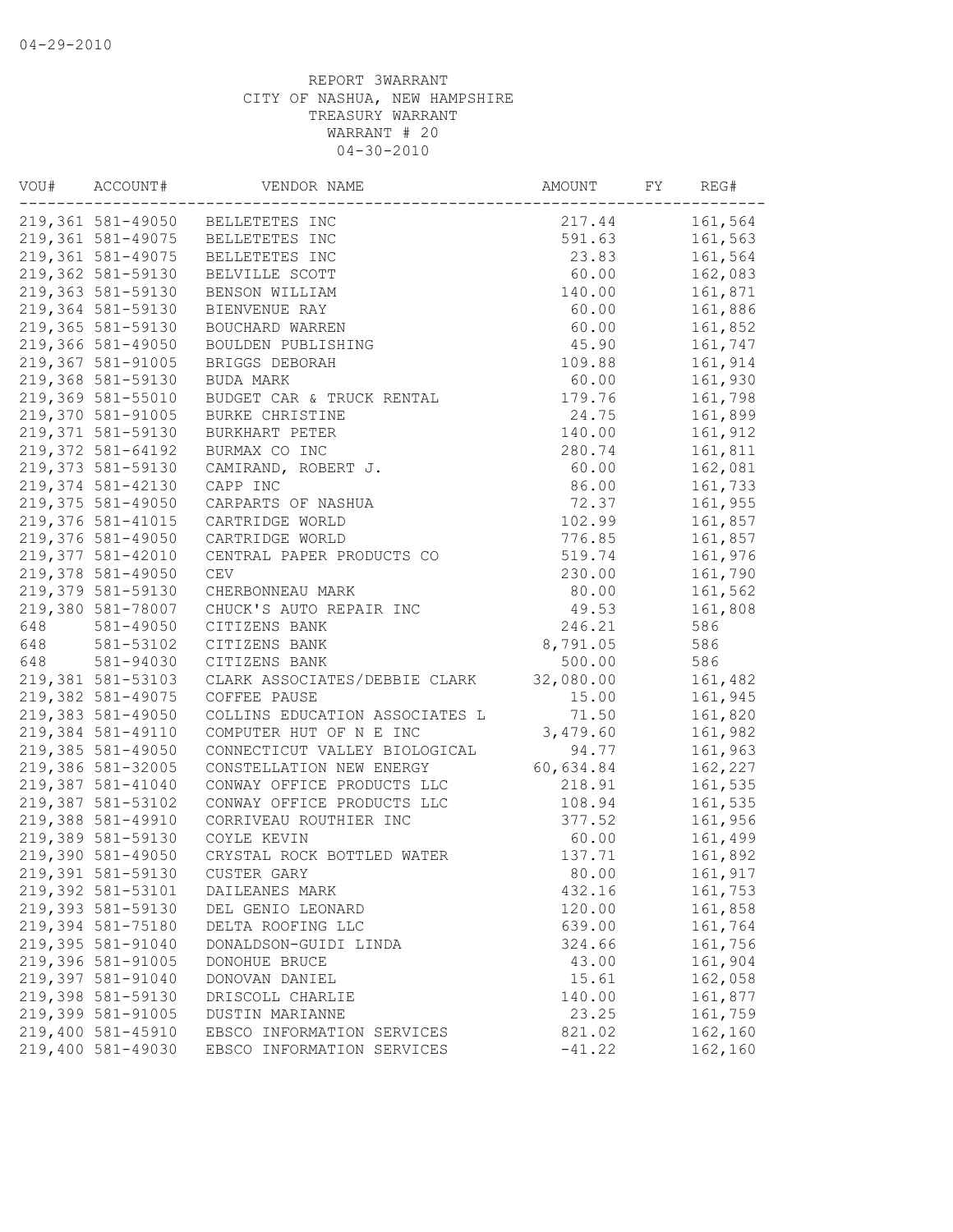| VOU# | ACCOUNT#                                | VENDOR NAME                    | AMOUNT   | FY | REG#    |
|------|-----------------------------------------|--------------------------------|----------|----|---------|
|      | 219,401 581-49050                       | EDUCATIONAL INNOVATIONS INC    | 14.90    |    | 161,746 |
|      | 219,402 581-42120                       | F W WEBB COMPANY               | 1,033.22 |    | 161,503 |
|      | 219,402 581-42130                       | F W WEBB COMPANY               | 210.95   |    | 161,503 |
|      | 219,403 581-31005                       | FAIRPOINT COMMUNICATIONS INC   | 28.55    |    | 162,226 |
|      | 219,404 581-49050                       | FANTASIA KATHERINE             | 123.02   |    | 161,933 |
|      | 219,405 581-49075                       | FASTENAL COMPANY               | 59.01    |    | 161,622 |
|      | 219,406 581-55010                       | FIRST STUDENT INC              | 169.32   |    | 161,787 |
|      | 219,407 581-55005                       | FIRST STUDENT INC              | 4,424.75 |    | 161,793 |
|      | 219,407 581-55010                       | FIRST STUDENT INC              | 274.01   |    | 161,793 |
|      | 219,407 581-55035                       | FIRST STUDENT INC              | 227.98   |    | 161,793 |
|      | 219,408 581-59130                       | FISCHER THOMAS                 | 140.00   |    | 161,854 |
|      | 219,409 581-44005                       | FOLLETT EDUCATIONAL SERVICES   | 45.70    |    | 161,457 |
|      | 219,409 581-49035                       | FOLLETT EDUCATIONAL SERVICES   | 98.19    |    | 161,457 |
|      | 219,410 581-59130                       | FOLTZ TERRY                    | 90.00    |    | 161,902 |
|      | 219, 411 581-49910                      | GATE CITY FENCE CO INC         | 28.05    |    | 161,539 |
|      | 219, 412 581-53100                      | GEYER BENJAMIN MARK            | 100.00   |    | 162,063 |
|      | 219, 413 581-49050                      | GOPHER                         | 737.37   |    | 161,741 |
|      | 219, 414 581-42120                      | GRAINGER                       | 1,177.92 |    | 161,519 |
|      | 219, 414 581-42130                      | GRAINGER                       | 1,751.30 |    | 161,519 |
|      | 219, 415 581-49050                      | GUIDANCE GROUP INC (THE)       | 84.65    |    | 161,918 |
|      | 219,416 581-42130                       | HEATING SPECIALTIES OF NH INC  | 18.95    |    | 161,958 |
|      | 219, 417 581-59130                      | HEBERT ARTHUR D                | 60.00    |    | 162,085 |
|      | 219, 418 581-59130                      | HEBERT RICHARD                 | 120.00   |    | 161,881 |
|      | 219,419 581-49050                       | HIGHSMITH INC                  | 126.00   |    | 161,970 |
|      | 219,420 581-59130                       | HOGARTY STEPHEN                | 120.00   |    | 161,833 |
|      | 219, 421 581-49075                      | HOME DEPOT CREDIT SERVICES     | 220.75   |    | 161,775 |
|      | 219,422 581-49050                       | HOME DEPOT CREDIT SERVICES     | 150.15   |    | 161,806 |
|      | 219, 423 581-59130                      | HOUDE WILLIAM                  | 92.00    |    | 161,870 |
|      | 219, 424 581-59130                      | HOWE PETER D                   | 140.00   |    | 162,074 |
|      | 219, 425 581-59130                      | HUSBAND WAYNE R                | 60.00    |    | 162,084 |
|      | 219,426 581-41040                       | INTEGRATED OFFICE SOLUTIONS    | 152.00   |    | 161,906 |
|      | 219, 427 581-49050                      | J W PEPPER & SON INC           | 293.99   |    | 161,521 |
|      | 219,428 581-59130                       | JACKSON ART                    | 60.00    |    | 161,849 |
|      | 219,429 581-59130                       | JENNINGS WILLIAM JR            | 80.00    |    | 161,875 |
|      | 219,430 581-59130                       |                                | 140.00   |    | 161,916 |
|      |                                         | KAJEN CHARLES                  |          |    |         |
|      | 219, 431 581-59130<br>219,432 581-59130 | KEANE GARRETT<br>KELLY SHARON  | 80.00    |    | 161,455 |
|      |                                         |                                | 140.00   |    | 161,903 |
|      | 219,433 581-94010                       | KROM MARY                      | 1,248.00 |    | 161,796 |
|      | 219,434 581-59130                       | LAFOND MICHAEL                 | 260.00   |    | 161,853 |
|      | 219, 435 581-59130                      | LANGGUTH AL                    | 60.00    |    | 161,873 |
|      | 219,436 581-91005                       | LATINA DONNA                   | 36.50    |    | 161,805 |
|      | 219,437 581-78007                       | LIBERTY INTN'L TRUCKS OF NH LL | 93.68    |    | 161,964 |
|      | 219,438 581-49055                       | LIBRARY VIDEO COMPANY          | 294.83   |    | 161,743 |
|      | 219,439 581-59130                       | LIZOTTE TIMOTHY                | 60.00    |    | 162,059 |
|      | 219,440 581-49910                       | M F ATHLETIC CO                | 945.00   |    | 161,814 |
|      | 219,441 581-59130                       | MAKARAWICZ WILLIAM             | 80.00    |    | 161,486 |
|      | 219,442 581-59130                       | MAKARAWICZ WILLIAM             | 90.00    |    | 161,517 |
|      | 219,443 581-49050                       | MARKET BASKET                  | 570.92   |    | 161,584 |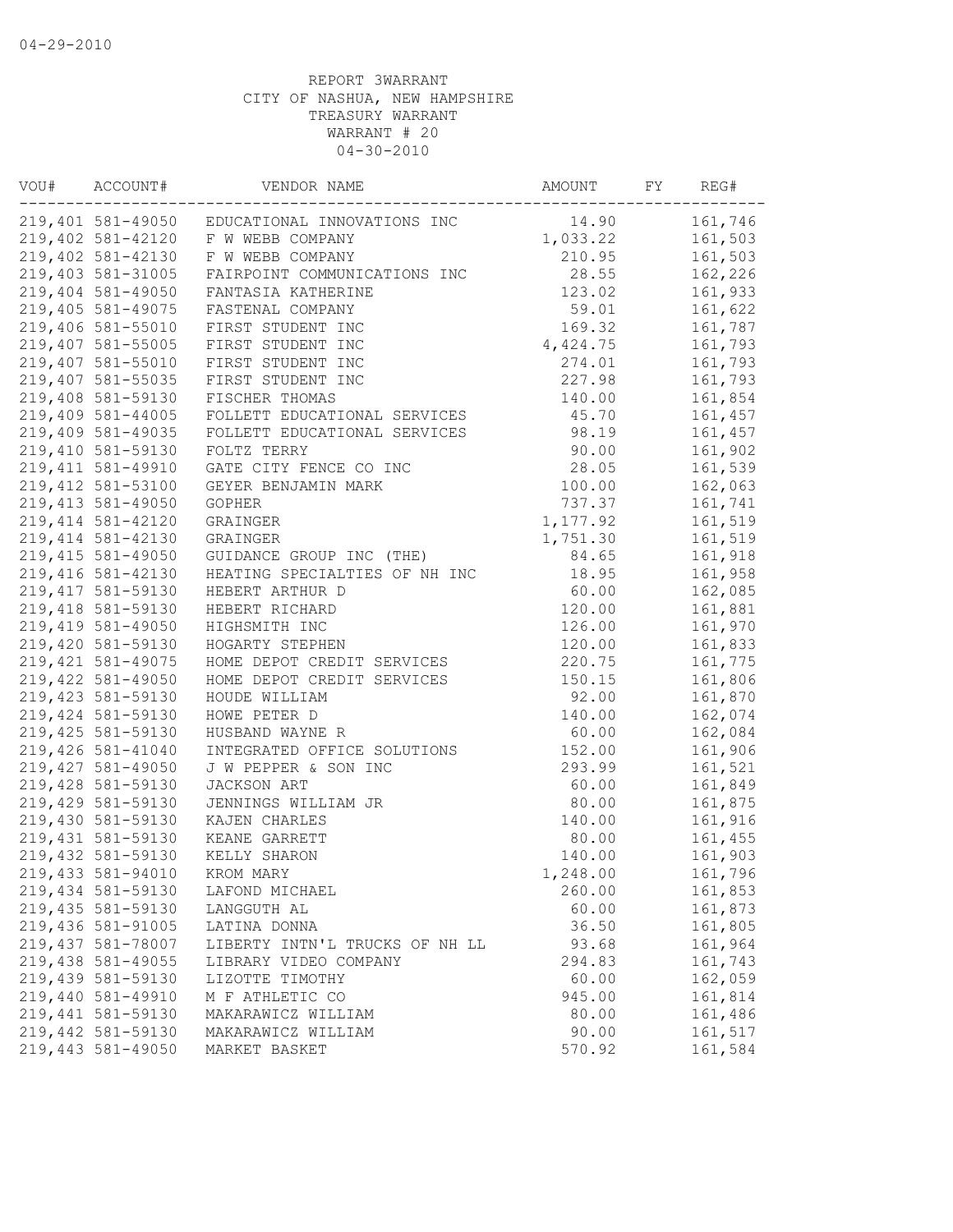| VOU# | ACCOUNT#           | VENDOR NAME                    | AMOUNT     | FY | REG#    |
|------|--------------------|--------------------------------|------------|----|---------|
|      | 219,444 581-59130  | MARTEL CHESTER                 | 80.00      |    | 161,855 |
|      | 219,445 581-75090  | MARVELL PLATE GLASS INC        | 293.00     |    | 161,454 |
|      | 219,446 581-59130  | MCCARTHY PHIL                  | 120.00     |    | 161,674 |
|      | 219,447 581-49035  | MCGRAW HILL COMPANIES          | 1,100.00   |    | 161,543 |
|      | 219,447 581-49050  | MCGRAW HILL COMPANIES          | 6,779.31   |    | 161,543 |
|      | 219,448 581-49050  | MCINTIRE BUSINESS PRODUCTS INC | 55.94      |    | 161,999 |
|      | 219,449 581-42130  | MCMASTER-CARR SUPPLY CO        | 52.59      |    | 161,557 |
|      | 219,450 581-49035  | MEDIA EDUCATION FOUNDATION     | 131.84     |    | 161,922 |
|      | 219,451 581-59130  | MELANSON DENNIS                | 260.00     |    | 161,453 |
|      | 219,452 581-54015  | MERC                           | 300.00     |    | 162,231 |
|      | 219, 453 581-49035 | MERCIER ANN                    | 153.94     |    | 161,812 |
|      | 219,454 581-59130  | MESSIER DENIS                  | 72.00      |    | 162,082 |
|      | 219, 455 581-34015 | METROMEDIA ENERGY INC          | 148,708.33 |    | 162,225 |
|      | 219,456 581-59130  | MICHAEL BARBARA                | 140.00     |    | 161,851 |
|      | 219,457 581-59130  | MILLER ALBERT                  | 60.00      |    | 161,869 |
|      | 219,458 581-49050  | MONTESSORI SERVICES            | 81.42      |    | 162,066 |
|      | 219,459 581-59130  | MORAN LINDSAY                  | 80.00      |    | 161,850 |
|      | 219,460 581-59130  | MOUNSEY STAN                   | 60.00      |    | 162,065 |
|      | 219,461 581-53100  | MULTI-STATE BILLING SERVICES L | 11,700.25  |    | 161,897 |
|      | 219,462 581-49050  | MUSIC & ART CENTERS            | 838.86     |    | 161,946 |
|      | 219,463 581-49050  | MUSIC IS ELEMENTARY            | 89.69      |    | 161,447 |
|      | 219,464 581-49910  | NARDONE SAND & GRAVEL CO INC   | 603.33     |    | 161,556 |
|      | 219,465 581-49050  | NASCO                          | 1,168.16   |    | 161,977 |
|      | 219,466 581-49050  | NASHUA FARMERS EXCHANGE INC    | 249.43     |    | 161,978 |
|      | 219,467 581-53102  | NASHUA HIGH SCHOOL             | 2,720.00   |    | 161,678 |
| 649  | 581-45295          | NASHUA SCHOOL DISTRICT #42     | 1,225.00   |    | 589     |
|      | 219,468 581-49075  | NASHUA WALLPAPER & PAINT CO    | 95.96      |    | 161,582 |
|      | 219,469 581-95005  | NATIONAL ACADEMY FOUNDATION    | 1,000.00   |    | 161,795 |
|      | 219,470 581-49050  | NATIONAL COUNCIL OF TEACHERS   | 104.00     |    | 161,828 |
|      | 219, 471 581-34015 | NATIONAL GRID                  | 13,555.09  |    | 162,229 |
|      | 219,472 581-42010  | NATIONWIDE SALES & SERVICE     | 241.30     |    | 161,763 |
|      | 219, 473 581-49910 | NATURE'S BEST                  | 1,880.00   |    | 161,905 |
|      | 219,474 581-94010  | NAYLOR JAMIE                   | 1,219.20   |    | 161,940 |
|      | 219, 475 581-75023 | NEW ENGLAND SCHOOL SERVICES IN | 61.00      |    | 161,878 |
|      | 219,476 581-94030  | NH PROJECT LEARNING TREE       | 1,000.00   |    | 162,222 |
|      | 219, 477 581-91040 | NHSAA                          | 240.00     |    | 161,825 |
|      | 219,478 581-59130  | NICHOLSON MORRIS               | 200.00     |    | 161,520 |
|      | 219,479 581-49050  | NORTHCENTER FOODSERVICE        | 1,006.50   |    | 161,791 |
|      | 219,480 581-83009  | NORTHEAST DELTA DENTAL         | 7,513.06   |    | 162,217 |
|      | 219,481 581-31005  | ONE COMMUNICATIONS             | 13, 138.84 |    | 162,205 |
|      | 219,481 581-31040  | ONE COMMUNICATIONS             | 918.59     |    | 162,205 |
|      | 219,482 581-91005  | OUELLETTE MARCIE               | 5.35       |    | 161,937 |
|      | 219,483 581-33005  | PENNICHUCK WATER WORKS INC     | 5, 413.50  |    | 162,155 |
|      | 219,484 581-43005  | PETTY CASH                     | 9.38       |    | 162,129 |
|      | 219,484 581-49050  | PETTY CASH                     | 39.00      |    | 162,129 |
|      | 219,485 581-49050  | PETTY CASH                     | 85.47      |    | 162,130 |
|      | 219,486 581-43005  | PETTY CASH                     | 44.25      |    | 162,131 |
|      | 219,486 581-47010  | PETTY CASH                     | 39.99      |    | 162,131 |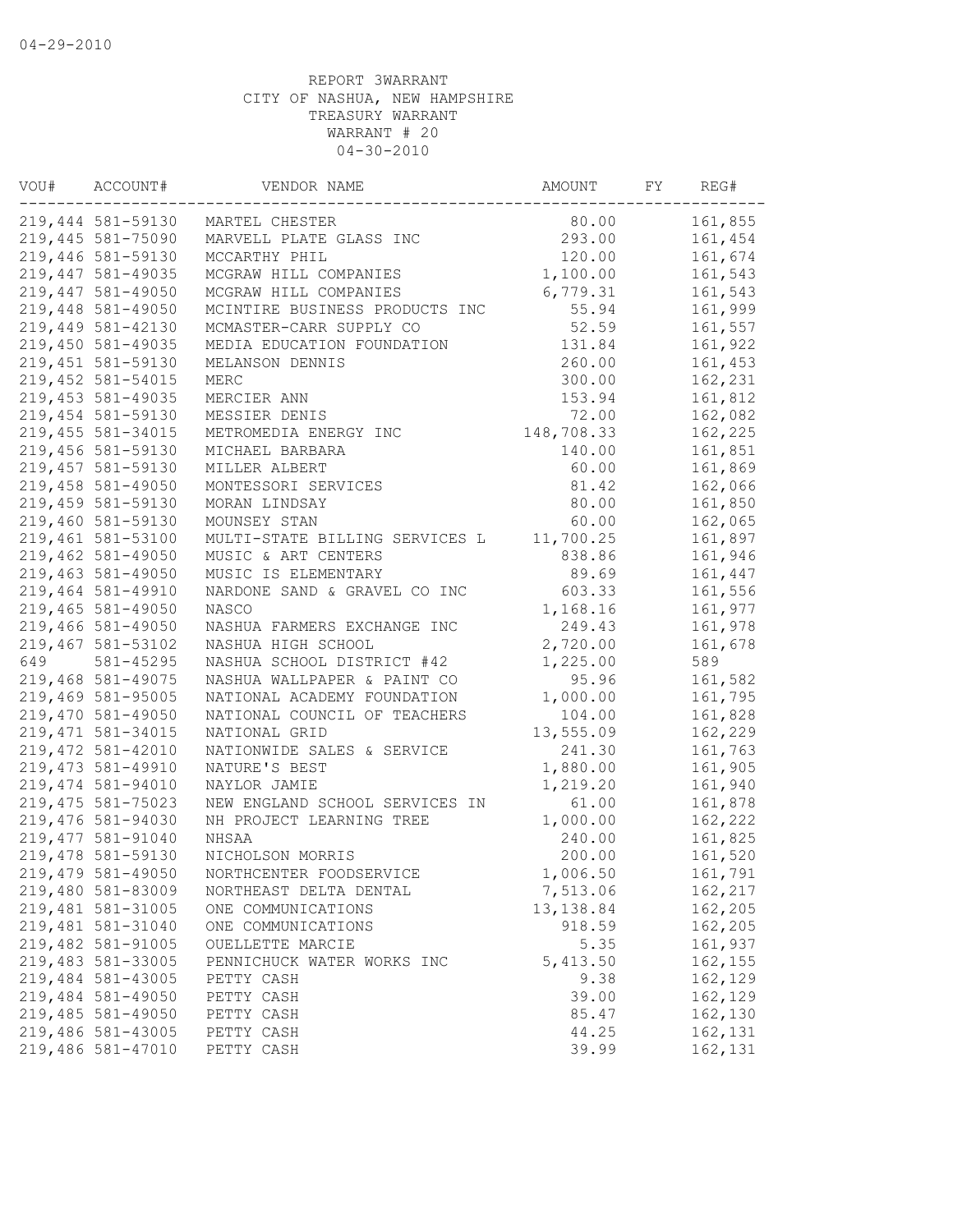| VOU# | ACCOUNT#          | VENDOR NAME                    | AMOUNT          | FY | REG#               |
|------|-------------------|--------------------------------|-----------------|----|--------------------|
|      | 219,486 581-49050 | PETTY CASH                     | 3.50            |    | 162,131            |
|      | 219,487 581-43005 | PETTY CASH                     | 50.34           |    | 162,132            |
|      | 219,488 581-41015 | PETTY CASH                     | 20.00           |    | 162,133            |
|      | 219,488 581-47010 | PETTY CASH                     | 3.99            |    | 162,133            |
|      | 219,489 581-91005 | PLACE PATRICIA                 | 34.85           |    | 161,757            |
|      | 219,490 581-59130 | PRESHER JAMES                  | 140.00          |    | 161,656            |
|      | 219,491 581-49110 | PRO AV SYSTEMS INC             | 1,259.24        |    | 161,861            |
|      | 219,492 581-32005 | PSNH                           | 1,171.29        |    | 162,204            |
|      | 219,493 581-32005 | PUBLIC SERVICE OF NH           | 49,161.74       |    | 162,203            |
|      | 219,494 581-49050 | RASMUSSEN VERONICA             | 6.52            |    | 161,823            |
|      | 219,495 581-59130 | REDDICK BARRY                  | 60.00           |    | 161,915            |
|      | 219,496 581-91040 | REINHARDT SARAH                | 54.00           |    | 161,894            |
|      | 219,497 581-42110 | REXEL CLS                      | 1,054.03        |    | 161,883            |
|      | 219,498 581-59130 | ROBICHAUD GERARD               | 120.00          |    | 161,848            |
|      | 219,499 581-91005 | RONDEAU MARICIA B              | 2.13            |    | 161,866            |
|      | 219,500 581-49050 | SANE                           | 258.35          |    | 161,786            |
|      | 219,501 581-78007 | SANEL AUTO PARTS CO            | 350.79          |    | 161,571            |
|      | 219,502 581-59130 | SANVILLE DENNIS                | 60.00           |    | 161,880            |
|      | 219,503 581-59130 | SARETTE GREG                   | 120.00          |    | 161,887            |
|      | 219,504 581-49050 | SCHOLASTIC INCORPORATED        | 45.00           |    | 161,979            |
|      | 219,505 581-49050 | SCHOOL HEALTH CORP             | 553.05          |    | 161,459            |
|      | 219,506 581-47010 | SCHOOL NURSE SUPPLY INC        | 65.66           |    | 161,742            |
|      | 219,506 581-49050 | SCHOOL NURSE SUPPLY INC        | 69.55           |    | 161,742            |
|      | 219,507 581-49050 | SCHOOL SPECIALTY INC           | 3,888.79        |    | 161,766            |
|      | 219,508 581-59130 | SCHUPMANN R GORDON             | 80.00           |    | 161,876            |
|      | 219,509 581-59130 | SEDDON RAYMOND                 | 60.00           |    | 161,578            |
|      | 219,510 581-91005 | SHEEHY JAY                     | 101.00          |    | 161,780            |
|      | 219,511 581-42130 | SIEMENS INDUSTRY, INC          | 3,034.70        |    | 161,826            |
|      | 219,512 581-64192 |                                |                 |    |                    |
|      | 219,513 581-49050 | SIMPLEXGRINNELL                | 480.95<br>75.76 |    | 161,441<br>161,890 |
|      | 219,514 581-59130 | SOMMESE RALPH                  | 80.00           |    |                    |
|      |                   | SOUSA GARY                     |                 |    | 161,900            |
|      | 219,515 581-43005 | STAMP FULFILLMENT SERVICES     | 798.60          |    | 162,218            |
|      | 219,516 581-74092 | STANLEY ELEVATOR COMPANY INC   | 468.00          |    | 161,984            |
|      | 219,517 581-41015 | STAPLES BUSINESS ADVANTAGE     | 809.74          |    | 161,653            |
|      | 219,517 581-41040 | STAPLES BUSINESS ADVANTAGE     | 450.66          |    | 161,653            |
|      | 219,517 581-49050 | STAPLES BUSINESS ADVANTAGE     | 2,361.74        |    | 161,653            |
|      | 219,518 581-53100 | STATE OF NH CRIMINAL RECORDS   | 494.00          |    | 162,134            |
|      | 219,519 581-59130 | STEARNS DALE                   | 60.00           |    | 161,859            |
|      | 219,520 581-74092 | STELLOS ELECTRICAL SUPPLY CO I | 850.00          |    | 162,219            |
|      | 219,521 581-91040 | STONCIUS GARY                  | 454.66          |    | 161,830            |
|      | 219,522 581-49050 | SUNTEX INTERNATIONAL INC       | 183.59          |    | 162,057            |
|      | 219,523 581-59130 | SWIESZ CHESTER                 | 80.00           |    | 161,690            |
|      | 219,524 581-74092 | SWIFT KEVIN                    | 25.77           |    | 161,864            |
|      | 219,525 581-49050 | TEACHER'S DISCOVERY            | 36.85           |    | 161,776            |
|      | 219,526 581-59130 | THOMAS DOUGLAS                 | 80.00           |    | 161,874            |
|      | 219,527 581-42120 | TOTAL AIR SUPPLY INC           | 35.64           |    | 161,647            |
|      | 219,528 581-78007 | TOWERS MOTOR PARTS CORP        | 5.92            |    | 161,676            |
|      | 219,529 581-42130 | TRANE US INC                   | 1,835.44        |    | 161,758            |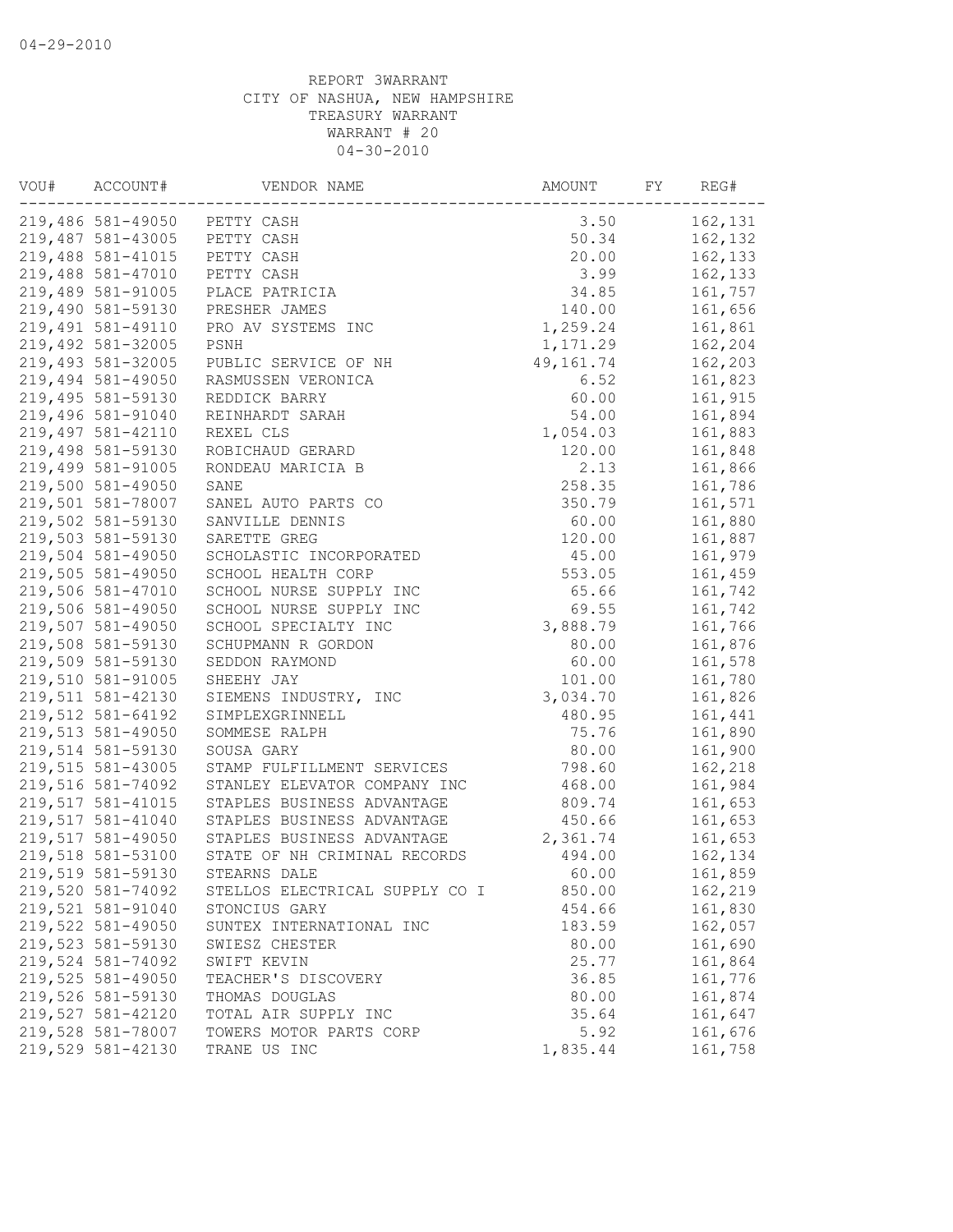|           | VOU# ACCOUNT#     | VENDOR NAME                         | AMOUNT           | FY REG#    |
|-----------|-------------------|-------------------------------------|------------------|------------|
|           | 219,530 581-59130 | TREAT BRUCE                         | 80.00            | 161,872    |
|           | 219,531 581-43005 | U S POSTAL SERVICES                 | 217.00           | 162,135    |
|           | 219,532 581-43005 | UNITED PARCEL SERVICE               | 16.38            | 161,739    |
|           | 219,533 581-42120 | UNITED SUPPLY INC                   | 250.90           | 161,809    |
|           | 219,534 581-49050 | UNIVERSITY OF OREGON                | 148.00           | 161,932    |
|           | 219,534 581-49095 | UNIVERSITY OF OREGON                | 3,667.00         | 161,932    |
|           | 219,535 581-83102 | UNUM LIFE INSURANCE CO OF AMER      | 1,502.87         | 161,938    |
|           | 219,535 581-83103 | UNUM LIFE INSURANCE CO OF AMER      | 1,925.46         | 161,938    |
|           | 219,536 581-59130 | VEILLEUX GERALD                     | 160.00           | 161,565    |
|           | 219,537 581-75180 | VIKING ROOFING, INC.                | 2,535.00         | 161,840    |
|           | 219,538 581-83004 | VISION SERVICE PLAN-NH              | 2,059.42         | 162,228    |
|           | 219,539 581-49075 | W E AUBUCHON CO INC                 | 9.51             | 162,220    |
|           | 219,540 581-49050 | WALMART COMMUNITY                   | 189.84           | 161,721    |
|           | 219,541 581-41045 | WB MASON COMPANY INC                | 4,200.00         | 161,470    |
|           | 219,542 581-59130 | WEBSTER DAVID                       | 240.00           | 161,666    |
|           | 219,543 581-91005 | WELLMAN ANN MARIE                   | 24.40            | 161,868    |
|           | 219,544 581-91040 | WERNER HEATHER                      | 324.66           | 161,839    |
|           | 219,545 581-49050 | WESINGER PAUL                       | 146.45           | 161,695    |
|           | 219,546 581-59130 | WHITTEN KERRY                       | 152.00           | 161,490    |
|           | 219,547 581-47010 | WILLIAM V. MACGILL & COMPANY        | 233.17           | 161,533    |
|           | 219,548 581-42110 | WILLIAMS COMMUNICATIONS SERVIC      | 670.00           | 161,813    |
|           | 219,549 581-49050 | WOODWIND & BRASSWIND                | 205.43           | 161,769    |
|           | 219,550 581-54015 | WORCESTER TELEGRAM & GAZETTE        | 375.00           | 161,631    |
|           | 219,551 581-59130 | WRISLEY WILLIAM                     | 80.00            | 161,941    |
|           | 219,552 581-59130 | ZWICKER DAVE                        | 120.00           | 161,863    |
| TOTAL 581 |                   | SCHOOL DEPARTMENT                   |                  | 454,006.02 |
|           |                   | 650 590-23573 HAZEN & SAWYER, PC    | 7,975.67 161,716 |            |
| TOTAL 590 |                   | PRIOR YEAR OBLIGATIONS              |                  | 7,975.67   |
|           |                   |                                     |                  |            |
| 651       |                   | 595-22015 BC-AD PROPERTIES LLC      | 25.41            | 162,029    |
| 652       | 595-22015         | CORONIS DAWN                        | 29.40            | 162,032    |
| 653       | 595-22015         | D'SOUZA LOY & PRIYA                 | 68.38            | 162,038    |
| 654       |                   | 595-22015 DON ALLEN INVESTMENTS LLC | 94.47            | 162,033    |
| 655       | 595-22015         | KEVIN INVESTMENTS LLC               | 25.38            | 162,037    |
| 656       | 595-22015         | NH B II LLC                         | 858.98           | 162,034    |
| 657       | 595-22015         | POSEY INVESTMENTS LLC               | 36.66            | 162,031    |
| 658       | 595-22020         | 1987 NASH-TAMPOSI LTD               | 2,137.59         | 162,036    |
| 659       | 595-22020         | 1987 TAMPOSI LIMITED PARTNERS       | 8,736.39         | 161,514    |
| 660       | 595-22020         | D'SOUZA LOY & PRIYA                 | 802.04           | 162,038    |
| 661       | 595-22020         | NH B II LLC                         | 6,807.65         | 162,034    |
| 662       | 595-22020         | TAMPOSI SAMUEL A SR 1992 TRUST      | 14,938.56        | 162,028    |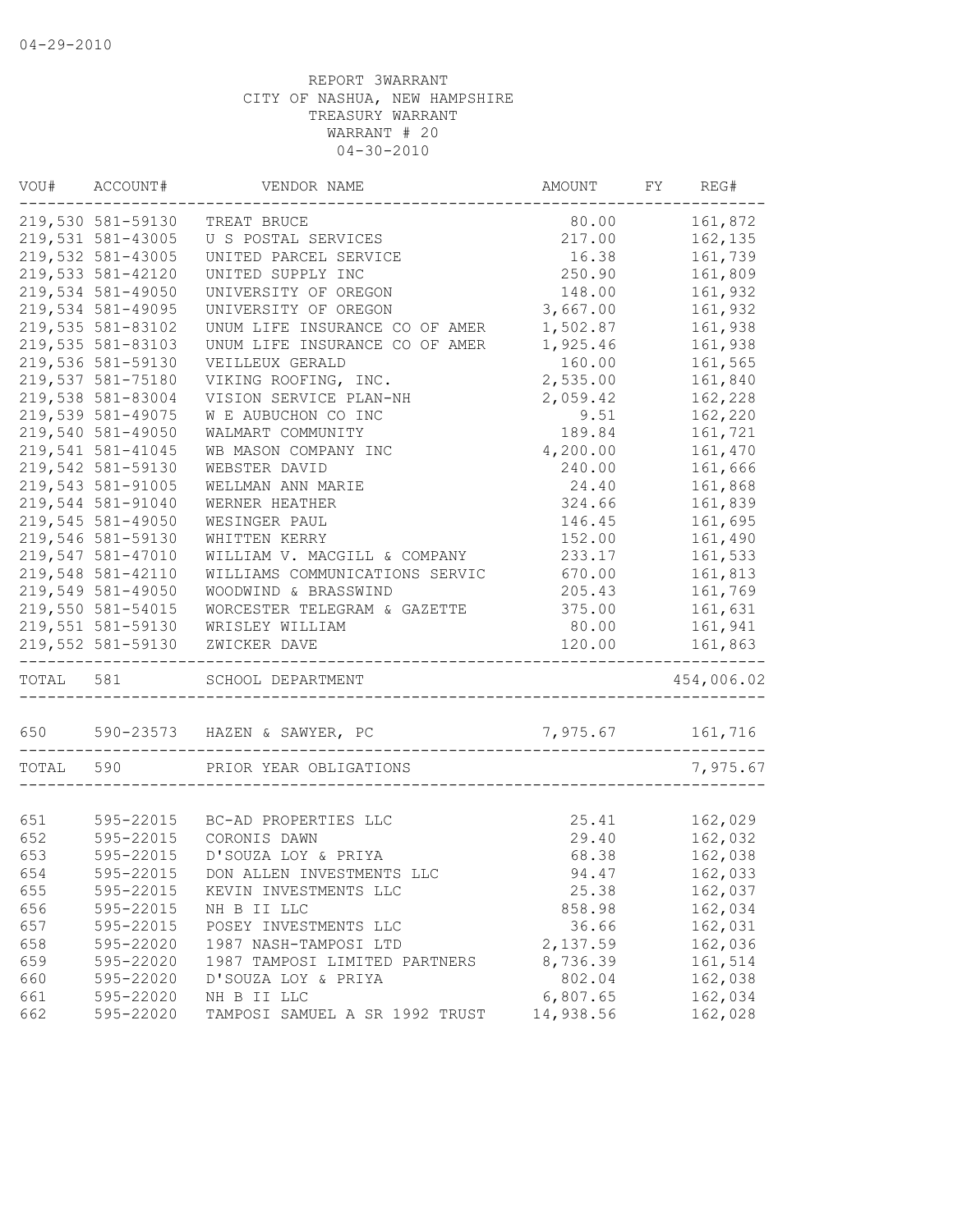| VOU#       | ACCOUNT#               | VENDOR NAME                   | AMOUNT           | FY | REG#               |
|------------|------------------------|-------------------------------|------------------|----|--------------------|
| TOTAL      | 595                    | OVERLAY                       |                  |    | 34,560.91          |
| 663<br>664 | 599-64045<br>599-64045 | DELL MARKETING LP<br>ZDTRONIC | 376.32<br>114.65 |    | 161,515<br>162,188 |
| TOTAL      | 599                    | "CERF" - EQUIPMENT PURCHASES  |                  |    | 490.97             |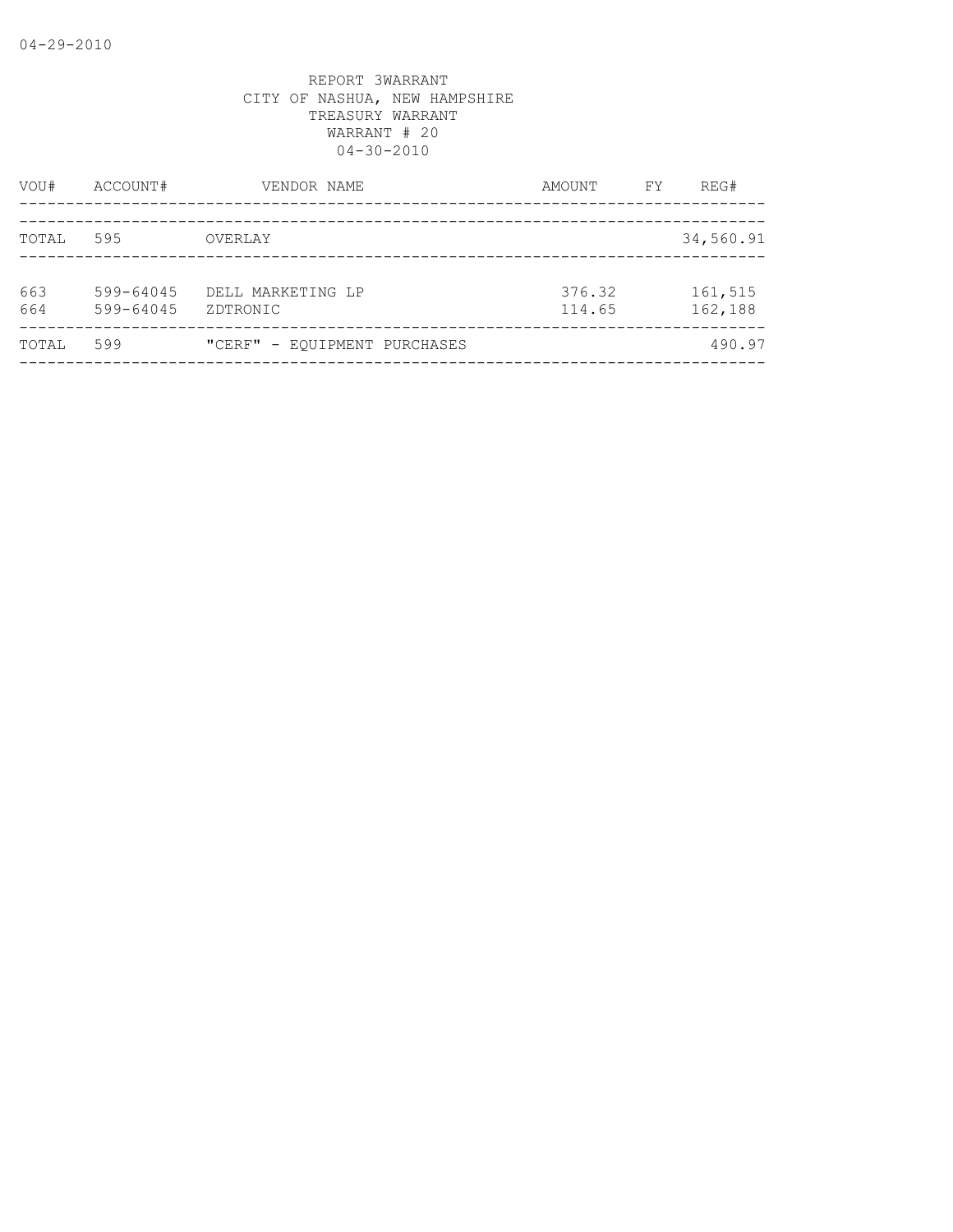|                               |                                                                                                                                                                                                                                                                                                                                                      |                          | 3,591.65                                                                                                                                                                                                                |
|-------------------------------|------------------------------------------------------------------------------------------------------------------------------------------------------------------------------------------------------------------------------------------------------------------------------------------------------------------------------------------------------|--------------------------|-------------------------------------------------------------------------------------------------------------------------------------------------------------------------------------------------------------------------|
|                               |                                                                                                                                                                                                                                                                                                                                                      |                          |                                                                                                                                                                                                                         |
| SIDEWALK CONSTR & REPLACEMENT |                                                                                                                                                                                                                                                                                                                                                      |                          | 30,086.73                                                                                                                                                                                                               |
|                               |                                                                                                                                                                                                                                                                                                                                                      |                          |                                                                                                                                                                                                                         |
|                               |                                                                                                                                                                                                                                                                                                                                                      |                          | 110.10                                                                                                                                                                                                                  |
|                               |                                                                                                                                                                                                                                                                                                                                                      |                          |                                                                                                                                                                                                                         |
| NEW ROOF/BRICK REPOINTING     |                                                                                                                                                                                                                                                                                                                                                      |                          | 59.80                                                                                                                                                                                                                   |
|                               |                                                                                                                                                                                                                                                                                                                                                      |                          |                                                                                                                                                                                                                         |
| WATER SUPPLY ACQUISITION      |                                                                                                                                                                                                                                                                                                                                                      |                          | 114.00                                                                                                                                                                                                                  |
|                               | VOU# ACCOUNT# VENDOR NAME<br>665 617-01 THE JORDAN INSTITUTE<br>TOTAL 617-01 CAP IMP - BUILDING MAINT<br>GENERAL REPAIRS - CITY HALL<br>TOTAL 653-20 CAP IMP - STREET DEPT<br>TOTAL 653-23 CAP IMP - STREET DEPT<br>STREET PAVING PROGRAM FY10<br>TOTAL 675-10 CAP IMP - PUBLIC LIBRARIES<br>669 699-07 CITIZENS BANK<br>TOTAL 699-07 OTHER EXPENSES | ------------------------ | AMOUNT FY REG#<br>3,591.65 161,731<br>666 653-20 MILL CITY CONTRACTING 30,086.73 161,949<br>667 653-23 TELEGRAPH PUBLISHING COMPANY 110.10 161,973<br>668 675-10 MULTI-STATE ROOFING INC/RETAIN 59.80 563<br>114.00 586 |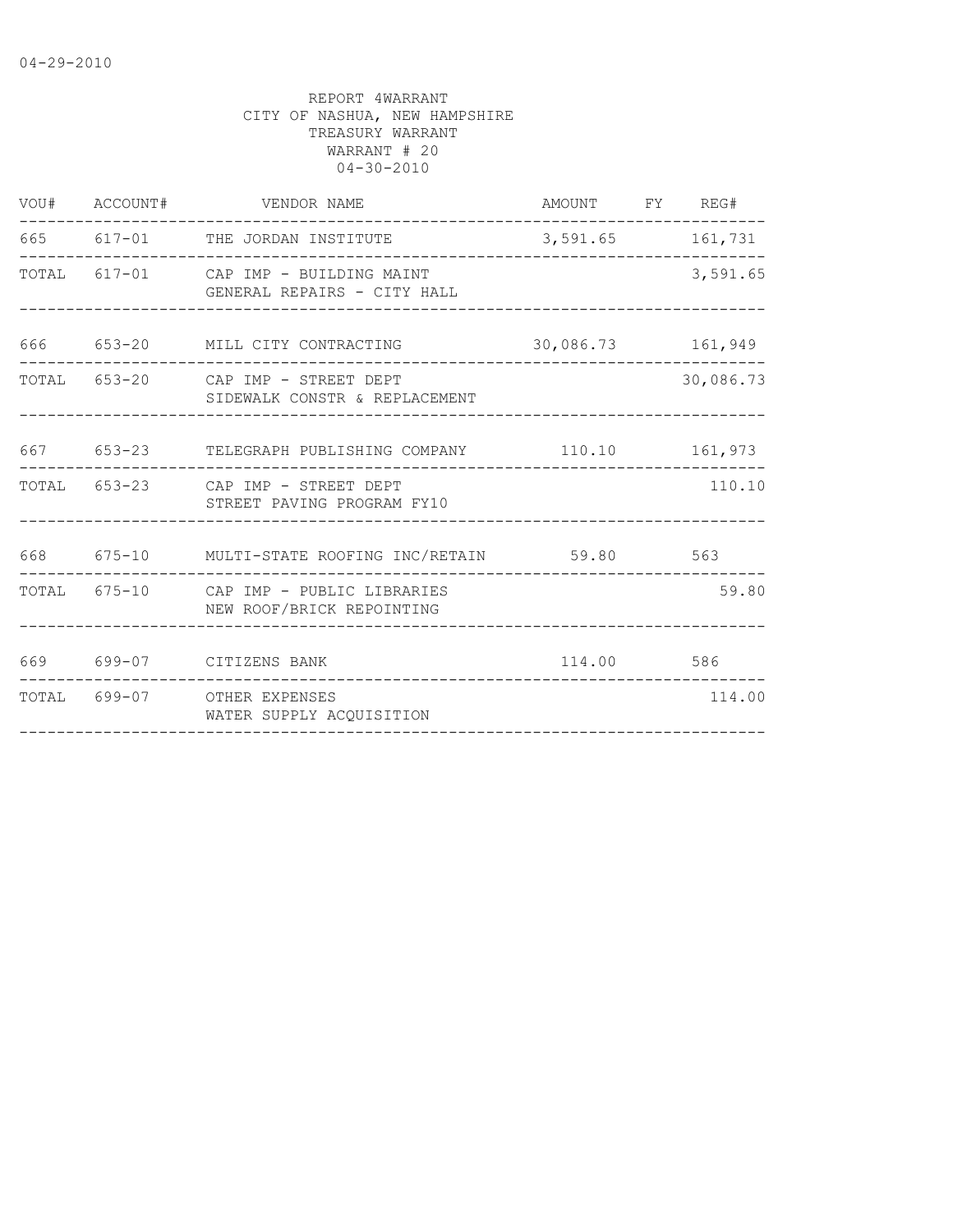| VOU#      | ACCOUNT#      | PROGRAM<br>VENDOR NAME                             | AMOUNT    | FY REG# |
|-----------|---------------|----------------------------------------------------|-----------|---------|
| 670       | 722-31070     | 3735 HELLO DIRECT INC                              | 619.08    | 161,512 |
| 671       | 722-56050     | 3735 CITIZENS BANK                                 | 76.98     | 586     |
| 672       | $722 - 64040$ | 3735 GHA TECHNOLOGIES INC                          | 21,102.00 | 161,530 |
| 673       | $722 - 64045$ | 3735 CONWAY OFFICE PRODUCTS LLC                    | 1,024.00  | 161,535 |
| 674       | 722-91025     | 3735 BONANNO CHERYL                                | 125.80    | 162,140 |
| 675       | 722-91025     | 3735 CITIZENS BANK                                 | 189.30    | 586     |
| 676       | 722-91025     | 3735 QAMARUDEEN MO                                 | 24.00     | 162,137 |
| 677       | 722-91025     | 3735 SANCHEZ MARY                                  | 134.00    | 162,139 |
| 678       | 722-91075     | 3735 BEAULIEU DOREEN                               | 154.50    | 161,421 |
| 679       | 722-91075     | 3735 CITIZENS BANK                                 | 989.40    | 586     |
| 680       | 722-91075     | 3735 EVANS ROSEMARIE                               | 124.00    | 162,138 |
| 681       | 722-91075     | 3735 FREDETTE DAVID                                | 84.00     | 162,136 |
| TOTAL     | 722           | CPF-INFORMATION TECHNOLOGY                         | 24,647.06 |         |
|           |               |                                                    |           |         |
| 682       | 753-53030     | 3713 CLD CONSULTING ENGINEERS INC                  | 3,594.51  | 161,489 |
| 683       |               | 753-53075 3740 HAYNER/SWANSON INC                  | 13,779.00 | 161,810 |
| 684       | 753-53075     | 3740 NASHUA REGIONAL PLANNING COMMI                | 27,640.42 | 161,987 |
| TOTAL     | 753           | CPF-STREET DEPT                                    | 45,013.93 |         |
|           |               |                                                    |           |         |
|           |               | 219,553 781-53095 3775 JORDAN INSTITUTE INC        | 500.00    | 162,086 |
|           |               | 219,554 781-53095 3775 TURNER BUILDING SCIENCE LLC | 9,887.25  | 161,885 |
| TOTAL 781 |               | CPF-SCHOOL DEPARTMENT                              | 10,387.25 |         |
| 685       | $792 - 48$    | 3744 BROX INDUSTRIES INC/RETAINAGE                 | 5,929.84  | 562     |
| 685       | $792 - 48$    | 3795 BROX INDUSTRIES INC/RETAINAGE                 | 1,242.30  | 562     |
| 685       | $792 - 49$    | 3744 BROX INDUSTRIES INC/RETAINAGE                 | 11.77     | 562     |
| 685       | $792 - 49$    | 3795 BROX INDUSTRIES INC/RETAINAGE                 | 3.45      | 562     |
| 686       | 792-53030     | 3746 FAY SPOFFORD & THORNDIKE LLC                  | 5,183.27  | 161,461 |
| 687       | 792-53075     | 3743 NORTHEAST UTILITIES                           | 3,000.00  | 162,196 |
| 688       | 792-54005     | 3791 TELEGRAPH PUBLISHING COMPANY                  | 293.60    | 161,973 |
| TOTAL     | 792           | CPF-WASTEWATER USER FUND                           | 15,664.23 |         |
|           |               |                                                    |           |         |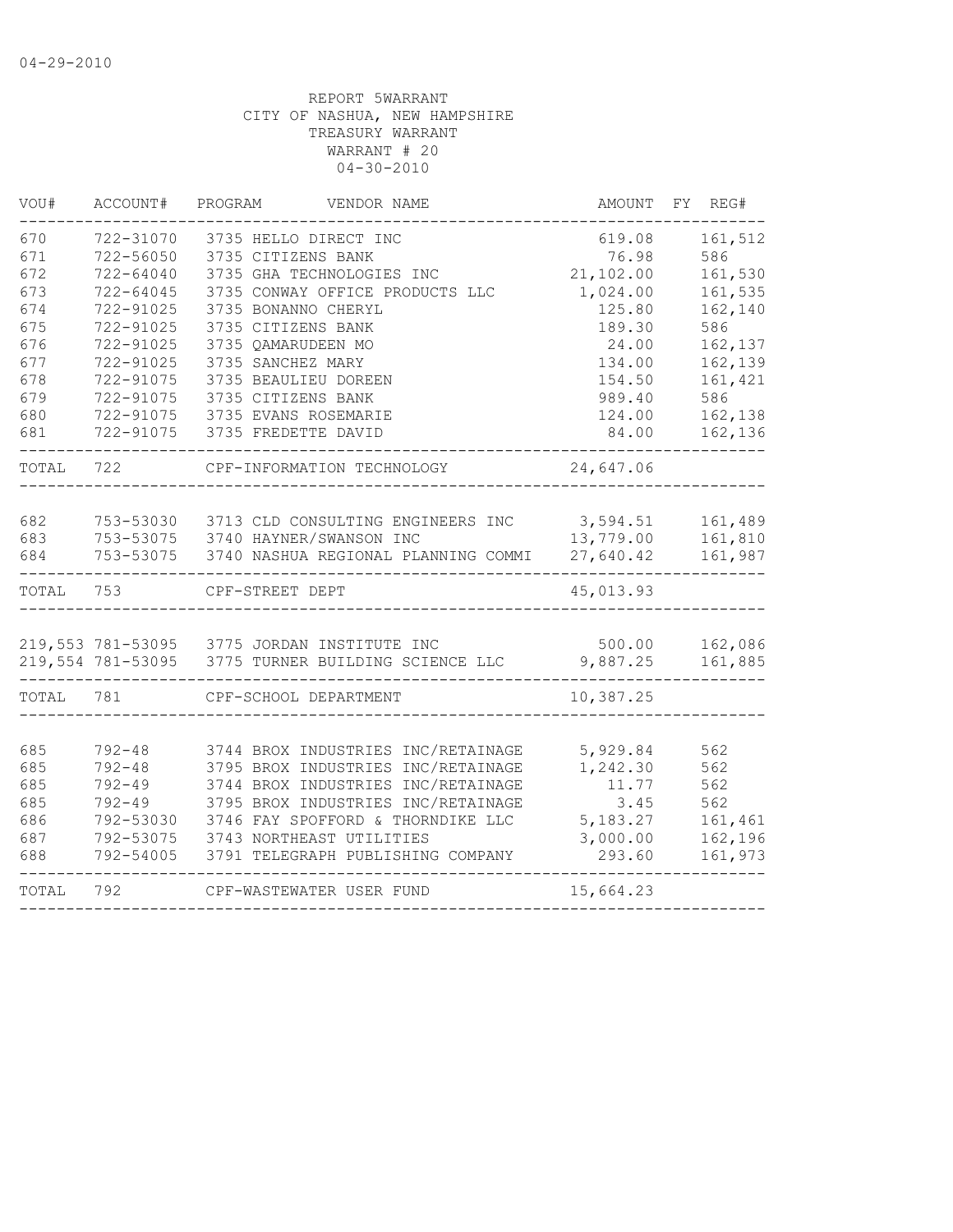| VOU#      | ACCOUNT#<br>VENDOR NAME |                                   | AMOUNT     | FY | REG#       |
|-----------|-------------------------|-----------------------------------|------------|----|------------|
| 689       | 801-31040               | PAETEC COMMUNICATIONS INC         | 7.94       |    | 162,152    |
| 690       | 801-32005               | 88.28<br>PSNH                     |            |    | 162,200    |
| 691       | 801-41015               | STAPLES BUSINESS ADVANTAGE        | 42.46      |    | 161,718    |
| 692       | 801-48005               | SHATTUCK MALONE OIL CO            | 905.53     |    | 162,149    |
| 692       | 801-48005               | SHATTUCK MALONE OIL CO            | 1,041.35   |    | 162,149    |
| 692       | 801-48005               | SHATTUCK MALONE OIL CO            | 316.93     |    | 162,149    |
| 693       | 801-49040               | BCM CONTROLS CORPORATION          | 2,370.42   |    | 161,605    |
| 694       | 801-49040               | STAY SAFE TRAFFIC PRODUCTS INC    | 135.00     |    | 161,478    |
| 695       | 801-49040               | TEXAS AMERICA SAFETY COMPANY      | 287.94     |    | 161,495    |
| 696       | 801-53030               | EASTERN ANALYTICAL INC            | 932.75     |    | 161,567    |
| 697       | 801-53030               | SANBORN HEAD & ASSOCIATES INC     | 4,630.50   |    | 162,191    |
| 698       | 801-53075               | USDA APHIS                        | 5,441.67   |    | 162,164    |
| 699       | 801-53130               | COLUMBIA ANALYTICAL SERVICES I    | 795.00     |    | 161,598    |
| 700       | 801-54020               | TELEGRAPH PUBLISHING COMPANY      | 318.00     |    | 161,973    |
| 701       | 801-59100               | AMHERST APPLIANCE REPAIR/STEVE    | 1,554.00   |    | 161,599    |
| 702       | 801-59100               | <b>NRRA</b>                       | 1,500.00   |    | 162,178    |
| 703       | 801-59100               | UNIVERSAL RECYCLING TECH LLC      | 5,697.50   |    | 161,996    |
| 704       | 801-59105               | BILL'S WORLD CLASS CLEANING IN    | 780.00     |    | 161,947    |
| 705       | 801-59105               | SERVICE EXPERTS                   | 390.45     |    | 162,020    |
| 706       | 801-59245               | D & R TOWING INC                  | 525.00     |    | 161,957    |
| 707       | 801-72010               | CONWAY OFFICE PRODUCTS LLC        | 56.00      |    | 161,535    |
| 708       | 801-75023               | BELLETETES INC                    | 90.79      |    | 161,564    |
| 709       | 801-75023               | J LAWRENCE HALL INC               | 79.56      |    | 161,998    |
| 710       | 801-75023               | LOWE'S                            | 3,408.75   |    | 162,174    |
| 711       | 801-75023               | NEW ENGLAND PAPER & SUPPLY        | 106.25     |    | 161,592    |
| 712       | 801-75085               | LOWE'S                            | 263.52     |    | 162,174    |
| 713       | 801-77020               | LIBERTY INTN'L TRUCKS OF NH LL    | 935.33     |    | 161,964    |
| 714       | 801-77020               | MOTION INDUSTRIES INC             | 435.57     |    | 161,546    |
| 715       | 801-77020               | POWER WASHER SALES                | 9,990.00   |    | 161,713    |
| 716       | 801-77020               | POWERPLAN                         | 671.08     |    | 161,705    |
| 717       | 801-77020               | RH WHITE CONSTRUCTION CO INC      | 4,079.63   |    | 161,699    |
| 718       | 801-77020               | SOUTHWORTH-MILTON INC             | 361.60     |    | 161,452    |
| 719       | 801-78065               | MAYNARD & LESIEUR INCORPORATED    | 1,366.42   |    | 161,966    |
| 719       | 801-78065               | MAYNARD & LESIEUR INCORPORATED    | 691.76     |    | 161,966    |
| 720       | 801-78100               | NAPA AUTO PARTS                   | 178.94     |    | 161,669    |
| 721       | 801-78100               | NEW G.H. BERLIN OIL COMPANY       | 922.44     |    | 161,596    |
| 722       | 801-78100               | SANEL AUTO PARTS CO               | 277.37     |    | 161,571    |
| 723       | 801-78100               | SOUTHWORTH-MILTON INC             | 2,697.95   |    | 161,452    |
| 724       | 801-82025               | NH RETIREMENT SYSTEM              | 68.84      |    | 556        |
| 724       | 801-82025               | NH RETIREMENT SYSTEM              | 413.44     |    | 556        |
| 725       |                         | 801-85050 US BANK NA (091000022)  | 106,209.38 |    | 558        |
| 725       | 801-85055               | US BANK NA (091000022)            | 515,000.00 |    | 558        |
| TOTAL 801 |                         | SOLID WASTE DISPOSAL              |            |    | 676,065.34 |
|           |                         |                                   |            |    |            |
| 726       |                         | 802-215-00 DESCHENES & FARRELL PC | 38.38      |    | 162,024    |
| 727       | $802 - 215 - 00$        | HOME TITLE SERVICES OF NE         | 80.84      |    | 162,000    |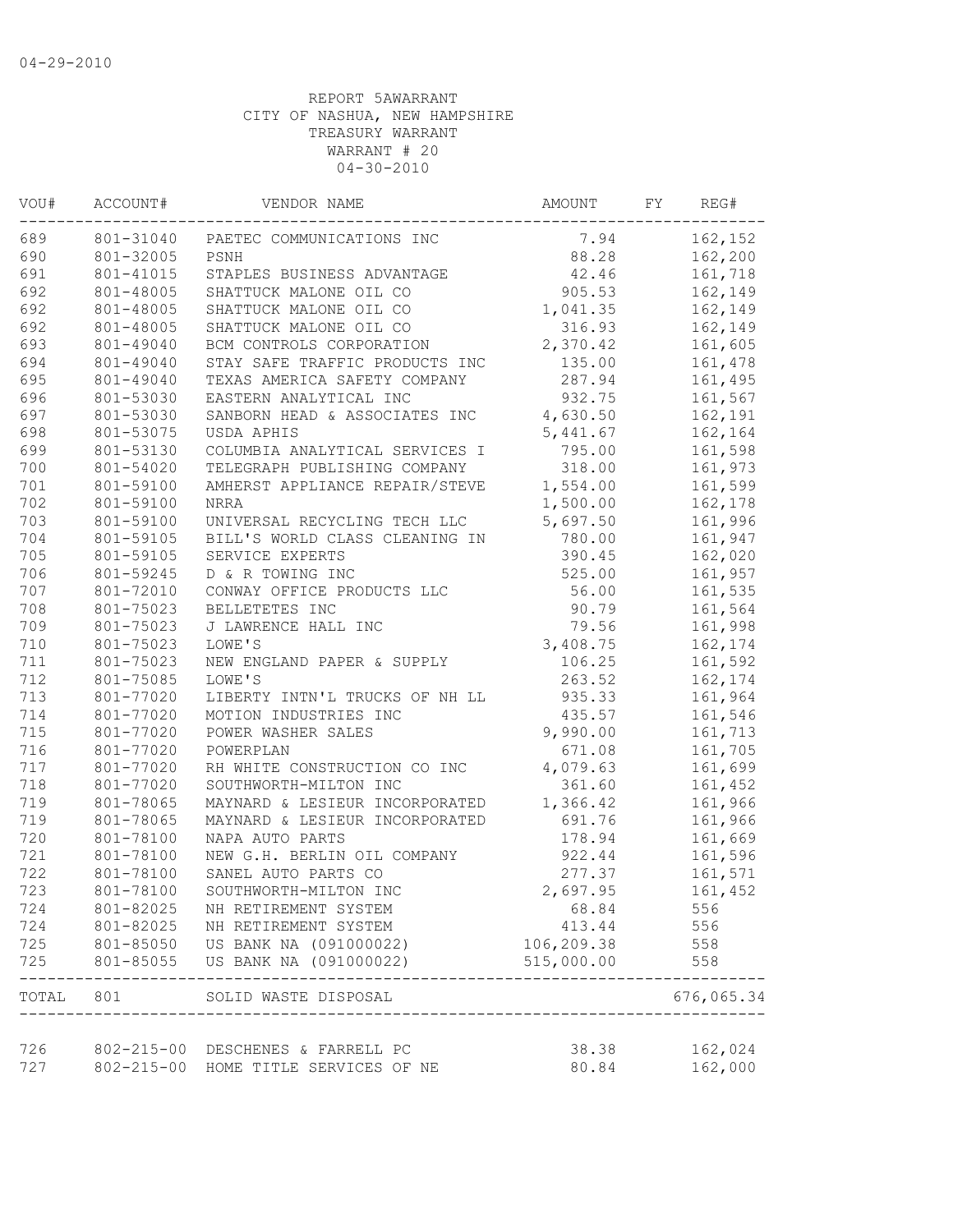| VOU#                    | ACCOUNT#         | VENDOR NAME                    | AMOUNT     | REG# |         |
|-------------------------|------------------|--------------------------------|------------|------|---------|
| 728<br>$802 - 215 - 00$ |                  | JOHNSON & BORENSTEIN LLC       | 146.24     |      | 162,025 |
| 729                     | $802 - 215 - 00$ | KNOETTNER MARGUERITE           | 98.83      |      | 162,023 |
| 730                     | $802 - 215 - 00$ | LIBERTY WESTWOOD DEV           | 150.60     |      | 162,022 |
| 731                     | 802-31040        | PAETEC COMMUNICATIONS INC      | 8.28       |      | 162,152 |
| 732                     | 802-32005        | PSNH                           | 613.01     |      | 162,200 |
| 732                     | 802-32005        | PSNH                           | 1,181.91   |      | 162,201 |
| 733                     | 802-32005        | PUBLIC SERVICE OF NH           | 65,046.32  |      | 162,203 |
| 734                     | 802-33005        | PENNICHUCK WATER               | 1,033.82   |      | 162,163 |
| 735                     | 802-34015        | METROMEDIA ENERGY INC          | 10,205.94  |      | 162,183 |
| 736                     | 802-34015        | NATIONAL GRID                  | 36.03      |      | 162,179 |
| 737                     | 802-41015        | STAPLES BUSINESS ADVANTAGE     | 170.33     |      | 161,718 |
| 738                     | 802-46045        | UNIFIRST CORPORATION           | 106.18     |      | 161,686 |
| 738                     | 802-46045        | UNIFIRST CORPORATION           | 444.98     |      | 161,686 |
| 739                     | 802-49075        | <b>CUES</b>                    | 154.10     |      | 161,537 |
| 740                     | 802-53030        | CHEMSERVE ENVIRONMENTAL ANALYS | 815.01     |      | 161,652 |
| 741                     | 802-59100        | STANLEY ELEVATOR COMPANY INC   | 1,621.20   |      | 162,166 |
| 743                     | 802-59220        | PRINTGRAPHICS OF MAINE         | 6, 200.00  |      | 575     |
| 742                     | 802-59220        | PRINTGRAPHICS OF MAINE         | 2,818.66   |      | 161,500 |
| 744                     | 802-59225        | RESOURCE MANAGEMENT INC        | 23, 418.36 |      | 161,439 |
| 745                     | 802-59230        | BROX INDUSTRIES INC            | 479.91     |      | 161,476 |
| 746                     | 802-59230        | CORRIVEAU ROUTHIER INC         | 598.50     |      | 161,956 |
| 747                     | 802-59230        | GRANITE STATE SEWER AND        | 720.00     |      | 161,745 |
| 748                     | 802-59230        | HUDSON GRAND RENTAL STATION    | 1,070.00   |      | 161,700 |
| 749                     | 802-59265        | CITIZENS BANK NH               | 1,083.20   |      | 565     |
| 750                     | 802-59265        | CITIZENS BANK NH               | 762.91     |      | 566     |
| 751                     | 802-59320        | HOWARD P FAIRFIELD, LLC        | 9,058.47   |      | 161,865 |
| 752                     | 802-59320        | MAC MULKIN CHEVROLET INC       | 328.28     |      | 161,959 |
| 753                     | 802-59320        | MAYNARD & LESIEUR INCORPORATED | 637.26     |      | 161,966 |
| 754                     | 802-59320        | NAPA AUTO PARTS                | 152.45     |      | 161,669 |
| 755                     | 802-59320        | SANEL AUTO PARTS CO            | 22.26      |      | 161,571 |
| 756                     | 802-64192        | FASTENAL COMPANY               | 279.90     |      | 161,622 |
| 757                     | 802-64192        | HOME DEPOT CREDIT SERVICES     | 34.95      |      | 162,159 |
| 758                     | 802-64192        | NASHUA OUTDOOR POWER EQUIPMENT | 77.72      |      | 161,577 |
| 759                     | 802-64192        | PINE MOTOR PARTS               | 50.86      |      | 161,967 |
| 760                     | 802-64192        | UNITED SUPPLY COMPANY INC      | 146.76     |      | 161,974 |
| 761                     | 802-72010        | CONWAY OFFICE PRODUCTS LLC     | 94.50      |      | 161,535 |
| 762                     | 802-77045        | M & M ELECTRICAL SUPPLY CO INC | 28.84      |      | 161,954 |
| 763                     | 802-77050        | M & B MACHINING AND WELDING    | 1,010.00   |      | 161,965 |
| 764                     | 802-77050        | M & M ELECTRICAL SUPPLY CO INC | 941.88     |      | 161,954 |
| 765                     | 802-77067        | FASTENAL COMPANY               | 74.51      |      | 161,622 |
| 766                     | 802-77067        | GRAINGER                       | 152.52     |      | 161,519 |
| 767                     | 802-77069        | M & M ELECTRICAL SUPPLY CO INC | 379.39     |      | 161,954 |
| 768                     | 802-77071        | FASTENAL COMPANY               | 57.80      |      | 161,622 |
| 769                     | 802-77072        | BEARINGS SPECIALTY CO INC      | 68.64      |      | 161,693 |
| 770                     | 802-77072        | FASTENAL COMPANY               | 105.28     |      | 161,622 |
| 771                     | 802-77072        | GRAINGER                       | 1,502.07   |      | 161,519 |
| 772                     | 802-77072        | SOUTHWORTH-MILTON INC          | 280.95     |      | 161,452 |
| 773                     | 802-82025        | NH RETIREMENT SYSTEM           | 120.32     |      | 556     |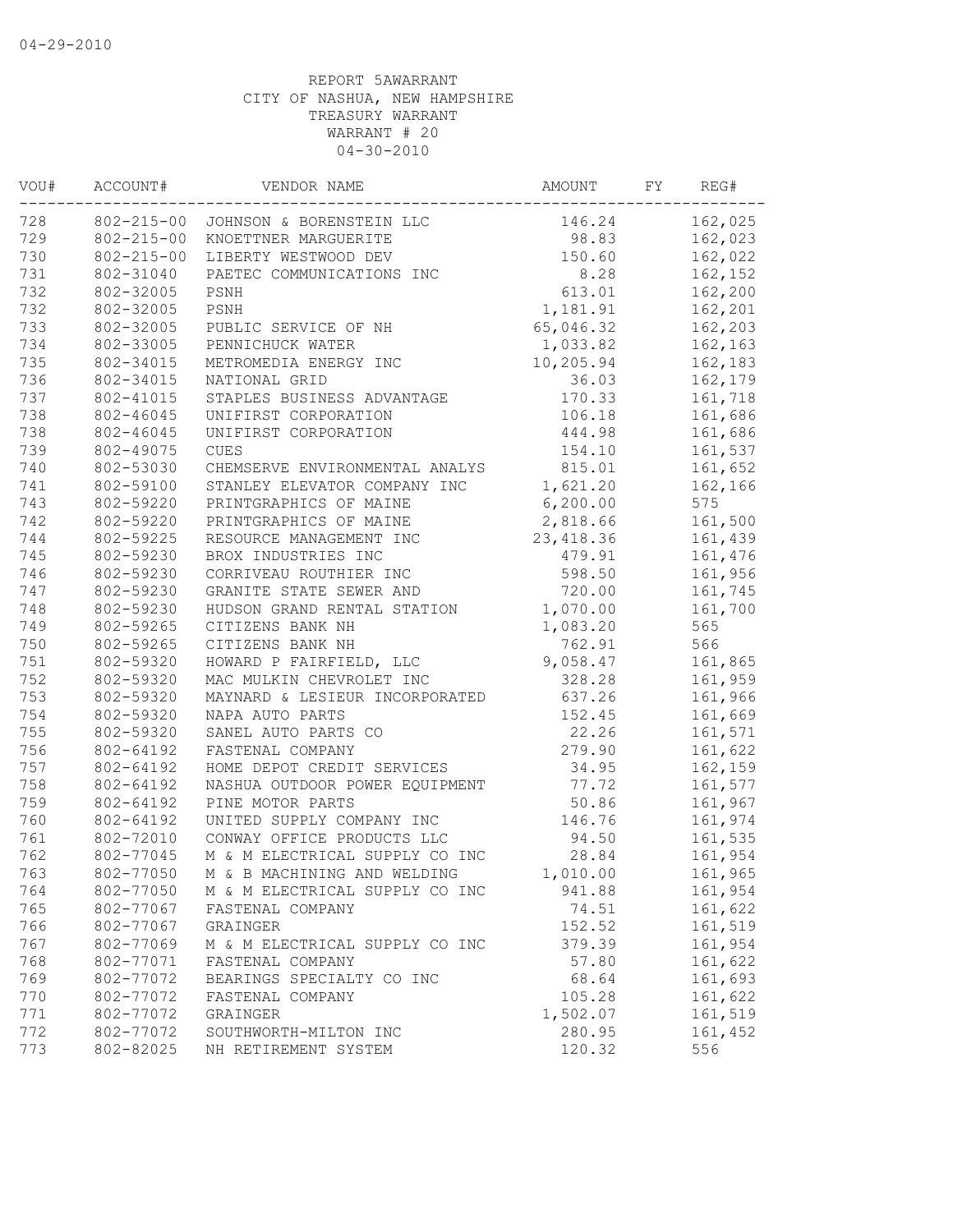| VOU#                     | ACCOUNT#                                         | VENDOR NAME                                                                                      | AMOUNT                              | FY. | REG#                                 |
|--------------------------|--------------------------------------------------|--------------------------------------------------------------------------------------------------|-------------------------------------|-----|--------------------------------------|
| 773<br>774<br>775<br>776 | 802-82025<br>802-94005<br>802-95005<br>802-95075 | NH RETIREMENT SYSTEM<br>CAVALLARO JAMES<br>WATER ENVIRONMENT FEDERATION<br>TREASURER STATE OF NH | 684.24<br>195.00<br>864.00<br>50.00 |     | 556<br>161,505<br>162,157<br>162,181 |
| TOTAL                    | 802                                              | SEWERAGE DISPOSAL SYSTEM                                                                         |                                     |     | 136,502.39                           |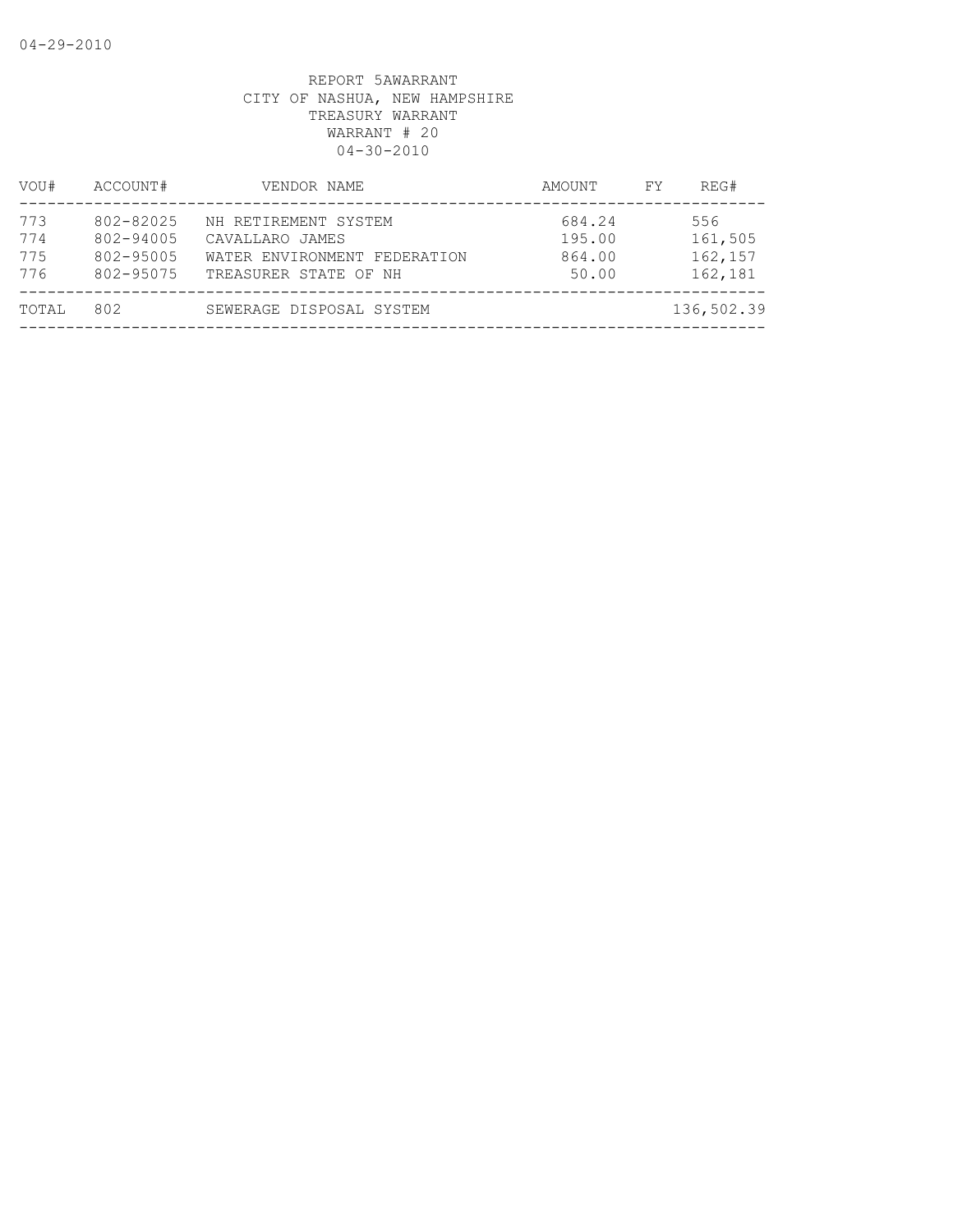| VOU#                                          | ACCOUNT#                                                                                       | VENDOR NAME                                                                                                                                   | AMOUNT                                                                         | FY REG#                                                   |
|-----------------------------------------------|------------------------------------------------------------------------------------------------|-----------------------------------------------------------------------------------------------------------------------------------------------|--------------------------------------------------------------------------------|-----------------------------------------------------------|
| 777                                           | $901 - 36$                                                                                     | EXPENDABLE SWEEP                                                                                                                              | 35,021.63                                                                      | 583                                                       |
| TOTAL                                         | 901                                                                                            | SOLID WASTE TRUST FUND                                                                                                                        |                                                                                | 35,021.63                                                 |
| 777                                           |                                                                                                | 905-36 EXPENDABLE SWEEP                                                                                                                       | $-360.26$                                                                      | 583                                                       |
| TOTAL                                         | 905                                                                                            | CIVIC & COMMUNITY TRUST FUND                                                                                                                  |                                                                                | $-360.26$                                                 |
| 777                                           | $915 - 36$                                                                                     | EXPENDABLE SWEEP                                                                                                                              | $-6, 563.25$                                                                   | 583                                                       |
| TOTAL                                         | 915                                                                                            | HUMAN RESOURCE TRUST FUND                                                                                                                     |                                                                                | $-6, 563.25$                                              |
| 777                                           |                                                                                                | 916-36 EXPENDABLE SWEEP                                                                                                                       | $-1,039.60$ 583                                                                |                                                           |
| TOTAL                                         | 916                                                                                            | PURCHASING TRUST FUND                                                                                                                         |                                                                                | $-1,039.60$                                               |
| 777                                           |                                                                                                | 920-36 EXPENDABLE SWEEP                                                                                                                       | 695.85                                                                         | 583                                                       |
| TOTAL                                         | 920                                                                                            | HUNT MEMORIAL BLDG TRUST FUND                                                                                                                 |                                                                                | 695.85                                                    |
| 777<br>777<br>777<br>778                      | $931 - 36$<br>$931 - 36$<br>$931 - 36$<br>931-98029                                            | EXPENDABLE SWEEP<br>EXPENDABLE SWEEP<br>EXPENDABLE SWEEP<br>PETTY CASH                                                                        | $-44.87$<br>$-67.08$<br>260.00<br>20.00                                        | 583<br>583<br>583<br>162,141                              |
| TOTAL                                         | 931                                                                                            | POLICE TRUST FUND                                                                                                                             |                                                                                | 168.05                                                    |
| 779<br>780                                    | 941-05079<br>941-36                                                                            | CONLEY ASHLEY<br>EXPENDABLE SWEEP                                                                                                             | 6.98<br>$-1,401.87$                                                            | 161,720<br>583                                            |
| TOTAL                                         | 941                                                                                            | HEALTH & COMM SVCS TRUST FUND                                                                                                                 |                                                                                | $-1, 394.89$                                              |
| 781<br>782<br>783<br>784<br>785<br>785<br>785 | $951 - 22$<br>$951 - 22$<br>$951 - 36$<br>$951 - 36$<br>$951 - 36$<br>$951 - 36$<br>$951 - 36$ | GRAPEVINE BUILDERS<br>GRAPEVINE BUILDERS LLC<br>AGENCY FUND<br><b>BPW PENSION</b><br>EXPENDABLE SWEEP<br>EXPENDABLE SWEEP<br>EXPENDABLE SWEEP | 5,200.00<br>3,900.00<br>54,350.00<br>6,739.28<br>479.64<br>50,000.00<br>200.00 | 162,142<br>162,143<br>584<br>162,144<br>583<br>583<br>583 |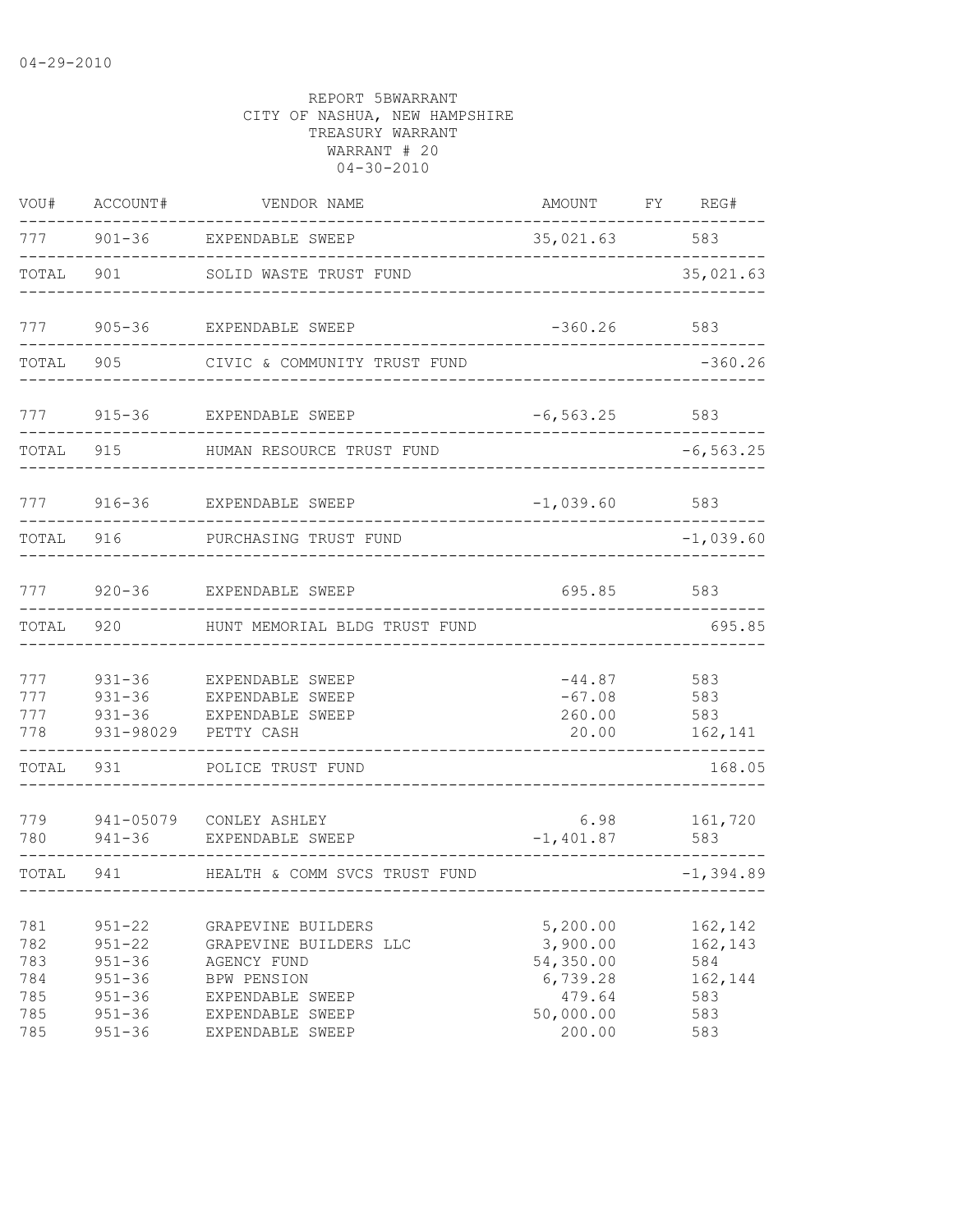|            | VOU# ACCOUNT# VENDOR NAME AND AMOUNT FY RE |                                         |                                   | AMOUNT FY REG#     |
|------------|--------------------------------------------|-----------------------------------------|-----------------------------------|--------------------|
|            |                                            | TOTAL 951 PWD & ENG TRUST FUND          |                                   | 120,868.92         |
|            |                                            |                                         |                                   |                    |
| 786        | 952-05058                                  | ASAP FIRE & SAFETY                      | 407.50                            | 161,522            |
| 787        | 952-05058                                  | UNITED SITE SERVICES NORTHEAST          | 94.50                             | 162,189            |
| 788        | $952 - 36$                                 | EXPENDABLE SWEEP                        | 538.27                            | 583                |
| 788        | $952 - 36$                                 | EXPENDABLE SWEEP                        | 2,982.50                          | 583                |
| 788        | $952 - 36$                                 | EXPENDABLE SWEEP                        | $-5,875.91$                       | 583                |
| 788        | $952 - 36$                                 | EXPENDABLE SWEEP                        | $-11,481.90$                      | 583                |
| 788        | $952 - 36$                                 | EXPENDABLE SWEEP                        | $-1,914.88$                       | 583                |
| 788        | $952 - 36$                                 | EXPENDABLE SWEEP                        | $-23,642.08$                      | 583                |
| 789<br>790 | 952-46005                                  | M & N SPORTS LLC                        | 1,604.20                          | 161,569            |
|            | 952-59020                                  | JEANNOTTE'S MARKET                      | 68.84                             | 161,513            |
| 791<br>792 | 952-75021<br>952-75021                     | BELLETETES INC                          | 20.20                             | 161,564            |
| 793        | 952-75021                                  | HOME DEPOT CREDIT SERVICES              | 240.84                            | 162,159            |
| 793        | 952-75021                                  | JG GRADING LLC<br>JG GRADING LLC        | 1,445.00<br>425.00                | 161,611<br>161,611 |
| 794        | 952-75021                                  | JOHN DEERE LANDSCAPES/LESCO             | 646.32                            | 161,781            |
| 795        | 952-75021                                  | JOHNSON'S ELECTRIC INC                  | 1,081.37                          | 161,507            |
| 796        | 952-75021                                  | PIONEER TREE SERVICE LLC                | 600.00                            | 161,778            |
| 797        |                                            | 952-75022 AFFILIATED HVAC SERVICES LLC  |                                   | 210.00    161,547  |
| 798        |                                            | 952-75022 SIMPLEX TIME RECORDER COMPANY |                                   | 916.00    161,981  |
|            |                                            |                                         |                                   |                    |
|            | TOTAL 952                                  | PARK & RECREATION TRUST FUND            | _________________________________ | $-31,634.23$       |
|            |                                            | 799 953-36 EXPENDABLE SWEEP             | $-140,674.72$ 583                 |                    |
|            | TOTAL 953                                  | STREET TRUST FUND                       |                                   | $-140,674.72$      |
|            |                                            |                                         |                                   |                    |
| 800        | 961-05069                                  | DROUIN & SON PAINTING/ROBERT G 5,675.00 |                                   | 161,468            |
| 801        | 961-05069                                  | NORTHERN WATERPROOFING                  | 120.00                            | 162,009            |
| 802        | 961-05069                                  | SD COOKMAN BUILDING & REMODELI          | 425.00                            | 162,018            |
| 803        | $961 - 36$                                 | EDGEWOOD CEMETERY FLOWER FUND           | 300.00                            | 162,146            |
| 804        | $961 - 36$                                 | EDGEWOOD PERPETUAL CARE                 | 28,000.00                         | 162,145            |
| 805        | $961 - 36$                                 | EXPENDABLE SWEEP                        | $-4,970.00$                       | 583                |
| 805<br>805 | 961-36<br>$961 - 36$                       | EXPENDABLE SWEEP<br>EXPENDABLE SWEEP    | 9,400.00<br>1,401.81              | 583<br>583         |
|            | TOTAL 961                                  | EDGEWOOD CEMETERY TRUST FUND            |                                   | 40, 351.81         |
|            |                                            |                                         |                                   |                    |
| 805        | $963 - 36$                                 | EXPENDABLE SWEEP                        | $-2,960.64$                       | 583                |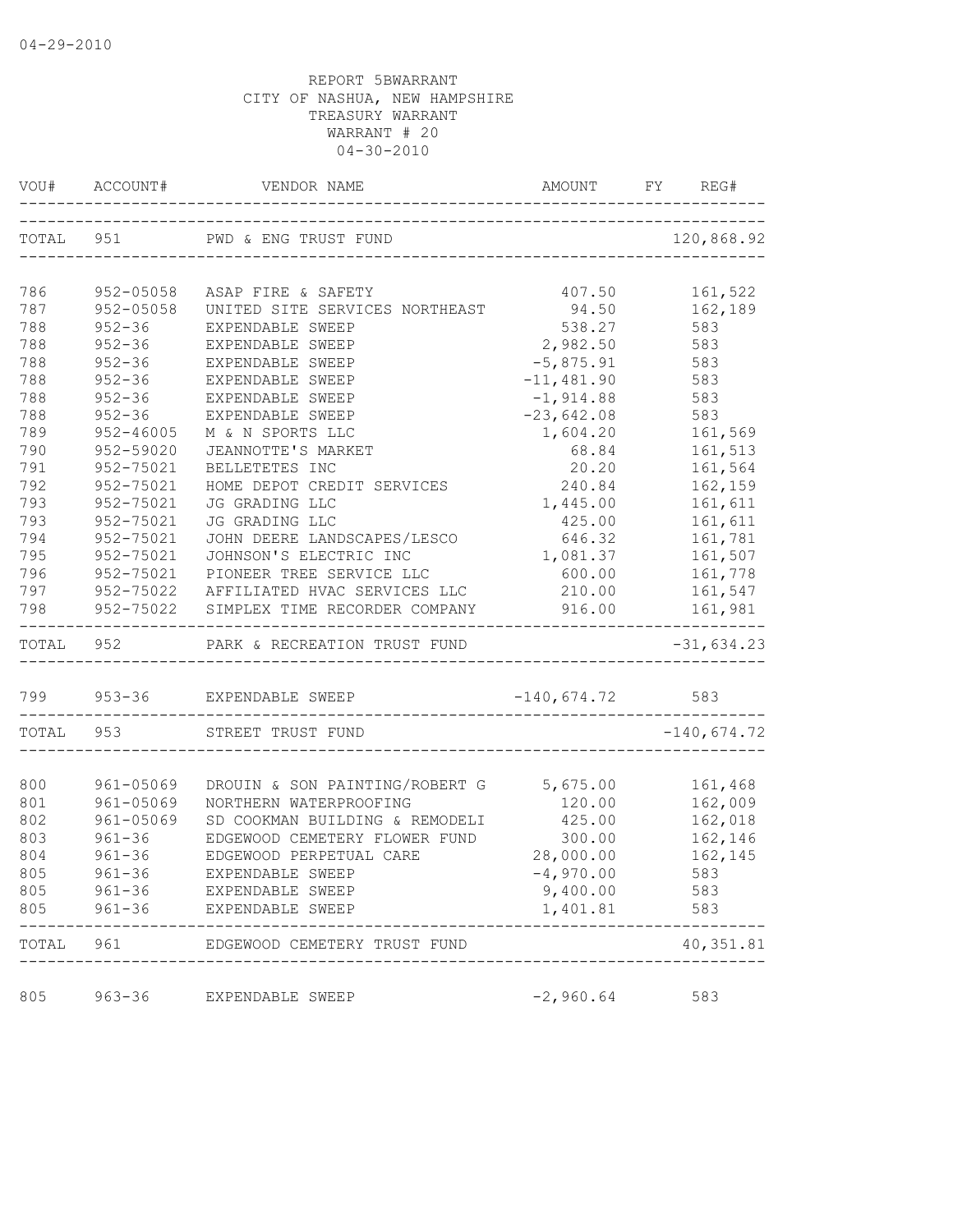|                                 | VOU# ACCOUNT#                                                                                 | VENDOR NAME                                                                                                                                                                             | AMOUNT                                                                             | FY REG#                                               |
|---------------------------------|-----------------------------------------------------------------------------------------------|-----------------------------------------------------------------------------------------------------------------------------------------------------------------------------------------|------------------------------------------------------------------------------------|-------------------------------------------------------|
| TOTAL 963                       |                                                                                               | WOODLAWN CEMETERY TRUST FUND                                                                                                                                                            |                                                                                    | $-2,960.64$                                           |
|                                 |                                                                                               | 805 972-36 EXPENDABLE SWEEP<br>805 972-36 EXPENDABLE SWEEP                                                                                                                              | 47,100.00<br>23,337.00                                                             | 583<br>583                                            |
|                                 | TOTAL 972                                                                                     | PLANNING TRUST FUND                                                                                                                                                                     |                                                                                    | 70,437.00                                             |
|                                 | 806 974-36                                                                                    | AGENCY FUND                                                                                                                                                                             | 8,514.88                                                                           | 584                                                   |
| TOTAL                           | 974                                                                                           | URBAN PROGRAM TRUST FUND                                                                                                                                                                |                                                                                    | 8,514.88                                              |
| 807<br>808<br>809<br>810<br>811 | 975-05071<br>975-32005<br>975-33005                                                           | COOPER DOVILE<br>PSNH<br>PENNICHUCK WATER<br>975-34015 METROMEDIA ENERGY INC<br>975-36 EXPENDABLE SWEEP                                                                                 | 330.00<br>53.90<br>21.08<br>338.59<br>1,471.30                                     | 162,214<br>162,201<br>162,163<br>162,183<br>583       |
| TOTAL                           | 975                                                                                           | LIBRARY TRUST FUND                                                                                                                                                                      |                                                                                    | 2,214.87                                              |
| 811<br>811<br>811<br>811<br>811 | $981 - 36$<br>$981 - 36$<br>$981 - 36$<br>$981 - 36$<br>$981 - 36$<br>219,55 981-49050 LOWE'S | EXPENDABLE SWEEP<br>EXPENDABLE SWEEP<br>EXPENDABLE SWEEP<br>EXPENDABLE SWEEP<br>EXPENDABLE SWEEP<br>219,55 981-64192 ALLIED 100 LLC                                                     | $-65,000.00$<br>8,831.19<br>150,000.00<br>11,511.54<br>51.00<br>952.46<br>5,679.00 | 583<br>583<br>583<br>583<br>583<br>161,882<br>161,702 |
| TOTAL                           | 981                                                                                           | SCHOOL TRUST FUND                                                                                                                                                                       |                                                                                    | 112,025.19                                            |
| 811<br>811<br>811<br>811        | $982 - 36$<br>$982 - 36$<br>982-36                                                            | 982-36 EXPENDABLE SWEEP<br>EXPENDABLE SWEEP<br>EXPENDABLE SWEEP<br>EXPENDABLE SWEEP<br>811 982-36 EXPENDABLE SWEEP<br>811 982-36 EXPENDABLE SWEEP<br>812 982-36 RALPH J & ALICE F BURNS | 50.00<br>525.00<br>900.00<br>50.00<br>6,650.00<br>792.07<br>1,000.00               | 583<br>583<br>583<br>583<br>583<br>583<br>162,147     |
| TOTAL                           | 982                                                                                           | SCHOLARSHIP TRUST FUND                                                                                                                                                                  |                                                                                    | 9,967.07                                              |
| 813                             | 996-36                                                                                        | EXPENDABLE SWEEP                                                                                                                                                                        | 292, 157.21                                                                        | 583                                                   |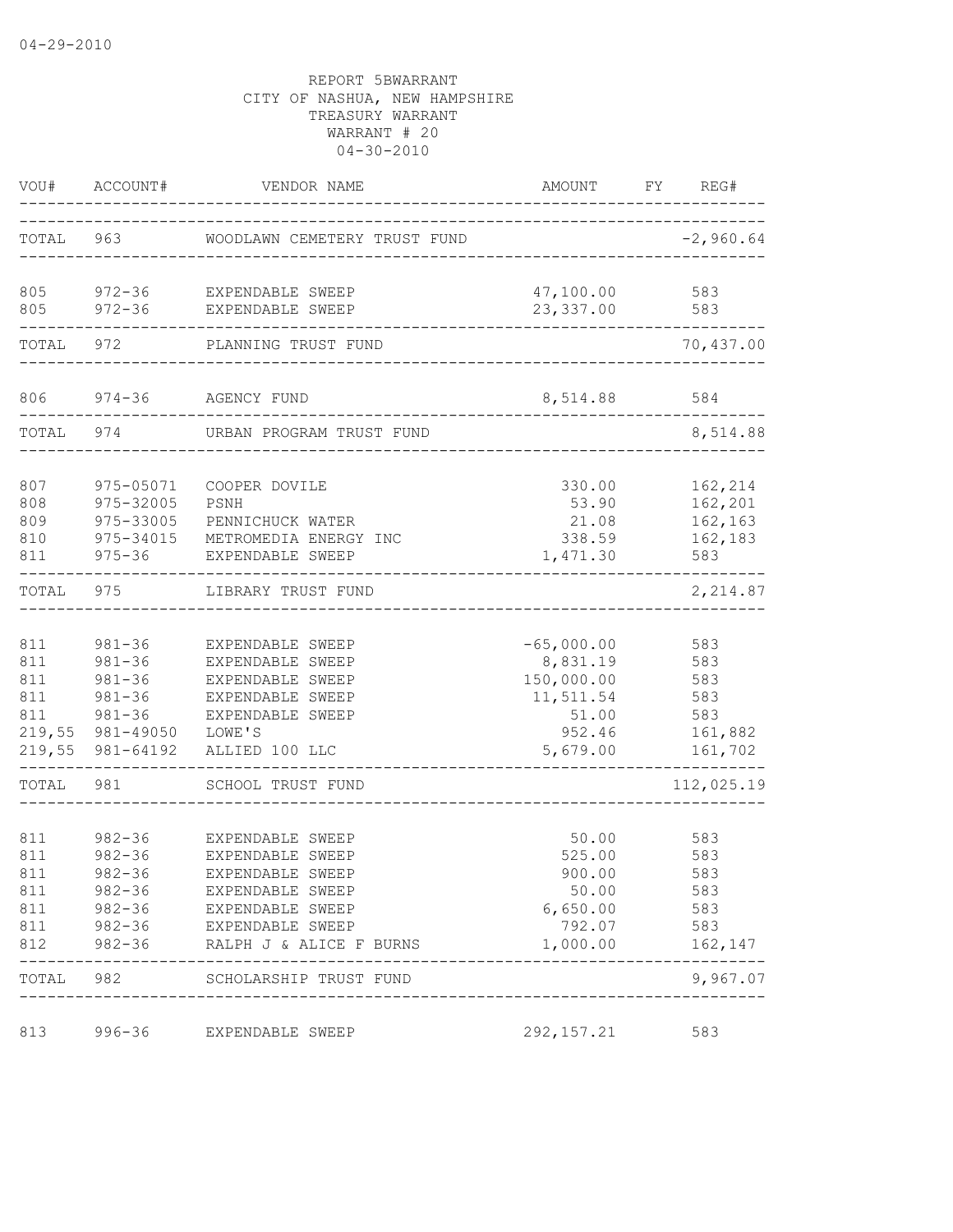| VOU#       | ACCOUNT# | VENDOR NAME                |  | AMOUNT | <b>FY</b> | REG#       |
|------------|----------|----------------------------|--|--------|-----------|------------|
|            |          |                            |  |        |           |            |
| тотат. 996 |          | CITY RETIREMENT TRUST FUND |  |        |           | 292,157.21 |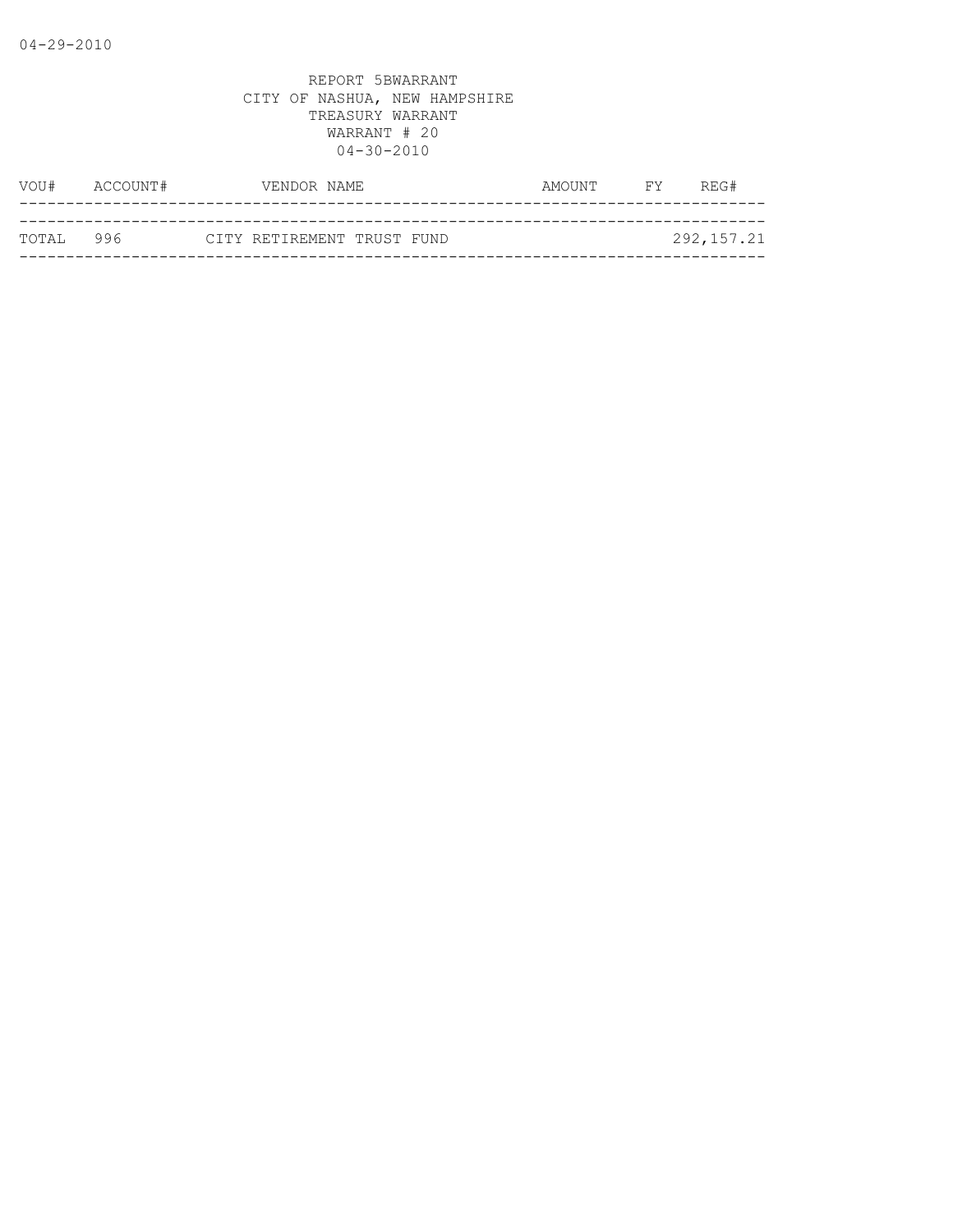|           | ACCOUNT# PAYROLL WEEK ENDING |  |  | AMOUNT |
|-----------|------------------------------|--|--|--------|
|           |                              |  |  |        |
| TOTAL 952 |                              |  |  |        |
|           |                              |  |  |        |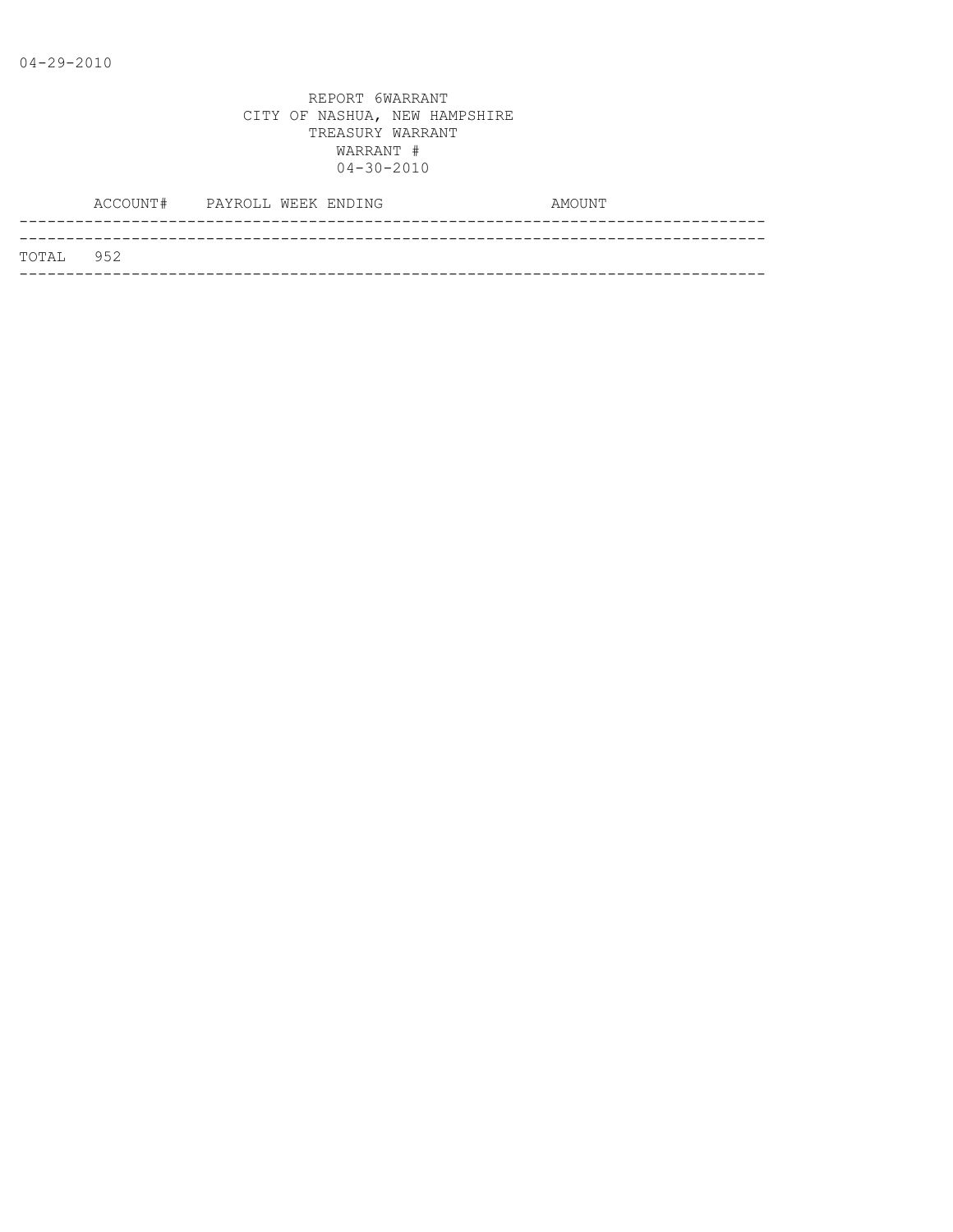REPORT 7WARRANT CITY OF NASHUA, NEW HAMPSHIRE TREASURY WARRANT WARRANT # 20  $04 - 30 - 2010$ ACCOUNT# PAYROLL WEEK ENDING AMOUNT -------------------------------------------------------------------------------- 305-11125 17-APR-2010 929.81 305-11125 24-APR-2010 929.81 305-11239 17-APR-2010 1,044.26 305-11239 24-APR-2010 1,044.26 -------------------------------------------------------------------------------- TOTAL 305 SRF - CIVIC & COMM ACTIVITIES 3,948.14 -------------------------------------------------------------------------------- 308-11130 17-APR-2010 833.86 308-11130 24-APR-2010 833.85 308-11418 17-APR-2010 477.92 308-11418 24-APR-2010 477.92 308-11441 17-APR-2010 1,404.69 308-11441 24-APR-2010 1,404.69 308-11446 17-APR-2010 838.07 308-11446 24-APR-2010 838.07 308-11540 17-APR-2010 1,047.51 308-11540 24-APR-2010 1,047.51 308-11578 17-APR-2010 964.36 308-11578 24-APR-2010 964.37 308-11589 17-APR-2010 1,044.26 308-11589 24-APR-2010 1,044.26 308-11608 17-APR-2010 952.10 308-11608 24-APR-2010 952.10 308-83051 17-APR-2010 2,637.36 308-83051 24-APR-2010 11,284.79 308-83052 17-APR-2010 4,617.49 308-83052 24-APR-2010 4,438.25 308-83102 17-APR-2010 2,474.16 308-83102 24-APR-2010 2,474.16 -------------------------------------------------------------------------------- TOTAL 308 SRF – INSURANCE 43,051.75 -------------------------------------------------------------------------------- 3097-11162 17-APR-2010 627.00 3097-11162 24-APR-2010 627.00 3097-11408 17-APR-2010 534.95 3097-11408 24-APR-2010 691.53 3097-12112 17-APR-2010 612.53 3097-12112 24-APR-2010 591.53 3097-12830 17-APR-2010 36.01 3097-12830 24-APR-2010 92.71 3097-13021 24-APR-2010 57.26 3097-19138 17-APR-2010 3,011.20 3097-19139 17-APR-2010 12,807.66 3097-19140 17-APR-2010 8,972.95

 3097-19140 24-APR-2010 8,711.08 3097-19540 17-APR-2010 21,484.23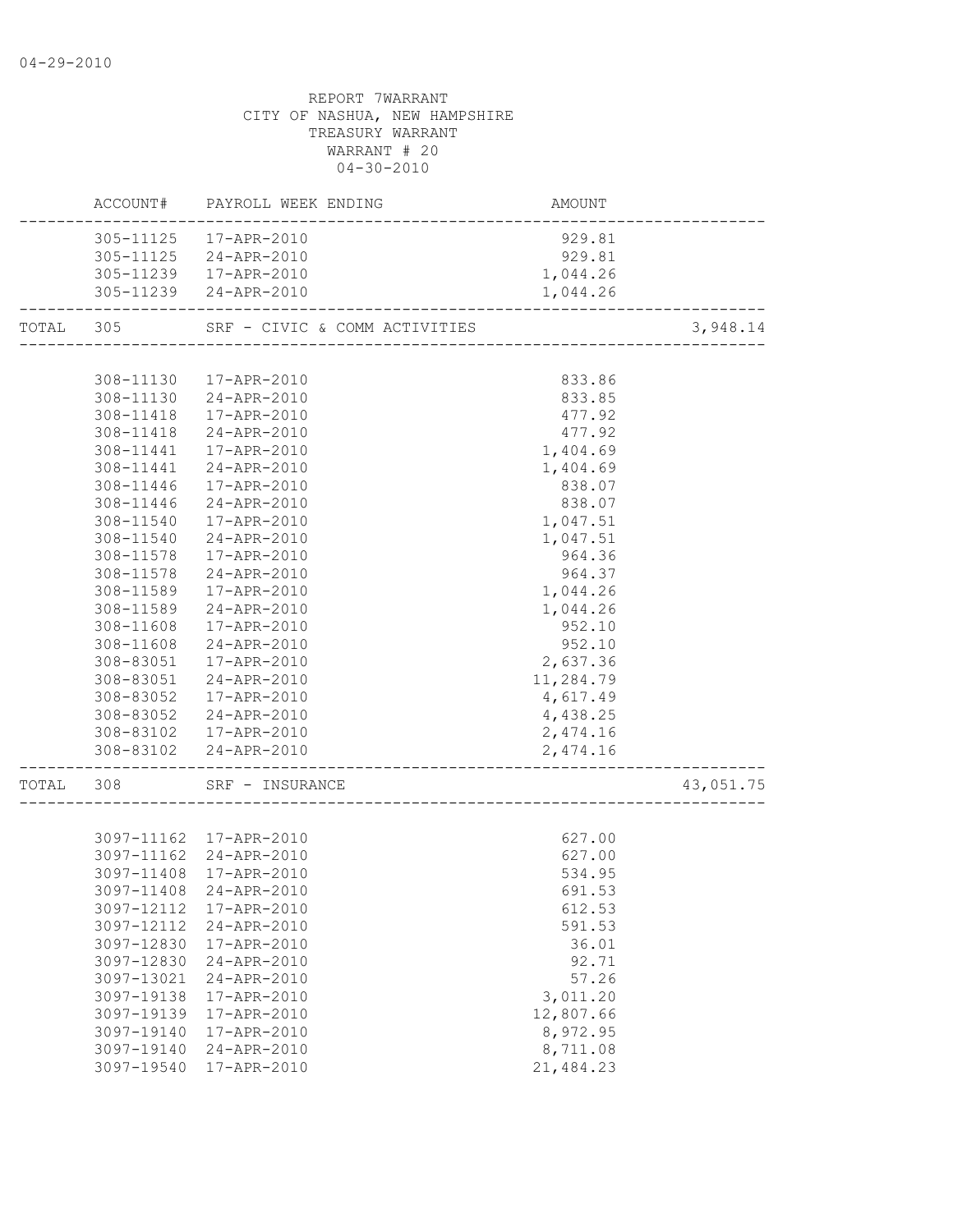|           | ACCOUNT#                                                                                                                                                 | PAYROLL WEEK ENDING                                                                                                                                                                                                                 | AMOUNT                                                                                                                                       |           |
|-----------|----------------------------------------------------------------------------------------------------------------------------------------------------------|-------------------------------------------------------------------------------------------------------------------------------------------------------------------------------------------------------------------------------------|----------------------------------------------------------------------------------------------------------------------------------------------|-----------|
|           |                                                                                                                                                          | 3097-19540 24-APR-2010<br>3097-19544 17-APR-2010<br>3097-19544 24-APR-2010<br>3097-19545 17-APR-2010<br>3097-19545 24-APR-2010                                                                                                      | 21,606.41<br>691.18<br>666.81<br>2,481.89<br>2,468.86                                                                                        |           |
| TOTAL     | 309                                                                                                                                                      | SRF - FOOD SERVICES                                                                                                                                                                                                                 |                                                                                                                                              | 86,772.79 |
|           |                                                                                                                                                          | 3098-13004 17-APR-2010<br>3098-13004 24-APR-2010                                                                                                                                                                                    | 1,157.56<br>544.15                                                                                                                           |           |
| TOTAL 309 |                                                                                                                                                          | FRESH FRUIT & VEGETABLE GRANT                                                                                                                                                                                                       |                                                                                                                                              | 1,701.71  |
|           |                                                                                                                                                          | 3117-12006 17-APR-2010<br>3117-12006 24-APR-2010                                                                                                                                                                                    | 2,525.00<br>765.72                                                                                                                           |           |
| TOTAL     | 311                                                                                                                                                      | DRIVER'S EDUCATION<br>--------------------------                                                                                                                                                                                    |                                                                                                                                              | 3,290.72  |
|           | 312-11167<br>312-11167<br>312-11191<br>312-11191<br>312-11445<br>312-11445<br>312-11547<br>312-11547<br>312-12116<br>312-12116<br>312-13004<br>312-13004 | 312-11165  17-APR-2010<br>312-11165 24-APR-2010<br>17-APR-2010<br>24-APR-2010<br>17-APR-2010<br>24-APR-2010<br>17-APR-2010<br>24-APR-2010<br>17-APR-2010<br>24-APR-2010<br>17-APR-2010<br>24-APR-2010<br>17-APR-2010<br>24-APR-2010 | 739.70<br>739.69<br>282.69<br>282.69<br>807.83<br>807.83<br>105.27<br>105.27<br>2,170.10<br>2,170.09<br>614.87<br>614.87<br>630.41<br>265.62 |           |
| TOTAL     | 312                                                                                                                                                      | SRF - FINANCIAL SERVICES                                                                                                                                                                                                            | ----------------------------------                                                                                                           | 10,336.93 |
|           |                                                                                                                                                          | 3122-12006 17-APR-2010<br>3122-12006 24-APR-2010                                                                                                                                                                                    | 750.00<br>125.00                                                                                                                             |           |
| TOTAL 312 |                                                                                                                                                          | ADULT ED/CONTINUING ED                                                                                                                                                                                                              |                                                                                                                                              | 875.00    |
|           |                                                                                                                                                          | 3130-13133 17-APR-2010<br>3130-13133 24-APR-2010                                                                                                                                                                                    | 925.00<br>450.00                                                                                                                             |           |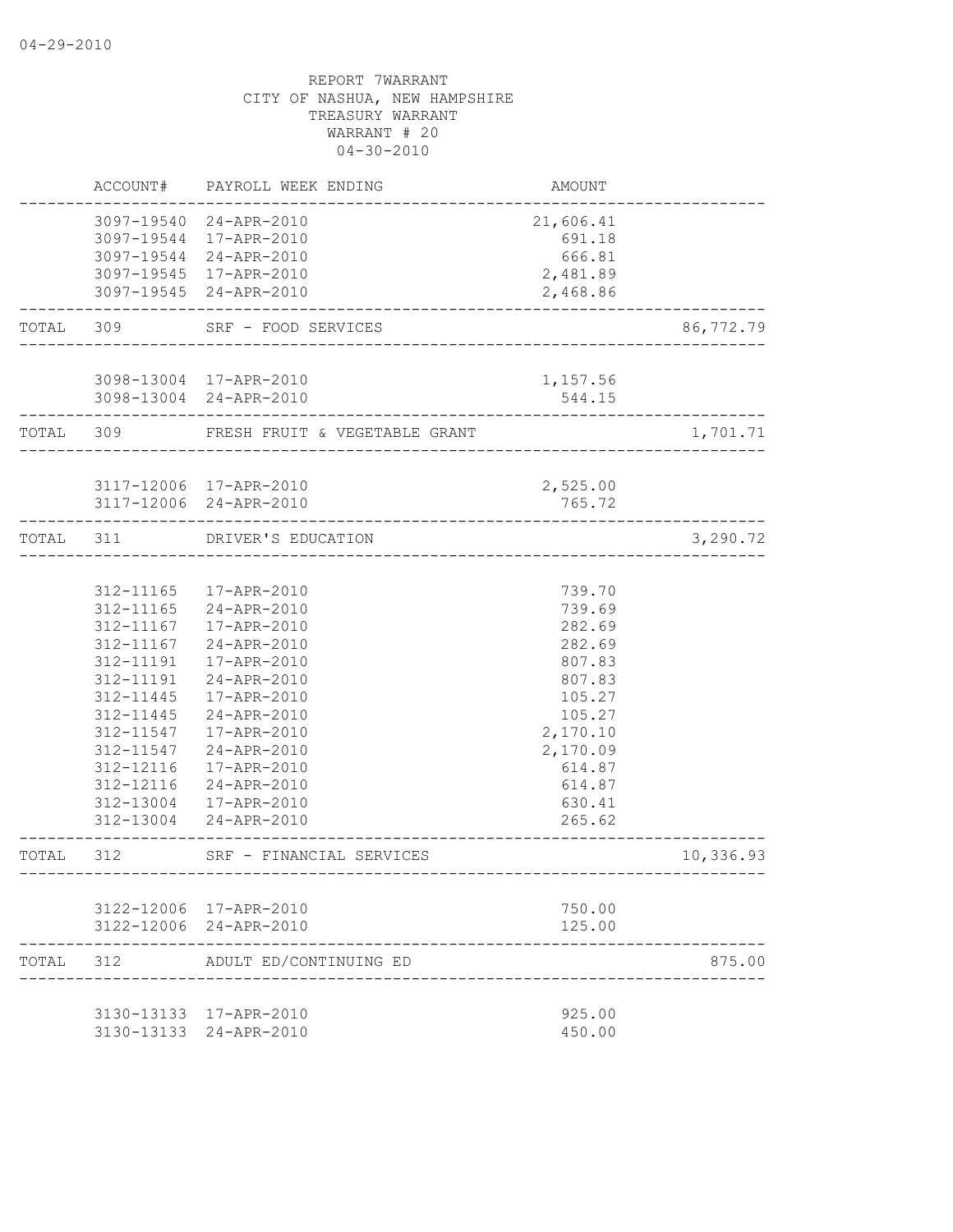|           | ACCOUNT#               | PAYROLL WEEK ENDING                     | AMOUNT           |           |
|-----------|------------------------|-----------------------------------------|------------------|-----------|
|           |                        | TOTAL 313 FIFTH BLOCK OJDDP             |                  | 1,375.00  |
|           |                        |                                         |                  |           |
|           |                        | 3230-11870 17-APR-2010                  | 500.00           |           |
|           |                        | 3230-12006 17-APR-2010                  | 312.50           |           |
|           |                        | 3230-12006 24-APR-2010                  | 450.00           |           |
|           |                        | TOTAL 323 ADULT BASIC ED HS ALTERNATIVE |                  | 1,262.50  |
|           |                        | 3245-11860 17-APR-2010                  | 1,373.08         |           |
|           |                        | ---------------------------             |                  |           |
|           |                        | TOTAL 324 YOUTH SAFE HAVEN-PAL          |                  | 1,373.08  |
|           |                        |                                         |                  |           |
|           |                        | 3260-11726 17-APR-2010                  | 1,915.12         |           |
|           |                        | TOTAL 326 NH ALTERNATE ASSESS COACH     |                  | 1,915.12  |
|           |                        |                                         |                  |           |
|           |                        | 331-11250  17-APR-2010                  | 699.95           |           |
|           |                        | 331-11250 24-APR-2010                   | 699.94           |           |
|           | 331-11558              | 17-APR-2010                             | 1,208.52         |           |
|           | 331-11558              | 24-APR-2010                             | 1,208.51         |           |
|           | 331-12115<br>331-12115 | 17-APR-2010<br>24-APR-2010              | 570.25<br>570.25 |           |
|           | 331-13005              | 17-APR-2010                             | 186.04           |           |
|           | 331-13005              | 24-APR-2010                             | 184.06           |           |
|           | 331-13038              | 17-APR-2010                             | 405.62           |           |
|           | 331-13038              | 24-APR-2010                             | 138.23           |           |
|           | 331-13044              | 17-APR-2010                             | 3,386.43         |           |
|           | 331-13044              | 24-APR-2010                             | 4,139.20         |           |
|           |                        | 331-18036 17-APR-2010                   | 9,359.30         |           |
|           |                        | 331-18036 24-APR-2010                   | 7,056.72         |           |
| TOTAL 331 |                        | SRF - POLICE DEPARTMENT                 |                  | 29,813.02 |
|           |                        |                                         |                  |           |
|           |                        | 3310-12201 17-APR-2010                  | 744.00           |           |
| TOTAL     | 331                    | ARRA TITLE I SINI-FAIRGROUNDS           |                  | 744.00    |
|           |                        |                                         |                  |           |
|           |                        | 332-18084 17-APR-2010                   | 449.66           |           |
|           |                        | 332-18084 24-APR-2010                   | $-239.23$        |           |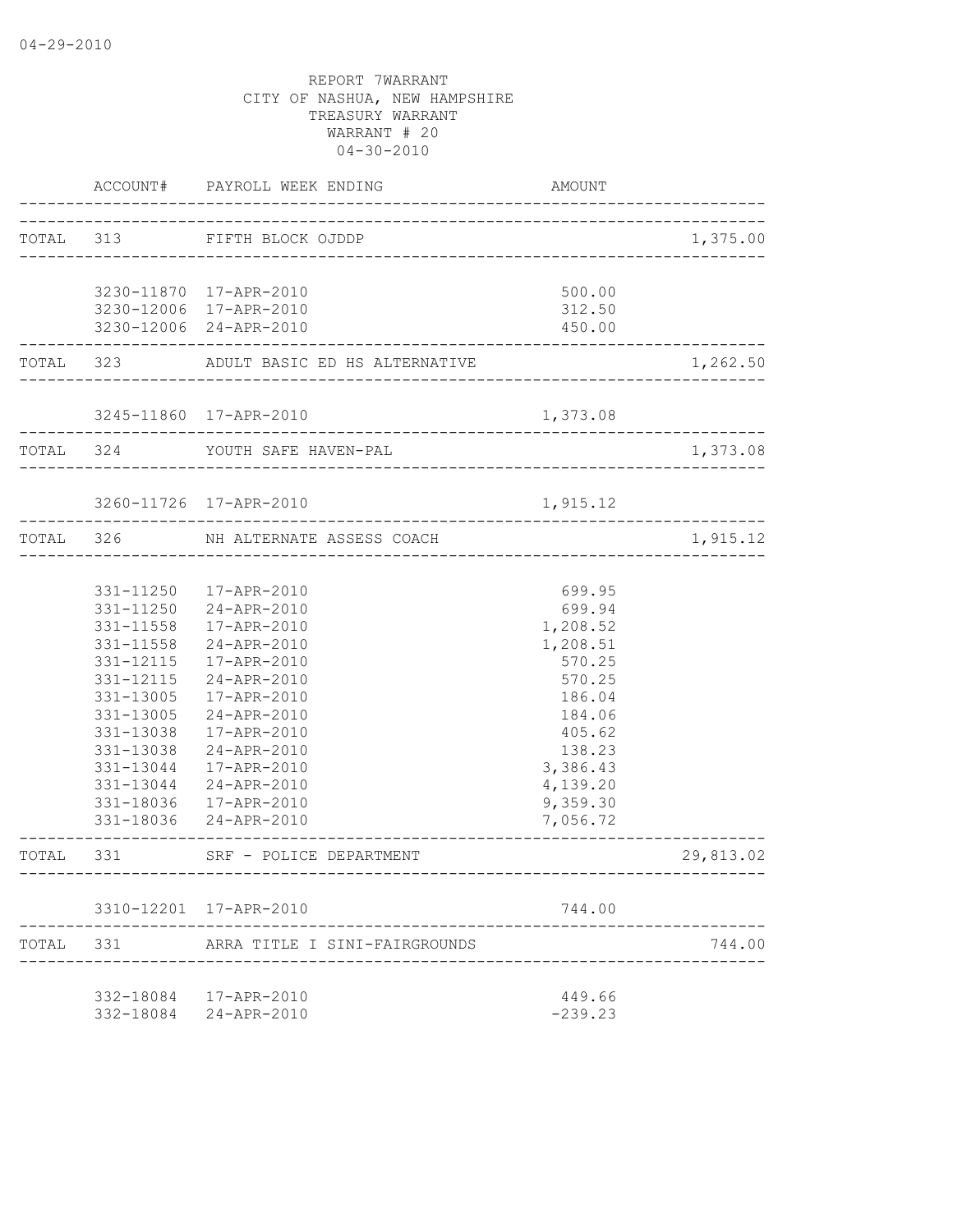|           | ACCOUNT#      | PAYROLL WEEK ENDING                                   | AMOUNT   |           |
|-----------|---------------|-------------------------------------------------------|----------|-----------|
| TOTAL 332 |               | SRF - FIRE DEPARTMENT                                 |          | 210.43    |
|           |               |                                                       |          |           |
|           | 341-11024     | 17-APR-2010                                           | 380.86   |           |
|           | 341-11024     | 24-APR-2010                                           | 380.86   |           |
|           | 341-11235     | 17-APR-2010                                           | 1,167.80 |           |
|           | 341-11235     | 24-APR-2010                                           | 1,167.80 |           |
|           | 341-11484     | 17-APR-2010                                           | 1,040.00 |           |
|           | $341 - 11484$ | 24-APR-2010                                           | 640.00   |           |
|           | 341-11563     | 17-APR-2010                                           | 966.24   |           |
|           | 341-11563     | 24-APR-2010                                           | 966.24   |           |
|           | 341-12037     | 17-APR-2010                                           | 107.27   |           |
|           | 341-12037     | 24-APR-2010                                           | 107.27   |           |
|           | 341-12101     | 17-APR-2010                                           | 171.67   |           |
|           |               | 341-12101 24-APR-2010                                 | 171.67   |           |
| TOTAL 341 |               | SRF - COMMUNITY SERVICES<br>------------------------- |          | 7,267.68  |
|           |               |                                                       |          |           |
|           |               | 342-11499  17-APR-2010                                | 1,064.00 |           |
|           |               | 342-11499 24-APR-2010                                 | 1,064.00 |           |
|           | 342-11584     | 17-APR-2010                                           | 1,569.74 |           |
|           | 342-11584     | 24-APR-2010                                           | 1,569.74 |           |
|           | 342-12000     | 17-APR-2010                                           | 654.03   |           |
|           | 342-12000     | 24-APR-2010                                           | 654.03   |           |
|           |               | 342-12081 24-APR-2010                                 | 61.00    |           |
| TOTAL     | 342           | SRF - COMMUNITY HEALTH                                |          | 6,636.54  |
|           |               |                                                       |          |           |
|           |               | 3440-12006 17-APR-2010                                | 5,126.03 |           |
|           |               | 3440-12006 24-APR-2010                                | 4,906.58 |           |
|           | 3440-12078    | 17-APR-2010                                           | 4,600.00 |           |
|           | 3440-12078    | 24-APR-2010                                           | 425.00   |           |
| TOTAL 344 |               | AFTER SCHOOL PROGRAM                                  |          | 15,057.61 |
|           |               |                                                       |          |           |
|           |               | 3450-11162 17-APR-2010                                | 657.75   |           |
|           |               | 3450-11162 24-APR-2010                                | 657.75   |           |
|           |               | 3450-11860 17-APR-2010                                | 8,066.87 |           |
| TOTAL     | 345           | 21 ST CENTURY ELEM.AFTER SCHL                         |          | 9,382.37  |
|           |               | 3460-11860 17-APR-2010                                | 3,195.87 |           |
|           |               | 3460-12006 17-APR-2010                                | 4,136.13 |           |
|           |               |                                                       |          |           |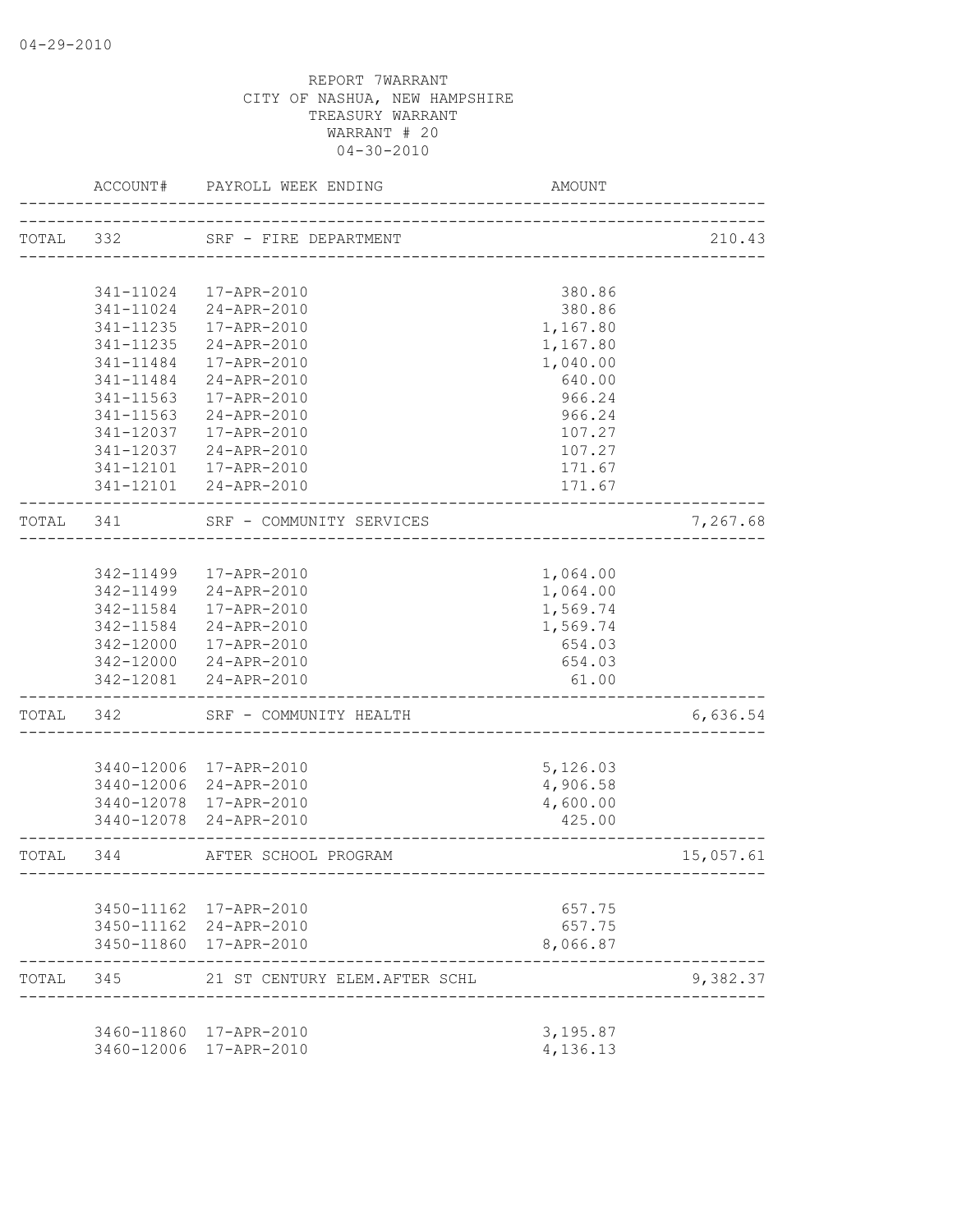|           |           | ACCOUNT# PAYROLL WEEK ENDING                                  | AMOUNT                              |           |
|-----------|-----------|---------------------------------------------------------------|-------------------------------------|-----------|
|           |           | 3460-12006 24-APR-2010<br>___________________________________ | 1, 115.15                           |           |
|           |           | TOTAL 346 21 ST CENTURY AFTER SCH MIDDLE                      |                                     | 8,447.15  |
|           |           | 3468-11162 17-APR-2010                                        | 627.00                              |           |
|           |           | 3468-11162 24-APR-2010                                        | 627.00                              |           |
|           |           | 3468-11870 17-APR-2010<br>3468-12201 24-APR-2010              | 4,461.44<br>62.00                   |           |
|           |           | 3468-19230 17-APR-2010                                        | 10,125.00                           |           |
|           |           | 3468-19230 24-APR-2010                                        | 37.50                               |           |
|           |           | TOTAL 346 SMALLER LEARNING COMMUNITY                          |                                     | 15,939.94 |
|           |           | 3500-11726 17-APR-2010                                        | 24,409.19                           |           |
|           |           | 3500-11805 17-APR-2010                                        | 1,438.27                            |           |
|           |           | 3500-12201 17-APR-2010                                        | 167.40                              |           |
|           |           | 3500-12201 24-APR-2010                                        | 155.00                              |           |
|           | TOTAL 350 | TITLE IIA HQT                                                 |                                     | 26,169.86 |
|           |           | 352-11562 17-APR-2010                                         | 410.15                              |           |
|           |           | 352-11562 24-APR-2010                                         | 410.15                              |           |
|           |           | TOTAL 352 SRF - PARKS AND RECREATION                          |                                     | 820.30    |
|           |           | 3530-11870 17-APR-2010                                        | 600.00                              |           |
|           |           | 3530-11870 24-APR-2010                                        | 100.00                              |           |
|           |           | 3530-12006 17-APR-2010                                        | 5,100.00                            |           |
|           |           | 3530-12006 24-APR-2010                                        | 1,200.00                            |           |
|           |           | 3530-13032 17-APR-2010                                        | 120.42                              |           |
|           |           | 3530-13032 24-APR-2010                                        | 98.12                               |           |
| TOTAL 353 |           | ADULT BASIC ED DIPLOMA PROGRAM                                | ----------------------------------- | 7,218.54  |
|           |           |                                                               |                                     |           |
|           |           | 3600-11515 17-APR-2010<br>3600-13133 17-APR-2010              | 3,372.50<br>6,850.00                |           |
|           |           | 3600-13133 24-APR-2010                                        | 100.00                              |           |
| TOTAL     | 360       | DROP OUT PREVENTION/ADULT ED                                  |                                     | 10,322.50 |
|           |           |                                                               |                                     |           |

3630-12006 17-APR-2010 50.00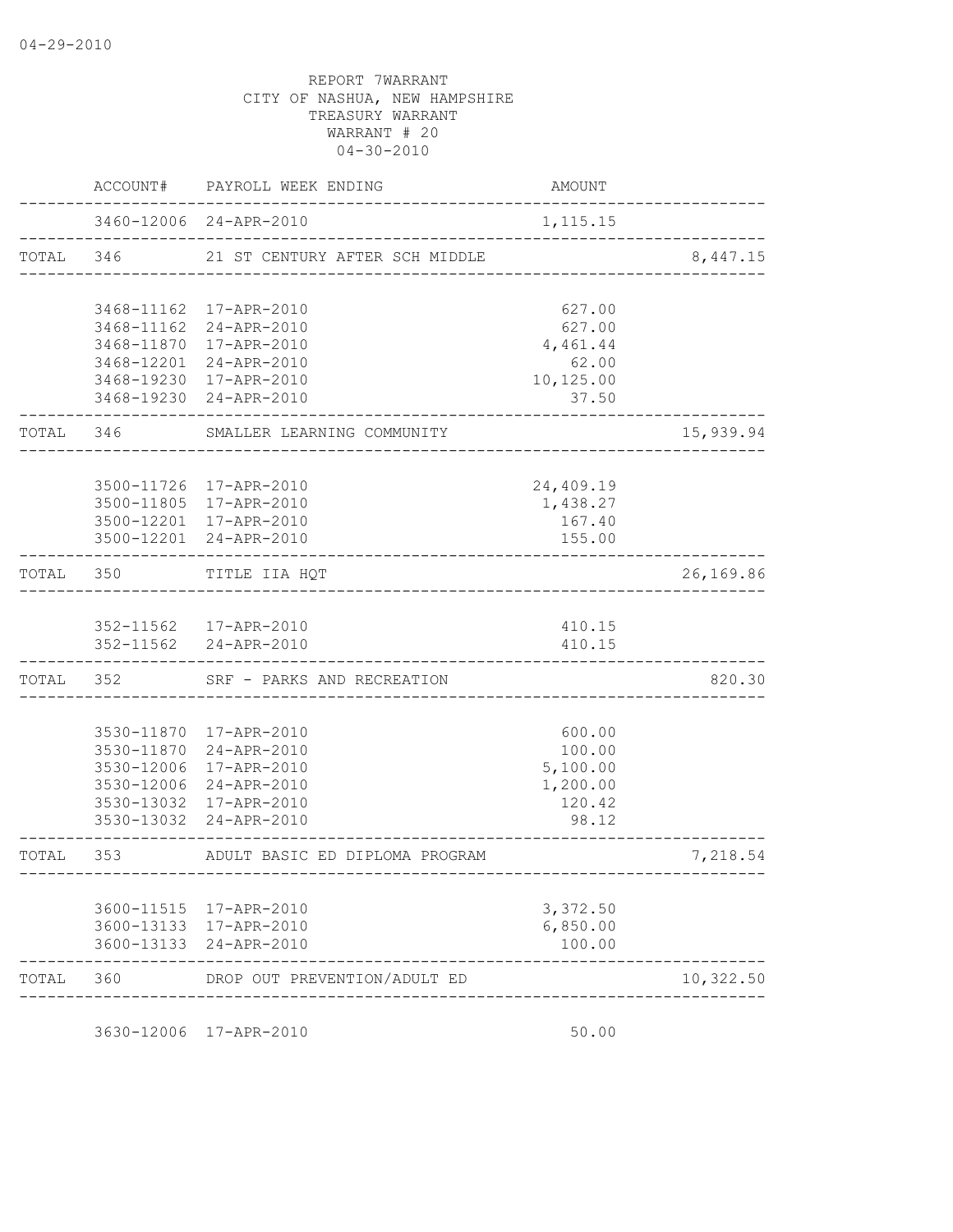|       | ACCOUNT#  | PAYROLL WEEK ENDING<br>__________________ | AMOUNT                              |           |
|-------|-----------|-------------------------------------------|-------------------------------------|-----------|
| TOTAL | 363       |                                           |                                     | 50.00     |
|       |           |                                           |                                     |           |
|       | 374-01126 | 17-APR-2010                               | 936.79                              |           |
|       | 374-01126 | 24-APR-2010                               | 1,191.80                            |           |
|       | 374-01210 | 17-APR-2010                               | 537.15                              |           |
|       | 374-01210 | 24-APR-2010                               | 537.15                              |           |
|       | 374-0705M | 24-APR-2010                               | 390.00                              |           |
|       | 374-0705P | 17-APR-2010                               | 1,130.71                            |           |
|       | 374-0705P | 24-APR-2010                               | 1,062.57                            |           |
|       | 374-07235 | 17-APR-2010                               | 541.64                              |           |
|       | 374-07235 | 24-APR-2010                               | 541.64                              |           |
|       | 374-0734P | 17-APR-2010                               | 1,597.29                            |           |
|       | 374-0734P | 24-APR-2010                               | 1,383.98                            |           |
|       | 374-0734R | 17-APR-2010                               | 120.24                              |           |
|       | 374-0734R | 24-APR-2010                               | 120.24                              |           |
|       | 374-09003 | 17-APR-2010                               | 537.15                              |           |
|       | 374-09003 | 24-APR-2010                               | 537.15                              |           |
|       | 374-11131 | 17-APR-2010                               | 644.96                              |           |
|       | 374-11131 | 24-APR-2010                               | 644.96                              |           |
|       | 374-11149 | 17-APR-2010                               | 1,839.00                            |           |
|       | 374-11149 | 24-APR-2010                               | 1,886.15                            |           |
|       | 374-11168 | 17-APR-2010                               | 952.10                              |           |
|       | 374-11168 | 24-APR-2010                               | 952.10                              |           |
|       | 374-11653 | 17-APR-2010                               | 240.49                              |           |
|       | 374-11653 | 24-APR-2010                               | 240.49                              |           |
|       | 374-11676 | 17-APR-2010                               | 902.76                              |           |
|       | 374-11676 | 24-APR-2010                               | 902.76                              |           |
|       | 374-11677 | 17-APR-2010                               | 761.50                              |           |
|       | 374-11677 | 24-APR-2010                               | 761.50                              |           |
|       | 374-11679 | 17-APR-2010                               | 902.42                              |           |
|       | 374-11679 | 24-APR-2010                               | 902.42                              |           |
|       | 374-11680 | 17-APR-2010                               | 814.27                              |           |
|       | 374-11680 | 24-APR-2010                               | 814.27                              |           |
|       | 374-11683 | 17-APR-2010                               | 1,711.98                            |           |
|       | 374-11683 | 24-APR-2010                               | 1,711.98                            |           |
|       | 374-11688 | 17-APR-2010                               | 604.92                              |           |
|       | 374-11688 | 24-APR-2010                               | 604.92                              |           |
|       | 374-11751 | 17-APR-2010                               | 1,293.12                            |           |
|       | 374-11751 | 24-APR-2010                               | 1,293.12                            |           |
|       | 374-12188 | 17-APR-2010                               | 148.02                              |           |
|       | 374-12188 | 24-APR-2010                               | 148.02                              |           |
|       | 374-31050 | 24-APR-2010                               | 17.00                               |           |
| TOTAL | 374       | SRF - URBAN PROGRAMS                      | ----------------------------------- | 32,860.73 |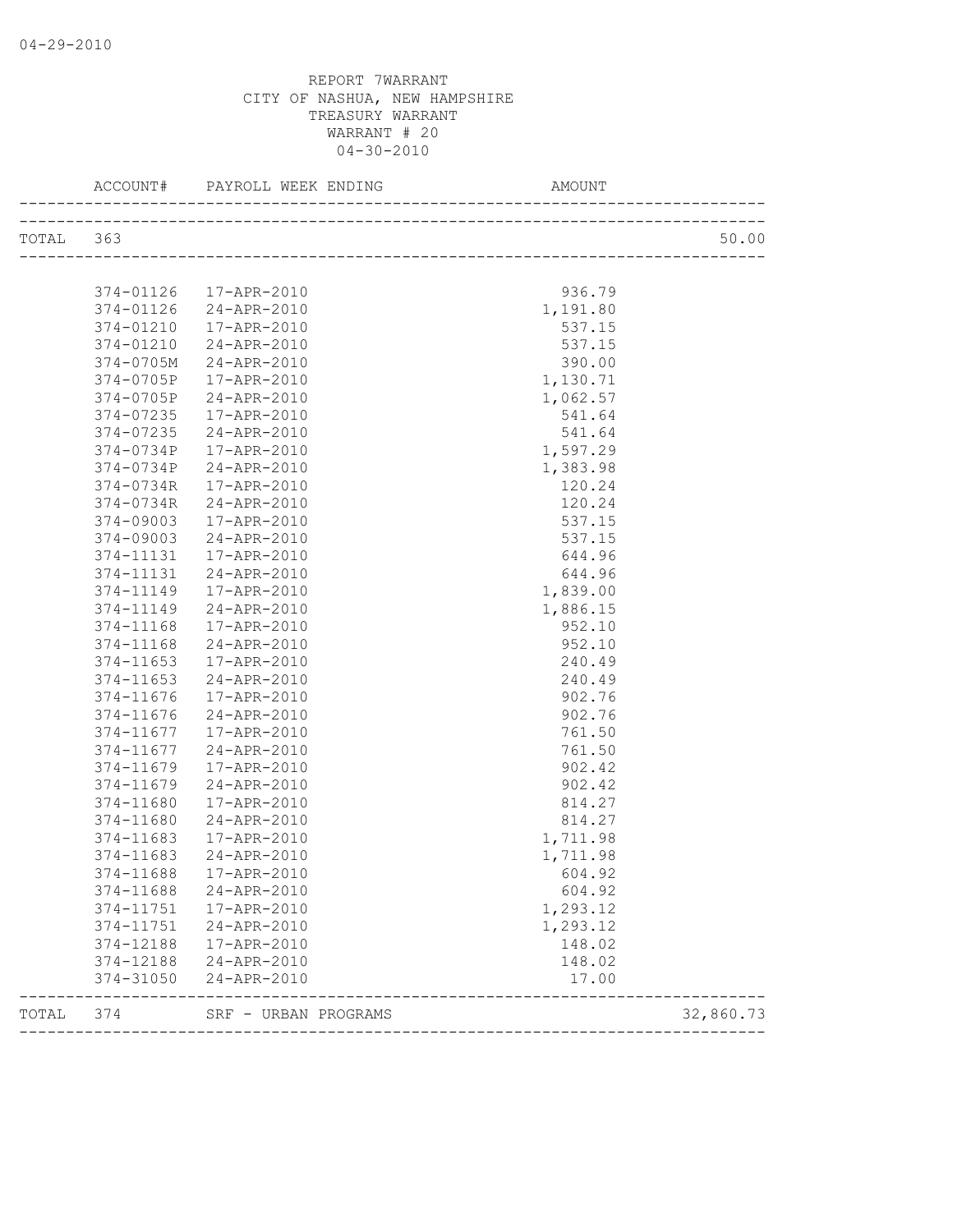|       | ACCOUNT#   | PAYROLL WEEK ENDING    | AMOUNT     |           |
|-------|------------|------------------------|------------|-----------|
|       | 3750-11726 | 17-APR-2010            | 6,643.39   |           |
|       | 3750-11870 | 17-APR-2010            | 750.00     |           |
|       | 3750-11870 | 24-APR-2010            | 750.00     |           |
|       | 3750-12111 | 17-APR-2010            | 1,504.95   |           |
|       | 3750-12111 | 24-APR-2010            | 1,545.00   |           |
|       | 3750-12135 | 17-APR-2010            | 278.40     |           |
|       | 3750-12135 | 24-APR-2010            | 278.40     |           |
|       | 3750-12198 | 17-APR-2010            | 12, 431.67 |           |
|       | 3750-12201 | 17-APR-2010            | $-186.00$  |           |
|       | 3750-12201 | 24-APR-2010            | 1,364.00   |           |
|       | 3750-13133 | 17-APR-2010            | 3,787.50   |           |
|       | 3750-13133 | 24-APR-2010            | 162.50     |           |
|       |            | 17-APR-2010            |            |           |
|       | 3750-19000 |                        | 1,750.00   |           |
| TOTAL | 375        | TITLE I ARRA GRANT     |            | 31,059.81 |
|       |            |                        |            |           |
|       | 3760-11726 | 17-APR-2010            | 8,135.93   |           |
|       | 3760-11802 | 17-APR-2010            | 2,011.53   |           |
|       | 3760-11805 | 17-APR-2010            | 1,383.57   |           |
|       | 3760-11870 | 17-APR-2010            | 2,843.02   |           |
|       | 3760-12111 | 17-APR-2010            | 6,065.37   |           |
|       | 3760-12111 | 24-APR-2010            | 5,292.13   |           |
|       | 3760-12126 | 17-APR-2010            | 598.33     |           |
|       | 3760-12126 | 24-APR-2010            | 598.33     |           |
|       | 3760-12198 | 17-APR-2010            | 50,148.56  |           |
|       | 3760-12201 | 17-APR-2010            | 2,186.40   |           |
|       | 3760-12201 | 24-APR-2010            | 1,545.18   |           |
|       | 3760-13133 | 17-APR-2010            | 3,056.25   |           |
|       | 3760-13133 | 24-APR-2010            | 12.50      |           |
|       | 3760-19000 | 17-APR-2010            | 4,595.86   |           |
|       | 3760-19000 | 24-APR-2010            | 1,429.79   |           |
|       |            |                        |            |           |
| TOTAL | 376        | TITLE I                |            | 89,902.75 |
|       |            |                        |            |           |
|       |            | 3770-11515 17-APR-2010 | 450.00     |           |
|       |            | 3770-11515 24-APR-2010 | 150.00     |           |
|       | 3770-12078 | 17-APR-2010            | 3,139.58   |           |
|       | 3770-12078 | 24-APR-2010            | 1,732.50   |           |
|       | 3770-8207  | 17-APR-2010            | 17.50      |           |
|       | 3770-8207  | 24-APR-2010            | $-17.50$   |           |
| TOTAL | 377        |                        |            | 5,472.08  |
|       |            |                        |            |           |
|       | 3900-11726 | 17-APR-2010            | 2,356.85   |           |
|       | 3900-12111 | 17-APR-2010            | 197.53     |           |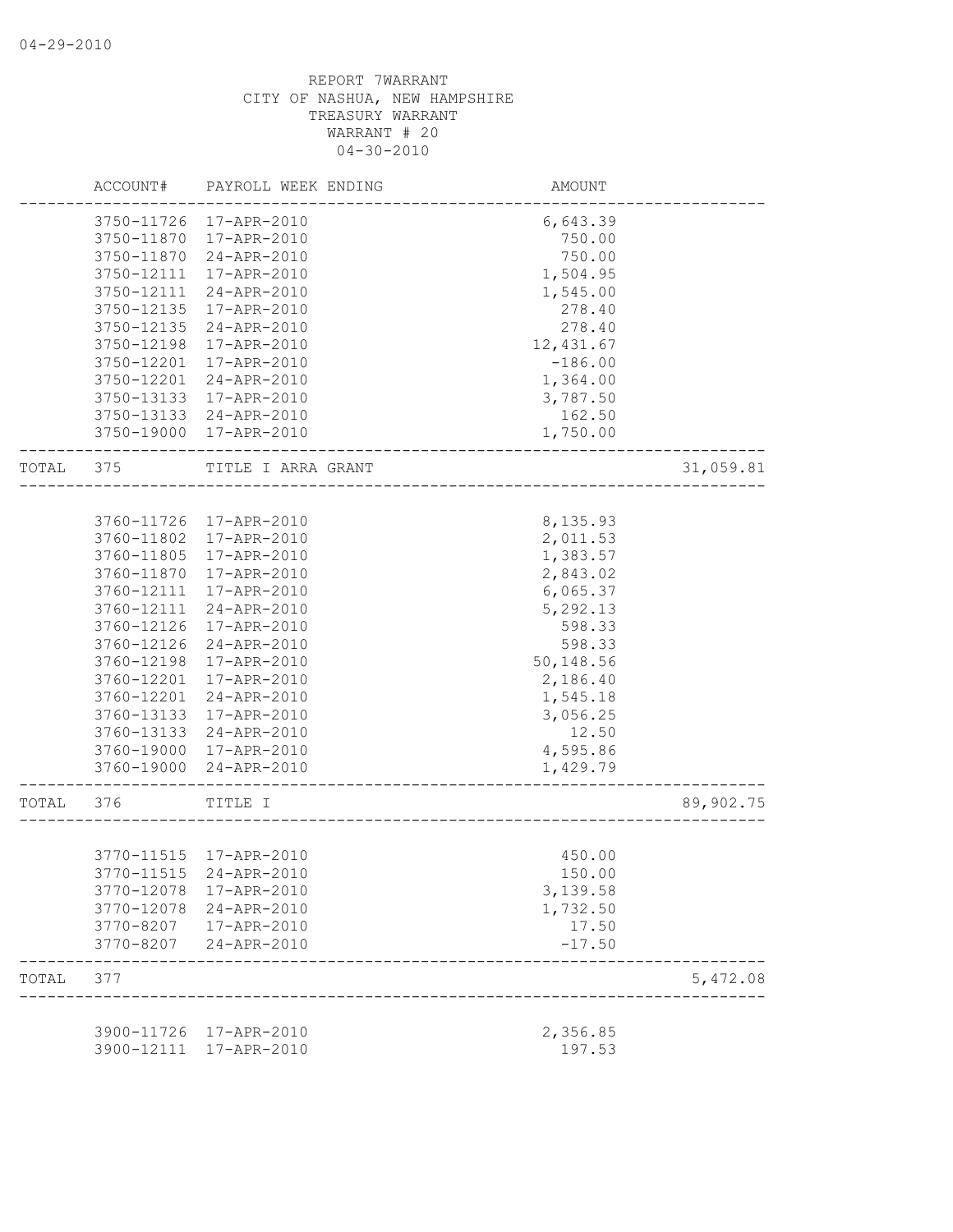| TOTAL 396 |            | SPECIAL EDUCATION PRE-SCHOOL                                                                                                                             |                                                                     | 2,279.03  |
|-----------|------------|----------------------------------------------------------------------------------------------------------------------------------------------------------|---------------------------------------------------------------------|-----------|
|           |            | 3960-11726 17-APR-2010                                                                                                                                   | 2,279.03                                                            |           |
| TOTAL 395 |            | IDEA B SPECIAL EDUCATION                                                                                                                                 |                                                                     | 73,094.57 |
|           |            | 3950-11726 17-APR-2010<br>3950-12201 17-APR-2010<br>3950-12201 24-APR-2010                                                                               | 72,524.17<br>384.40<br>186.00                                       |           |
|           | TOTAL 394  | ARRA IDEA SPEC ED                                                                                                                                        |                                                                     | 46,038.60 |
|           |            | 3940-11726 17-APR-2010<br>3940-11803 17-APR-2010<br>3940-12111 17-APR-2010<br>3940-12111 24-APR-2010<br>3940-12201 17-APR-2010<br>3940-12201 24-APR-2010 | 13, 127.61<br>1,825.65<br>15,189.90<br>15,554.44<br>31.00<br>310.00 |           |
|           | TOTAL 393  | DAY CARE                                                                                                                                                 |                                                                     | 825.20    |
|           |            | 3937-19000 17-APR-2010                                                                                                                                   | 825.20                                                              |           |
|           | TOTAL 390  | VOC ED SECONDARY PERKINS                                                                                                                                 |                                                                     | 4,921.87  |
|           | 3900-13133 | 3900-12111 24-APR-2010<br>17-APR-2010<br>3900-13133 24-APR-2010<br>3900-19000 17-APR-2010                                                                | 160.76<br>150.00<br>487.50<br>1,569.23                              |           |
|           | ACCOUNT#   | PAYROLL WEEK ENDING                                                                                                                                      | <b>AMOUNT</b>                                                       |           |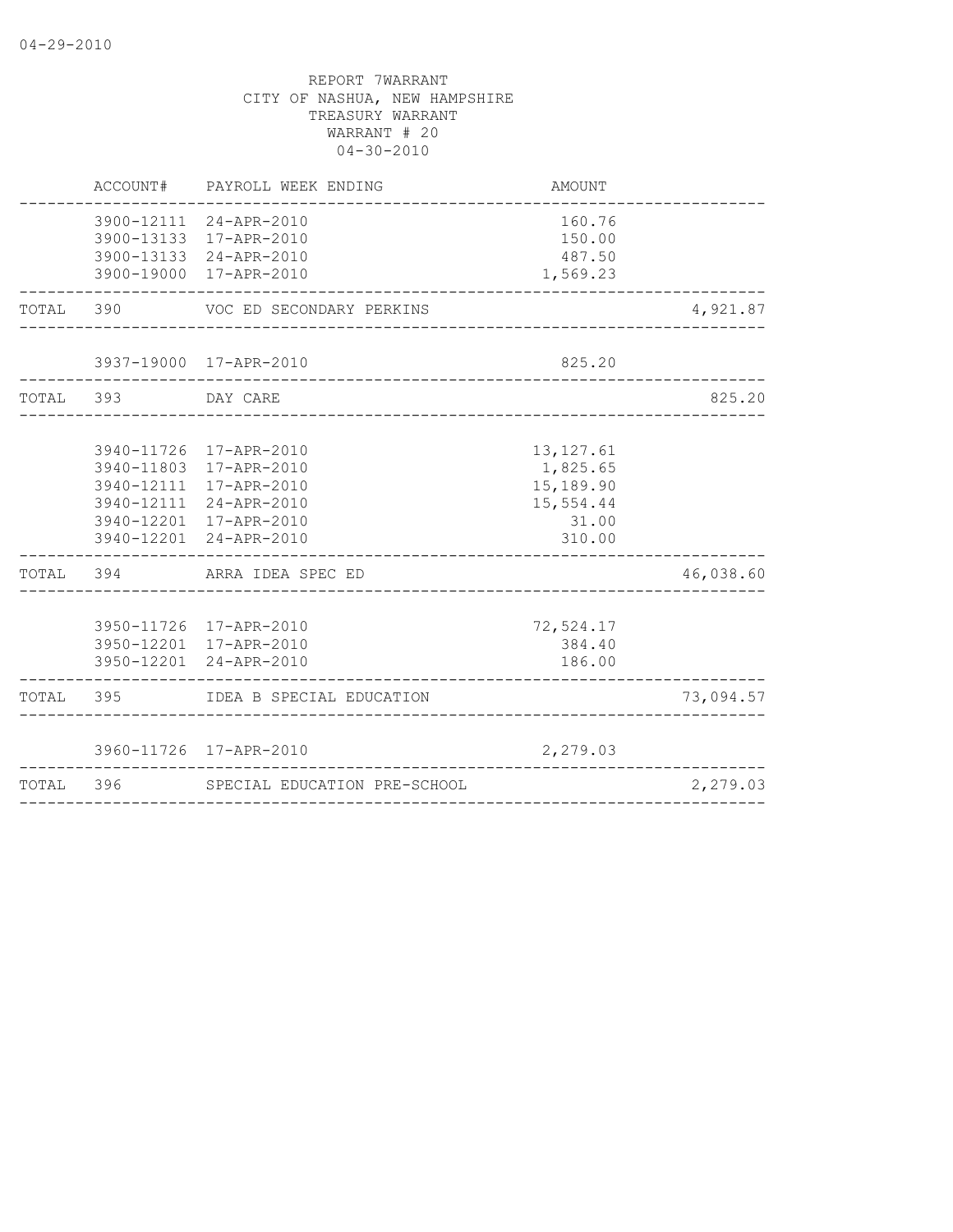|       | ACCOUNT#      | PAYROLL WEEK ENDING    | <b>AMOUNT</b> |           |
|-------|---------------|------------------------|---------------|-----------|
|       | 501-11033     | 17-APR-2010            | 827.74        |           |
|       | 501-11033     | 24-APR-2010            | 827.74        |           |
|       | 501-11445     | 17-APR-2010            | 421.07        |           |
|       | $501 - 11445$ | 24-APR-2010            | 421.07        |           |
|       | 501-11463     | 17-APR-2010            | 718.47        |           |
|       | 501-11463     | 24-APR-2010            | 798.30        |           |
|       | 501-11470     | 17-APR-2010            | 852.14        |           |
|       | 501-11470     | 24-APR-2010            | 852.14        |           |
|       | 501-11471     | 17-APR-2010            | 1,990.00      |           |
|       | 501-11471     | 24-APR-2010            | 1,990.00      |           |
|       | 501-11611     | 17-APR-2010            | 546.80        |           |
|       | 501-11611     | 24-APR-2010            | 546.79        |           |
|       |               | 501-31050 24-APR-2010  | 80.00         |           |
| TOTAL | 501           | MAYOR'S OFFICE         |               | 10,872.26 |
|       |               |                        |               |           |
|       | 502-11113     | 17-APR-2010            | 1,571.36      |           |
|       | 502-11113     | 24-APR-2010            | 1,571.36      |           |
|       | $502 - 11195$ | 17-APR-2010            | 2,059.24      |           |
|       | 502-11195     | 24-APR-2010            | 2,059.24      |           |
|       |               |                        |               |           |
|       | 502-11219     | 17-APR-2010            | 1,819.33      |           |
|       | 502-11219     | 24-APR-2010            | 1,819.33      |           |
|       | 502-11518     | 17-APR-2010            | 1,716.88      |           |
|       | $502 - 11518$ | 24-APR-2010            | 1,716.88      |           |
| TOTAL | 502           | LEGAL DEPARTMENT       |               | 14,333.62 |
|       |               |                        |               |           |
|       |               | 503-11071  17-APR-2010 | 1,240.66      |           |
|       | 503-11071     | 24-APR-2010            | 1,240.67      |           |
|       | 503-12092     | 17-APR-2010            | 501.31        |           |
|       | 503-12092     | 24-APR-2010            | 252.50        |           |
| TOTAL | 503           | BOARD OF ALDERMEN      |               | 3,235.14  |
|       |               |                        |               |           |
|       |               | 507-82010 24-APR-2010  | 381.59        |           |
| TOTAL | 507           | PENSIONS               |               | 381.59    |
|       |               |                        |               |           |
|       | 511-11247     | 17-APR-2010            | 666.36        |           |
|       | 511-11247     | 24-APR-2010            | 666.36        |           |
|       | 511-11248     | 17-APR-2010            | 1,351.04      |           |
|       | 511-11248     | 24-APR-2010            | 1,351.04      |           |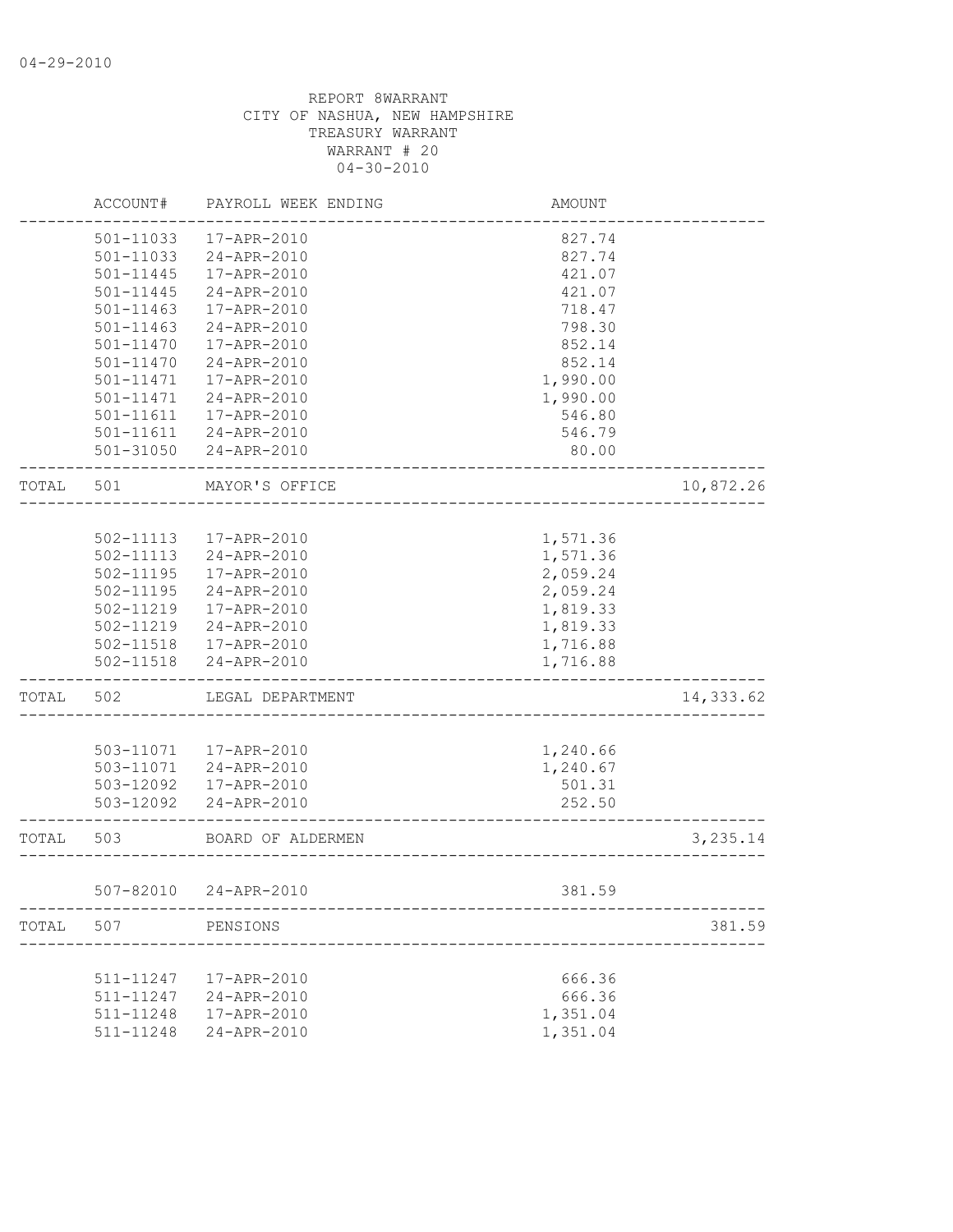|           |                                          | AMOUNT                                                                              |
|-----------|------------------------------------------|-------------------------------------------------------------------------------------|
|           | TOTAL 511 CITI-STAT (FORMERLY ADMIN SVS) | ____________________________________<br>4,034.80<br>})<br>------------------------- |
|           |                                          |                                                                                     |
|           | 512-11005 17-APR-2010                    | 902.41                                                                              |
|           | 512-11005 24-APR-2010                    | 902.41                                                                              |
| 512-11050 | 17-APR-2010                              | 721.04                                                                              |
| 512-11050 | 24-APR-2010                              | 721.04                                                                              |
| 512-11064 | 17-APR-2010                              | 983.28                                                                              |
| 512-11064 | $24 - APR - 2010$                        | 983.28                                                                              |
| 512-11073 | 17-APR-2010                              | 1,585.81                                                                            |
| 512-11073 | 24-APR-2010                              | 1,585.81                                                                            |
| 512-11134 | 17-APR-2010                              | 773.25                                                                              |
| 512-11134 | 24-APR-2010                              | 773.25                                                                              |
| 512-11165 | 17-APR-2010                              | 1,882.12                                                                            |
| 512-11165 | 24-APR-2010                              | 1,882.12                                                                            |
| 512-11167 | 17-APR-2010                              | 282.69                                                                              |
| 512-11167 | 24-APR-2010                              | 282.69                                                                              |
| 512-11173 | 17-APR-2010                              | 1,404.69                                                                            |
| 512-11173 | 24-APR-2010                              | 1,404.70                                                                            |
|           | 512-11177   17-APR-2010                  | 1,941.86                                                                            |
| 512-11177 | 24-APR-2010                              | 1,941.86                                                                            |
| 512-11222 | 17-APR-2010                              | 985.72                                                                              |
| 512-11222 | 24-APR-2010                              | 985.73                                                                              |
| 512-11224 | 17-APR-2010                              | 981.19                                                                              |
| 512-11224 | 24-APR-2010                              | 981.19                                                                              |
| 512-11232 | 17-APR-2010                              | 1,035.98                                                                            |
| 512-11232 | 24-APR-2010                              | 1,035.99                                                                            |
| 512-11265 | 17-APR-2010                              | 858.44                                                                              |
| 512-11265 | 24-APR-2010                              | 858.43                                                                              |
| 512-11431 | 17-APR-2010                              | 2,129.70                                                                            |
| 512-11431 | 24-APR-2010                              | 2,129.70                                                                            |
| 512-11531 | 17-APR-2010                              | 1,746.69                                                                            |
| 512-11531 | 24-APR-2010                              | 1,746.68                                                                            |
| 512-11684 | 17-APR-2010                              | 852.14                                                                              |
| 512-11684 | 24-APR-2010                              | 852.14                                                                              |
| 512-11714 | 17-APR-2010                              | 929.81                                                                              |
|           | 512-11714 24-APR-2010                    | 929.81                                                                              |
| 512-11740 | 17-APR-2010                              | 1,622.11                                                                            |
| 512-11740 | 24-APR-2010                              | 1,622.11                                                                            |
| 512-12033 | 17-APR-2010                              | 598.30                                                                              |
| 512-12033 | 24-APR-2010                              | 598.30                                                                              |
| 512-12052 | 17-APR-2010                              | 602.55                                                                              |
| 512-12052 | 24-APR-2010                              | 598.11                                                                              |
| 512-12056 | 17-APR-2010                              | 367.51                                                                              |
| 512-12056 | 24-APR-2010                              | 353.37                                                                              |
| 512-12749 | 17-APR-2010                              | 607.37                                                                              |
| 512-12749 | 24-APR-2010                              | 607.37                                                                              |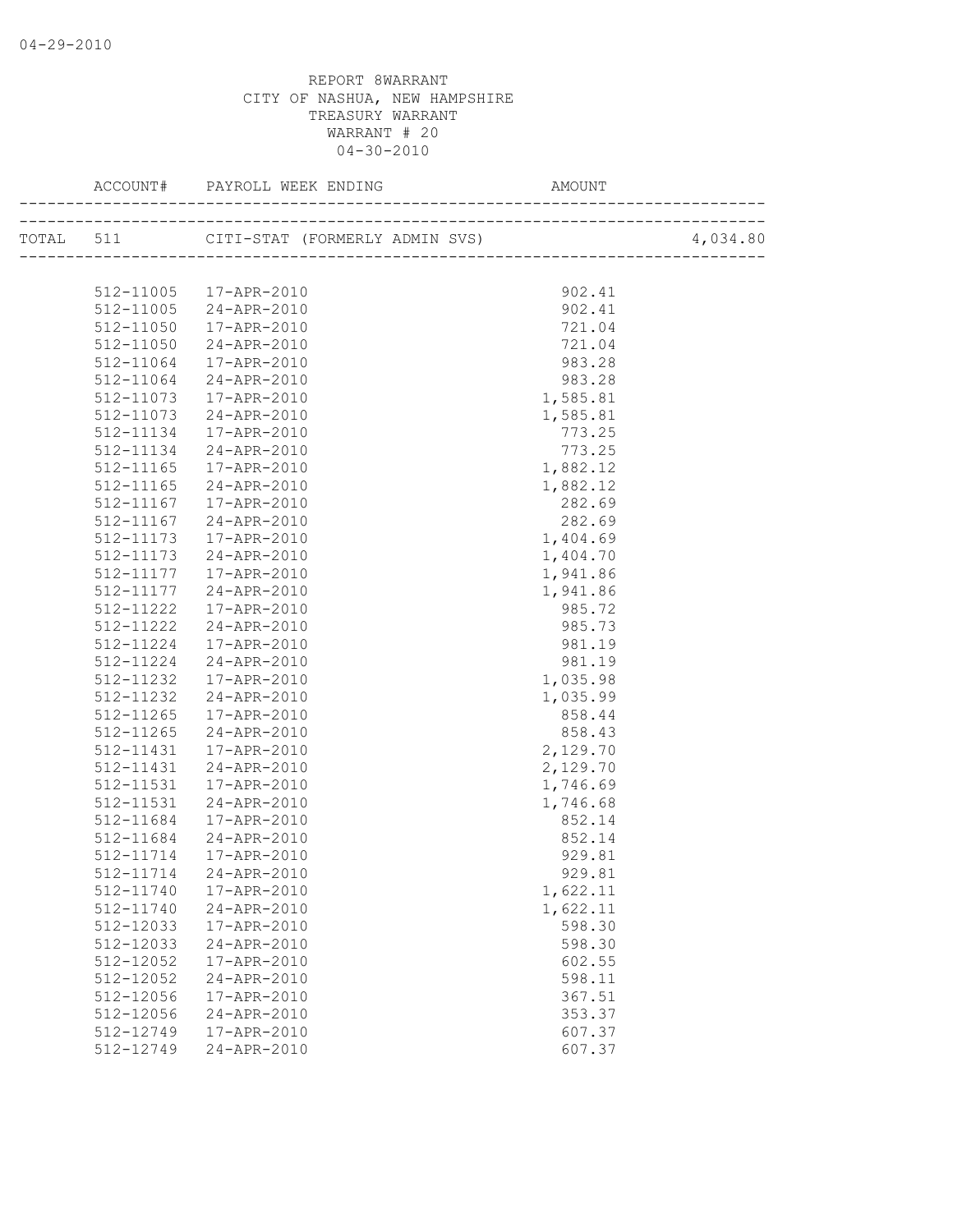|           |                        | ACCOUNT# PAYROLL WEEK ENDING                   | <b>AMOUNT</b>                                           |           |
|-----------|------------------------|------------------------------------------------|---------------------------------------------------------|-----------|
|           |                        | 512-13004 17-APR-2010<br>512-13004 24-APR-2010 | 102.99<br>122.39<br>----------------------------------- |           |
| TOTAL 512 | ---------------------- | FINANCIAL SERVICES                             |                                                         | 47,796.13 |
|           |                        |                                                |                                                         |           |
|           |                        | 513-11117   17-APR-2010                        | 1,579.18                                                |           |
|           |                        | 513-11117 24-APR-2010                          | 1,579.19                                                |           |
|           |                        | 513-11171  17-APR-2010                         | 2,634.48                                                |           |
|           |                        | 513-11171 24-APR-2010                          | 2,634.50                                                |           |
|           |                        | 513-11213  17-APR-2010                         | 1,255.87                                                |           |
|           |                        | 513-11213 24-APR-2010                          | 1,255.87                                                |           |
|           |                        | 513-11223 17-APR-2010                          | 755.86                                                  |           |
|           |                        | 513-11223 24-APR-2010                          | 755.86                                                  |           |
|           |                        | TOTAL 513 CITY CLERK'S OFFICE                  |                                                         | 12,450.81 |
|           |                        |                                                |                                                         |           |
|           |                        | 515-11031  17-APR-2010                         | 1,075.15                                                |           |
|           |                        | 515-11031 24-APR-2010                          | 1,075.15                                                |           |
|           |                        | 515-11350  17-APR-2010                         | 929.81                                                  |           |
|           |                        | 515-11350 24-APR-2010                          | 929.81                                                  |           |
|           |                        | 515-11446 17-APR-2010                          | 279.36                                                  |           |
|           |                        | 515-11446 24-APR-2010                          | 279.36                                                  |           |
|           |                        | 515-12028  17-APR-2010                         | 592.27                                                  |           |
|           | __________________     | 515-12028 24-APR-2010                          | 592.26<br>----------------------------------            |           |
|           |                        | TOTAL 515 HUMAN RESOURCES                      | --------------------------                              | 5,753.17  |
|           |                        |                                                |                                                         |           |
|           |                        | 516-11147  17-APR-2010                         | 620.14                                                  |           |
|           |                        | 516-11147 24-APR-2010                          | 620.14                                                  |           |
|           | 516-11148              | 17-APR-2010                                    | 961.94                                                  |           |
|           | 516-11148              | 24-APR-2010                                    | 961.94                                                  |           |
|           | 516-11459              | 17-APR-2010                                    | 1,240.67                                                |           |
|           | 516-11459              | 24-APR-2010                                    | 1,240.67                                                |           |
|           |                        | 516-11573   17-APR-2010                        | 917.02                                                  |           |
|           |                        | 516-11573 24-APR-2010                          | 917.02                                                  |           |
| TOTAL     | 516                    | PURCHASING DEPARTMENT                          |                                                         | 7,479.54  |
|           |                        |                                                |                                                         |           |
|           | 517-11198              | 17-APR-2010                                    | 1,102.39                                                |           |
|           | 517-11198              | 24-APR-2010                                    | 1,102.39                                                |           |
|           | 517-11266              | 17-APR-2010                                    | 626.08                                                  |           |
|           | 517-11266              | 24-APR-2010                                    | 626.08                                                  |           |
|           | 517-11420              | 17-APR-2010                                    | 722.90                                                  |           |
|           | 517-11420              | 24-APR-2010                                    | 722.90                                                  |           |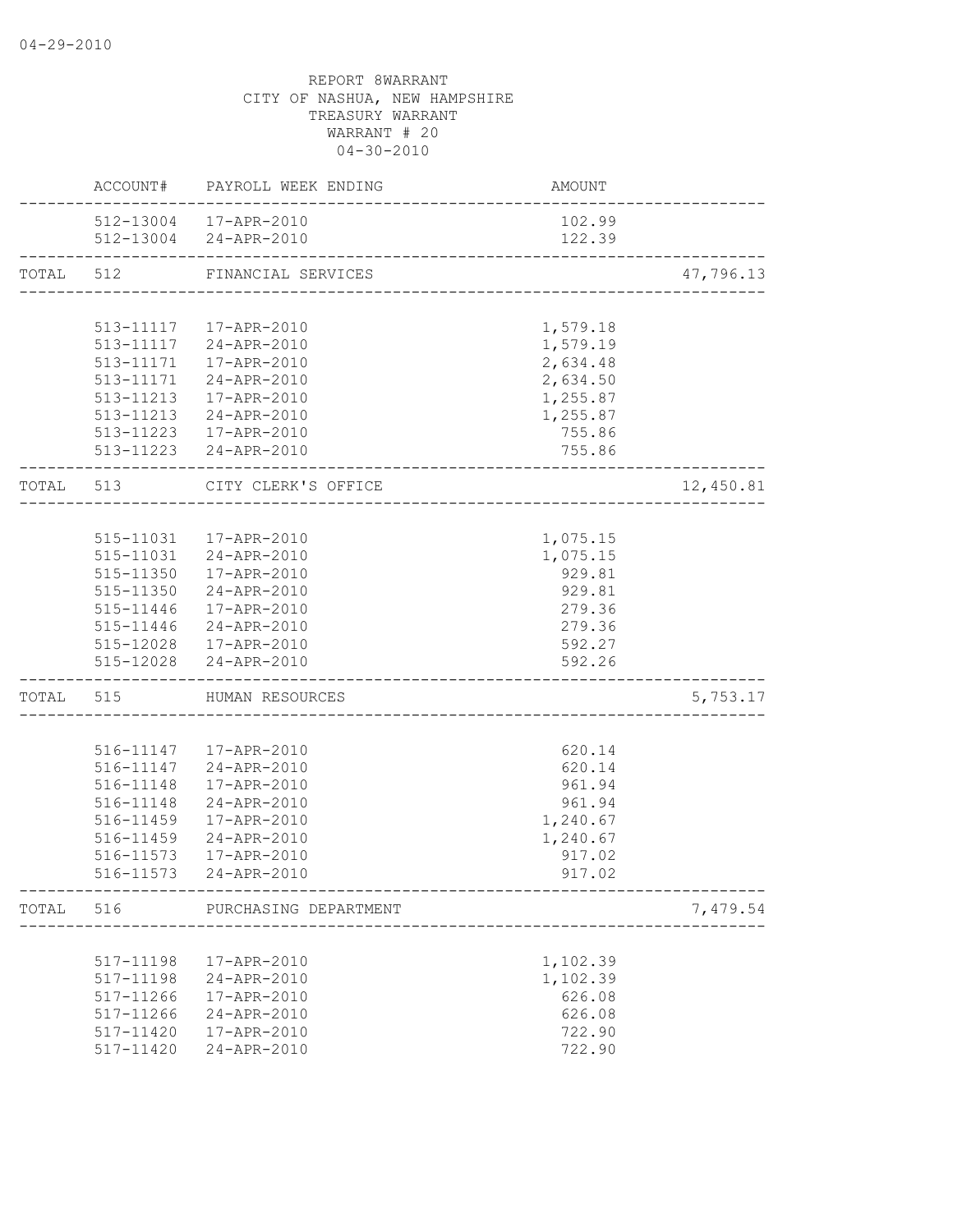|           |           | ACCOUNT# PAYROLL WEEK ENDING                   | AMOUNT   |           |
|-----------|-----------|------------------------------------------------|----------|-----------|
|           |           | 517-12063  17-APR-2010                         | 290.48   |           |
|           |           | 517-12063 24-APR-2010                          | 290.48   |           |
|           |           | TOTAL 517 BUILDING MAINT - CITY ADMIN          |          | 5,483.70  |
|           |           |                                                |          |           |
|           |           | 519-11014  17-APR-2010                         | 1,095.79 |           |
|           |           | 519-11014 24-APR-2010                          | 1,095.79 |           |
|           |           | 519-11016  17-APR-2010                         | 961.95   |           |
|           |           | 519-11016 24-APR-2010                          | 961.94   |           |
|           |           | 519-11017  17-APR-2010                         | 803.69   |           |
|           |           | 519-11017 24-APR-2010                          | 803.69   |           |
|           |           | 519-11115  17-APR-2010                         | 1,929.25 |           |
|           |           | 519-11115 24-APR-2010                          | 1,929.25 |           |
|           |           | 519-11146  17-APR-2010                         | 837.27   |           |
|           |           | 519-11146 24-APR-2010                          | 837.26   |           |
|           |           | 519-11153  17-APR-2010                         | 604.92   |           |
|           | 519-11153 | 24-APR-2010                                    | 604.92   |           |
|           | 519-11154 | 17-APR-2010                                    | 634.65   |           |
|           | 519-11154 | 24-APR-2010                                    | 634.65   |           |
|           | 519-11205 | 17-APR-2010                                    | 796.04   |           |
|           | 519-11205 | 24-APR-2010                                    | 796.04   |           |
|           |           | 519-11241  17-APR-2010                         | 1,367.59 |           |
|           |           | 519-11241 24-APR-2010                          | 1,367.59 |           |
|           |           | 519-18006 24-APR-2010                          | 375.00   |           |
| TOTAL 519 |           | ASSESSORS                                      |          | 18,437.28 |
|           |           |                                                |          |           |
|           |           | 520-12077  17-APR-2010                         | 266.12   |           |
|           |           | 520-12077 24-APR-2010                          | 266.12   |           |
|           |           | TOTAL 520 HUNT BUILDING                        |          | 532.24    |
|           |           |                                                |          |           |
|           |           |                                                | 1,674.48 |           |
|           |           | 522-11127 17-APR-2010<br>522-11127 24-APR-2010 | 1,674.48 |           |
|           |           | 522-11128  17-APR-2010                         | 1,124.40 |           |
|           | 522-11128 | 24-APR-2010                                    | 1,124.40 |           |
|           | 522-11286 | 17-APR-2010                                    | 591.62   |           |
|           | 522-11286 | 24-APR-2010                                    | 591.61   |           |
|           | 522-11356 | 17-APR-2010                                    | 952.10   |           |
|           | 522-11356 | 24-APR-2010                                    | 952.10   |           |
|           | 522-11429 | 17-APR-2010                                    | 1,819.33 |           |
|           | 522-11429 | 24-APR-2010                                    | 1,819.34 |           |
|           | 522-11641 | 17-APR-2010                                    | 1,375.56 |           |
|           | 522-11641 | 24-APR-2010                                    | 1,375.56 |           |
|           | 522-11652 | 17-APR-2010                                    | 1,446.40 |           |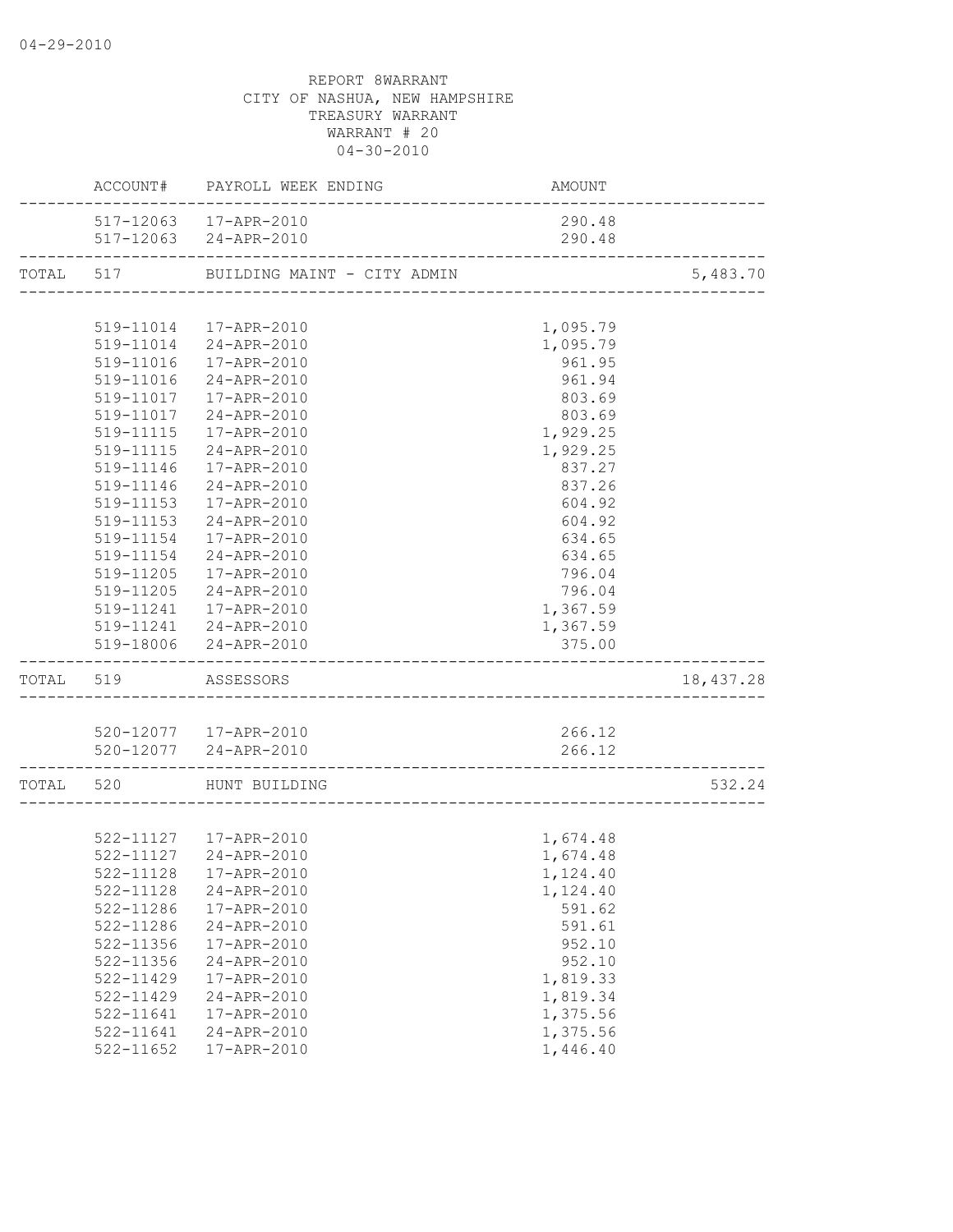|           | ACCOUNT#      | PAYROLL WEEK ENDING    | AMOUNT               |           |
|-----------|---------------|------------------------|----------------------|-----------|
|           |               | 522-11652 24-APR-2010  | 1,446.40             |           |
|           |               | 522-11721  17-APR-2010 | 1,518.77             |           |
|           |               | 522-11721 24-APR-2010  | 1,518.76             |           |
|           | 522-11724     | 17-APR-2010            | 1,331.47             |           |
|           | 522-11724     | 24-APR-2010            | 1,331.47             |           |
|           | 522-11725     | 17-APR-2010            | 974.62               |           |
|           | 522-11725     | 24-APR-2010            | 894.60               |           |
|           | 522-11729     | 17-APR-2010            | 2,177.09             |           |
|           | 522-11729     | 24-APR-2010            | 2,177.09             |           |
|           |               | 522-13004 24-APR-2010  | 38.35                |           |
|           |               | 522-31050 24-APR-2010  | 97.00                |           |
|           |               |                        | -------------------- |           |
| TOTAL 522 |               | INFORMATION TECHNOLOGY | ____________________ | 30,027.00 |
|           |               |                        |                      |           |
|           |               | 523-11332  17-APR-2010 | 981.52               |           |
|           |               | 523-11332 24-APR-2010  | 981.52               |           |
| TOTAL 523 |               | GIS                    |                      | 1,963.04  |
|           |               |                        |                      |           |
|           |               | 531-11065 17-APR-2010  | 1,110.43             |           |
|           | 531-11065     | 24-APR-2010            | 1,110.43             |           |
|           | $531 - 11085$ | 17-APR-2010            | 899.54               |           |
|           | 531-11085     | 24-APR-2010            | 899.54               |           |
|           | 531-11114     | 17-APR-2010            | 2,297.83             |           |
|           | 531-11114     | 24-APR-2010            | 2,297.83             |           |
|           | 531-11129     | 17-APR-2010            | 1,931.19             |           |
|           | 531-11129     | 24-APR-2010            | 1,931.19             |           |
|           | 531-11164     | 17-APR-2010            | 1,149.90             |           |
|           | 531-11164     | 24-APR-2010            | 1,149.90             |           |
|           | 531-11166     | 17-APR-2010            | 2,515.46             |           |
|           | 531-11166     | 24-APR-2010            | 2,515.45             |           |
|           | 531-11170     | 17-APR-2010            | 1,474.44             |           |
|           | 531-11170     | 24-APR-2010            | 1,474.43             |           |
|           | 531-11201     | 17-APR-2010            | 659.34               |           |
|           | 531-11201     | 24-APR-2010            | 659.33               |           |
|           | 531-11203     | 17-APR-2010            | 659.67               |           |
|           | 531-11203     | 24-APR-2010            | 659.67               |           |
|           | 531-11226     | 17-APR-2010            | 750.00               |           |
|           | 531-11226     | 24-APR-2010            | 750.00               |           |
|           | 531-11242     | 17-APR-2010            | 1,119.60             |           |
|           | 531-11242     | 24-APR-2010            | 1,119.60             |           |
|           | 531-11245     | 17-APR-2010            | 621.26               |           |
|           | 531-11245     | 24-APR-2010            | 621.26               |           |
|           | 531-11257     | 17-APR-2010            | 2,673.80             |           |
|           | 531-11257     | 24-APR-2010            | 2,673.80             |           |
|           | 531-11287     | 17-APR-2010            | 846.15               |           |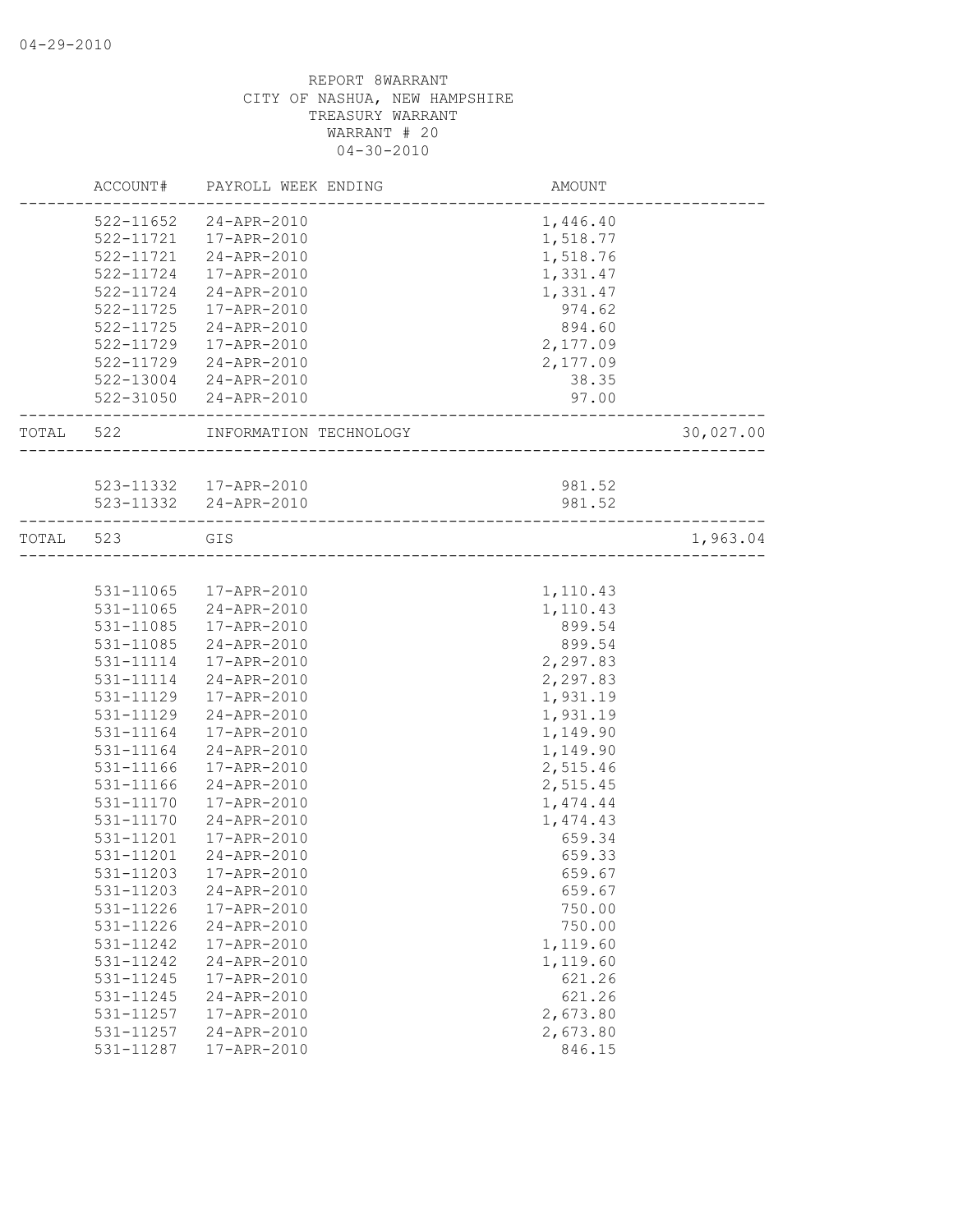| ACCOUNT#               | PAYROLL WEEK ENDING        | AMOUNT           |
|------------------------|----------------------------|------------------|
|                        |                            |                  |
| 531-11287<br>531-11398 | 24-APR-2010<br>17-APR-2010 | 846.15<br>624.40 |
| 531-11398              | 24-APR-2010                | 624.40           |
| 531-11477              | 17-APR-2010                | 1,337.72         |
| 531-11477              | 24-APR-2010                | 1,337.73         |
| 531-11487              | 17-APR-2010                | 1,366.20         |
| 531-11487              | 24-APR-2010                | 1,366.19         |
| $531 - 11495$          | 17-APR-2010                | 1,011.98         |
| 531-11495              | 24-APR-2010                | 1,011.98         |
| 531-11498              | 17-APR-2010                | 856.76           |
| 531-11498              | 24-APR-2010                | 856.76           |
| 531-11516              | 17-APR-2010                | 854.66           |
| 531-11516              | 24-APR-2010                | 854.66           |
| 531-11534              | 17-APR-2010                | 1,460.12         |
| 531-11534              | 24-APR-2010                | 1,460.12         |
| 531-11535              | 17-APR-2010                | 13,054.58        |
| 531-11535              | 24-APR-2010                | 13,054.58        |
| 531-11537              | 17-APR-2010                | 14,132.09        |
| 531-11537              | 24-APR-2010                | 14, 132. 10      |
| 531-11538              | 17-APR-2010                | 899.54           |
| 531-11538              | 24-APR-2010                | 899.54           |
| 531-11539              | 17-APR-2010                | 1,533.61         |
| 531-11539              | 24-APR-2010                | 1,533.61         |
| 531-11544              | 17-APR-2010                | 4,164.50         |
| 531-11544              | 24-APR-2010                | 4,164.50         |
| 531-11549              | 17-APR-2010                | 10,328.49        |
| 531-11549              | 24-APR-2010                | 9,830.31         |
| 531-11550              | 17-APR-2010                | 1,914.17         |
| 531-11550              | 24-APR-2010                | 934.00           |
| 531-11552              | 17-APR-2010                | 15,743.66        |
| 531-11552              | 24-APR-2010                | 18,776.51        |
| 531-11555              | 17-APR-2010                | 27, 225.67       |
| 531-11555              | 24-APR-2010                | 26,965.83        |
| 531-11558              | 17-APR-2010                | 77,973.08        |
| 531-11558              | 24-APR-2010                | 76,817.35        |
| 531-11561              | 17-APR-2010                | 14,888.33        |
| 531-11561              | 24-APR-2010                | 14,888.33        |
| 531-11567              | 17-APR-2010                | 33, 353.40       |
| 531-11567              | 24-APR-2010                | 33, 353.40       |
| 531-11569              | 17-APR-2010                | 1,184.40         |
| 531-11569              | 24-APR-2010                | 1,184.40         |
| 531-11618              | 17-APR-2010                | 2,829.75         |
| 531-11618              | 24-APR-2010                | 2,829.74         |
| 531-11622              | 17-APR-2010                | 2,977.01         |
| 531-11622              | 24-APR-2010                | 2,977.00         |
| 531-11636              | 17-APR-2010                | 988.60           |
| 531-11636              | 24-APR-2010                | 988.60           |
| 531-11664              | 17-APR-2010                | 1,142.62         |
|                        |                            |                  |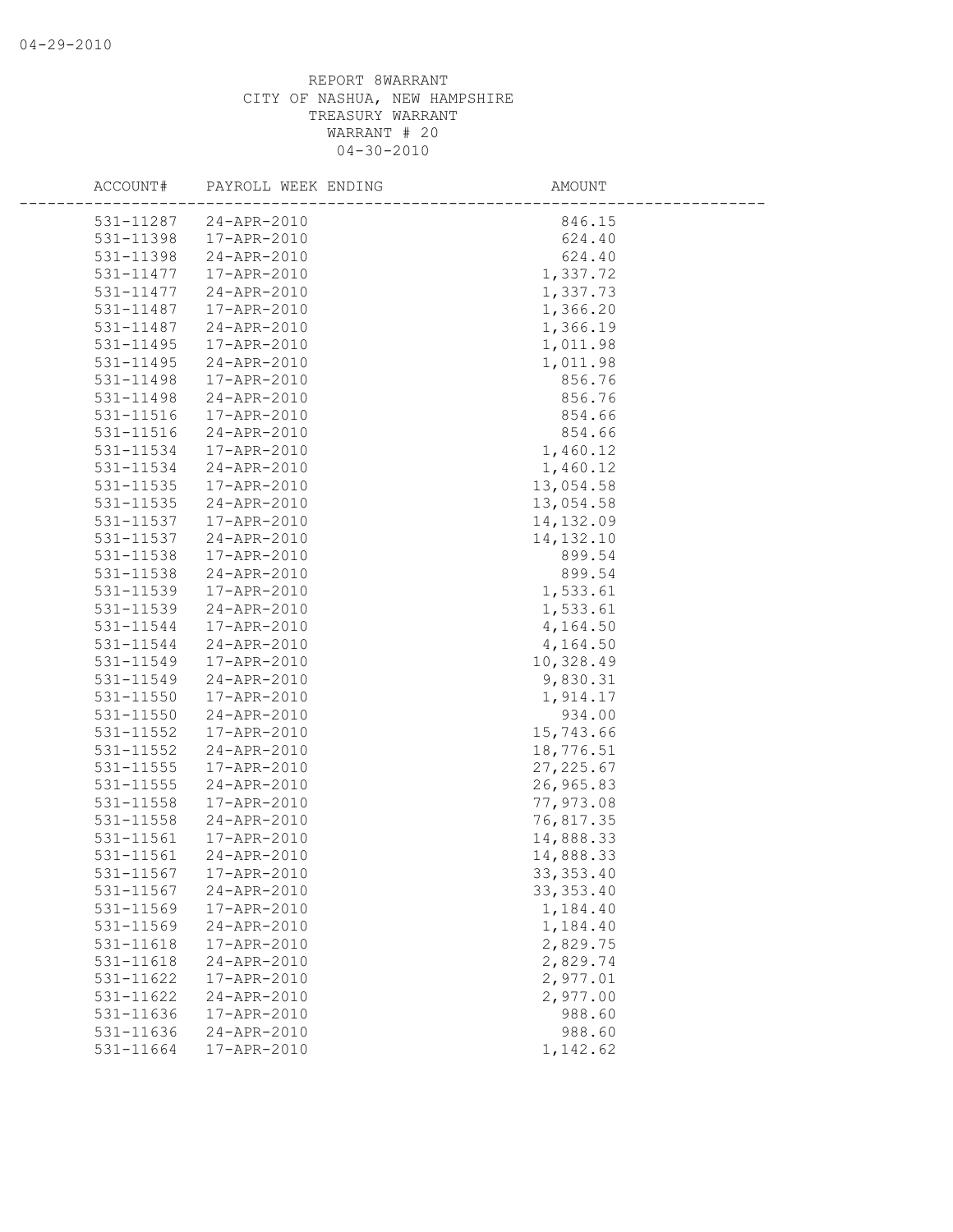|       | ACCOUNT#      | PAYROLL WEEK ENDING | AMOUNT    |            |
|-------|---------------|---------------------|-----------|------------|
|       | 531-11664     | 24-APR-2010         | 1,142.61  |            |
|       | 531-11665     | 17-APR-2010         | 782.02    |            |
|       | 531-11665     | 24-APR-2010         | 782.02    |            |
|       | 531-11719     | 17-APR-2010         | 926.12    |            |
|       | 531-11719     | 24-APR-2010         | 926.12    |            |
|       | 531-11732     | 17-APR-2010         | 6,490.60  |            |
|       | 531-11732     | 24-APR-2010         | 6, 356.17 |            |
|       | 531-12020     | 17-APR-2010         | 951.68    |            |
|       | 531-12020     | 24-APR-2010         | 951.68    |            |
|       | 531-12042     | 17-APR-2010         | 2,669.00  |            |
|       | 531-12042     | 24-APR-2010         | 3,541.50  |            |
|       | 531-12066     | 17-APR-2010         | 684.11    |            |
|       | 531-12066     | 24-APR-2010         | 684.11    |            |
|       | 531-12068     | 17-APR-2010         | 752.56    |            |
|       | 531-12068     | 24-APR-2010         | 752.56    |            |
|       | 531-12071     | 17-APR-2010         | 258.97    |            |
|       | 531-12071     | 24-APR-2010         | 258.97    |            |
|       | 531-12119     | 17-APR-2010         | 1,130.25  |            |
|       | 531-12119     | 24-APR-2010         | 1,130.25  |            |
|       | 531-13004     | 17-APR-2010         | 2,801.76  |            |
|       | 531-13004     | 24-APR-2010         | 2,455.55  |            |
|       | 531-13038     | 17-APR-2010         | 2,281.38  |            |
|       | 531-13038     | 24-APR-2010         | 368.90    |            |
|       | 531-13040     | 17-APR-2010         | 4,453.75  |            |
|       | 531-13040     | 24-APR-2010         | 4,440.04  |            |
|       | 531-13044     | 17-APR-2010         | 2,319.57  |            |
|       | 531-13044     | 24-APR-2010         | 701.21    |            |
|       | 531-13047     | 17-APR-2010         | 9,447.19  |            |
|       | 531-13047     | 24-APR-2010         | 11,327.68 |            |
|       | 531-13048     | 17-APR-2010         | 9,686.83  |            |
|       | 531-13048     | 24-APR-2010         | 5,927.14  |            |
|       | 531-17003     | 17-APR-2010         | 3,750.00  |            |
|       | 531-17004     | 24-APR-2010         | 3,950.00  |            |
|       | $531 - 17006$ | 24-APR-2010         | 2,650.00  |            |
| TOTAL | 531           | POLICE DEPARTMENT   |           | 597,836.47 |
|       |               |                     |           |            |
|       | 532-11024     | 17-APR-2010         | 2,060.39  |            |
|       | 532-11024     | 24-APR-2010         | 2,060.38  |            |
|       | 532-11036     | 17-APR-2010         | 1,873.48  |            |
|       | 532-11036     | 24-APR-2010         | 1,873.48  |            |
|       | 532-11063     | 17-APR-2010         | 1,343.44  |            |
|       | 532-11063     | $24 - APR - 2010$   | 1,343.44  |            |
|       | 532-11066     | 17-APR-2010         | 1,330.14  |            |
|       | 532-11066     | 24-APR-2010         | 1,330.13  |            |
|       | 532-11069     | 17-APR-2010         | 2,700.57  |            |
|       | 532-11069     | 24-APR-2010         | 2,700.58  |            |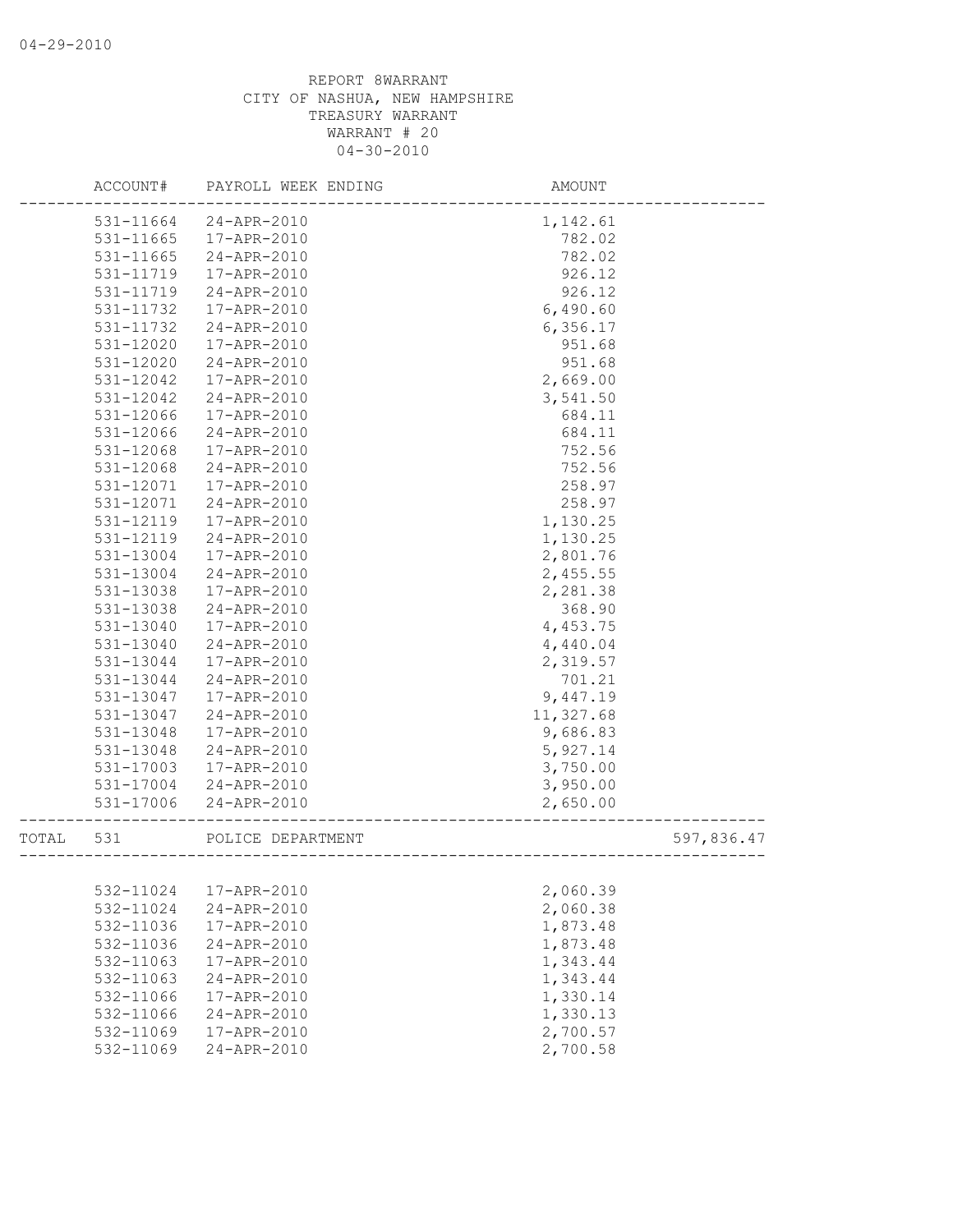| ACCOUNT#               | PAYROLL WEEK ENDING        | AMOUNT                 |
|------------------------|----------------------------|------------------------|
|                        |                            |                        |
| 532-11111              | 17-APR-2010                | 2,183.76               |
| 532-11111              | 24-APR-2010                | 2,183.76               |
| 532-11207              | 17-APR-2010                | 6,697.95               |
| 532-11207              | 24-APR-2010                | 5,900.57               |
| 532-11281              | 17-APR-2010                | 981.65                 |
| 532-11281              | 24-APR-2010                | 981.65                 |
| 532-11285              | 17-APR-2010                | 8,222.77               |
| 532-11285              | 24-APR-2010                | 7,765.96               |
| 532-11291              | 17-APR-2010                | 6,923.19               |
| 532-11291              | 24-APR-2010                | 7,161.27               |
| 532-11298              | 17-APR-2010                | 1,361.22               |
| 532-11298              | 24-APR-2010                | 964.20                 |
| 532-11300              | 17-APR-2010                | 36,878.93              |
| 532-11300              | 24-APR-2010                | 36,878.93              |
| 532-11303              | 17-APR-2010                | 1,203.00               |
| 532-11303              | 24-APR-2010                | 1,203.00               |
| 532-11305              | 17-APR-2010                | 4,800.07               |
| 532-11305              | 24-APR-2010                | 4,800.07               |
| 532-11309              | 17-APR-2010                | 107,449.13             |
| 532-11309              | 24-APR-2010                | 107,449.13             |
| 532-11660              | 17-APR-2010                | 1,513.39               |
| 532-11660              | 24-APR-2010                | 1,513.38               |
| 532-11663              | 17-APR-2010                | 1,483.58               |
| 532-11663              | 24-APR-2010                | 1,483.58               |
| 532-11666              | 17-APR-2010                | 1,498.40               |
| 532-11666              | 24-APR-2010                | 1,498.40               |
| 532-11669              | 17-APR-2010<br>24-APR-2010 | 1,498.40               |
| 532-11669<br>532-12070 | 17-APR-2010                | 1,498.40               |
|                        | 24-APR-2010                | 17,935.42<br>21,555.54 |
| 532-12070<br>532-13003 | 17-APR-2010                | 306.00                 |
| 532-13003              | $24 - APR - 2010$          | 1,254.19               |
| 532-13004              | 17-APR-2010                | 33.62                  |
| 532-13004              | 24-APR-2010                | 128.10                 |
| 532-13018              | 17-APR-2010                | 1,743.24               |
| 532-13018              | 24-APR-2010                | 1,216.79               |
| 532-13024              | 17-APR-2010                | 315.64                 |
| 532-13024              | 24-APR-2010                | 255.11                 |
| 532-13050              | 17-APR-2010                | 5,708.42               |
| 532-13050              | 24-APR-2010                | 6,389.49               |
| 532-19231              | 17-APR-2010                | 1,410.36               |
| 532-19231              | 24-APR-2010                | 1,410.36               |
| 532-19232              | 17-APR-2010                | 2,044.96               |
| 532-19232              | 24-APR-2010                | 2,044.96               |
| 532-19233              | 17-APR-2010                | 3,027.33               |
| 532-19233              | 24-APR-2010                | 3,027.33               |
| 532-19234              | 17-APR-2010                | 1,922.97               |
| 532-19234              | 24-APR-2010                | 1,922.97               |
|                        |                            |                        |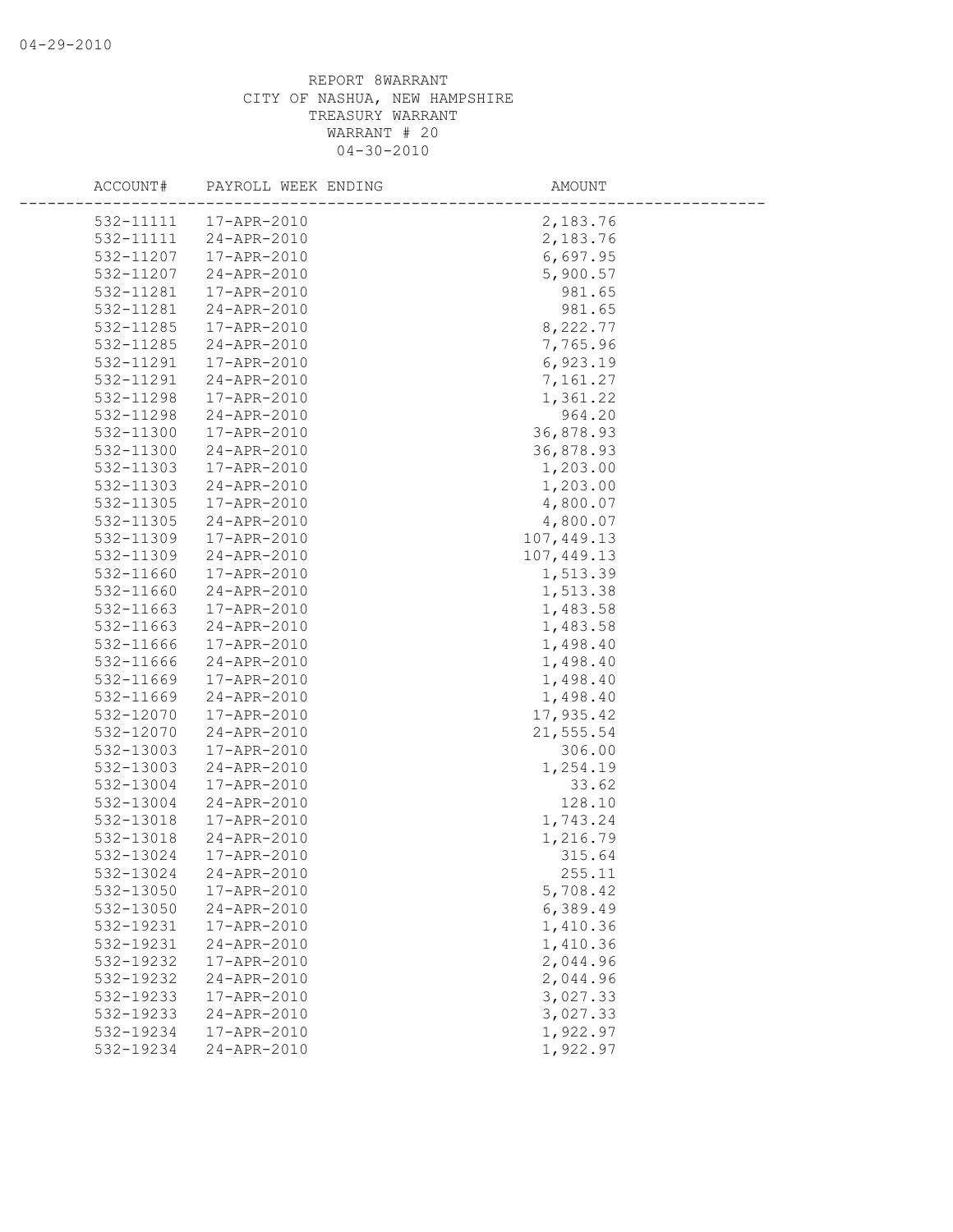|       |                   | ACCOUNT# PAYROLL WEEK ENDING          | AMOUNT                     |            |
|-------|-------------------|---------------------------------------|----------------------------|------------|
|       | TOTAL 532         | FIRE DEPARTMENT                       |                            | 456,246.57 |
|       |                   |                                       |                            |            |
|       |                   | 535-19230 17-APR-2010                 | 96.15                      |            |
|       |                   | 535-19230 24-APR-2010                 | 96.15                      |            |
|       | ----------------- | 535-31050 24-APR-2010                 | 80.00                      |            |
|       |                   | TOTAL 535 EMERGENCY MANAGEMENT        | __________________________ | 272.30     |
|       |                   |                                       |                            |            |
|       |                   | 536-11200  17-APR-2010                | 1,414.23                   |            |
|       |                   | 536-11200 24-APR-2010                 | 1,414.23                   |            |
|       |                   | 536-12137 17-APR-2010                 | 1,200.12                   |            |
|       |                   | 536-12137 24-APR-2010                 | 1,200.12                   |            |
|       | TOTAL 536         | CITYWIDE COMMUNICATIONS               |                            | 5,228.70   |
|       |                   |                                       |                            |            |
|       |                   | 541-11024 17-APR-2010                 | 253.91                     |            |
|       |                   | 541-11024 24-APR-2010                 | 253.90                     |            |
|       |                   | 541-11104  17-APR-2010                | 1,014.27                   |            |
|       |                   | 541-11104 24-APR-2010                 | 1,014.26                   |            |
|       |                   | 541-11240 17-APR-2010                 | 1,503.01                   |            |
|       |                   | 541-11240 24-APR-2010                 | 1,503.02                   |            |
|       |                   | 541-31050 24-APR-2010                 | 80.00                      |            |
|       |                   | TOTAL 541 COMMUNITY SERVICES DIVISION |                            | 5,622.37   |
|       |                   |                                       |                            |            |
|       |                   | 542-11024  17-APR-2010                | 634.76                     |            |
|       |                   | 542-11024 24-APR-2010                 | 634.77                     |            |
|       | 542-11426         | 17-APR-2010                           | 1,364.21                   |            |
|       | 542-11426         | 24-APR-2010                           | 1,364.20                   |            |
|       | 542-11584         | 17-APR-2010                           | 3,600.68                   |            |
|       | 542-11584         | 24-APR-2010                           | 3,600.68                   |            |
|       | 542-12044         | 24-APR-2010                           | 69.00                      |            |
|       | 542-12109         | 17-APR-2010                           | 160.00                     |            |
|       |                   | 542-12109 24-APR-2010                 | 80.00                      |            |
|       |                   | 542-12582  17-APR-2010                | 606.03                     |            |
|       |                   | 542-12582 24-APR-2010                 | 606.03                     |            |
| TOTAL | 542               | COMMUNITY HEALTH                      |                            | 12,720.36  |
|       |                   |                                       |                            |            |
|       | 543-11380         | 17-APR-2010                           | 952.97                     |            |
|       |                   | 543-11380 24-APR-2010                 | 952.97                     |            |
|       | 543-11438         | 17-APR-2010                           | 1,286.71                   |            |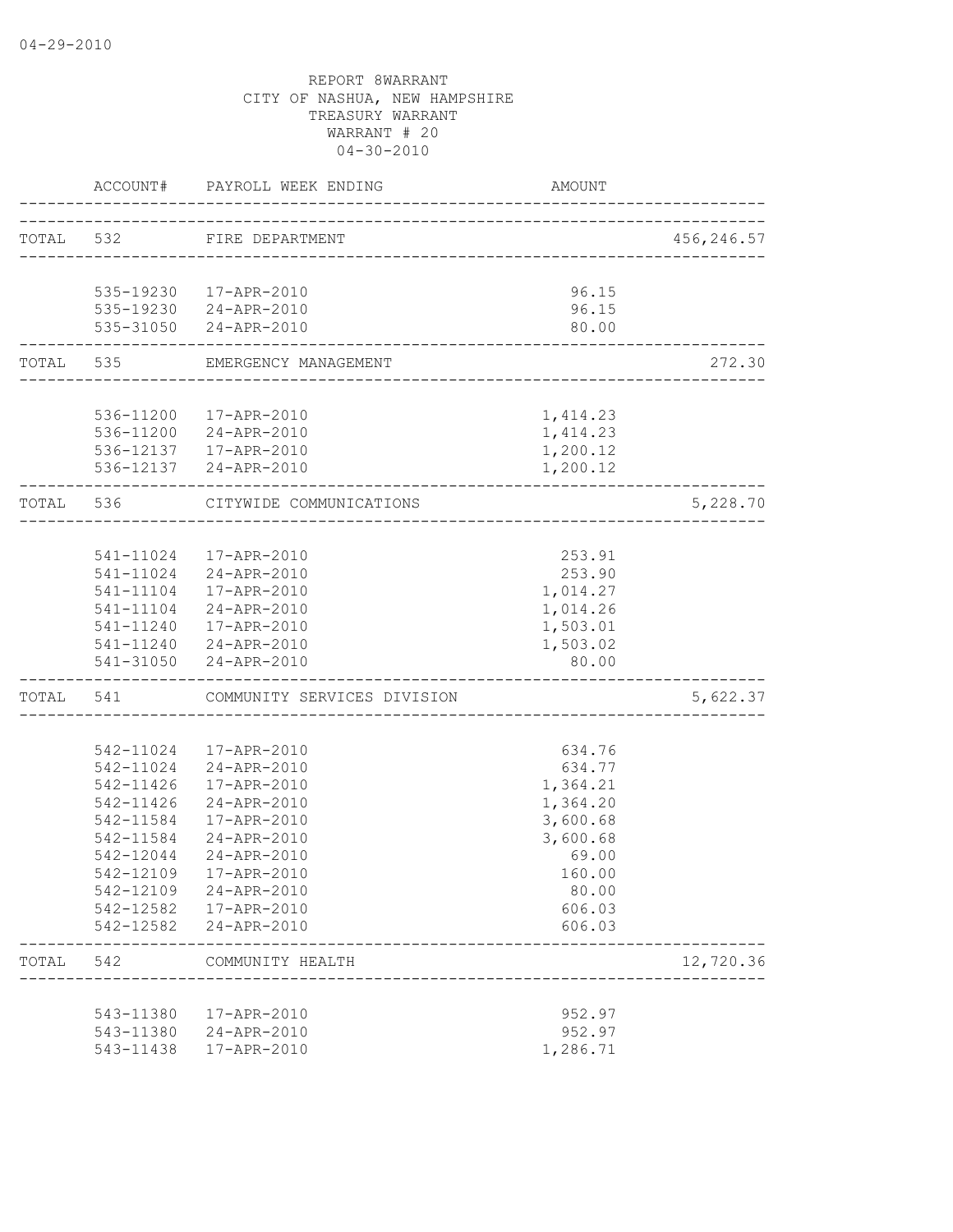|           | ACCOUNT#  | PAYROLL WEEK ENDING                             | AMOUNT   |           |
|-----------|-----------|-------------------------------------------------|----------|-----------|
|           |           | 543-11438 24-APR-2010                           | 1,286.71 |           |
|           |           | 543-11602  17-APR-2010                          | 883.76   |           |
|           | 543-11602 | 24-APR-2010                                     | 883.76   |           |
|           | 543-11604 | 17-APR-2010                                     | 1,528.64 |           |
|           | 543-11604 | 24-APR-2010                                     | 1,528.64 |           |
|           | 543-11605 | 17-APR-2010                                     | 956.86   |           |
|           |           | 543-11605 24-APR-2010                           | 956.86   |           |
|           | 543-31050 | 24-APR-2010                                     | 114.00   |           |
| TOTAL 543 |           | ENVIRONMENTAL HEALTH DEPT.                      |          | 11,331.88 |
|           |           |                                                 |          |           |
|           | 544-11008 | 17-APR-2010                                     | 744.55   |           |
|           | 544-11008 | 24-APR-2010                                     | 744.55   |           |
|           | 544-11099 | 17-APR-2010                                     | 1,423.00 |           |
|           | 544-11099 | 24-APR-2010                                     | 1,423.00 |           |
|           | 544-11112 | 17-APR-2010                                     | 852.14   |           |
|           | 544-11112 | 24-APR-2010                                     | 852.14   |           |
|           | 544-11367 | 17-APR-2010                                     | 833.86   |           |
|           | 544-11367 | 24-APR-2010                                     | 833.86   |           |
|           | 544-11777 | 17-APR-2010                                     | 1,289.91 |           |
|           | 544-11777 | 24-APR-2010                                     | 1,289.92 |           |
|           | 544-12101 | 17-APR-2010                                     | 515.08   |           |
|           |           | 544-12101 24-APR-2010                           | 515.08   |           |
|           | 544-31050 | 24-APR-2010                                     | 80.00    |           |
| TOTAL 544 |           | WELFARE ADMINISTRATION<br>--------------------- |          | 11,397.09 |
|           |           |                                                 |          |           |
|           |           | 551-11024  17-APR-2010                          | 637.15   |           |
|           | 551-11024 | 24-APR-2010                                     | 637.15   |           |
|           | 551-11028 | 17-APR-2010                                     | 544.44   |           |
|           | 551-11028 | 24-APR-2010                                     | 544.44   |           |
|           | 551-11057 | 17-APR-2010                                     | 899.04   |           |
|           | 551-11057 | 24-APR-2010                                     | 899.04   |           |
|           | 551-11094 | 17-APR-2010                                     | 306.26   |           |
|           | 551-11094 | 24-APR-2010                                     | 306.26   |           |
|           |           | 551-11097    17-APR-2010                        | 1,076.07 |           |
|           | 551-11097 | 24-APR-2010                                     | 1,076.08 |           |
|           | 551-11211 | 17-APR-2010                                     | 613.89   |           |
|           | 551-11211 | 24-APR-2010                                     | 613.89   |           |
|           | 551-11249 | 17-APR-2010                                     | 1,320.01 |           |
|           | 551-11249 | 24-APR-2010                                     | 1,320.01 |           |
|           | 551-11268 | 17-APR-2010                                     | 647.22   |           |
|           | 551-11268 | 24-APR-2010                                     | 517.78   |           |
|           | 551-11273 | 17-APR-2010                                     | 1,687.48 |           |
|           | 551-11273 | $24 - APR - 2010$                               | 1,687.48 |           |
|           | 551-11435 | 17-APR-2010                                     | 909.67   |           |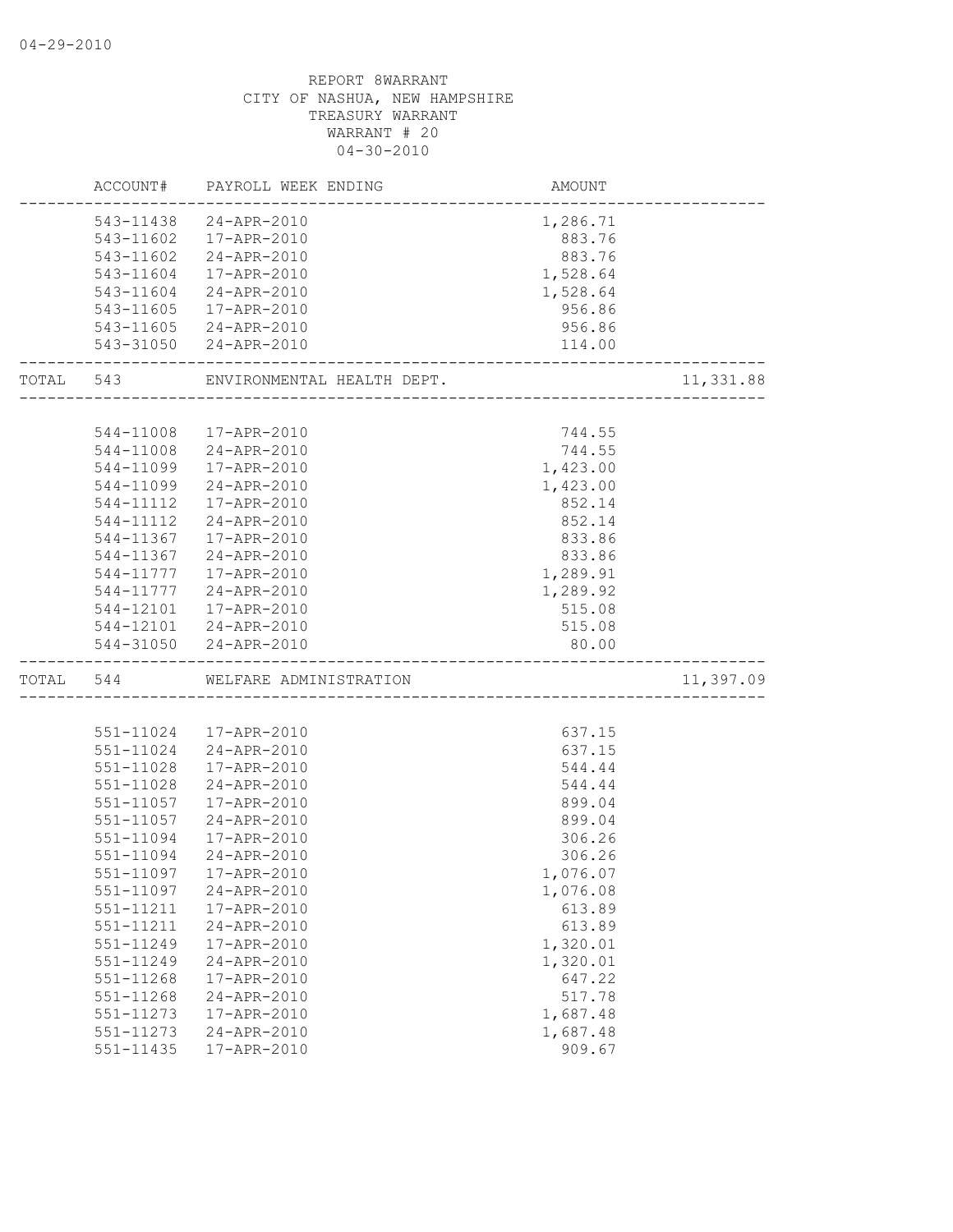|           | ACCOUNT# PAYROLL WEEK ENDING                    | AMOUNT               |           |
|-----------|-------------------------------------------------|----------------------|-----------|
|           | 551-11435 24-APR-2010                           | 909.67               |           |
|           | 551-11462  17-APR-2010                          | 1,034.29             |           |
|           | 551-11462 24-APR-2010                           | 1,034.29             |           |
|           | 551-11638 17-APR-2010                           | 1,177.18             |           |
|           | 551-11638 24-APR-2010                           | 1,177.18             |           |
|           | 551-13004 17-APR-2010                           | 318.23               |           |
|           | 551-13004 24-APR-2010                           | 225.77               |           |
|           | 551-91010 24-APR-2010                           | 1,390.00             |           |
|           | TOTAL 551 PUBLIC WORKS DIV & ENGINEERING (2001) |                      | 23,509.97 |
|           |                                                 |                      |           |
|           | 552-11024 17-APR-2010                           | 686.24               |           |
|           | 552-11024 24-APR-2010                           | 686.24               |           |
|           | 552-11077   17-APR-2010                         | 1,293.11             |           |
|           | 552-11077 24-APR-2010                           | 1,293.12             |           |
| 552-11087 | 17-APR-2010                                     | 819.60               |           |
| 552-11087 | 24-APR-2010                                     | 819.60               |           |
| 552-11143 | 17-APR-2010                                     | 858.40               |           |
| 552-11143 | 24-APR-2010                                     | $858.40$<br>3,102.86 |           |
|           | 552-11324 17-APR-2010                           |                      |           |
| 552-11324 | 24-APR-2010                                     | 4,137.16             |           |
| 552-11339 | 17-APR-2010                                     | 2,944.00             |           |
| 552-11339 | 24-APR-2010                                     | 2,966.64             |           |
| 552-11342 | 17-APR-2010                                     | 772.80               |           |
| 552-11342 | 24-APR-2010                                     | 772.80               |           |
| 552-11343 | 17-APR-2010                                     | 2,605.20             |           |
| 552-11343 | 24-APR-2010                                     | 2,602.50             |           |
|           | 552-11407  17-APR-2010                          | 5,347.20             |           |
| 552-11407 | 24-APR-2010                                     | 4,456.00             |           |
| 552-11492 | 17-APR-2010                                     | 817.60               |           |
| 552-11492 | 24-APR-2010                                     | 817.60               |           |
| 552-11562 | 17-APR-2010                                     | 410.16               |           |
| 552-11562 | 24-APR-2010                                     | 410.16               |           |
| 552-11580 | 17-APR-2010                                     | 985.56               |           |
| 552-11580 | 24-APR-2010                                     | 985.56               |           |
| 552-11672 | 17-APR-2010                                     | 1,446.40             |           |
|           | 552-11672 24-APR-2010                           | 1,446.40             |           |
| 552-11750 | 17-APR-2010                                     | 805.92               |           |
| 552-11750 | 24-APR-2010                                     | 802.72               |           |
| 552-12156 | 17-APR-2010                                     | 1,187.50             |           |
| 552-12156 | 24-APR-2010                                     | 1,177.50             |           |
| 552-13004 | 17-APR-2010                                     | 1,650.89             |           |
| 552-13004 | 24-APR-2010                                     | 1,819.94             |           |
| 552-31050 | 24-APR-2010                                     | 34.00                |           |
| 552-59050 | 17-APR-2010                                     | 3,168.00             |           |
|           |                                                 |                      |           |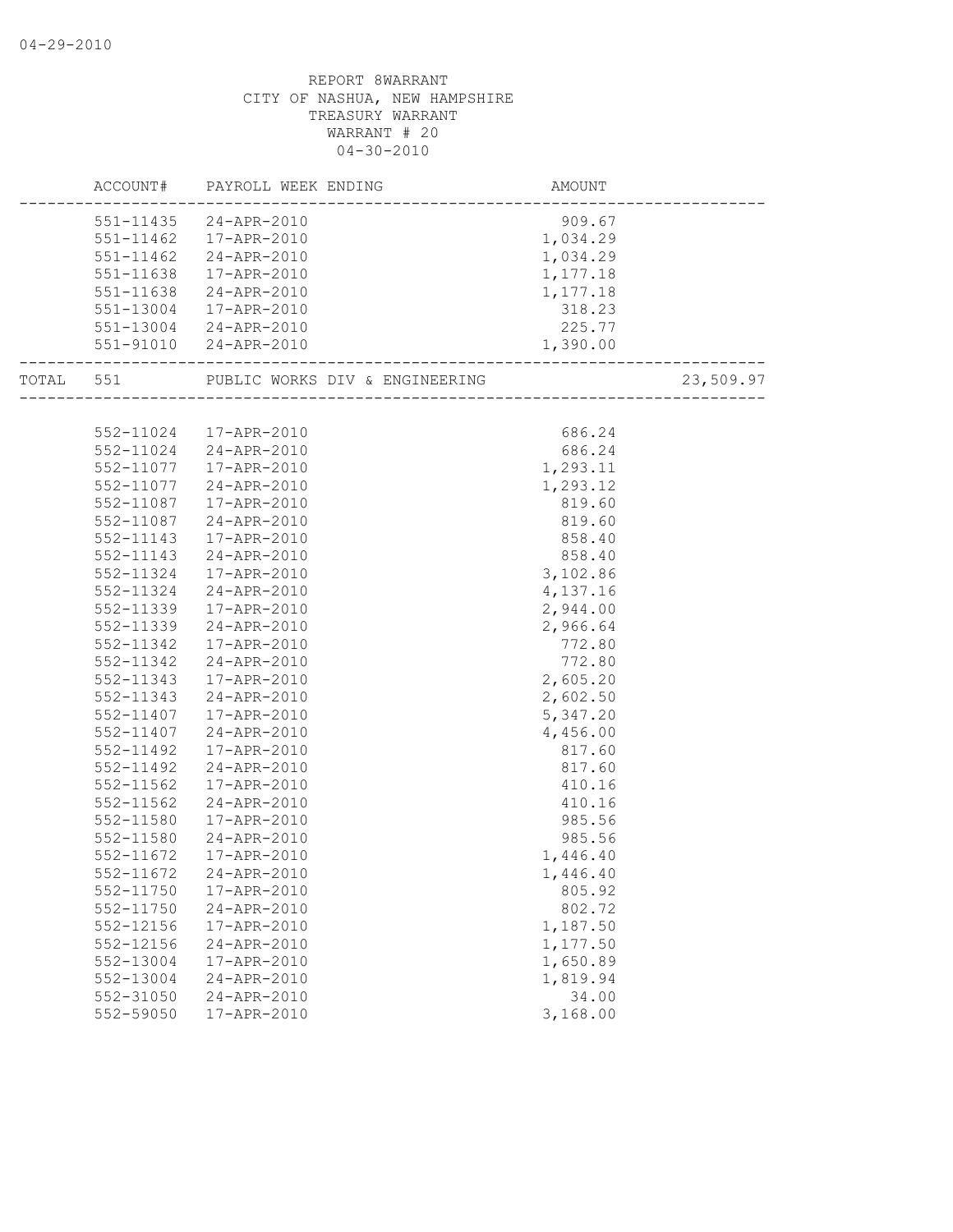|       |               | TOTAL 552 PARKS AND RECREATION | N<br>___________________________________ | 54,987.78 |
|-------|---------------|--------------------------------|------------------------------------------|-----------|
|       |               |                                |                                          |           |
|       |               | 553-11024  17-APR-2010         | 318.01                                   |           |
|       |               | 553-11024 24-APR-2010          | 356.35                                   |           |
|       | 553-11078     | 17-APR-2010                    | 1,495.05                                 |           |
|       | 553-11078     | 24-APR-2010                    | 1,495.05                                 |           |
|       | 553-11098     | 17-APR-2010                    | 1,014.00                                 |           |
|       | 553-11098     | 24-APR-2010                    | 1,014.00                                 |           |
|       | 553-11169     | 17-APR-2010                    | 1,046.23                                 |           |
|       | 553-11169     | 24-APR-2010                    | 1,046.23                                 |           |
|       | 553-11192     | 17-APR-2010                    | 957.93                                   |           |
|       | 553-11192     | 24-APR-2010                    | 957.92                                   |           |
|       | 553-11279     | 17-APR-2010                    | 6,000.82                                 |           |
|       | 553-11279     | 24-APR-2010                    | 6,022.70                                 |           |
|       | 553-11327     | 17-APR-2010                    | 5, 171.45                                |           |
|       | 553-11327     | 24-APR-2010                    | 4,137.16                                 |           |
|       | 553-11375     | 17-APR-2010                    | 818.80                                   |           |
|       | 553-11375     | 24-APR-2010                    | 818.80                                   |           |
|       | $553 - 11465$ | 17-APR-2010                    | 3,270.40                                 |           |
|       | $553 - 11465$ | 24-APR-2010                    | 3, 312.14                                |           |
|       | 553-11474     | 17-APR-2010                    | 3,729.20                                 |           |
|       | 553-11474     | 24-APR-2010                    | 3,729.20                                 |           |
|       | 553-11475     | 17-APR-2010                    | 2,834.42                                 |           |
|       | 553-11475     | 24-APR-2010                    | 2,834.40                                 |           |
|       | 553-11630     | 17-APR-2010                    | 1,584.14                                 |           |
|       | 553-11630     | 24-APR-2010                    | 1,575.20                                 |           |
|       | 553-11631     | 17-APR-2010                    | 799.60                                   |           |
|       | 553-11631     | 24-APR-2010                    | 799.60                                   |           |
|       | 553-11648     | 17-APR-2010                    | 840.31                                   |           |
|       | 553-11648     | 24-APR-2010                    | 840.31                                   |           |
|       | 553-11678     | 17-APR-2010                    | 1,442.84                                 |           |
|       | 553-11678     | 24-APR-2010                    | 1,442.84                                 |           |
|       | 553-11759     | 17-APR-2010                    | 15,062.38                                |           |
|       | 553-11759     | 24-APR-2010                    | 15,080.70                                |           |
|       | 553-11771     | 17-APR-2010                    | 1,851.21                                 |           |
|       | 553-11771     | 24-APR-2010                    | 1,851.20                                 |           |
|       |               | 553-13004 17-APR-2010          | 1,030.28                                 |           |
|       |               | 553-13004 24-APR-2010          | 534.10                                   |           |
|       |               | 553-17001  17-APR-2010         | 300.00                                   |           |
|       |               | 553-17010 24-APR-2010          | 1,100.00                                 |           |
| TOTAL | 553           | STREET DEPARTMENT              |                                          | 98,514.97 |
|       |               |                                |                                          |           |
|       |               | 555-11024  17-APR-2010         | 318.02                                   |           |
|       |               | 555-11024 24-APR-2010          | 356.36                                   |           |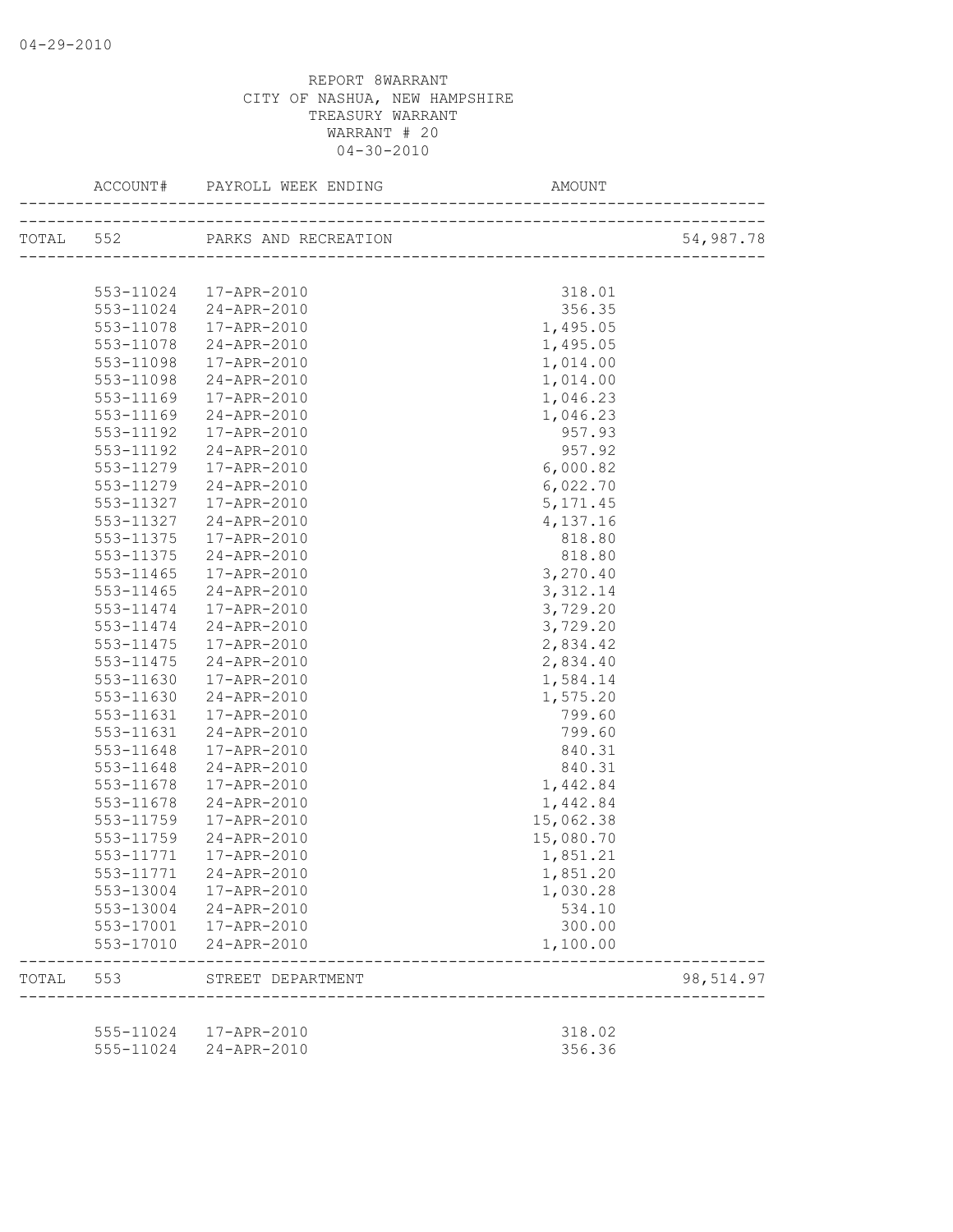|       | ACCOUNT#  | PAYROLL WEEK ENDING    | AMOUNT   |           |
|-------|-----------|------------------------|----------|-----------|
|       | 555-11058 | 17-APR-2010            | 985.56   |           |
|       | 555-11058 | 24-APR-2010            | 985.56   |           |
|       | 555-11461 | 17-APR-2010            | 1,489.36 |           |
|       | 555-11461 | 24-APR-2010            | 1,489.37 |           |
|       | 555-11505 | 17-APR-2010            | 1,184.60 |           |
|       | 555-11505 | 24-APR-2010            | 1,184.60 |           |
|       | 555-11639 | 17-APR-2010            | 817.60   |           |
|       | 555-11639 | 24-APR-2010            | 817.60   |           |
|       | 555-11640 | 17-APR-2010            | 761.60   |           |
|       | 555-11640 | 24-APR-2010            | 761.60   |           |
|       | 555-11738 | 17-APR-2010            | 1,941.60 |           |
|       | 555-11738 | 24-APR-2010            | 1,941.60 |           |
|       | 555-11745 | 17-APR-2010            | 810.80   |           |
|       | 555-11745 | 24-APR-2010            | 810.80   |           |
|       | 555-11746 | 17-APR-2010            | 1,139.74 |           |
|       | 555-11746 | 24-APR-2010            | 1,139.75 |           |
|       | 555-13004 | 17-APR-2010            | 109.22   |           |
|       | 555-13068 | 17-APR-2010            | 254.84   |           |
|       | 555-13068 | 24-APR-2010            | 254.84   |           |
|       | 555-17010 | 24-APR-2010            | 1,100.00 |           |
| TOTAL | 555       | TRAFFIC DEPARTMENT     |          | 20,655.02 |
|       |           |                        |          |           |
|       |           | 557-11024 17-APR-2010  | 637.15   |           |
|       | 557-11024 | 24-APR-2010            | 637.15   |           |
|       | 557-11161 | 17-APR-2010            | 1,236.16 |           |
|       |           | 557-11161 24-APR-2010  | 1,236.16 |           |
|       |           | 557-11751  17-APR-2010 | 96.14    |           |
|       |           | 557-11751 24-APR-2010  | 96.14    |           |
| TOTAL | 557       | PARKING LOTS           |          | 3,938.90  |
|       |           |                        |          |           |
|       |           | 561-11345 17-APR-2010  | 1,204.95 |           |
|       | 561-11345 | 24-APR-2010            | 1,204.95 |           |
|       | 561-11651 | 17-APR-2010            | 860.38   |           |
|       |           | 561-11651 24-APR-2010  | 860.38   |           |
|       | 561-11658 | 17-APR-2010            | 1,044.70 |           |
|       | 561-11658 | 24-APR-2010            | 1,044.70 |           |
|       | 561-12153 | 17-APR-2010            | 400.00   |           |
|       | 561-12153 | 24-APR-2010            | 400.00   |           |
|       | 561-13004 | 17-APR-2010            | 135.56   |           |
|       | 561-91010 | 24-APR-2010            | 100.00   |           |
| TOTAL | 561       | EDGEWOOD CEMETERY      |          | 7,255.62  |
|       |           |                        |          |           |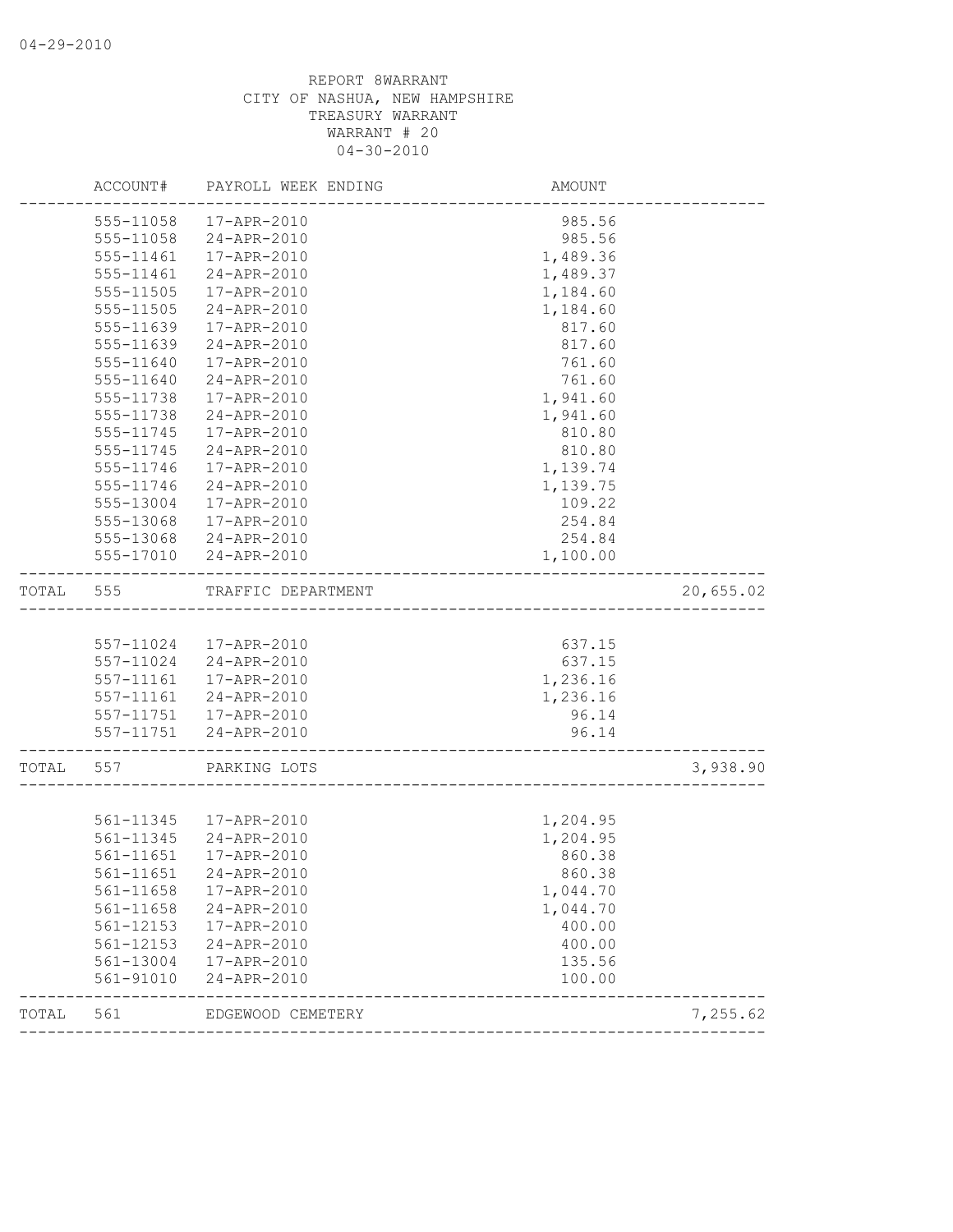|       | ACCOUNT#      | PAYROLL WEEK ENDING   | AMOUNT   |           |
|-------|---------------|-----------------------|----------|-----------|
|       | 563-11345     | 17-APR-2010           | 1,159.57 |           |
|       | 563-11345     | 24-APR-2010           | 1,159.58 |           |
|       | 563-11651     | 17-APR-2010           | 766.04   |           |
|       | 563-11651     | 24-APR-2010           | 766.04   |           |
|       | 563-11657     | 17-APR-2010           | 957.28   |           |
|       | 563-11657     | 24-APR-2010           | 957.28   |           |
|       | 563-12153     | 17-APR-2010           | 790.00   |           |
|       | 563-12153     | 24-APR-2010           | 800.00   |           |
|       |               | 563-13004 17-APR-2010 | 201.88   |           |
| TOTAL | 563           | WOODLAWN CEMETERY     |          | 7,557.67  |
|       |               |                       |          |           |
|       | 571-11174     | 17-APR-2010           | 669.50   |           |
|       | 571-11174     | 24-APR-2010           | 460.28   |           |
|       | 571-11237     | 17-APR-2010           | 1,999.68 |           |
|       | 571-11237     | 24-APR-2010           | 1,999.68 |           |
|       | $571 - 12045$ | 17-APR-2010           | 254.08   |           |
|       |               | 571-12045 24-APR-2010 | 312.71   |           |
| TOTAL | 571           | COMMUNITY DEVELOPMENT |          | 5,695.93  |
|       |               |                       |          |           |
|       | 572-11024     | 17-APR-2010           | 653.12   |           |
|       | 572-11024     | 24-APR-2010           | 653.12   |           |
|       | 572-11215     | 17-APR-2010           | 3,635.97 |           |
|       | 572-11215     | 24-APR-2010           | 3,635.96 |           |
|       | 572-11238     | 17-APR-2010           | 861.65   |           |
|       | 572-11238     | 24-APR-2010           | 861.65   |           |
|       | 572-11450     | 17-APR-2010           | 1,720.02 |           |
|       | 572-11450     | 24-APR-2010           | 1,720.02 |           |
|       | 572-11522     | 17-APR-2010           | 837.26   |           |
|       | 572-11522     | 24-APR-2010           | 837.27   |           |
|       | 572-11525     | 17-APR-2010           | 1,032.64 |           |
|       | 572-11525     | 24-APR-2010           | 1,032.64 |           |
|       | 572-58005     | 17-APR-2010           | 100.00   |           |
|       | 572-58005     | 24-APR-2010           | 200.00   |           |
| TOTAL | 572           | PLANNING DEPARTMENT   |          | 17,781.32 |
|       |               |                       |          |           |
|       | 573-11444     | 17-APR-2010           | 1,666.17 |           |
|       | 573-11444     | 24-APR-2010           | 1,666.17 |           |
|       | 573-12029     | 17-APR-2010           | 355.51   |           |
|       | 573-12029     | 24-APR-2010           | 355.51   |           |
|       | 573-31050     | 24-APR-2010           | 80.00    |           |
|       |               |                       |          |           |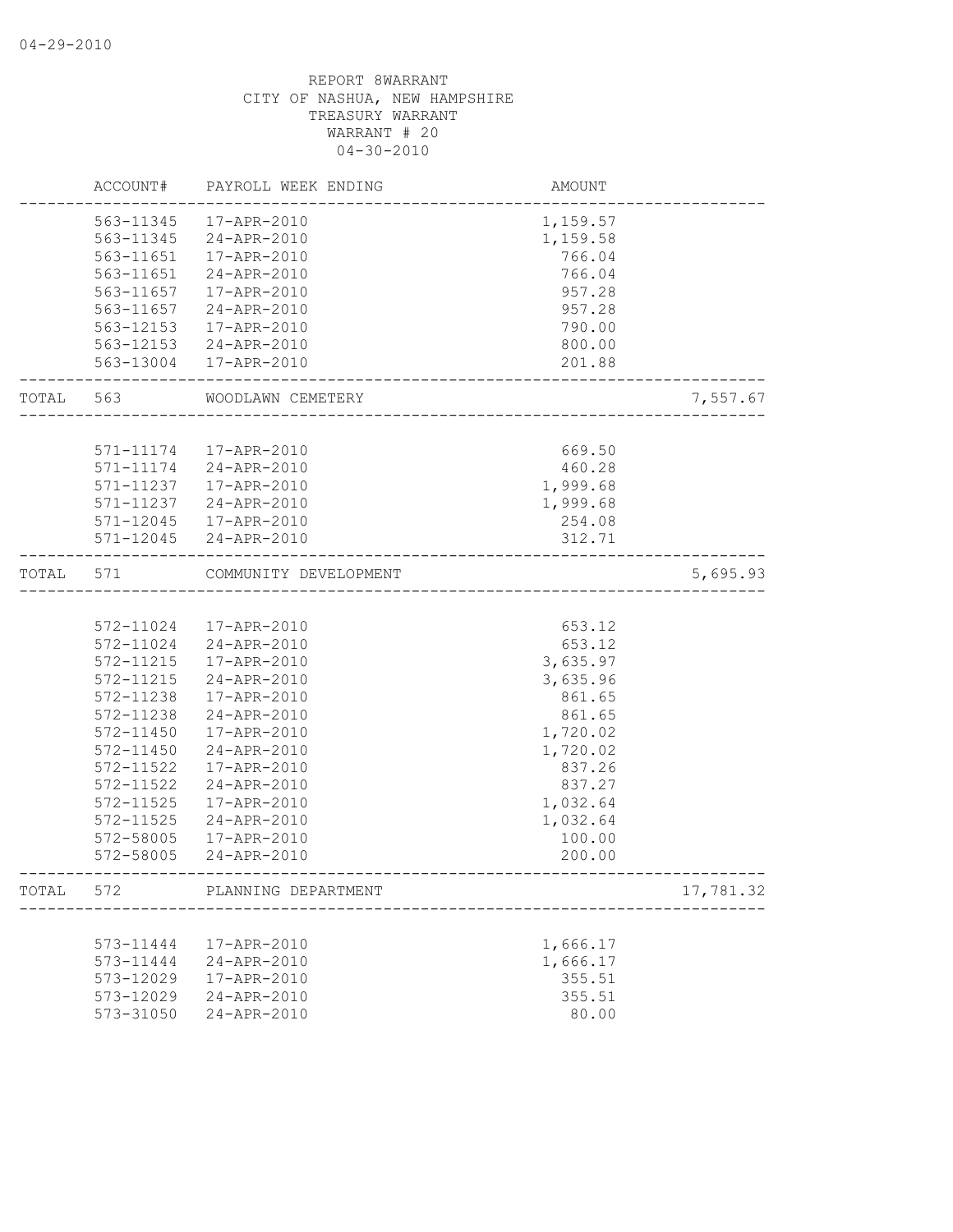|           | TOTAL 573 |                        |                      | 4,123.36  |
|-----------|-----------|------------------------|----------------------|-----------|
|           |           |                        |                      |           |
|           |           | 575-11032  17-APR-2010 | 717.23               |           |
|           |           | 575-11032 24-APR-2010  | 717.23               |           |
|           | 575-11042 | 17-APR-2010            | 1,418.59             |           |
|           | 575-11042 | 24-APR-2010            | 1,418.58             |           |
|           | 575-11062 | 17-APR-2010            | 549.28               |           |
|           | 575-11062 | 24-APR-2010            | 533.59               |           |
|           | 575-11189 | 17-APR-2010            | 1,102.42             |           |
|           | 575-11189 | 24-APR-2010            |                      |           |
|           | 575-11246 | 17-APR-2010            | 1,102.42<br>1,677.04 |           |
|           | 575-11246 | 24-APR-2010            |                      |           |
|           | 575-11387 | 17-APR-2010            | 1,677.04             |           |
|           |           |                        | 6,854.42             |           |
|           | 575-11387 | 24-APR-2010            | 6,854.44             |           |
|           | 575-11393 | 17-APR-2010            | 3,648.26             |           |
|           | 575-11393 | 24-APR-2010            | 3, 344.34            |           |
|           | 575-11400 | 17-APR-2010            | 8,162.14             |           |
|           | 575-11400 | 24-APR-2010            | 8,162.14             |           |
|           | 575-11401 | 17-APR-2010            | 3,629.01             |           |
|           | 575-11401 | 24-APR-2010            | 3,999.44             |           |
|           | 575-11403 | 17-APR-2010            | 786.82               |           |
|           | 575-11403 | 24-APR-2010            | 786.81               |           |
|           | 575-11404 | 17-APR-2010            | 779.92               |           |
|           | 575-11404 | 24-APR-2010            | 779.92               |           |
|           | 575-12073 | 17-APR-2010            | 443.41               |           |
|           | 575-12073 | 24-APR-2010            | 382.25               |           |
|           | 575-12090 | 17-APR-2010            | 1,140.26             |           |
|           | 575-12090 | 24-APR-2010            | 1,079.44             |           |
|           | 575-12114 | 17-APR-2010            | 1,513.06             |           |
|           | 575-12114 | 24-APR-2010            | 1,552.03             |           |
|           | 575-13004 | 17-APR-2010            | 273.75               |           |
|           | 575-13004 | 24-APR-2010            | 124.43               |           |
|           |           | 575-13035 17-APR-2010  | 1,296.45             |           |
|           |           | 575-13035 24-APR-2010  | 1,452.24             |           |
| TOTAL 575 |           | PUBLIC LIBRARIES       |                      | 67,958.40 |
|           |           |                        |                      |           |
|           | 576-11059 | 17-APR-2010            | 1,289.91             |           |
|           | 576-11059 | 24-APR-2010            | 1,289.91             |           |
|           | 576-11221 | 17-APR-2010            | 1,065.23             |           |
|           | 576-11221 | 24-APR-2010            | 1,065.23             |           |
|           | 576-11315 | 17-APR-2010            | 1,329.79             |           |
|           | 576-11315 | 24-APR-2010            | 1,329.79             |           |
|           | 576-11361 | 17-APR-2010            | 2,999.55             |           |
|           | 576-11361 | 24-APR-2010            | 2,999.56             |           |
|           |           |                        |                      |           |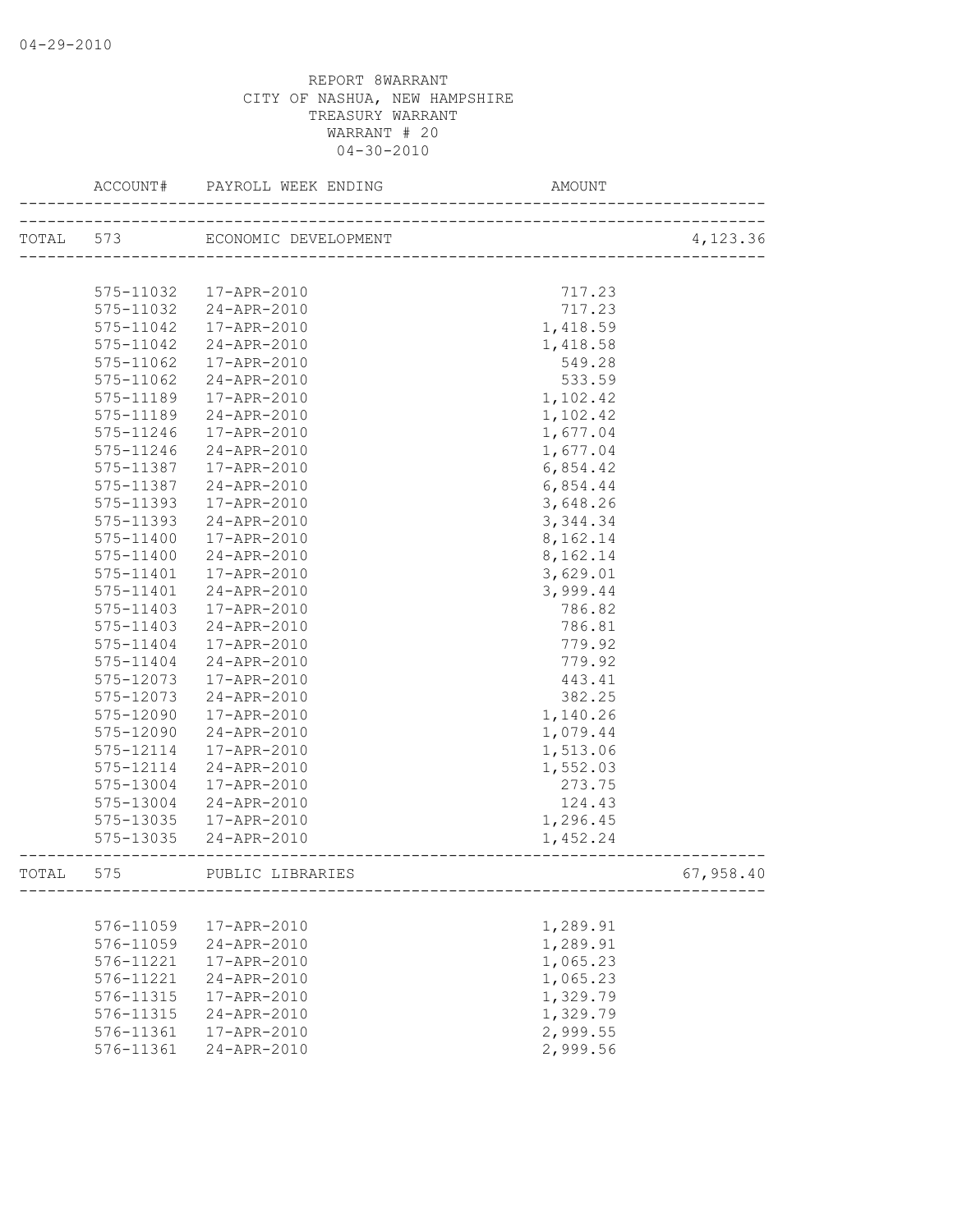|           |           | ACCOUNT# PAYROLL WEEK ENDING | <b>AMOUNT</b>                         |           |
|-----------|-----------|------------------------------|---------------------------------------|-----------|
|           |           | 576-11362 17-APR-2010        | 1,087.23                              |           |
|           |           | 576-11362 24-APR-2010        | 1,087.23                              |           |
|           |           | 576-31050 24-APR-2010        | 17.00                                 |           |
|           |           | 576-91010 24-APR-2010        | 1,140.00                              |           |
| TOTAL 576 |           | BUILDING DEPARTMENT          | _____________________________________ | 16,700.43 |
|           |           |                              |                                       |           |
|           |           | 577-11067  17-APR-2010       | 1,181.68                              |           |
|           |           | 577-11067 24-APR-2010        | 1,181.68                              |           |
|           |           | 577-11183  17-APR-2010       | 1,871.04                              |           |
|           |           | 577-11183 24-APR-2010        | 1,871.04                              |           |
|           |           | 577-91010 24-APR-2010        | 255.00                                |           |
| TOTAL 577 |           | CODE ENFORCEMENT             | _______________________               | 6,360.44  |
|           |           |                              |                                       |           |
|           |           | 581-11012  17-APR-2010       | 3,794.36                              |           |
|           | 581-11075 | 17-APR-2010                  | 4,312.64                              |           |
|           |           | 581-11081  17-APR-2010       | 2,550.00                              |           |
|           |           | 581-11162  17-APR-2010       | 52,998.41                             |           |
|           | 581-11162 | 24-APR-2010                  | 53,268.76                             |           |
|           | 581-11204 | 17-APR-2010                  | 11,218.40                             |           |
|           | 581-11204 | 24-APR-2010                  | 11,218.40                             |           |
|           | 581-11348 | 17-APR-2010                  | 85,884.94                             |           |
|           | 581-11366 | 17-APR-2010                  | 56, 516.42                            |           |
|           | 581-11366 | 24-APR-2010                  | 56, 371.29                            |           |
|           | 581-11396 | 17-APR-2010                  | 39,980.67                             |           |
|           | 581-11402 | 17-APR-2010                  | 3,376.20                              |           |
|           | 581-11402 | 24-APR-2010                  | 3,376.20                              |           |
|           | 581-11408 | 17-APR-2010                  | 17,506.33                             |           |
|           | 581-11408 | 24-APR-2010                  | 17,240.81                             |           |
|           | 581-11486 | 17-APR-2010                  | 44, 135.71                            |           |
|           | 581-11515 | 17-APR-2010                  | 2,910.48                              |           |
|           | 581-11570 | 17-APR-2010                  | 61,660.48                             |           |
|           | 581-11572 | 17-APR-2010                  | 61,089.43                             |           |
|           | 581-11579 | 17-APR-2010                  | 39,879.49                             |           |
|           | 581-11628 | 17-APR-2010                  | 1,406.40                              |           |
|           | 581-11628 | 24-APR-2010                  | 1,406.40                              |           |
|           | 581-11675 | 17-APR-2010                  | 5,343.75                              |           |
|           | 581-11709 | 17-APR-2010                  | 2,957.13                              |           |
|           | 581-11711 | 17-APR-2010                  | 2,705.80                              |           |
|           | 581-11726 | 17-APR-2010                  | 1,627,099.75                          |           |
|           | 581-11800 | 17-APR-2010                  | 43,581.15                             |           |
|           | 581-11801 | 17-APR-2010                  | 15, 421.71                            |           |
|           | 581-11801 | 24-APR-2010                  | 421.80                                |           |
|           | 581-11802 | 17-APR-2010                  | 13,219.99                             |           |
|           | 581-11803 | 17-APR-2010                  | 16,007.84                             |           |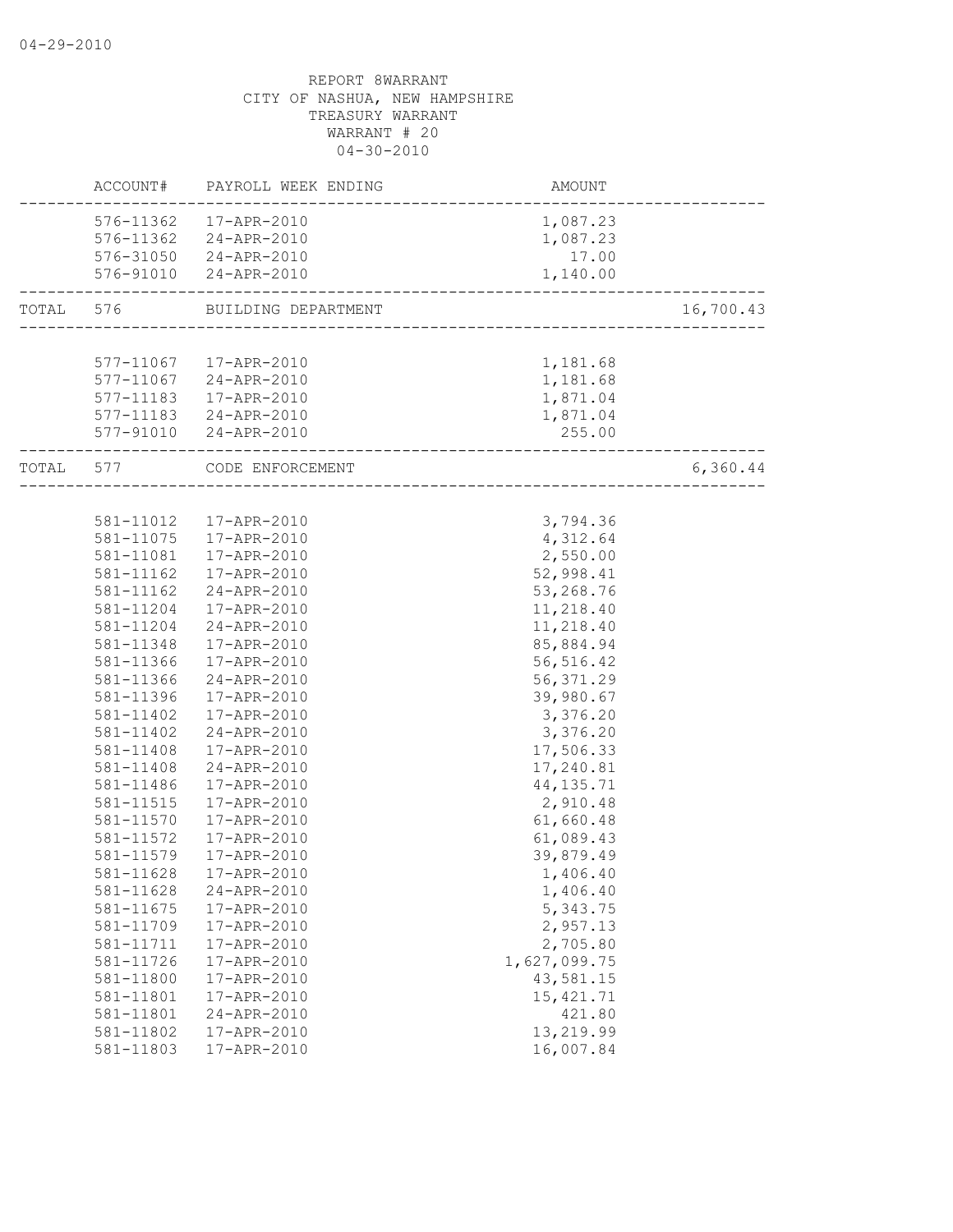| ACCOUNT#  | PAYROLL WEEK ENDING | AMOUNT      |
|-----------|---------------------|-------------|
|           |                     |             |
| 581-11803 | 24-APR-2010         | 712.93      |
| 581-11805 | 17-APR-2010         | 36,653.30   |
| 581-11812 | 17-APR-2010         | 2,609.97    |
| 581-11816 | 17-APR-2010         | 3,799.06    |
| 581-11830 | 17-APR-2010         | 3,989.67    |
| 581-11845 | 17-APR-2010         | 244.44      |
| 581-11845 | 24-APR-2010         | 366.66      |
| 581-11850 | 17-APR-2010         | 2,532.06    |
| 581-11850 | 24-APR-2010         | 2,798.60    |
| 581-11860 | 17-APR-2010         | 6,920.46    |
| 581-12006 | 17-APR-2010         | 2,994.00    |
| 581-12021 | 17-APR-2010         | 1,619.71    |
| 581-12060 | 17-APR-2010         | 2,833.98    |
| 581-12060 | 24-APR-2010         | 2,939.71    |
| 581-12078 | 17-APR-2010         | 3,043.75    |
| 581-12081 | 17-APR-2010         | 2,401.05    |
| 581-12084 | 17-APR-2010         | 2,687.50    |
| 581-12084 | 24-APR-2010         | 1,600.00    |
| 581-12111 | 17-APR-2010         | 135, 512.71 |
| 581-12111 | 24-APR-2010         | 135,644.78  |
| 581-12112 | 17-APR-2010         | 10,834.35   |
| 581-12112 | 24-APR-2010         | 10,859.43   |
| 581-12126 | 17-APR-2010         | 6,779.80    |
| 581-12126 | 24-APR-2010         | 7,401.64    |
| 581-12135 | 17-APR-2010         | 4,334.34    |
| 581-12135 | 24-APR-2010         | 5,126.59    |
| 581-12136 | 17-APR-2010         | 777.92      |
| 581-12136 | 24-APR-2010         | 938.08      |
| 581-12141 | 17-APR-2010         | 1,294.10    |
| 581-12153 | 17-APR-2010         | 30.00       |
| 581-12153 | 24-APR-2010         | 30.00       |
| 581-12198 | 17-APR-2010         | 26,812.54   |
| 581-12200 | 17-APR-2010         | 1,594.38    |
| 581-12200 | 24-APR-2010         | 1,223.78    |
| 581-12201 | 17-APR-2010         | 26, 401.71  |
| 581-12201 | 24-APR-2010         | 28,673.53   |
| 581-13004 | 17-APR-2010         |             |
| 581-13004 | 24-APR-2010         | 1,560.00    |
| 581-13021 | 17-APR-2010         | 503.10      |
| 581-13021 | 24-APR-2010         | 79.12       |
| 581-13032 | 17-APR-2010         | 723.98      |
| 581-13032 | 24-APR-2010         | 616.16      |
| 581-13120 | 17-APR-2010         | 2,599.85    |
| 581-13120 | 24-APR-2010         | 2,387.05    |
| 581-13133 | 17-APR-2010         | 1,170.34    |
| 581-13137 | 17-APR-2010         | 550.00      |
| 581-13137 | 24-APR-2010         | 175.00      |
| 581-19000 | 17-APR-2010         | 7,708.60    |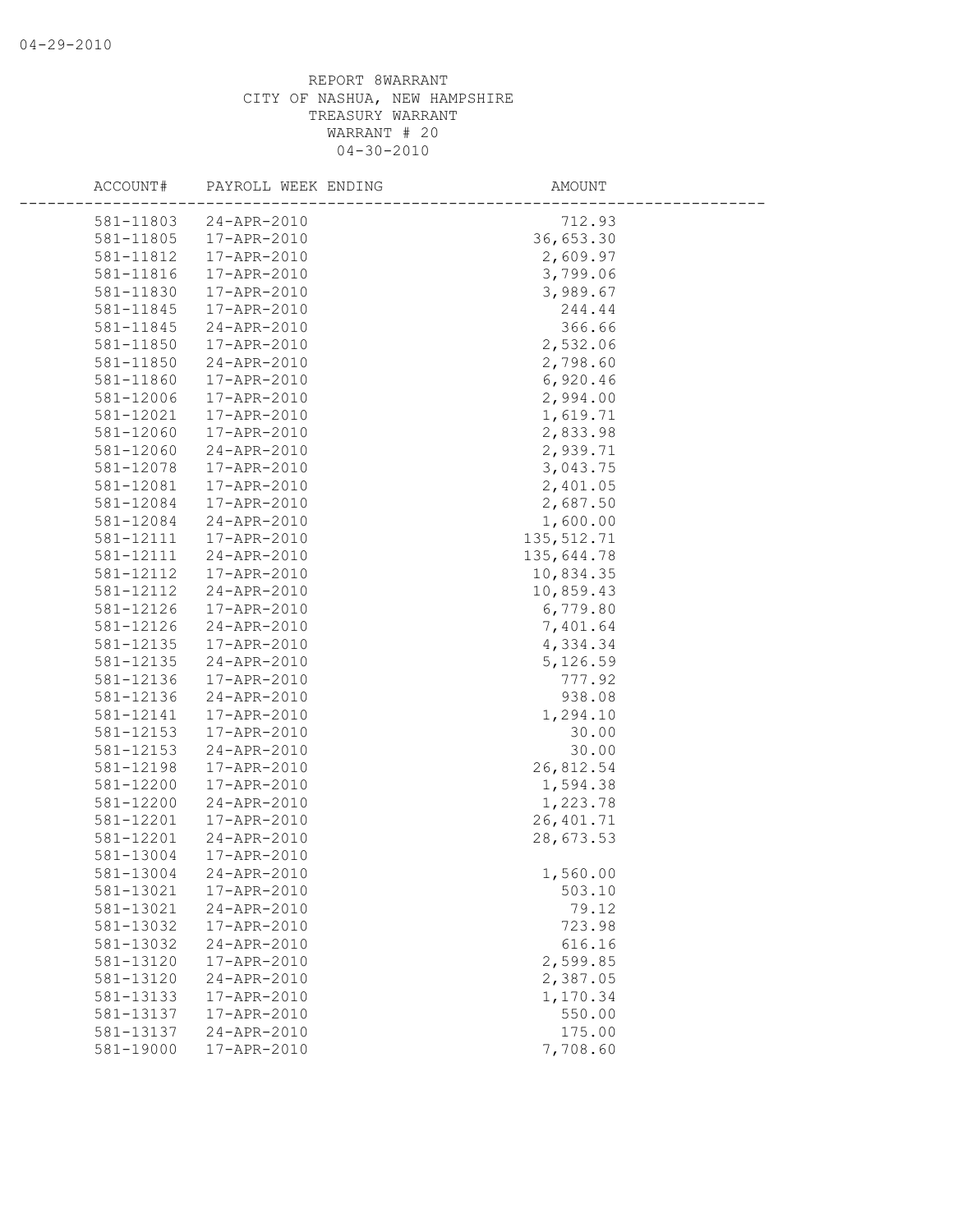|        | ACCOUNT# | PAYROLL WEEK ENDING                            | AMOUNT             |              |
|--------|----------|------------------------------------------------|--------------------|--------------|
|        |          | 581-19230 17-APR-2010<br>581-19240 17-APR-2010 | 6,450.00<br>208.60 |              |
| TOTAI, | 581      | SCHOOL DEPARTMENT                              |                    | 2,868,609.47 |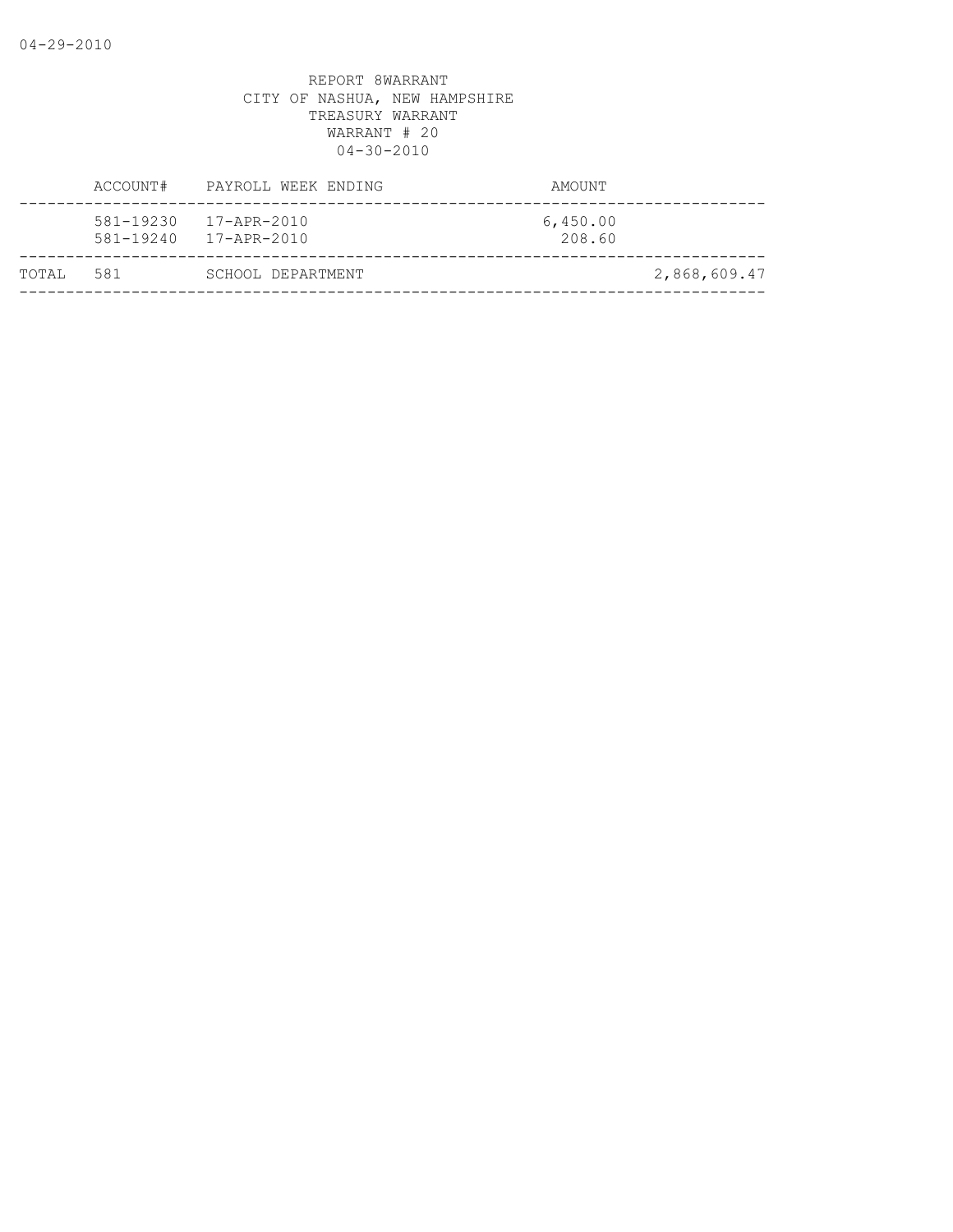| ACCOUNT#  | PAYROLL WEEK ENDING      | AMOUNT |
|-----------|--------------------------|--------|
|           | 792-13004 24-APR-2010    | 423.72 |
| TOTAL 792 | CPF-WASTEWATER USER FUND | 423.72 |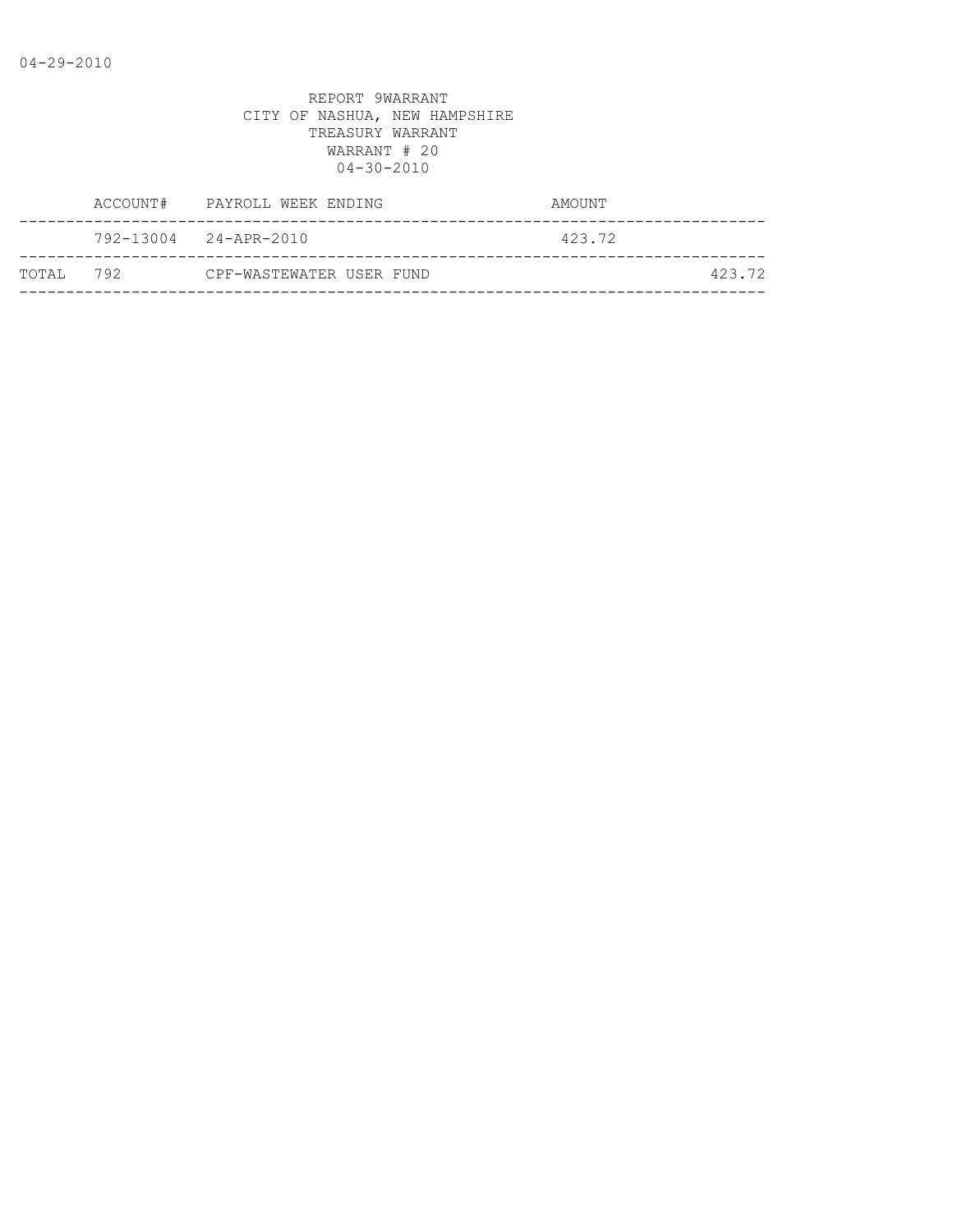| ACCOUNT#               | PAYROLL WEEK ENDING        | AMOUNT           |  |
|------------------------|----------------------------|------------------|--|
| 801-11008              | 17-APR-2010                | 592.13           |  |
| 801-11008              | 24-APR-2010                | 592.14           |  |
| 801-11024              | 17-APR-2010                | 637.15           |  |
| 801-11024              | 24-APR-2010                | 637.15           |  |
| 801-11028              | 17-APR-2010                | 60.49            |  |
| 801-11028              | 24-APR-2010                | 60.49            |  |
| 801-11064              | 17-APR-2010                | 140.47           |  |
| 801-11064              | 24-APR-2010                | 140.47           |  |
| 801-11094              | 17-APR-2010                | 102.09           |  |
| 801-11094              | 24-APR-2010                | 102.09           |  |
| 801-11188              | 17-APR-2010                | 367.14           |  |
| 801-11188              | 24-APR-2010                | 367.14           |  |
| 801-11190              | 17-APR-2010                | 409.48           |  |
| 801-11190              | 24-APR-2010                | 409.48           |  |
| 801-11193              | 17-APR-2010                | 1,000.83         |  |
| 801-11193              | 24-APR-2010                | 1,000.83         |  |
| 801-11211              | 17-APR-2010                | 68.21            |  |
| 801-11211              | 24-APR-2010                | 68.21            |  |
| 801-11222              | 17-APR-2010                | 211.23           |  |
| 801-11222              | 24-APR-2010                | 211.23           |  |
| 801-11249              | 17-APR-2010                | 188.57           |  |
| 801-11249              | 24-APR-2010                | 188.57           |  |
| 801-11268              | 17-APR-2010                | 138.69           |  |
| 801-11268              | 24-APR-2010                | 110.95           |  |
| 801-11271              | 17-APR-2010                | 1,150.52         |  |
| 801-11271              | 24-APR-2010                | 1,150.52         |  |
| 801-11276              | 17-APR-2010                | 4,382.00         |  |
| 801-11276              | 24-APR-2010                | 5,412.54         |  |
| 801-11431              | 17-APR-2010                | 187.91           |  |
| 801-11431              | 24-APR-2010                | 187.91           |  |
| 801-11435              | 17-APR-2010                | 272.90           |  |
| 801-11435              | 24-APR-2010                | 272.90           |  |
| 801-11595              | 17-APR-2010                | 5,732.80         |  |
| 801-11595              | 17-APR-2010                | 3,249.60         |  |
| 801-11595              | 24-APR-2010                | 5,849.28         |  |
| 801-11595              | 24-APR-2010                | 4,062.00         |  |
| 801-11596              | 17-APR-2010                | 3,444.00         |  |
|                        | 801-11596 24-APR-2010      | 3,689.74         |  |
| 801-11598<br>801-11598 | 17-APR-2010<br>24-APR-2010 | 850.40<br>850.40 |  |
|                        |                            | 1,088.52         |  |
| 801-11599<br>801-11599 | 17-APR-2010<br>17-APR-2010 | 1,088.52         |  |
| 801-11599              | 24-APR-2010                | 1,088.52         |  |
| 801-11599              | 24-APR-2010                | 1,088.52         |  |
| 801-11606              | 17-APR-2010                | 708.23           |  |
| 801-11606              | 24-APR-2010                | 708.23           |  |
| 801-11647              | 17-APR-2010                | 1,401.23         |  |
| 801-11647              | 24-APR-2010                | 1,401.23         |  |
|                        |                            |                  |  |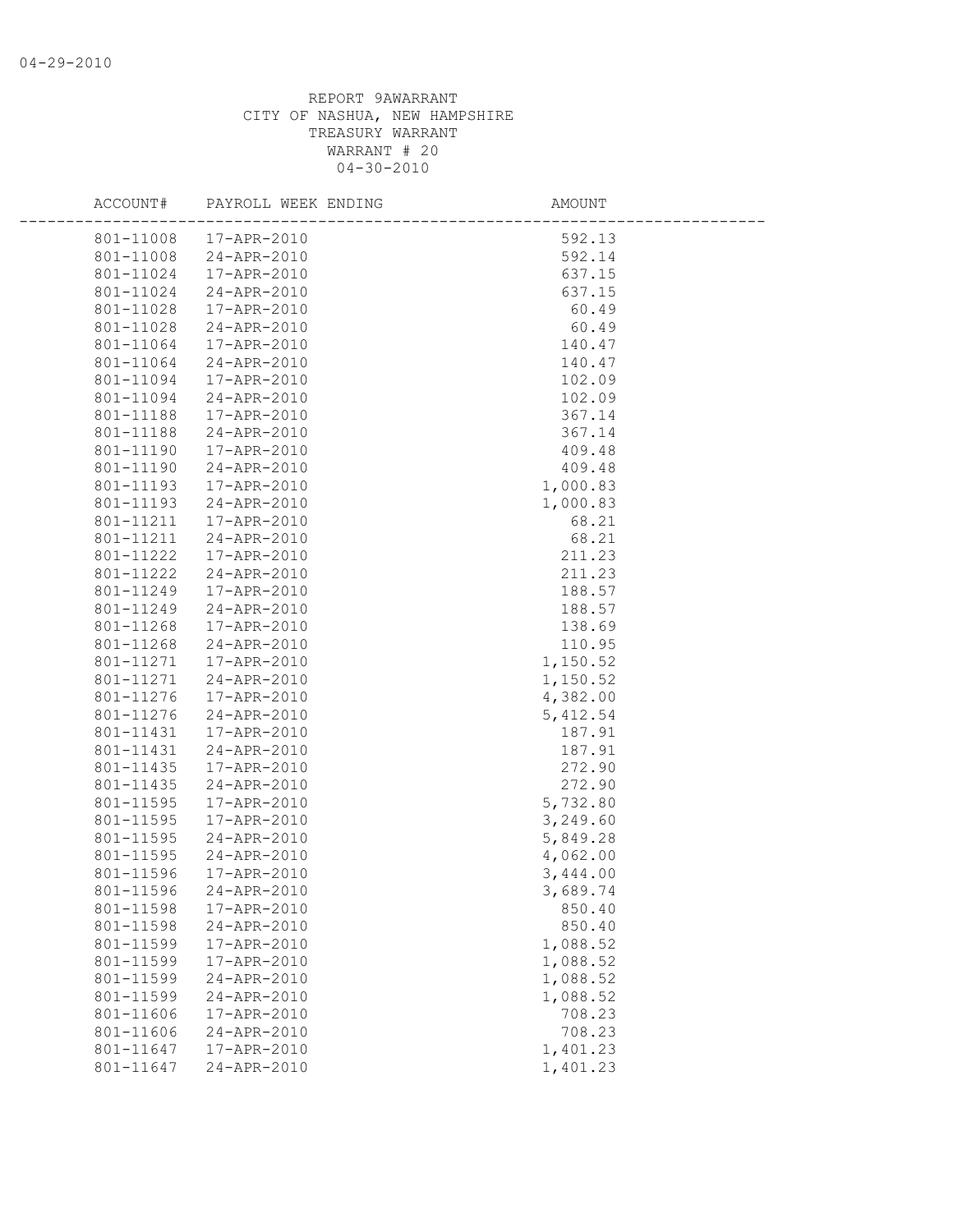|       | ACCOUNT#  | PAYROLL WEEK ENDING   | AMOUNT                           |           |
|-------|-----------|-----------------------|----------------------------------|-----------|
|       |           | 801-12594 17-APR-2010 | 3,120.00                         |           |
|       | 801-12594 | 24-APR-2010           | 2,600.00                         |           |
|       | 801-13004 | 17-APR-2010           | 1,713.76                         |           |
|       | 801-13004 | 17-APR-2010           | 1,560.38                         |           |
|       | 801-13004 | 17-APR-2010           | 248.91                           |           |
|       | 801-13004 | 24-APR-2010           | 2,011.21                         |           |
|       | 801-13004 | 24-APR-2010           | 1,023.27                         |           |
|       | 801-13004 | 24-APR-2010           | 524.61                           |           |
|       |           | 801-31050 24-APR-2010 | 17.00<br>----------------------- |           |
| TOTAL | 801       | SOLID WASTE DISPOSAL  | AL<br>________________________   | 69,942.79 |
|       |           |                       |                                  |           |
|       | 802-11024 | 17-APR-2010           | 151.52                           |           |
|       | 802-11024 | 17-APR-2010           | 606.08                           |           |
|       | 802-11024 | 24-APR-2010           | 151.52                           |           |
|       | 802-11024 | 24-APR-2010           | 606.08                           |           |
|       | 802-11028 | 17-APR-2010           | 411.35                           |           |
|       | 802-11028 | 17-APR-2010           | 193.58                           |           |
|       | 802-11028 | 24-APR-2010           | 411.35                           |           |
|       | 802-11028 | 24-APR-2010           | 193.58                           |           |
|       | 802-11064 | 17-APR-2010           | 140.47                           |           |
|       | 802-11064 | 17-APR-2010           | 140.47                           |           |
|       | 802-11064 | 24-APR-2010           | 140.47                           |           |
|       | 802-11064 | 24-APR-2010           | 140.47                           |           |
|       | 802-11091 | 17-APR-2010           | 1,106.97                         |           |
|       | 802-11091 | 24-APR-2010           | 1,106.97                         |           |
|       | 802-11092 | 17-APR-2010           | 807.60                           |           |
|       | 802-11092 | 24-APR-2010           | 807.60                           |           |
|       | 802-11094 | 17-APR-2010           | 306.24                           |           |
|       | 802-11094 | 17-APR-2010           | 306.26                           |           |
|       | 802-11094 | 24-APR-2010           | 306.24                           |           |
|       | 802-11094 | 24-APR-2010           | 306.26                           |           |
|       | 802-11096 | 17-APR-2010           | 937.21                           |           |
|       | 802-11096 | 24-APR-2010           | 937.21                           |           |
|       | 802-11102 | 17-APR-2010           | 906.86                           |           |
|       | 802-11102 | 24-APR-2010           | 906.86                           |           |
|       | 802-11105 | 17-APR-2010           | 1,084.71                         |           |
|       | 802-11105 | 24-APR-2010           | 1,012.38                         |           |
|       | 802-11124 | 17-APR-2010           | 739.10                           |           |
|       | 802-11124 | 24-APR-2010           | 739.10                           |           |
|       | 802-11155 | 17-APR-2010           | 1,080.66                         |           |
|       | 802-11155 | 24-APR-2010           | 1,094.40                         |           |
|       | 802-11157 | 17-APR-2010           | 2,662.42                         |           |
|       | 802-11157 | 24-APR-2010           | 2,575.21                         |           |
|       | 802-11158 | 17-APR-2010           | 1,842.40                         |           |
|       | 802-11158 | 24-APR-2010           | 1,842.40                         |           |
|       | 802-11188 | 17-APR-2010           | 367.15                           |           |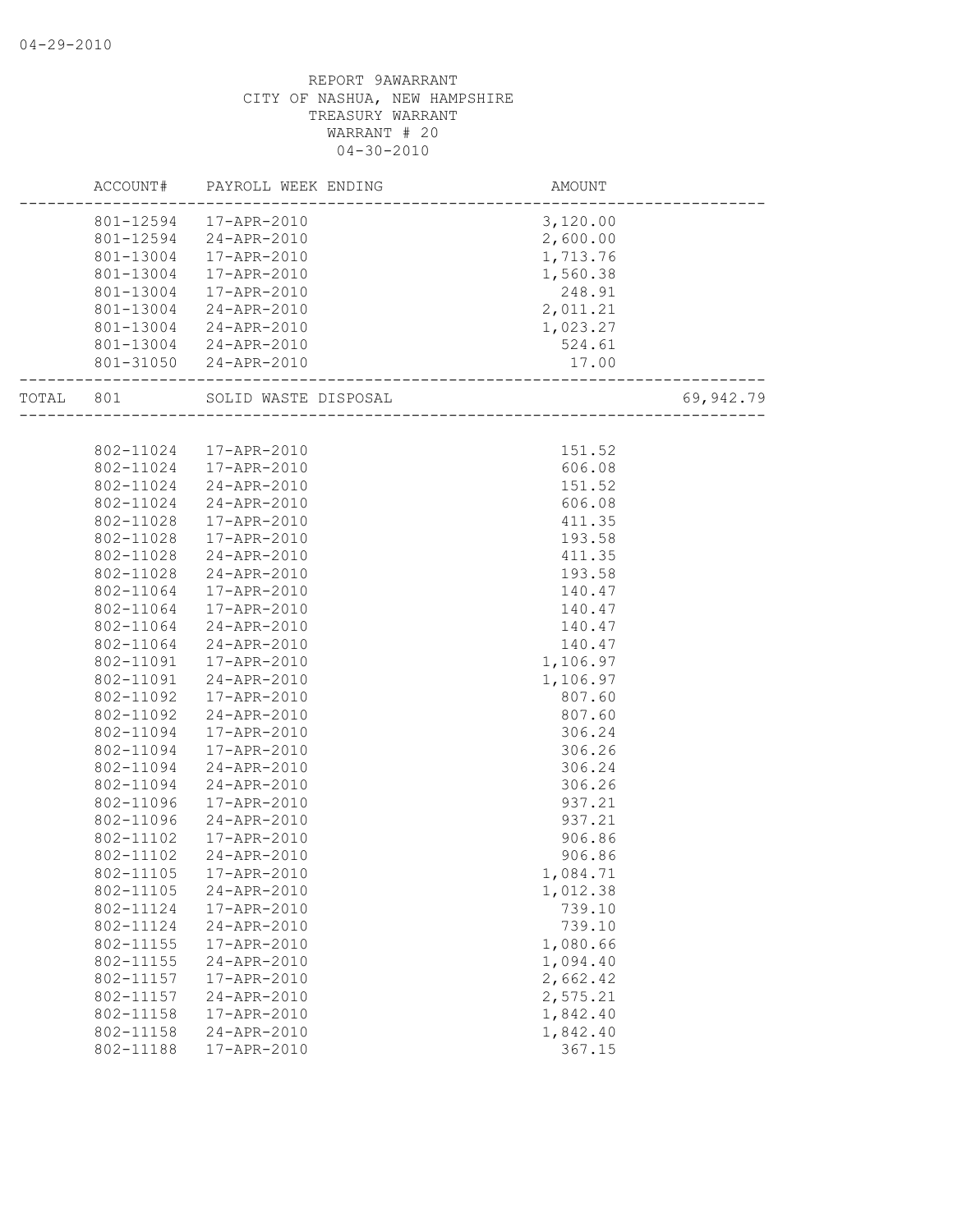| ACCOUNT#  | PAYROLL WEEK ENDING | <b>AMOUNT</b> |
|-----------|---------------------|---------------|
| 802-11188 | 24-APR-2010         | 367.15        |
| 802-11190 | 17-APR-2010         | 409.48        |
| 802-11190 | 24-APR-2010         | 409.48        |
| 802-11211 | 17-APR-2010         | 272.84        |
| 802-11211 | 17-APR-2010         | 409.26        |
| 802-11211 | 24-APR-2010         | 272.84        |
| 802-11211 | 24-APR-2010         | 409.26        |
| 802-11222 | 17-APR-2010         | 211.23        |
| 802-11222 | 24-APR-2010         | 211.23        |
| 802-11249 | 17-APR-2010         | 188.57        |
| 802-11249 | 17-APR-2010         | 188.57        |
| 802-11249 | 24-APR-2010         | 188.57        |
| 802-11249 | 24-APR-2010         | 188.57        |
| 802-11260 | 17-APR-2010         | 1,945.60      |
| 802-11260 | 24-APR-2010         | 1,945.60      |
| 802-11268 | 17-APR-2010         | 46.23         |
| 802-11268 | 17-APR-2010         | 92.46         |
| 802-11268 | 24-APR-2010         | 36.98         |
| 802-11268 | 24-APR-2010         | 73.97         |
| 802-11270 | 17-APR-2010         | 1,087.23      |
| 802-11270 | 24-APR-2010         | 1,087.23      |
| 802-11333 | 17-APR-2010         | 1,067.17      |
| 802-11333 | 24-APR-2010         | 1,067.17      |
| 802-11431 | 17-APR-2010         | 187.91        |
| 802-11431 | 24-APR-2010         | 187.91        |
| 802-11435 | 17-APR-2010         | 454.83        |
| 802-11435 | 17-APR-2010         | 181.93        |
| 802-11435 | 24-APR-2010         | 454.83        |
| 802-11435 | 24-APR-2010         | 181.93        |
| 802-11480 | 17-APR-2010         | 1,867.20      |
| 802-11480 | 24-APR-2010         | 1,867.20      |
| 802-11507 | 17-APR-2010         | 656.64        |
| 802-11507 | 24-APR-2010         | 820.80        |
| 802-11513 | 17-APR-2010         | 6,570.40      |
| 802-11513 | 24-APR-2010         | 6,570.40      |
| 802-11514 | 17-APR-2010         | 2,962.95      |
| 802-11514 | 24-APR-2010         | 2,929.20      |
| 802-11681 | 17-APR-2010         | 315.06        |
| 802-11681 | 17-APR-2010         | 1,260.23      |
| 802-11681 | 24-APR-2010         | 315.06        |
| 802-11681 | 24-APR-2010         | 1,260.23      |
| 802-11693 | 17-APR-2010         | 1,201.21      |
| 802-11693 | 24-APR-2010         | 1,201.21      |
| 802-11764 | 17-APR-2010         | 1,184.61      |
| 802-11764 | 24-APR-2010         | 1,184.61      |
| 802-13004 | 17-APR-2010         | 984.27        |
| 802-13004 | 17-APR-2010         | 752.89        |
| 802-13004 | $24 - APR - 2010$   | 269.24        |